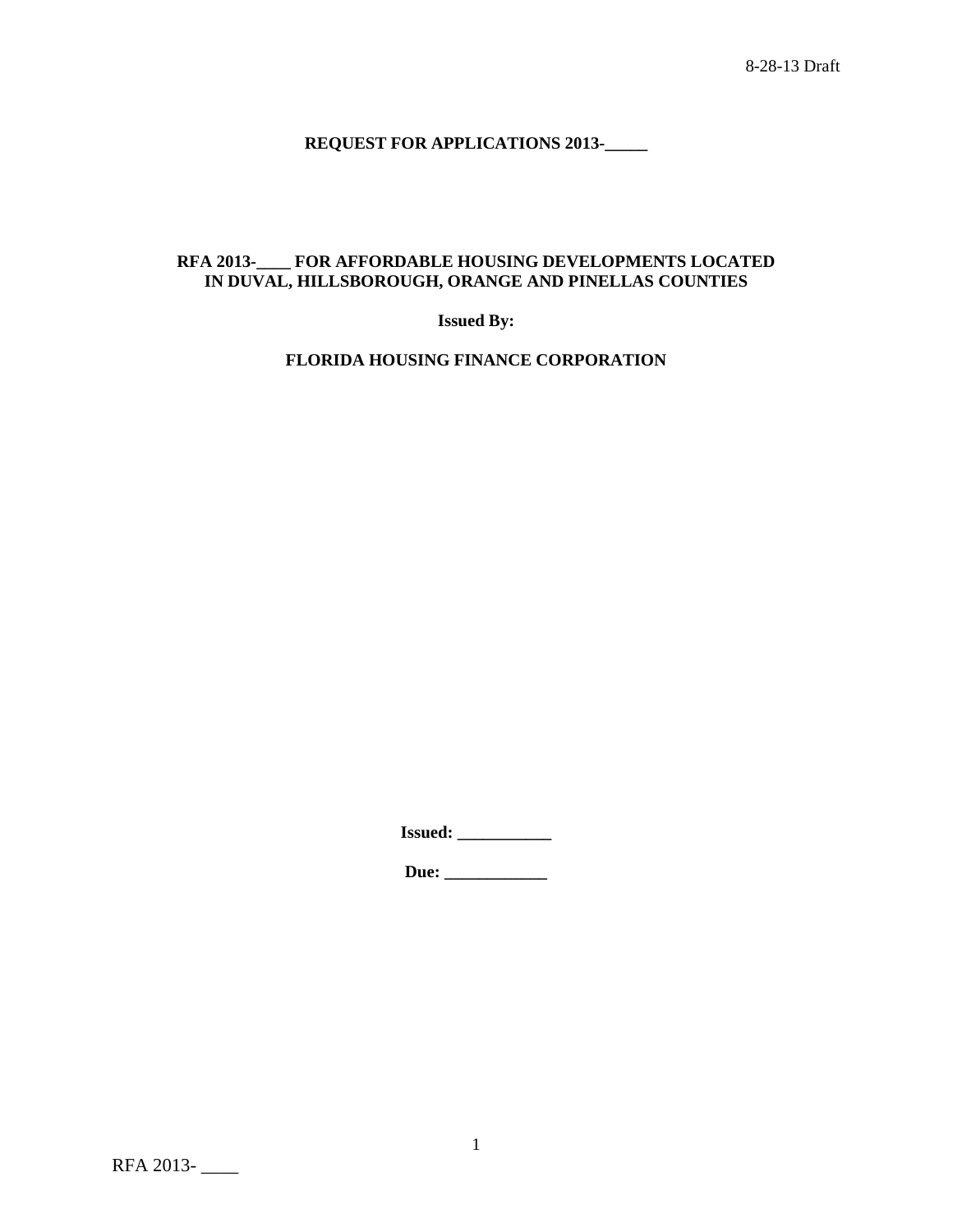#### **SECTION ONE INTRODUCTION**

This Request for Applications (RFA) is open to Applicants proposing the development of affordable, multifamily housing located in Duval County, Hillsborough County, Orange County and Pinellas County.

Under this RFA, the Corporation expects to have up to an estimated \$7,898,649 of Housing Credits available for award to proposed Developments located in Duval County, Hillsborough County, Orange County and Pinellas County. The Corporation is soliciting applications from qualified Applicants that commit to provide housing in accordance with the terms and conditions of this RFA, inclusive of Exhibits A, B, and C, applicable laws, rules and regulations, and the Corporation's generally applicable construction and financial standards.

#### **SECTION TWO DEFINITIONS**

Unless otherwise defined below, capitalized terms within this RFA shall have the meaning as set forth in Rule Chapters 67-48 and 67-60, F.A.C., or in applicable federal regulations.

### **SECTION THREE PROCEDURES AND PROVISIONS**

A. A complete Application consists of Exhibit A of RFA 2013-\_\_\_ and all applicable attachments, as outlined in Section Four of the RFA. Exhibit A is available online at [www.floridahousing.org](http://www.floridahousing.org/) . All Applicants must complete the online Exhibit A by 2:00 p.m., Eastern Time, on  $\qquad \qquad$  2013 (Application Deadline). The Corporation must receive (i) the completed online Exhibit A electronically submitted by the Applicant to the Corporation by clicking the "Submit" button and (ii) a sealed package(s) containing four (4) printed copies of the complete Application (consisting of the submitted online Exhibit A and all applicable attachments), housed in separate 3-ring binders with numbered divider tabs for each attachment, all by the Application Deadline. One (1) of the four (4) printed copies of the complete Application must be labeled "Original Hard Copy", reflect an original signature (blue ink preferred) at Item 10 of Exhibit A, Applicant Certification and Acknowledgement, and include the required non-refundable \$3,000 Application fee (check or money order only). It is requested that the Applicant label the outside of each shipping box with the applicable RFA number. The Corporation will not consider faxed or e-mailed Applications. After 2:00 p.m., Eastern Time, on the Application Deadline, each Application, for which hard copies are received, will be assigned an Application number. In addition, such Applications will be assigned a lottery number by having the Corporation's internal auditors run the total number of Applications received through a random number generator program. The printed copies of the complete Application must be addressed to:

> Ken Reecy Director of Multifamily Programs Florida Housing Finance Corporation 227 N. Bronough Street, Suite 5000 Tallahassee, FL 32301

If any of the hard copies of Exhibit A are not identical to the online submission of Exhibit A, the online Exhibit A will be utilized for scoring purposes.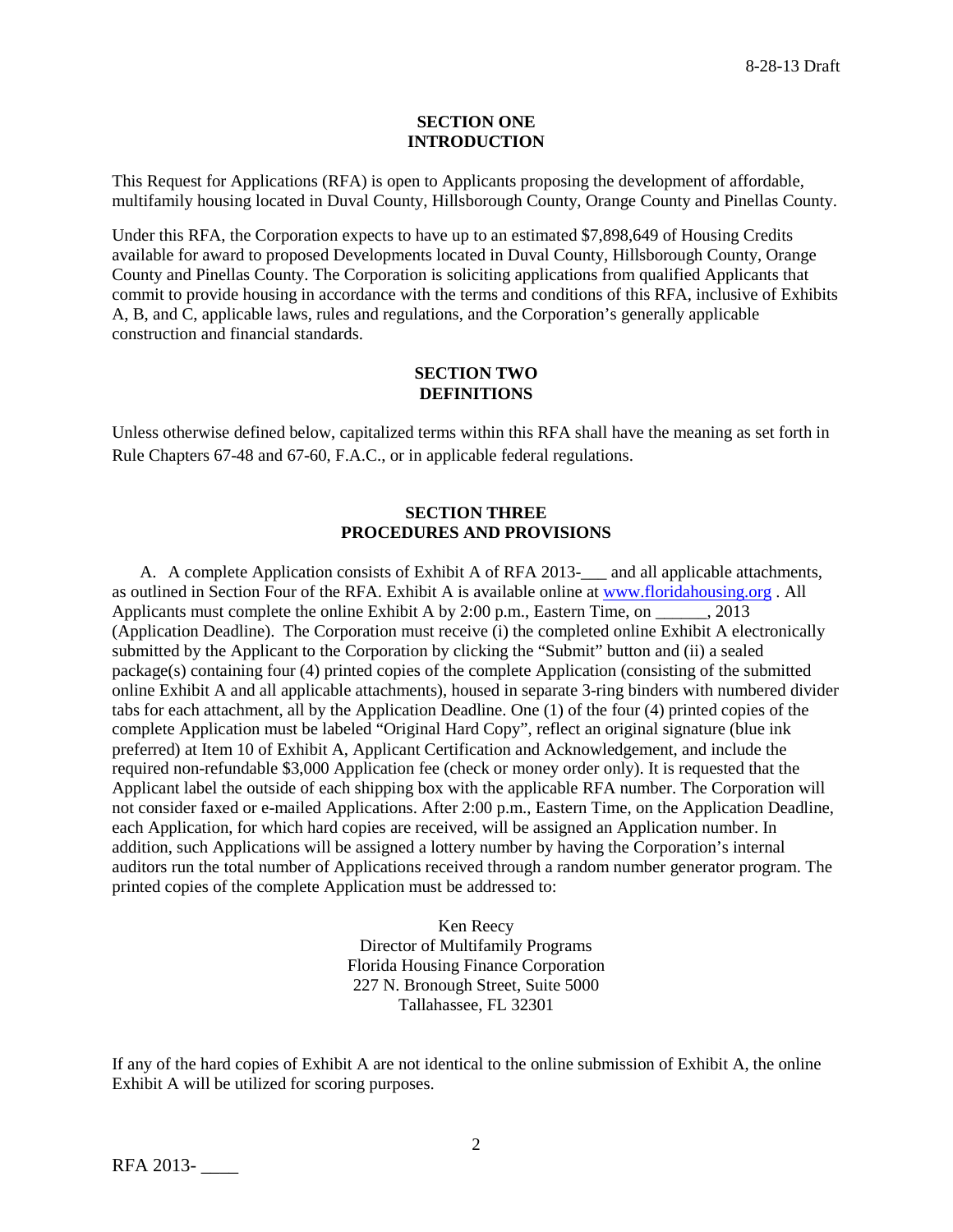B. This RFA does not commit the Corporation to award any funding to any Applicant or to pay any costs incurred in the preparation or delivery of an Application.

C. Florida Housing reserves the right to:

- 1. Waive Minor Irregularities; and
- 2. Accept or reject any or all Applications received as a result of this RFA.

D. Any Interested Party may submit any inquiry regarding this RFA in writing to the Director of Multifamily Programs via e-mail at RFA\_2013-\_\_\_\_\_Questions@floridahousing.org. All inquiries are due by 5:00 p.m., Eastern Time, on \_\_\_\_\_\_\_, 2013. Phone calls or written inquiries other than at the above email address will not be accepted. The Corporation expects to respond to all inquiries by 5:00 p.m., Eastern Time, on . 2013 and will post a copy of all inquiries received, and their answers, on the Corporation's Website at: [\\_\\_\\_\\_\\_](http://apps.floridahousing.org/StandAlone/FHFC_ECM/ContentPage.aspx?PAGE=0394) . The Corporation will also send a copy of those inquiries and answers in writing to any interested party that requests a copy. The Corporation will determine the method of sending its answers, which may include regular United States mail, overnight delivery, fax, e-mail, or any combination of the above. No other means of communication, whether oral or written, shall be construed as an official response or statement from the Corporation.

E. Any person who wishes to protest the specifications of this RFA must file a protest in compliance with Section 120.57(3), Fla. Stat., and Rule Chapter 28-110, F.A.C. Failure to file a protest within the time prescribed in Section 120.57(3), Fla. Stat., shall constitute a waiver of proceedings under Chapter 120, Fla. Stat.

F. By submitting this Application, each Applicant agrees to the terms and conditions outlined in the RFA. By inclusion and execution of Exhibit A of the RFA, along with all applicable attachments thereto, including the applicable certification and verification forms set out in Exhibit B of the RFA, each Applicant certifies that:

1. Public Records. Any material submitted in response to this RFA is a public record pursuant to Chapter 119, Fla. Stat. Per Section 119.071(1)(b)2., the sealed Applications received by the Corporation are exempt from disclosure until such time as the Board provides notice of an intended decision or until 30 Calendar Days after the opening of the sealed Applications, whichever is earlier.

2. Noninterference. At no time during the review and evaluation process, commencing with the Application Deadline and continuing until the Board renders a final decision on the RFA, may Applicants or their representatives contact Board members or Corporation staff concerning their own or any other Applicant's Application. If an Applicant or its representative does contact a Board or staff member in violation of this section, the Board shall, upon a determination that such contact was made in an attempt to influence the selection process, disqualify the Application.

3. Requirements. Proposed Developments funded with Housing Credits will be subject to the requirements of the RFA, the Application requirements outlined in Rule Chapter 67-60, F.A.C., the credit underwriting and HC Program requirements outlined in Rule Chapter 67-48, F.A.C., and the Compliance requirements of Rule Chapter 67-53, F.A.C.

G. The Corporation expects to select one (1) or more Applications to award the funding contemplated by this RFA. Any such Applications will be selected through the Corporation's review of each Application, considering the factors identified in this RFA.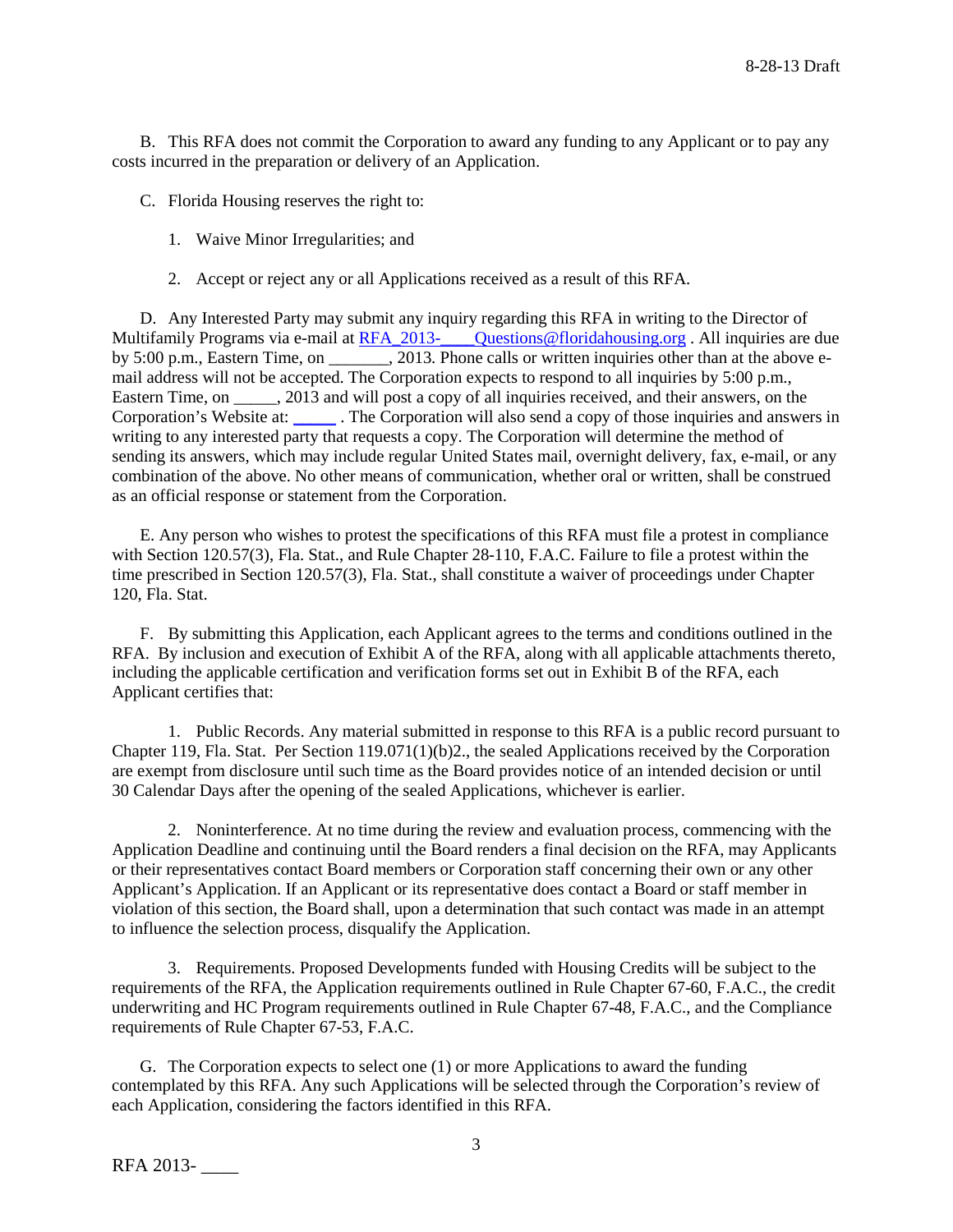### **SECTION FOUR INFORMATION TO BE PROVIDED IN APPLICATION**

The Applicant must provide a completed and executed Application found in Exhibit A to RFA 2013- \_\_\_, along with all applicable attachments thereto, including the applicable certification and verification forms set out in Exhibit B of the RFA, which includes the following information:

# **A. Exhibit A Items:**

#### **1. Demographic Commitment**:

The Applicant must select one of the following Demographic Commitments:

- a. Family Development will serve the general population.
- b. Elderly Indicate whether the proposed Development will be an Elderly Assisted Living Facility (ALF) or an Elderly non-ALF.

#### **2. Applicant Information:**

- a. The Applicant must state the name of Applicant.
- b. The Applicant must be a legally formed entity [i.e., limited partnership, limited liability company, etc.] qualified to do business in the state of Florida as of the Application Deadline. The Applicant must include, as **Attachment 1** to Exhibit A, evidence from the Florida Department of State, Division of Corporations, that the Applicant satisfies the foregoing requirements; such evidence may be in the form of a certificate of status or other reasonably reliable information or documentation issued, published or made available by the Florida Department of State, Division of Corporations.
- c. An Applicant that indicates at question 2.c. of Exhibit A that it is applying as a Non-Profit will only be considered to be a Non-Profit if the Applicant meets the definition of Non-Profit as set out in Rule Chapter 67-48, F.A.C., completes the questions at question 2.c. of Exhibit A, and provides the following information for each Non-Profit entity as **Attachment 2** to Exhibit A. Any Applicant that applies as a Non-Profit but is not considered to be a Non-Profit will still be eligible to be considered for funding.
	- (1) The attorney opinion letter;
	- (2) The IRS determination letter;
	- (3) A description/explanation of how the Non-Profit entity is substantially and materially participating in the management and operation of the Development (i.e., the role of the Non-Profit);
	- (4) The names and addresses of the members of the governing board of the Non-Profit entity; and
	- (5) The articles of incorporation demonstrating that one of the purposes of the Non-Profit entity is to foster low income housing.
- d. Principals for the Applicant and for each Developer.

RFA 2013- \_\_\_\_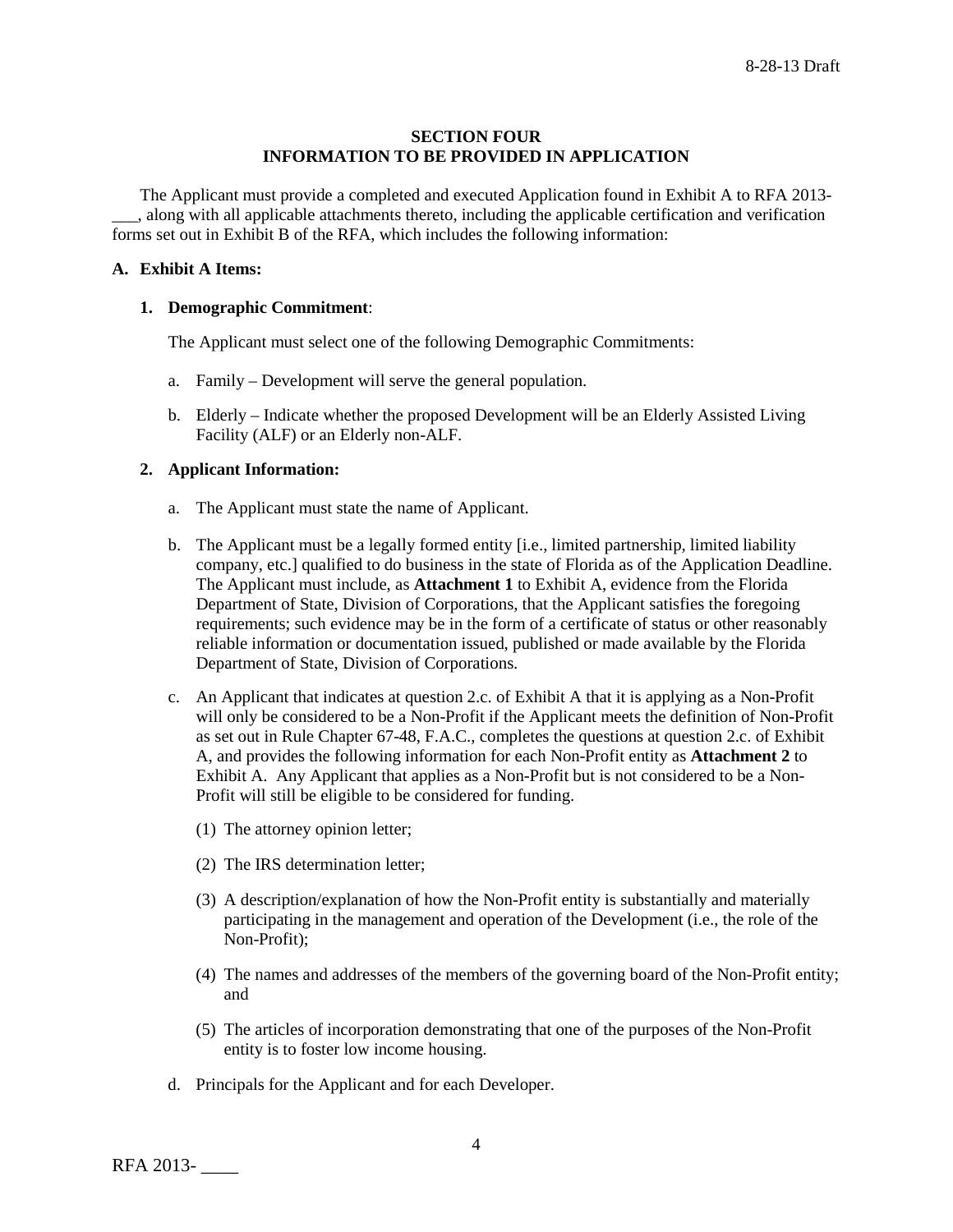All Applicants must provide a list, as **Attachment 3** to Exhibit A, identifying the Principals for the Applicant and for each Developer, as follows:

- (1) For a Limited Partnership, provide a list identifying the following: (i) the Principals of the Applicant as of the Application Deadline and (ii) the Principals for each Developer as of the Application Deadline. This list must include warrant holders and/or option holders of the proposed Development.
- (2) For a Limited Liability Company, provide a list identifying the following: (i) the Principals of the Applicant as of the Application Deadline and (ii) the Principals for each Developer as of the Application Deadline. This list must include warrant holders and/or option holders of the proposed Development.
- (3) For all other entities, provide a list identifying the following: (i) the Principals of the Applicant as of the Application Deadline and (ii) the Principals for each Developer as of the Application Deadline.

This eligibility requirement may be met by providing a copy of the list of Principals that was reviewed and approved by the Corporation during the advance-review process.

To assist the Applicant in compiling the listing, the Corporation has included additional information at Item 3 of Exhibit C.

e. Contact Person.

Enter the requested information for the Contact Person. At a minimum, the Applicant must provide the name and e-mail address of the Contact Person.

#### **3. Developer Information:**

- a. The Applicant must state the name of each Developer, including all co-Developers.
- b. Each Developer entity identified at question 3.a. of Exhibit A of the RFA (that is not a natural person) must be a legally formed entity qualified to do business in the state of Florida as of the Application Deadline. For each stated Developer entity that is not a natural person, provide, as **Attachment 4** to Exhibit A, evidence from the Florida Department of State, Division of Corporations, that the Applicant satisfies the foregoing requirements; such evidence may be in the form of a certificate of status or other reasonably reliable information or documentation issued, published or made available by the Florida Department of State, Division of Corporations.
- c. Experienced Developer(s)

At least one Principal of the Developer entity, or if more than one Developer entity, at least one Principal of at least one of the Developer entities, must meet the General Developer Experience requirements in (1) and (2) below.

(1) General Developer Experience:

A Principal of each experienced Developer entity must have, since January 1, 1991, completed at least three (3) affordable rental housing developments, at least one (1) of which was a Housing Credit development completed since January 1, 2001. At least one (1) of the three (3) completed developments must consist of a total number of units no less than 50 percent of the total number of units in the proposed Development. For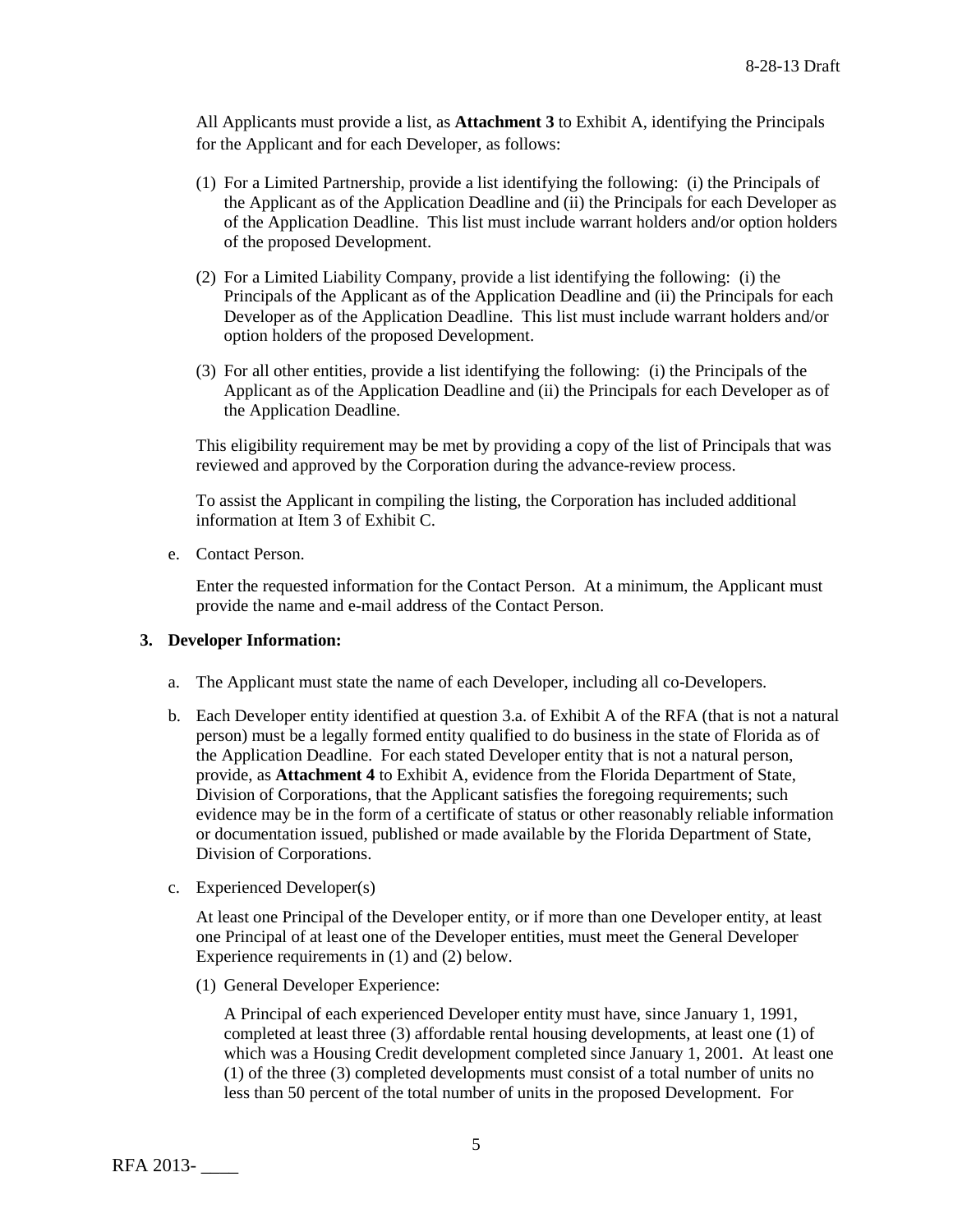purposes of this provision, completed for each of the three (3) developments means (i) that the temporary or final certificate of occupancy has been issued for at least one (1) unit in one of the residential apartment buildings within the development, or (ii) that at least one (1) IRS Form 8609 has been issued for one of the residential apartment buildings within the development. As used in this section, an affordable rental housing development, including a Housing Credit development that contains multiple buildings, is a single development regardless of the number of buildings within the development for which an IRS Form 8609 has been issued.

If the experience of a Principal for a Developer entity listed in this Application was acquired from a previous affordable housing Developer entity, the Principal must have also been a Principal of that previous Developer entity.

(2) Prior General Development Experience Chart:

The Applicant must provide, as **Attachment 4** to Exhibit A, a prior experience chart for each Principal intending to meet the minimum general development experience reflecting the required information for the three (3) completed affordable rental housing developments, one (1) of which must be a Housing Credit development.

Each prior experience chart must include the following information:

| Prior General Development Experience Chart                                                                                                                         |  |  |  |  |  |
|--------------------------------------------------------------------------------------------------------------------------------------------------------------------|--|--|--|--|--|
| Name of Principal with the Required Experience:                                                                                                                    |  |  |  |  |  |
| Name of Developer Entity (for the proposed Development) for which the above Party is a Principal:                                                                  |  |  |  |  |  |
| Affordable Housing Program that<br><b>Total Number</b><br>Name of Development<br>Location<br>Year<br>Provided Financing<br>Completed<br>(City & State)<br>of Units |  |  |  |  |  |

#### **4. General Development Information:**

Unless stated otherwise, all information requested in the RFA pertains to the proposed Development.

- a. The Applicant must state the name of the proposed Development.
- b. Location of Development site:
	- (1) The Applicant must indicate the county in which the proposed Development will be located. The location of proposed Developments applying in this RFA is limited to the following counties: Duval County, Hillsborough County, Orange County, and Pinellas County.
	- (2) The Applicant must provide the Address of the Development Site.

Indicate (i) the address number, street name, and name of city, and/or (ii) the street name, closest designated intersection, and either name of city or unincorporated area of county.

If the proposed Development consists of Scattered Sites, during the credit underwriting process the Applicant must demonstrate that the Development meets the requirements of this RFA and Section 42 of the IRC. However, if the proposed Development consists of Scattered Sites, site control must be demonstrated in the Application for all of the Scattered Sites, as outlined in Section Four A.7. of the RFA.

c. Development Category / Rental Assistance (RA) Level / Concrete Construction: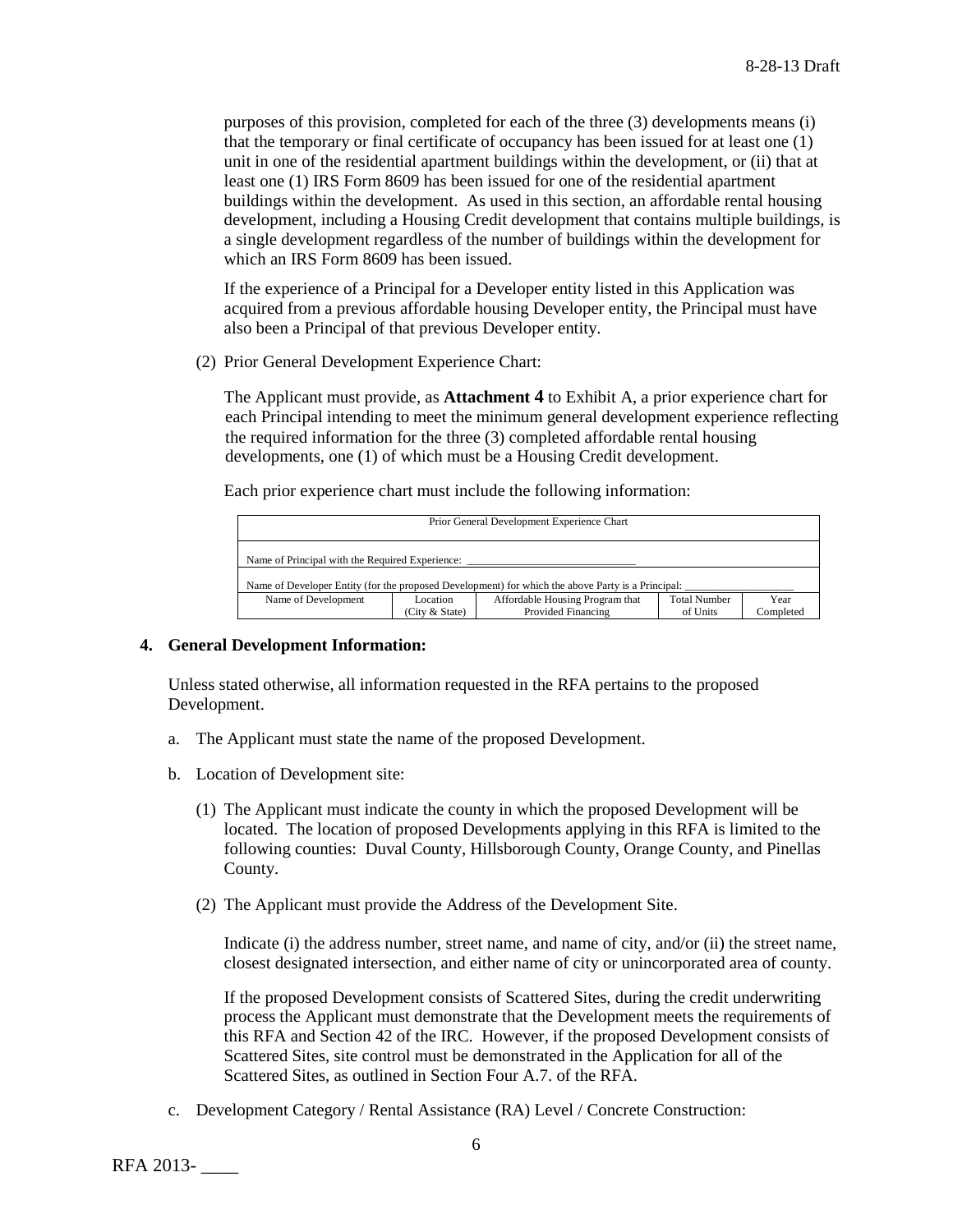### (1) Development Category**:**

The Applicant must select one of the following Development Categories applicable to the proposed Development and provide the required information:

- New Construction (where 50% or more of the units are new construction)
- Rehabilitation (where less than 50% of the units are new construction)
- Acquisition and Rehabilitation (acquisition and less than 50% of the units are new construction)
- Redevelopment (where 50% or more of the units are new construction)
- Acquisition and Redevelopment (acquisition and 50% or more of the units are new construction)

In order to determine the proposed Development's eligibility for the selected Development Category and its Rental Assistance (RA) Level classification (calculated as outlined in (2) below), the documentation outlined in  $(1)(a)$  or  $(1)(b)$  below must be provided.

- (a) If New Construction, Rehabilitation, or Acquisition and Rehabilitation is selected, in order to be classified as an RA Level other than RA Level 6, the Applicant must provide, as **Attachment 5** to Exhibit A, a letter from a designated administrator of a federal program that provides long-term rental assistance. The rental assistance provided must be tied to the proposed Development and its units and be for a minimum of 20 years from the date the Development's units are placed in service. The letter must include the following information and be dated within 12 months of the Application Deadline:
	- Name of the proposed Development;
	- Address of the proposed Development;
	- Total number of units that will receive PBRA, ACC, and/or other form of longterm rental assistance if the proposed Development is funded;
	- The federal program associated with the rental assistance; and
	- A statement that the committed rental assistance will be reserved and available for use by the proposed Development by the time the units are placed in service and committed for a minimum of 20 years upon the units being placed in service.

If the referenced letter is not provided, the proposed Development will automatically be deemed to be RA Level 6.

If the proposed Development will be Rehabilitation (the Applicant selected the Rehabilitation or Acquisition and Rehabilitation Development Category at question 4.c. of Exhibit A):

- (i) The Applicant must indicate the estimated qualified basis in Rehabilitation expenses per set aside unit within one 24-month period for the building(s) being rehabilitated. This amount must be at least \$20,000 per set-aside unit as outlined in Section 67-48.0075, F.A.C.; and
- (ii) The Applicant must indicate whether any of the existing units are currently occupied.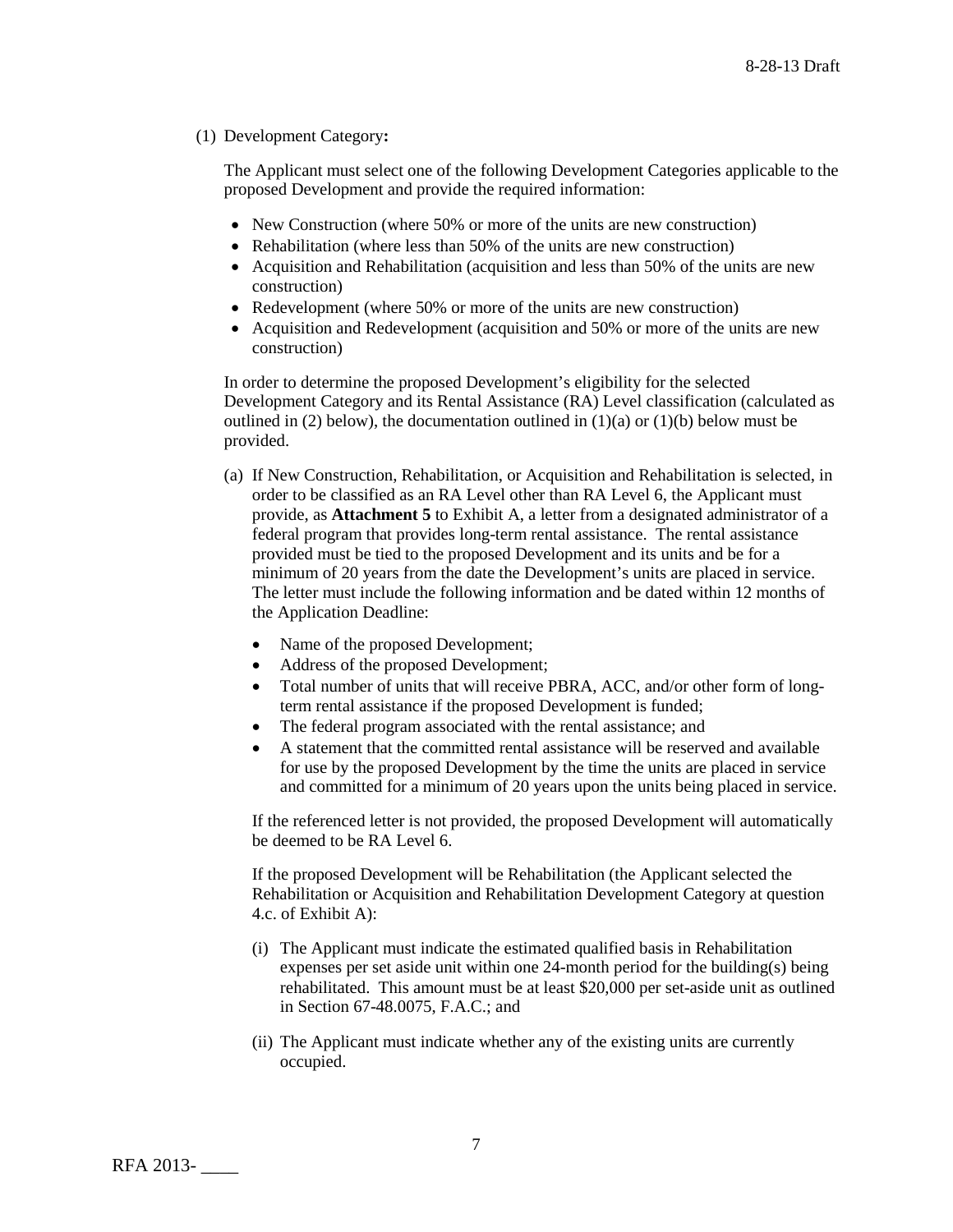(iii) The Applicant must indicate at question  $4.c.(2)(c)$  of Exhibit A whether (A) the existing building(s) to be rehabilitated was originally built in 1994 or earlier,  $(B)$ the existing building(s) was either originally financed or is currently financed through one or more of the following HUD or RD programs: sections 202, 236, 514, 515, 516, or either has PBRA or is public housing assisted through ACC, and (C) the proposed Development did not close on funding from HUD or RD after 1994 where the budget was at least \$10,000 per unit for rehabilitation in any year.

Rehabilitation Applications (with or without Acquisition) that reflect an answer of "No" at question  $4.c.(2)(c)$  of Exhibit A, as well as New Construction and Redevelopment (with or without Acquisition) Applications, will be eligible to be considered for the Development Category Funding Preference outlined in Section Four B of the RFA.

- (b) If Redevelopment or Acquisition and Redevelopment is selected, in order to qualify for the selected Development Category and determine the Development's RA Level classification, the following criteria must be met:
	- (i) The Development must meet the definition of Redevelopment; and
	- (ii) The Applicant must provide, as **Attachment 5** to Exhibit A, a letter from HUD or RD, dated within 12 months of the Application Deadline, which includes the following information:
		- Name of the Development<sup>\*</sup>;
		- Address of the Development;
		- Year built;
		- Total number of units that will receive PBRA and/or ACC if the proposed Development is funded; and
		- The HUD or RD program currently associated with the existing development.

\* For purposes of this provision, the Name of the Development may be the name at the time of the PBRA and/or ACC award.

If the Application does not qualify for the Development Category of Redevelopment or Acquisition and Redevelopment, the Application will be deemed nonresponsive.

Redevelopment and Rehabilitation Developments that are tentatively funded will be required to provide to the Credit Underwriter a plan for relocation of existing tenants.

If the proposed Development consists of acquisition and rehabilitation, with or without new construction (where the applicable new construction is for the building of units which will total less than 50 percent of the proposed Developments total unit count), but the Applicant is not requesting Corporation funding related to the acquisition, the Applicant should select Rehabilitation as the Development Category. However, the acquisition costs and sources must still be reflected on the Development Cost pro forma.

(2) Rental Assistance (RA) Level Classification:

Part of the criteria for a proposed Development that qualifies as an LDA Development to be eligible to be considered for funding is based on its RA Level, as outlined at Section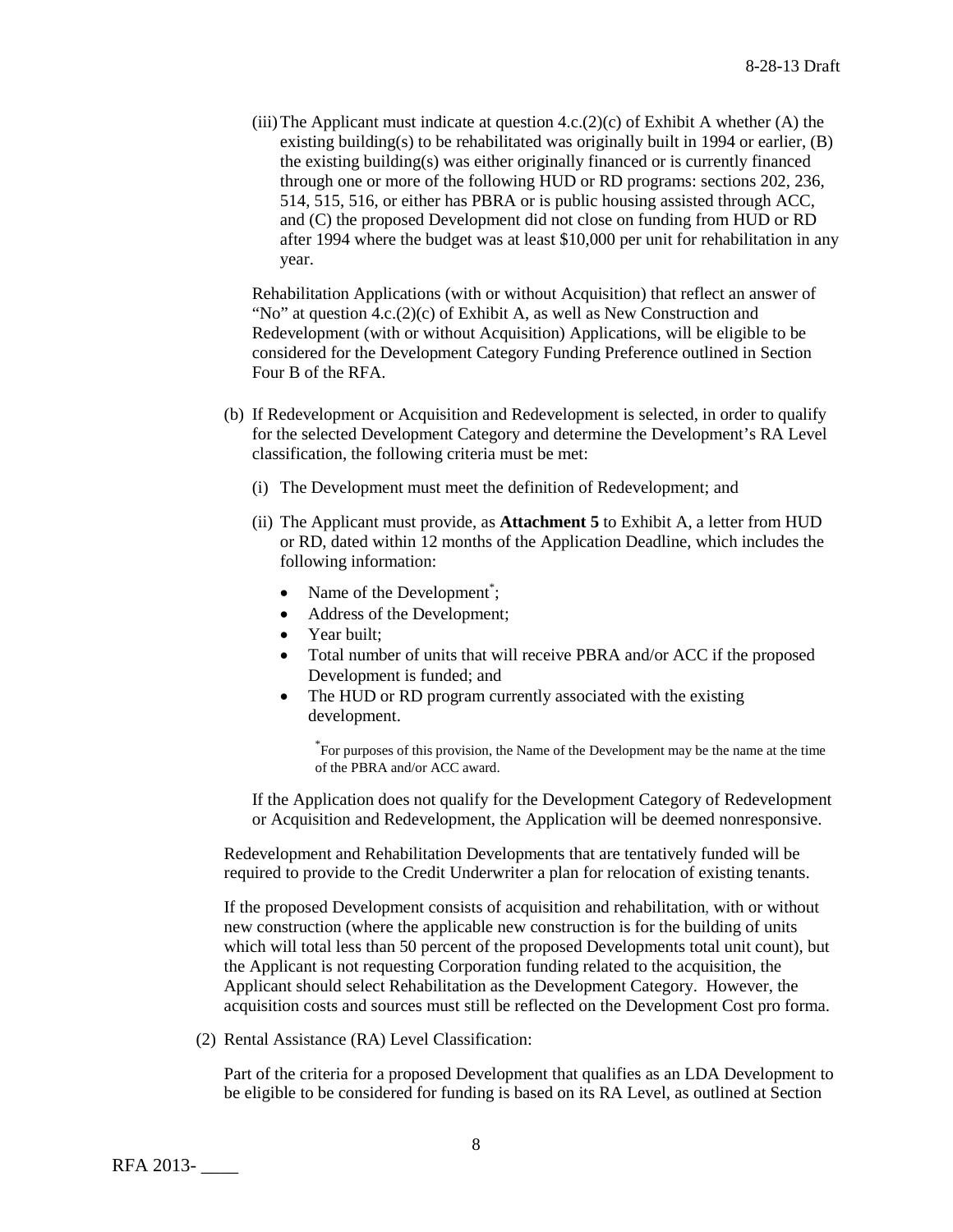Four A.6.c. below.

The total number of units that will receive rental assistance (i.e., PBRA and/or ACC and, in the case of New Construction and Rehabilitation, other forms of long-term rental assistance), as stated in the Development Category qualification letter, will be considered to be the proposed Development's RA units and will be the basis of the Applicant's RA Level Classification. The Corporation will divide the RA units by the total units stated by the Applicant at question 4.e. of Exhibit A, resulting in a Percentage of Total Units that are RA units. Using the Rental Assistance Level Classification Chart below, the Corporation will determine the RA Level associated with both the Percentage of Total Units and the RA units. The best rating of these two (2) levels will be assigned as the Application's RA Level Classification.

| <b>Rental Assistance Level Classification Chart</b> |                                                                              |          |                                                                                          |
|-----------------------------------------------------|------------------------------------------------------------------------------|----------|------------------------------------------------------------------------------------------|
| <b>Rental Assistance</b><br>Level                   | <b>Percentage of Total Units</b>                                             |          | <b>RA Units</b>                                                                          |
| Level 1                                             | All units receive rental assistance (with the<br>exception of up to 2 units) | $\alpha$ | At least 100 units and greater than 50% of<br>the total units                            |
| Level 2                                             | Greater than 90.00%                                                          | $\alpha$ | Greater than 90 units but less than 100 units<br>and greater than 50% of the total units |
| Level 3                                             | Greater than 75.00%, equal to or less than<br>90.00%                         | $\alpha$ | Greater than 75 units but less than 90 units<br>and greater than 50% of the total units  |
| Level 4                                             | Greater than 50.00%, equal to or less than<br>75.00%                         |          | N/A                                                                                      |
| Level 5                                             | Greater than 10.00%, equal to or less than<br>50.00%                         |          | N/A                                                                                      |
| Level $6*$                                          | 10,00% or less of the total units receive<br>rental assistance               |          | N/A                                                                                      |

\*Applications will be classified RA Level 6 if 10.00% or less of the total units receive rental assistance or if the Applicant fails to meet the criteria outlined above.

(3) Concrete Construction:

For purposes of this RFA, in order for a proposed Development to be considered to be concrete construction the proposed Development must meet the following specifications: (i) new construction buildings must have the following poured concrete or concrete masonry elements: all exterior walls and structural elements, not to include roofs; and structural elements at and under the ground floor, as well as the ground floor itself; (ii) existing buildings proposed for rehabilitation must have, as of Application Deadline, the elements outlined in (i) above and the rehabilitation work must include these elements; and (iii) new construction buildings with the Mid-Rise Development Type (4, 5 or 6 story, as selected by the Applicant at question 4.d. of Exhibit A) that utilize a concrete podium structure under the rental living units.

Indicate whether the proposed Development meets the requirements to be considered to be concrete construction. For purposes of this RFA, the Corporation will only consider an Application to be concrete construction if the answer to question 4.c.(3) of Exhibit A of the RFA is "Yes".

d. The Applicant must select the one Development Type listed below that best describes the proposed Development\*:

\*For mixed-type Developments, indicate the type that will comprise 50 percent or more of the units in the Development.

• Garden Apartments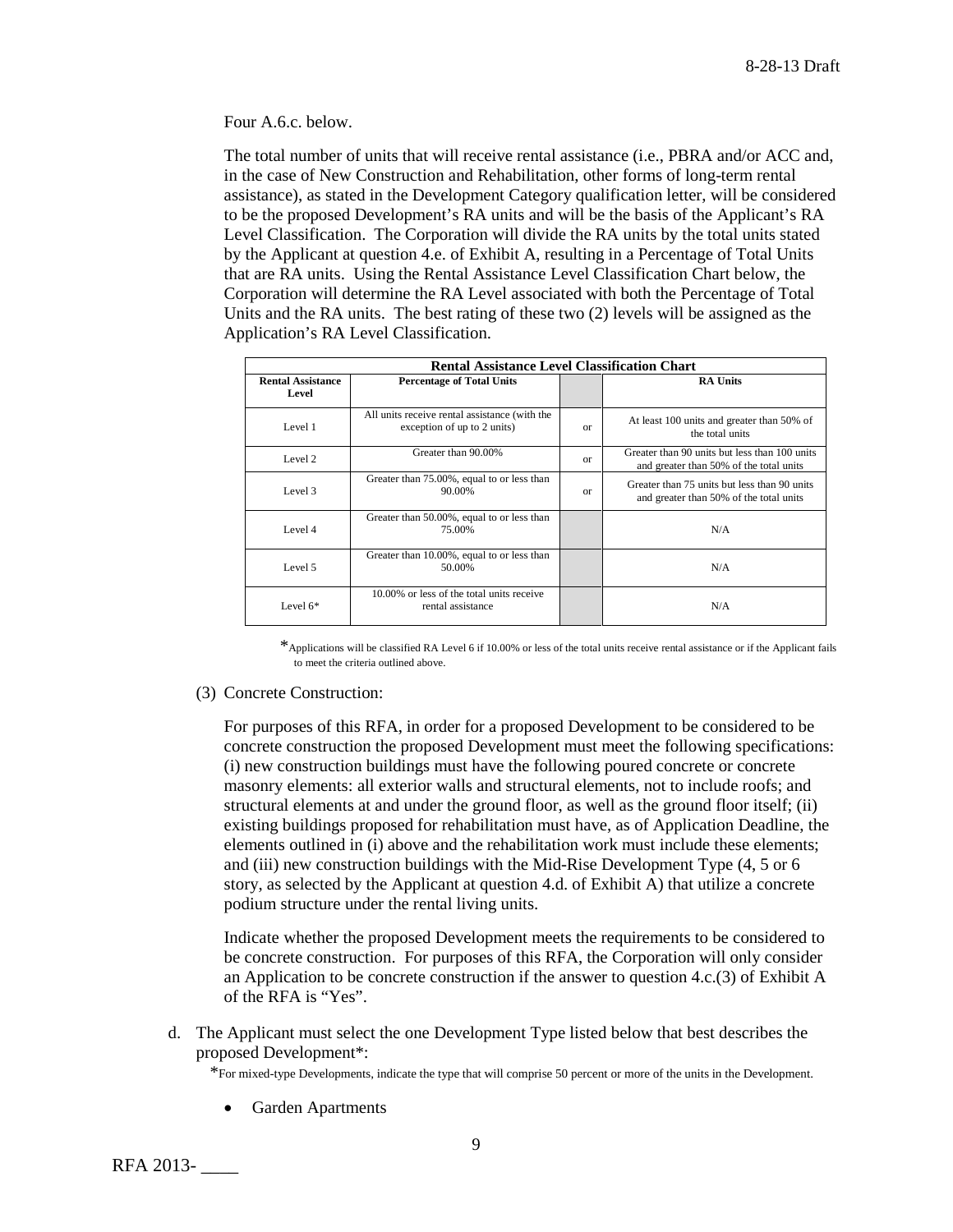- Townhouses
- Duplexes
- Quadraplexes
- Mid-Rise with Elevator (a building comprised of 4 stories)
- Mid-Rise with Elevator (a building comprised of 5 or 6 stories)
- High Rise (a building comprised of 7 or more stories)
- e. Number of Units in Proposed Development:
	- (1) The Applicant must state the total number of units.
		- Note: The proposed Development must consist of a minimum of 30 total units and, if the Elderly Demographic Commitment is selected at question 1.b. of Exhibit A, it cannot exceed the maximum total number of units outlined in Item 1 of Exhibit C of the RFA.
	- (2) The Applicant must indicate whether the proposed Development consists of (a) 100% new construction units, (b) 100% rehabilitation units, or (c) a combination of new construction units and rehabilitation units and state the quantity of each type.
- f. SunRail Station TOD Funding Preference:

Proposed Developments located in Orange County that meet all of the following criteria will be eligible to be considered for the SunRail Station TOD Funding Preference outlined in Section Four B of the RFA:

- (1) The Applicant has provided an acceptable Local Government Verification of Qualification as a TOD Development form, as **Attachment 6** to Exhibit A, certifying that the proposed Development is located within one of the following areas which have been designated by the Local Government planning agency in its comprehensive plan, land use plan, land development code, or zoning code as a Transit-Oriented Development, Transit Oriented Development District, Rapid Transit Zone, Transit Village, or Rapid Transit Development Impact Zone:
	- Church Street Station TOD
	- Florida Hospital Station TOD
	- LYNX Central Station TOD
	- Maitland Station TOD
	- Orlando Amtrak/ORMC Station TOD
	- Sand Lake Road Station TOD

The Local Government Verification of Qualification as a TOD Development form is set out in Exhibit B of the RFA;

- (2) The proposed Development achieves a Transit Services Score of at least 5 points in the Proximity section of the Application, based on the proposed Development's proximity to one of the SunRail Stations listed in (1) above;
- (3) The Eligible Housing Credit Request Amount determined at Section Four A.9.a. of the RFA must be at least 40 percent of the Maximum Housing Credit Request for the applicable county inclusive of any HUD designated high cost area (HCA) bonus (as set out at Section Four A.9.a. of the RFA); and

RFA 2013- \_\_\_\_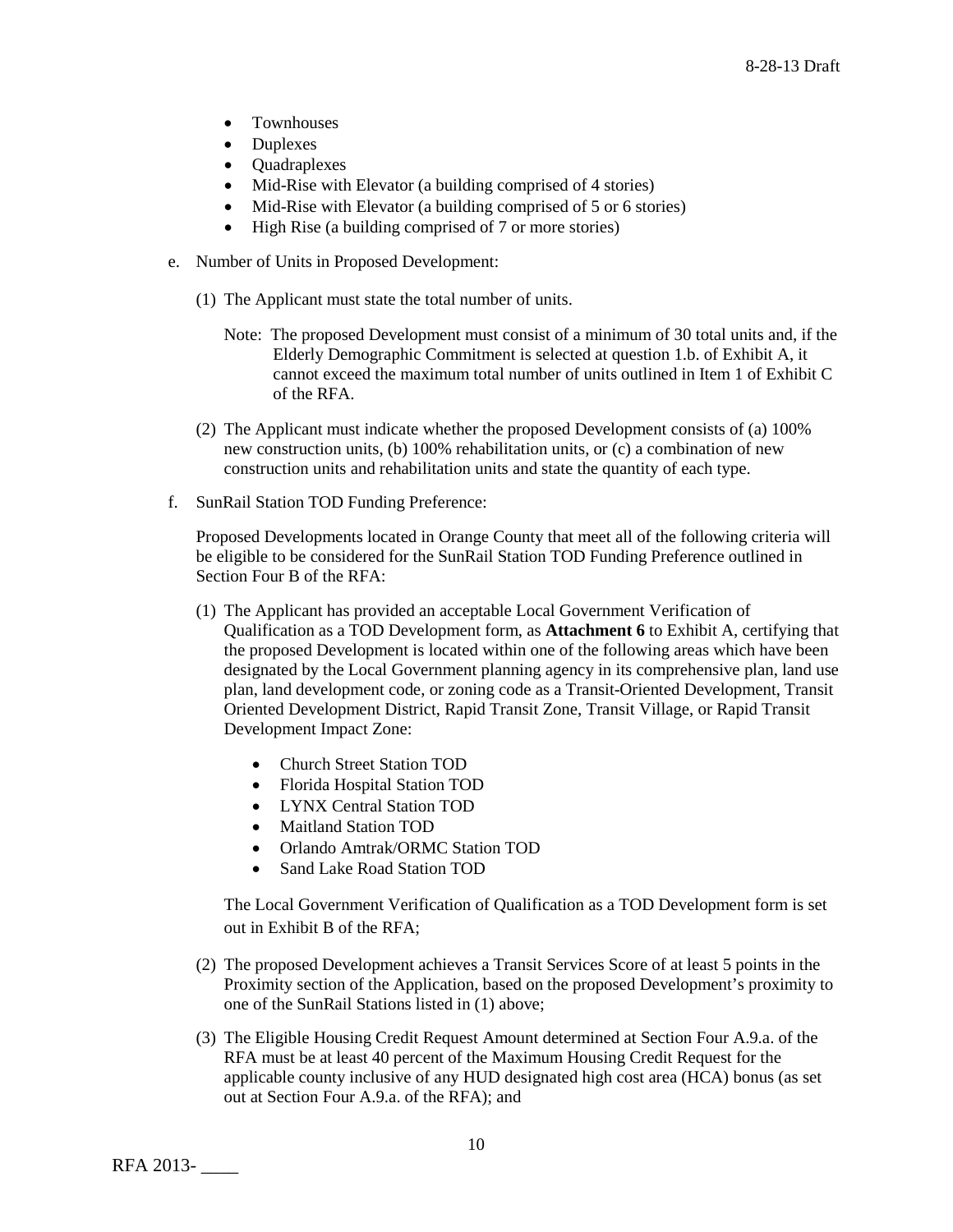(4) The proposed Development consists of at least 75 Housing Credit Set-Aside units and at least 50 percent of the total units in the proposed Development (rounded up to the next whole unit) are located within the designated TOD area.

### **5. Proximity (Maximum 22 Points):**

In order for an Application to be considered for any proximity points, the Applicant must provide an acceptable Surveyor Certification form, as **Attachment 7** to Exhibit A, reflecting the information outlined below. (The Surveyor Certification form is provided in Exhibit B of this RFA.)

- A Development Location Point; and
- Services information for the Bus or Rail Transit Service and Community Services for which the Applicant is seeking points.
- a. Development Location Point:

The Applicant must identify a Development Location Point on the proposed Development site and provide the latitude and longitude coordinates determined in degrees, minutes and seconds, with the degrees and minutes stated as whole numbers and the seconds truncated after one decimal place. If the degrees and minutes are not stated as whole numbers and the seconds are not truncated after one decimal place, the latitude and longitude coordinates will not be considered.

The latitude and longitude coordinates for the Development Location Point stated on the Surveyor Certification form will be plotted by the Corporation, using Street Atlas USA 2013, published by DeLorme, for the following purposes:

- (1) To verify that the stated coordinates are located within the county identified by the Applicant at question 4.b.(1) of Exhibit A;
- (2) To determine whether the proposed Development meets the Mandatory Distance Requirement for its proximity to the closest Development coordinates identified on the List, as outlined in Section Four A.5.d. of the RFA; and
- (3) To determine whether the proposed Development qualifies as an LDA Development if it is located within a county where only a specific area(s) of the county has been designated as an LDA area, as outlined in Section Four A.6.c. of the RFA.
- b. Transit and Community Services Proximity Points **(Maximum 22 Points)**:

Each Application's proximity points will be based on the distance between the Development Location Point and the Bus or Rail Transit Service (if Private Transportation is not selected at question 5.b. of Exhibit A) and the Community Services stated on the Surveyor Certification form.

(1) PHA Proximity Point Boost:

An Application that involves a site(s) with an existing Declaration of Trust between a Public Housing Authority (PHA) and HUD will qualify to receive a 5 point boost toward its proximity score if the Applicant provides a letter from the PHA dated within 12 months of the Application Deadline certifying that the site(s) where all of the units in the proposed Development will be located has an existing Declaration of Trust between the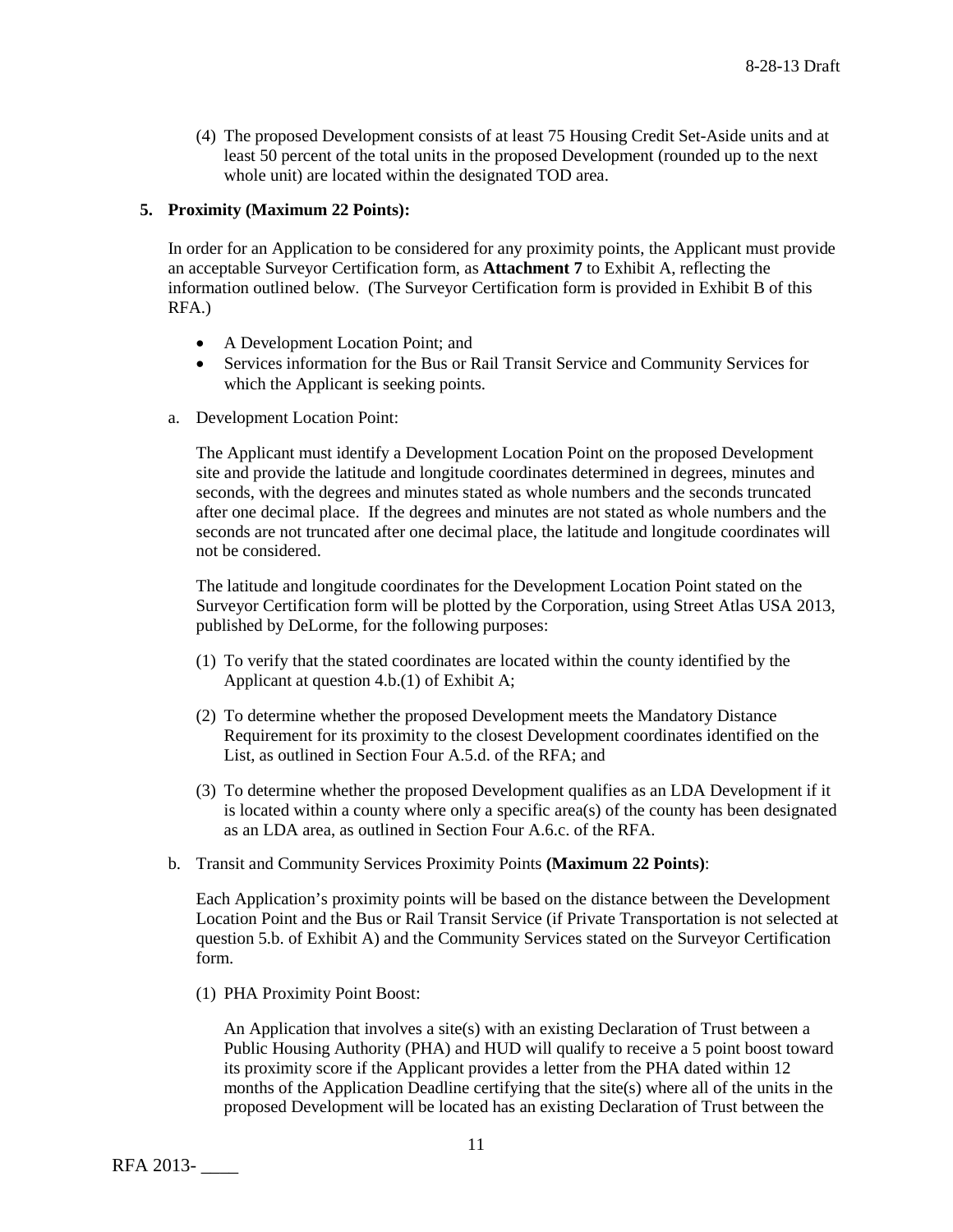PHA and HUD. The letter must be signed by the appropriate person authorized to make such a certification and must be provided as **Attachment 7** to Exhibit A. Note: this 5 point boost cannot count toward meeting the mandatory minimum Transit Services score outlined in (2) below.

(2) Minimum and Maximum Proximity Points:

The minimum proximity score required to be considered for funding is 13.25 points. To receive the maximum amount of 22 points, the Application must achieve a minimum score of 15.25 proximity points. If the Application achieves a score of at least 15.25 proximity points, then the Application will be awarded the maximum of 22 points.

To be eligible to be considered for funding, the Applicant's proximity score must include a minimum Transit Services score of:

- (a) At least 1.5 points for Applications that are eligible for the PHA Proximity Point Boost outlined in (1) above; or
- (b) At least 2 points for Applications that are not eligible for the PHA Proximity Point Boost.

The Transit and Community Services are further outlined in Item 5.c. below.

- c. Proximity to Transit and Community Services:
	- (1) Transit Services

Applicants may select one (1) of the following five (5) Transit Services on which to base the Applicant's Transit Score. If the Applicant selects Private Transportation at question 5.b. of Exhibit A and also provides information on the Surveyor Certification Form for a Bus or Rail Transit Service, or if the Applicant provides information on the Surveyor Certification Form for more than one (1) Bus or Rail Transit Service or more than one (1) of any type of Bus or Rail Transit Service, the Applicant will not receive any proximity points for the Transit Service Score. (For example, Applicants are limited to selecting one Public Bus Transfer Stop, even though there may be another Public Bus Transfer Stop nearby. If the Applicant provides information for two Public Bus Transfer Stops, the Applicant will not receive any proximity points for either of the Public Bus Transfer Stops.)

The eligible Transit Services are defined below:

(a) Private Transportation (2 Points)

For purposes of proximity points, the Applicant or its Management Company must provide, at no cost to the residents, transportation to non-emergency medical appointments such as therapy, chemotherapy, dentistry, hearing, dialysis, prescription pick-ups, testing and x-rays, as well as shopping, public service facilities, and/or educational or social activities. The vehicle used for the residents' transportation must accommodate at least six (6) adult passengers, including the vehicle's driver and at least one wheelchair position. Access to a program such as "Dial-A-Ride" will not be acceptable for purposes of this service. This service may be selected only if the Applicant selected the Elderly Demographic Commitment at question 1 of Exhibit A of the RFA.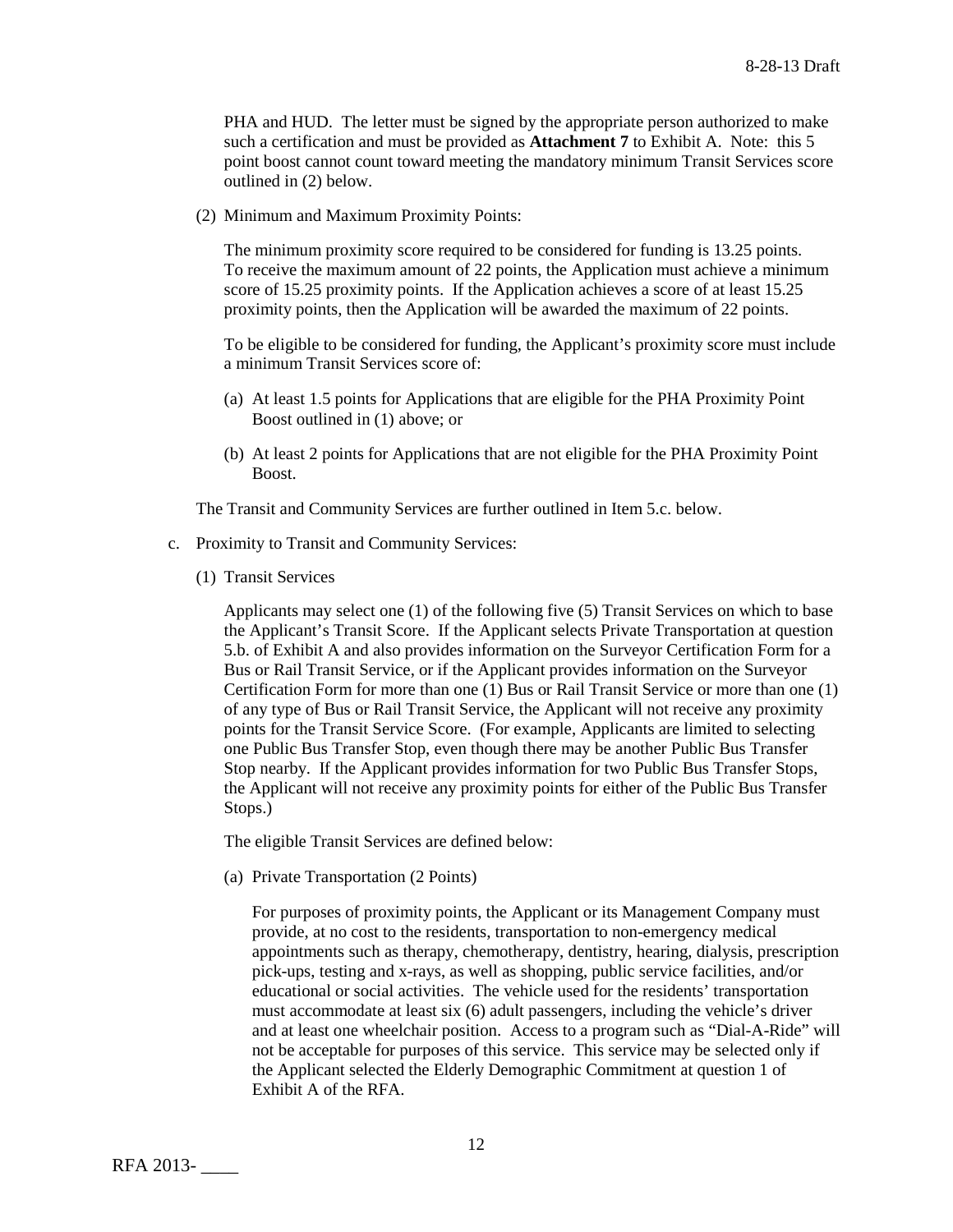or

(b) Public Bus Stop (Maximum 2 Points)

For purposes of proximity points, a Public Bus Stop means a fixed location at which passengers may access one or two routes of public transportation via buses. The Public Bus Stop must service at least one bus route with scheduled stops at least hourly during the times of 7am to 9am and also during the times of 4pm to 6pm Monday through Friday, excluding holidays, on a year-round basis. Bus routes must be established or approved by a Local Government department that manages public transportation. Buses that travel between states will not be considered. This service may be selected by all Applicants, regardless of the Demographic Commitment selected at question 1 of Exhibit A of the RFA.

or

(c) Public Bus Transfer Stop (Maximum 6 Points)

For purposes of proximity points, a Public Bus Transfer Stop means a fixed location at which passengers may access at least three routes of public transportation via buses. Each qualifying route must have a scheduled stop at the Public Bus Transfer Stop at least hourly during the times of 7am to 9am and also during the times of 4pm to 6pm Monday through Friday, excluding holidays, on a year-round basis. This would include both bus stations (i.e., hubs) and bus stops with multiple routes. Bus routes must be established or approved by a Local Government department that manages public transportation. Buses that travel between states will not be considered. This service may be selected by all Applicants, regardless of the Demographic Commitment selected at question 1 of Exhibit A of the RFA.

or

(d) Public Bus Rapid Transit Stop (Maximum 6 Points)

For purposes of proximity points, a Public Bus Rapid Transit Stop means a fixed location at which passengers may access public transportation via bus. The Public Bus Rapid Transit Stop must service at least one bus that travels at some point during the route in either a lane or corridor that is exclusively used by buses and the Public Bus Rapid Transit Stop must service at least one route that has scheduled stops at the Public Bus Rapid Transit Stop at least every 20 minutes during the times of 7am to 9am and also during the times of 4pm to 6pm Monday through Friday, excluding holidays, on a year-round basis. This service may be selected by all Applicants, regardless of the Demographic Commitment selected at question 1 of Exhibit A of the RFA.

or

(e) SunRail Station (Maximum 6 Points)

For purposes of proximity points, only the following SunRail Stations will be eligible for this service: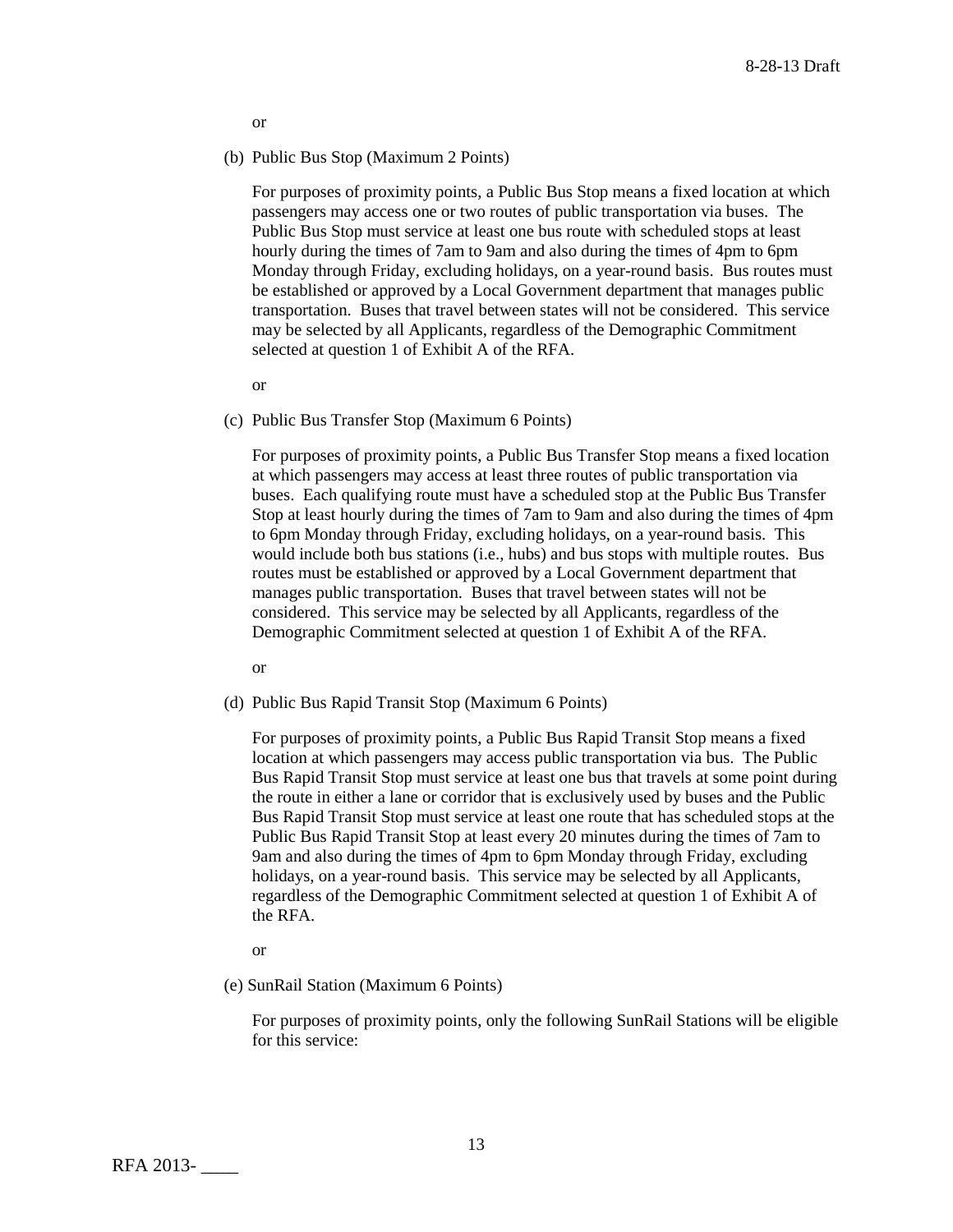| <b>Orange County</b>         |
|------------------------------|
| <b>Church Street Station</b> |
| Florida Hospital Station     |
| <b>LYNX</b> Central Station  |
| <b>Maitland Station</b>      |
| Orlando Amtrak/ORMC Station  |
| Sand Lake Road Station       |
| Winter Park/Park Ave Station |

This service may be selected by all Applicants, regardless of the Demographic Commitment selected at question 1 of Exhibit A of the RFA.

(2) Community Services (Maximum 4 Points for each service with a maximum of 4 services)

Based on the Applicant's Demographic Commitment at question 1 of Exhibit A of the RFA, Applicants may select four (4) of the following five (5) Community Services; however, Applicants are limited to one (1) of each type of Community Service. If the Applicant provides information for more than one (1) of any type of Community Service, that Community Service will not be scored and the Applicant will not receive any proximity points for that Community Service. (For example, Applicants are limited to selecting one Public School, even though there may be another Public School nearby. If the Applicant provides information for two Public Schools, the Applicant will not receive any proximity points for either of the Public Schools.)

The eligible Community Services are defined below:

- (a) Grocery Store For purposes of proximity points, a Grocery Store means a retail food store consisting of 4,500 square feet or more of contiguous air-conditioned space available to the public, that has been issued a food permit, current and in force as of the dates outlined in the In-Service Time Frames chart in Item 5.c.(3) below, issued by the Florida Department of Agriculture and Consumer Service (FDACS) which designates the store as a Grocery Store or Supermarket within the meaning of those terms for purposes of FDACS-issued food permits. This service may be selected by all Applicants, regardless of the Demographic Commitment selected at question 1 of Exhibit A of the RFA.
- (b) Public School For purposes of proximity points, a Public School means a public elementary, middle, junior and/or high school, where the principal admission criterion is the geographic proximity to the school. This may include a charter school, if the charter school is open to appropriately aged children in the radius area who apply, without additional requirements for admissions such as passing an entrance exam or audition, payment of fees or tuition, or demographic diversity considerations. This service may be selected only if the Applicant selected the Family Demographic Commitment at question 1 of Exhibit A of the RFA.
- (c) Senior Center For purposes of proximity points, a Senior Center means a community facility that provides a broad spectrum of services suited to the diverse needs and interests of independent older persons and is among the properties identified on the 2013 FHFC Senior Center List. This list is available on the Corporation's Website under the Multifamily Programs link labeled Related References and Links. This service may be selected only if the Applicant selected the Elderly Demographic Commitment at question 1 of Exhibit A of the RFA.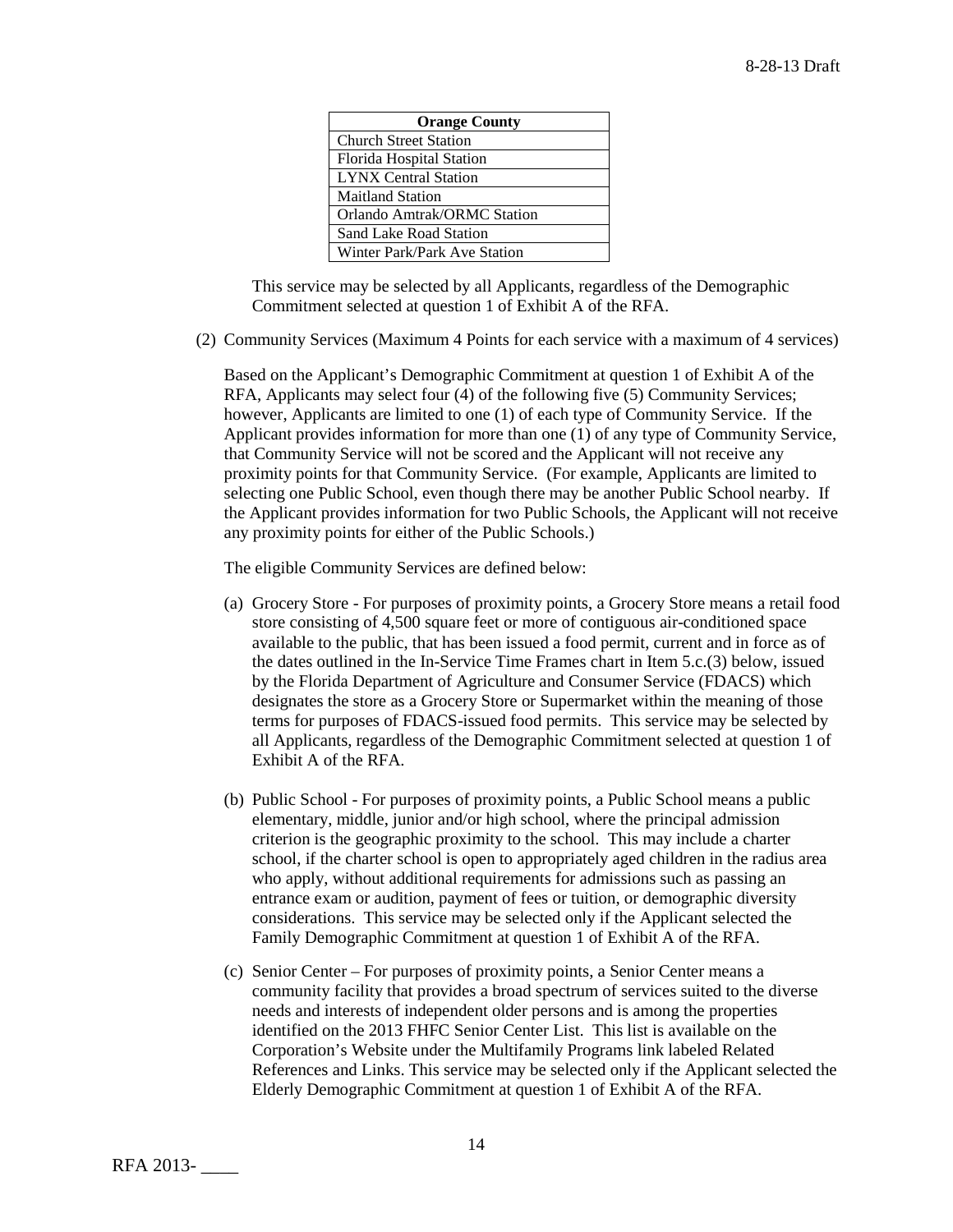- (d) Medical Facility For purposes of proximity points, a Medical Facility means a medically licensed facility that (i) employs or has under contractual obligation at least one physician licensed under Chapter 458 or 459, F.S. available to treat patients by walk-in or by appointment; and (ii) provides general medical treatment to any physically sick or injured person. Facilities that specialize in treating specific classes of medical conditions or specific classes of patients, including emergency rooms affiliated with specialty or Class II hospitals and clinics affiliated with specialty or Class II hospitals, will not be accepted. This service may be selected by all Applicants regardless of the Demographic Commitment selected at question 1 of Exhibit A of the RFA.
- (e) Pharmacy- For purposes of proximity points, a Pharmacy means a community pharmacy operating under a valid permit issued pursuant to s. 465.018, F.S., and open to the general public at least five (5) days per week without the requirement of a membership fee. This service may be selected by all Applicants, regardless of the Demographic Commitment selected at question 1 of Exhibit A of the RFA.
- (3) In-Service Time Frames:

In addition to meeting the definitions outlined above, in order to be considered for proximity points in this RFA, the Bus and Rail Transit Services and the Community Services must be in existence and available for use by the general public as of the following time frames:

| <b>Service</b>                                                                                                                                                                                                                                                                                                                                                                                                                     | Minimum Amount of time that the service<br>must be in existence and available for use by<br>the general public                                                               |
|------------------------------------------------------------------------------------------------------------------------------------------------------------------------------------------------------------------------------------------------------------------------------------------------------------------------------------------------------------------------------------------------------------------------------------|------------------------------------------------------------------------------------------------------------------------------------------------------------------------------|
| <b>Bus Transit Services</b>                                                                                                                                                                                                                                                                                                                                                                                                        | As of the Application Deadline                                                                                                                                               |
| SunRail Stations (all acceptable coordinates outlined on the<br>Coordinates Location Chart in (4) below and on the Surveyor<br>Certification form)                                                                                                                                                                                                                                                                                 | No time frame required                                                                                                                                                       |
| Public School and Medical Facility                                                                                                                                                                                                                                                                                                                                                                                                 | As of the Application Deadline                                                                                                                                               |
| Grocery Store, if it is one of the following and meets the<br>definition of Grocery Store at (2)(a) above: Albertson's,<br>Bravo Supermarkets, BJ's Wholesale Club, Costco<br>Wholesale, Food Lion, Fresh Market, Harvey's, Milam's<br>Markets, Piggly Wiggly, Presidente, Publix, Sam's Club, Sav<br>- A - Lot, Sedano's, SuperTarget, Sweet Bay, Walmart<br>Neighborhood Market, Walmart Supercenter, Whole Foods,<br>Winn-Dixie | As of the Application Deadline                                                                                                                                               |
| Grocery Store, if it meets the definition of Grocery Store, but<br>is not one of the stores identified above                                                                                                                                                                                                                                                                                                                       | As of the Application Deadline and has been<br>open and available for use by the general public<br>since a date that is 6 months prior to the<br><b>Application Deadline</b> |
| Pharmacy, if it is one of the following and meets the<br>definition of Pharmacy at (3)(c) above: Albertson's, CVS,<br>Harvey's, Kmart, Navarro's, Piggly Wiggly, Publix, Sav - A<br>- Lot, Target, Walgreens, Wal-Mart, Winn-Dixie                                                                                                                                                                                                 | As of the Application Deadline                                                                                                                                               |
| Pharmacy, if it meets the definition of Pharmacy, but is not<br>one of the stores identified above                                                                                                                                                                                                                                                                                                                                 | As of the Application Deadline and has been<br>open and available for use by the general public<br>since a date that is 6 months prior to the<br><b>Application Deadline</b> |

(4) Required Information for the Surveyor Certification Form: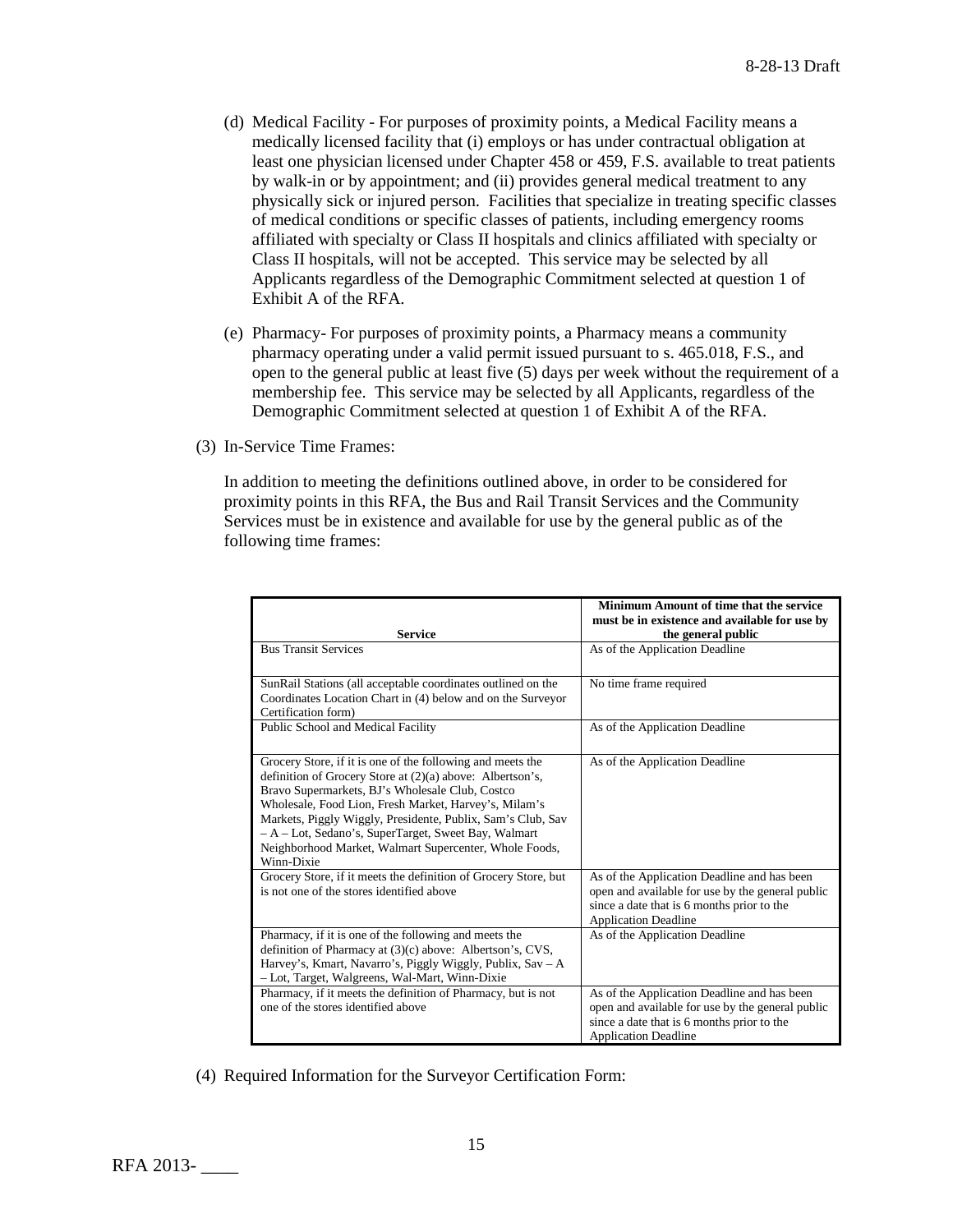The latitude and longitude coordinates for all Bus and Rail Transit Services and Community Services must represent a point as outlined below. The coordinates for each service must be stated in degrees, minutes and seconds, with the degrees and minutes stated as whole numbers and the seconds truncated after one decimal place. If the degrees and minutes are not stated as whole numbers and the seconds are not truncated after one decimal place, the Applicant will not be eligible for points for that service.

The following chart describes the location where the latitude and longitude coordinates must be obtained:

| <b>Development Location Point</b>    |                                                                                                                                                                                                                                                                                                                                                                                                                                                                                       |                                       |  |
|--------------------------------------|---------------------------------------------------------------------------------------------------------------------------------------------------------------------------------------------------------------------------------------------------------------------------------------------------------------------------------------------------------------------------------------------------------------------------------------------------------------------------------------|---------------------------------------|--|
| or Service                           | Location of latitude and longitude coordinates                                                                                                                                                                                                                                                                                                                                                                                                                                        |                                       |  |
| Development Location Point           | Coordinates must be a single point selected by the Applicant on the proposed<br>Development site that is located within 100 feet of a residential building existing or to<br>be constructed as part of the proposed Development. For a Development which<br>consists of Scattered Sites, this means a single point on the site with the most units<br>that is located within 100 feet of a residential building existing or to be constructed as<br>part of the proposed Development. |                                       |  |
| <b>Community Services</b>            | Coordinates must represent a point that is on the doorway threshold of an exterior<br>entrance that provides direct public access to the building where the service is located.                                                                                                                                                                                                                                                                                                       |                                       |  |
| <b>Bus and Rail Transit Services</b> | For Public Bus Stop, Public Bus Rapid Transit Stop, and Public Bus Transfer Stop,<br>coordinates must represent the location where passengers may embark and disembark<br>the bus.<br>For SunRail Station, coordinates must represent either the location where passengers<br>may embark and disembark the train or the coordinates listed below:                                                                                                                                     |                                       |  |
|                                      | <b>SunRail Station Name</b>                                                                                                                                                                                                                                                                                                                                                                                                                                                           | <b>Latitude/Longitude Coordinates</b> |  |
|                                      | <b>Church Street Station</b>                                                                                                                                                                                                                                                                                                                                                                                                                                                          | N 28 32 20.3, W 81 22 50.6            |  |
|                                      | Florida Hospital Station                                                                                                                                                                                                                                                                                                                                                                                                                                                              | N 28 34 21.8, W 81 22 17.4            |  |
|                                      | <b>LYNX Central Station</b>                                                                                                                                                                                                                                                                                                                                                                                                                                                           | N 28 32 52.2, W 81 22 51.0            |  |
|                                      | <b>Maitland Station</b>                                                                                                                                                                                                                                                                                                                                                                                                                                                               | N 28 38 03.7, W 81 21 44.7            |  |
|                                      | Orlando Amtrak/ORMC Station                                                                                                                                                                                                                                                                                                                                                                                                                                                           | N 28 31 39.5, W 81 22 55.6            |  |
|                                      | Sand Lake Road Station                                                                                                                                                                                                                                                                                                                                                                                                                                                                | N 28 27 11.3, W 81 22 1.0             |  |
|                                      | Winter Park/Park Ave Station                                                                                                                                                                                                                                                                                                                                                                                                                                                          | N 28 35 51.5, W 81 21 6.0             |  |

| <b>Coordinates Location Chart</b> |  |  |
|-----------------------------------|--|--|
|-----------------------------------|--|--|

If there is no exterior public entrance to the Community Service, then a point should be used that is at the exterior entrance doorway threshold that is the closest walking distance to the doorway threshold of the interior public entrance to the service. For example, for a Pharmacy located within an enclosed shopping mall structure that does not have a direct public exterior entrance, the latitude and longitude coordinates at the doorway threshold of the exterior public entrance to the enclosed shopping mall that provide the shortest walking distance to the doorway threshold of the interior entrance to the Pharmacy would be used.

Applicants may use the same latitude and longitude coordinates for the Grocery Store, Medical Facility and/or Pharmacy if the Grocery Store, Medical Facility and/or Pharmacy is housed at the same location. However, there are no other instances in which an Applicant may use identical coordinates or the same location for any other combination of Transit or Community Services.

- (5) Scoring Proximity to Services (Transit and Community):
	- (a) Private Transportation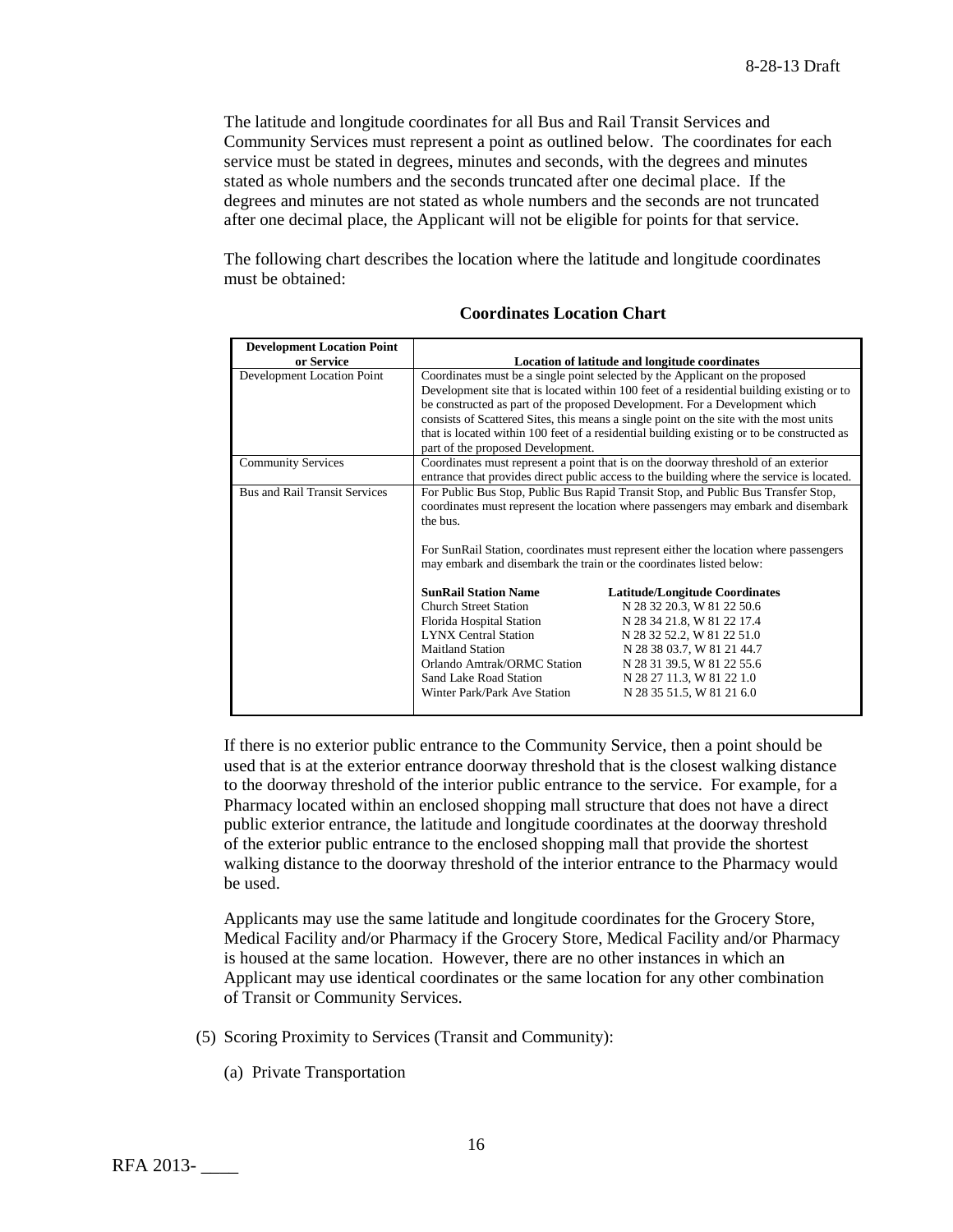Applicants that selected the Elderly Demographic at question 1 of Exhibit A and wish to provide Private Transportation as the Transit Service must select "Yes" at question 5.b. of Exhibit A to be eligible to receive 2 points.

(b) Bus and Rail Transit Services and Community Services

The distances between the Development Location Point and each service, as certified by the Surveyor on the Surveyor Certification Form, will be the basis for awarding proximity points. Failure to provide the distance for any Community Service will result in zero points for that Community Service. Failure to provide the distance for any Bus or Rail Transit Service will result in zero points for that Transit Service.

(i) Transit Service Distance Scoring Charts:

Note: Section Four A.5.b.(2) above outlines the minimum Transit Service Score requirements.

| <b>Public Bus Stop</b>                                                                                    |                                                            |  |
|-----------------------------------------------------------------------------------------------------------|------------------------------------------------------------|--|
| Proximity of Proposed Development's Development Location<br>Point to a Public Bus Stop stated on the Form | Number of Proximity Points<br>Awarded for Eligible Service |  |
| if less than or equal to 0.20 miles                                                                       | 2.0                                                        |  |
| if greater than $0.20$ and less than or equal to $0.30$ miles                                             | 1.5                                                        |  |
| if greater than 0.30 miles                                                                                | 0.0                                                        |  |

| SunRail Station, Public Bus Transfer Stop, or Public Bus Rapid Transit Stop                                                                                                 |                                                            |  |
|-----------------------------------------------------------------------------------------------------------------------------------------------------------------------------|------------------------------------------------------------|--|
| Proximity of Proposed Development's Development Location Point to<br>a SunRail Station, a Public Bus Transfer Stop or a Public Bus Rapid<br>Transit Stop stated on the Form | Number of Proximity Points<br>Awarded for Eligible Service |  |
| if less than or equal to 0.25 miles                                                                                                                                         | 6.0                                                        |  |
| if greater than $0.25$ and less than or equal to $0.50$ miles                                                                                                               | 5.5                                                        |  |
| if greater than $0.50$ and less than or equal to $0.75$ miles                                                                                                               | 5.0                                                        |  |
| if greater than 0.75 and less than or equal to 1.00 miles                                                                                                                   | 4.5                                                        |  |
| if greater than 1.00 and less than or equal to 1.25 miles                                                                                                                   | 4.0                                                        |  |
| if greater than 1.25 and less than or equal to 1.50 miles                                                                                                                   | 3.5                                                        |  |
| if greater than 1.50 and less than or equal to 1.75 miles                                                                                                                   | 3.0                                                        |  |
| if greater than 1.75 and less than or equal to 2.00 miles                                                                                                                   | 2.5                                                        |  |
| if greater than 2.00 miles                                                                                                                                                  | 0.0                                                        |  |

(ii) Community Services Scoring Charts:

| Grocery Store, Medical Facility and Pharmacy |
|----------------------------------------------|
|                                              |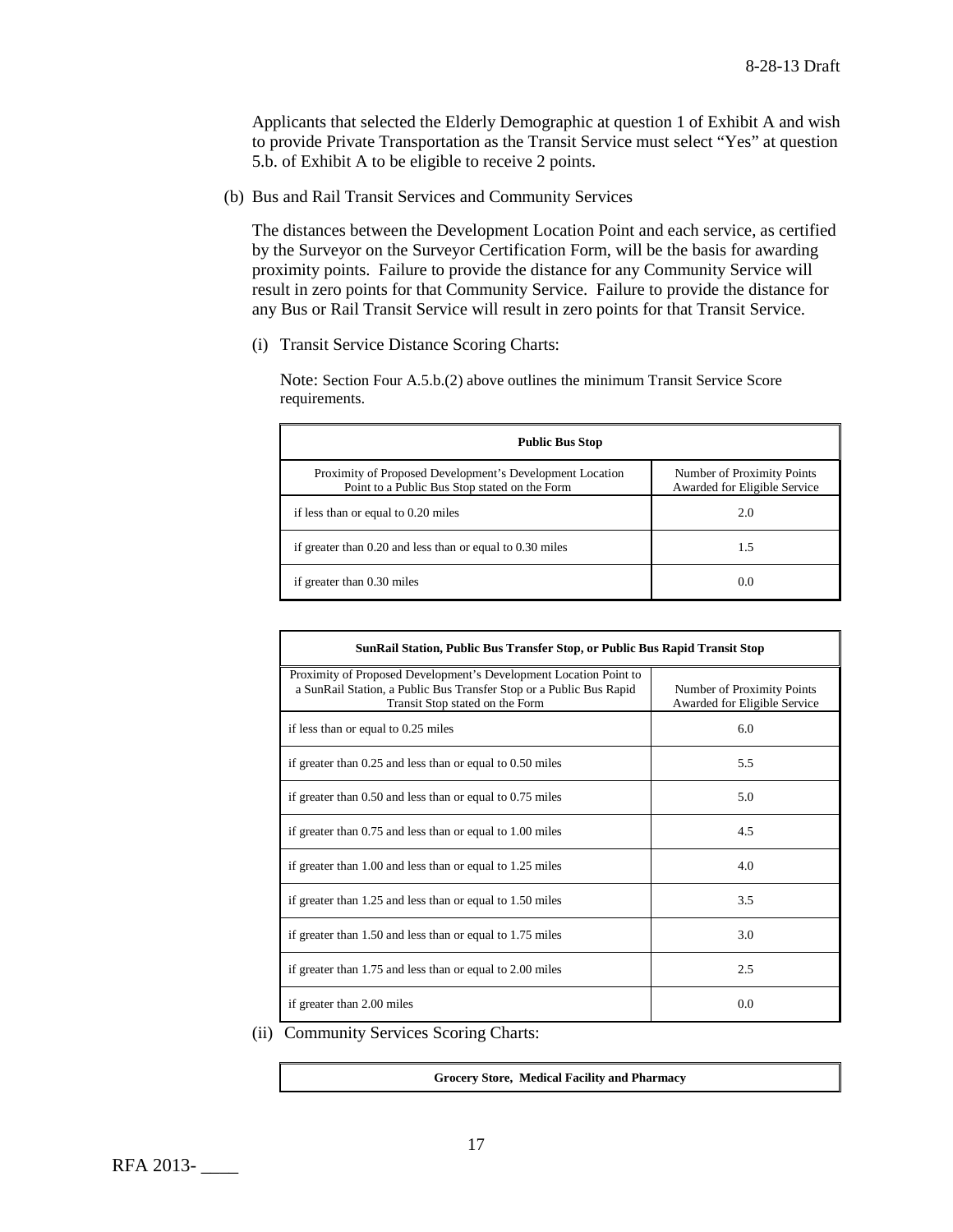| Proximity of Proposed Development's Development Location Point<br>to an eligible Grocery Store, Medical Facility and Pharmacy stated<br>on the Form | Number of Proximity Points<br>Awarded for Eligible Service |
|-----------------------------------------------------------------------------------------------------------------------------------------------------|------------------------------------------------------------|
| if less than or equal to 0.25 miles                                                                                                                 | 4.0                                                        |
| if greater than $0.25$ and less than or equal to $0.50$ miles                                                                                       | 3.5                                                        |
| if greater than $0.50$ and less than or equal to $0.75$ miles                                                                                       | 3.0                                                        |
| if greater than 0.75 and less than or equal to 1.00 miles                                                                                           | 2.5                                                        |
| if greater than 1.00 and less than or equal to 1.25 miles                                                                                           | 2.0                                                        |
| if greater than 1.25 and less than or equal to 1.50 miles                                                                                           | 1.5                                                        |
| if greater than 1.50 and less than or equal to 1.75 miles                                                                                           | 1.0                                                        |
| if greater than 1.75 and less than or equal to 2.00 miles                                                                                           | 0.5                                                        |
| If greater than 2.00 miles                                                                                                                          | 0.0                                                        |

| <b>Public School</b>                                                                                              |                                                            |  |
|-------------------------------------------------------------------------------------------------------------------|------------------------------------------------------------|--|
| Proximity of Proposed Development's Development Location Point<br>to an eligible Public School stated on the Form | Number of Proximity Points<br>Awarded for Eligible Service |  |
| if less than or equal to 0.50 miles                                                                               | 4.0                                                        |  |
| if greater than 0.50 and less than or equal to 1.00 miles                                                         | 3.0                                                        |  |
| if greater than 1.00 and less than or equal to 1.50 miles                                                         | 2.0                                                        |  |
| if greater than 1.50 and less than or equal to 2.00 miles                                                         | 1.0                                                        |  |
| if greater than 2.00 miles                                                                                        | $\Omega$                                                   |  |

| <b>Senior Center</b>                                                                                           |                                                            |  |
|----------------------------------------------------------------------------------------------------------------|------------------------------------------------------------|--|
| Proximity of Proposed Development's Development Location Point<br>to an eligible Senior Center stated the Form | Number of Proximity Points<br>Awarded for Eligible Service |  |
| if less than or equal to 1.00 mile                                                                             | 4.0                                                        |  |
| if greater than 1.00 and less than or equal to 2.00 miles                                                      | 3.0                                                        |  |
| if greater than 2.00 and less than or equal to 3.00 miles                                                      | 2.0                                                        |  |
| if greater than 3.00 and less than or equal to 4.00 miles                                                      | 1.0                                                        |  |
| if greater than 4.00 miles                                                                                     | 0                                                          |  |

d. Mandatory Distance Requirement: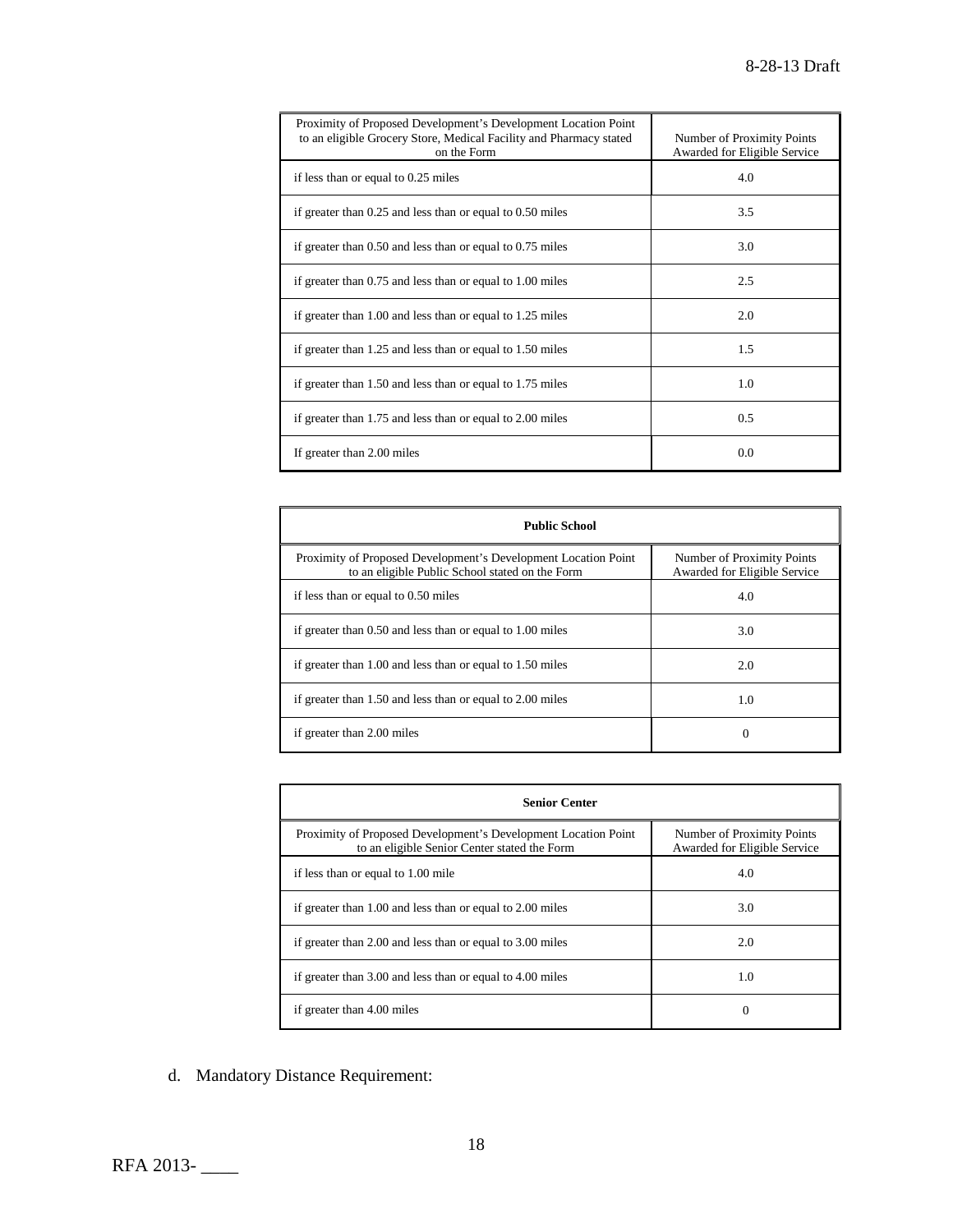To be eligible to be considered for funding, Applications must qualify for the Mandatory Distance Requirement. Applications may qualify automatically (as outlined in (1) below) or based on the distance between the Development Location Point and other properties identified on the 2013 FHFC Development Proximity List (the List) serving the same demographic group as the proposed Development (as outlined in (2) below). The List, effective 8-16-13, is available on the Corporation's Website under the Multifamily Programs link labeled Related References and Links.

(1) Applications Eligible for the Automatic qualification for the Mandatory Distance Requirement:

Applications will automatically qualify for the Mandatory Distance Requirement by meeting the criteria outlined in question  $5.c.(1)$  or  $5.c.(2)$  of Exhibit A. The Applicant should select question 5.c.(1) or 5.c.(2) of Exhibit A of the RFA.

(2) Applications Not Eligible for the Automatic qualification for the Mandatory Distance Requirement:

The Applicant should select question 5.c.(3). of Exhibit A of the RFA. Determination of whether the Application meets the qualifications of the Mandatory Distance Requirement will be based on whether the Development Location Point meets the criteria for a distance of within 1.0 miles, 2.0 miles or 5.0 miles of a Development on the List serving the same demographic group. To make such determination, the Applicant, using Street Atlas USA 2013, published by DeLorme, should follow the steps outlined below. For purposes of this provision, same demographic refers to Family demographic, Elderly non-ALF demographic, and Elderly ALF demographic.

- (a) Select the "Advanced" search button on the "Find" tab, to the right of the "Advanced" button select "Latitude/ Longitude" from the drop down menu under "Find:", check the "MapTags" box, enter the latitude and longitude coordinates for the Development Location Point in the appropriate blanks to the right and then click the "Search" button. A "MapTag" with the entered coordinates will then appear in the appropriate location.
- (b) For each Development on the List that serves the same demographic group as the proposed Development which is in proximity to the proposed Development's Development Location Point, repeat the steps stated above to display MapTags for the Development(s). For those Developments on the List that have more than one set of latitude and longitude coordinates, the Corporation will use the coordinates that represents the closest location to the proposed Development's Development Location Point as the location of the Development from the List for the purposes of awarding proximity points.
- (c) Select the "Draw" tab. Under "Tools", select the circle or, if there is no circle, click and hold the left mouse button and this will provide several shape options, one of which is a circle. To the right, use the thinnest line possible, select "None" as the fill color for the circle and choose a color such as black for the outline. Enter the latitude and longitude coordinates for the proposed Development's Development Location Point in the space provided, and then enter, as appropriate, 1.0, 2.0 or 5.0 miles for the radius. Upon selecting the "Apply" button, the software will draw a circle, with the radius entered, around the Development Location Point.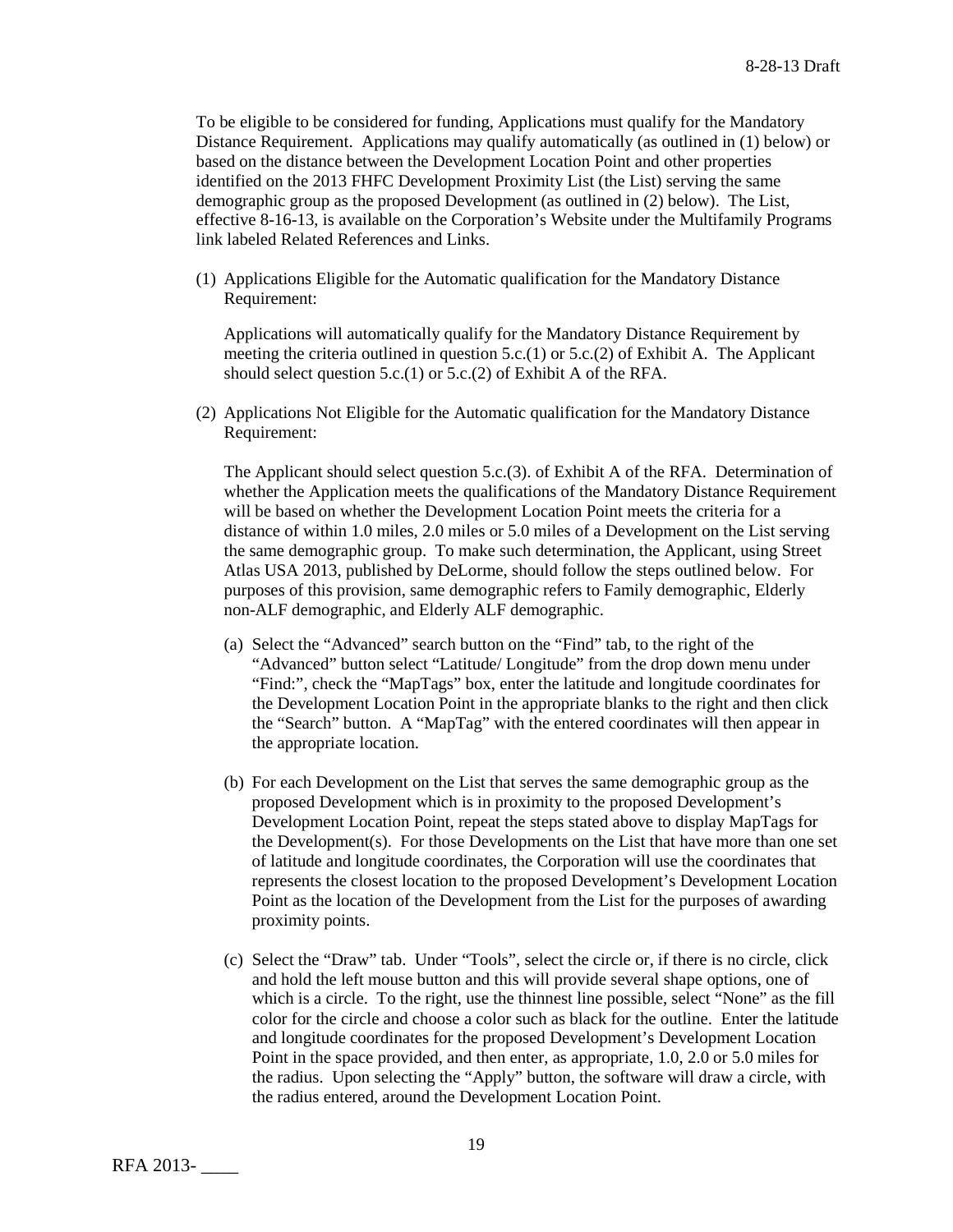(d) If the tip of any of the MapTags entered for the Developments on the List are within the drawn circle or, when the map is zoomed in as far as possible, if the tip of any of the entered MapTags appears to the naked eye to be on the drawn line of the circle, the Applicant can conclude that the Development Location Point is within the distance entered for the radius of the circle of a Development from the List. The tip of a MapTag is the point of the MapTag that denotes the actual location of what the MapTag represents.

For purposes of the following, a proposed Development qualifies as an LDA Development if it meets the provisions described in Section Four A.6.c. of the RFA.

Applications will qualify for the Mandatory Distance Requirement by meeting the following:

- (i) If the distance of the proposed Development to Developments on the List is greater than 5.0 miles if the proposed Development qualifies as an LDA Development. A proposed Development that qualifies as an LDA Development and also qualifies for the SunRail Station TOD Funding Preference at question 4.f. of Exhibit A is exempted from this provision;
- (ii) If the distance of the proposed Development to Developments on the List which consist of 31 total units or more is greater than 2.0 miles if the proposed Development either:
	- does not qualify as an LDA Development; or
	- qualifies as an LDA Development and also qualifies for the SunRail Station TOD Funding Preference at question 4.f. of Exhibit A; or
- (iii)If the distance of the proposed Development to Developments on the List which consist of 30 total units or less is greater than 1.0 miles if the proposed Development either:
	- does not qualify as an LDA Development; or
	- qualifies as an LDA Development and also qualifies for the SunRail Station TOD Funding Preference at question 4.f. of Exhibit A.

If the location of the proposed Development is such that both (ii) and (iii) above would apply, the more restrictive criteria of (iii) will be used to evaluate the Application.

An Applicant may disregard any Development(s) on the List if the proposed Development and any Development(s) on the List have one or more of the same Financial Beneficiaries and meet at least one of the following criteria: (i) they are contiguous or are divided by a street, and/or (ii) they are divided by a prior phase of the proposed Development. If this provision applies to the proposed Development, identify the Development(s) on the List at question 5 of Exhibit A.

In addition, in the event that both the Guarantee Fund loan and any SMI loan for one of the Developments on the List are paid off prior to the Application Deadline, the Corporation will treat the distance restriction around that Development as if it was never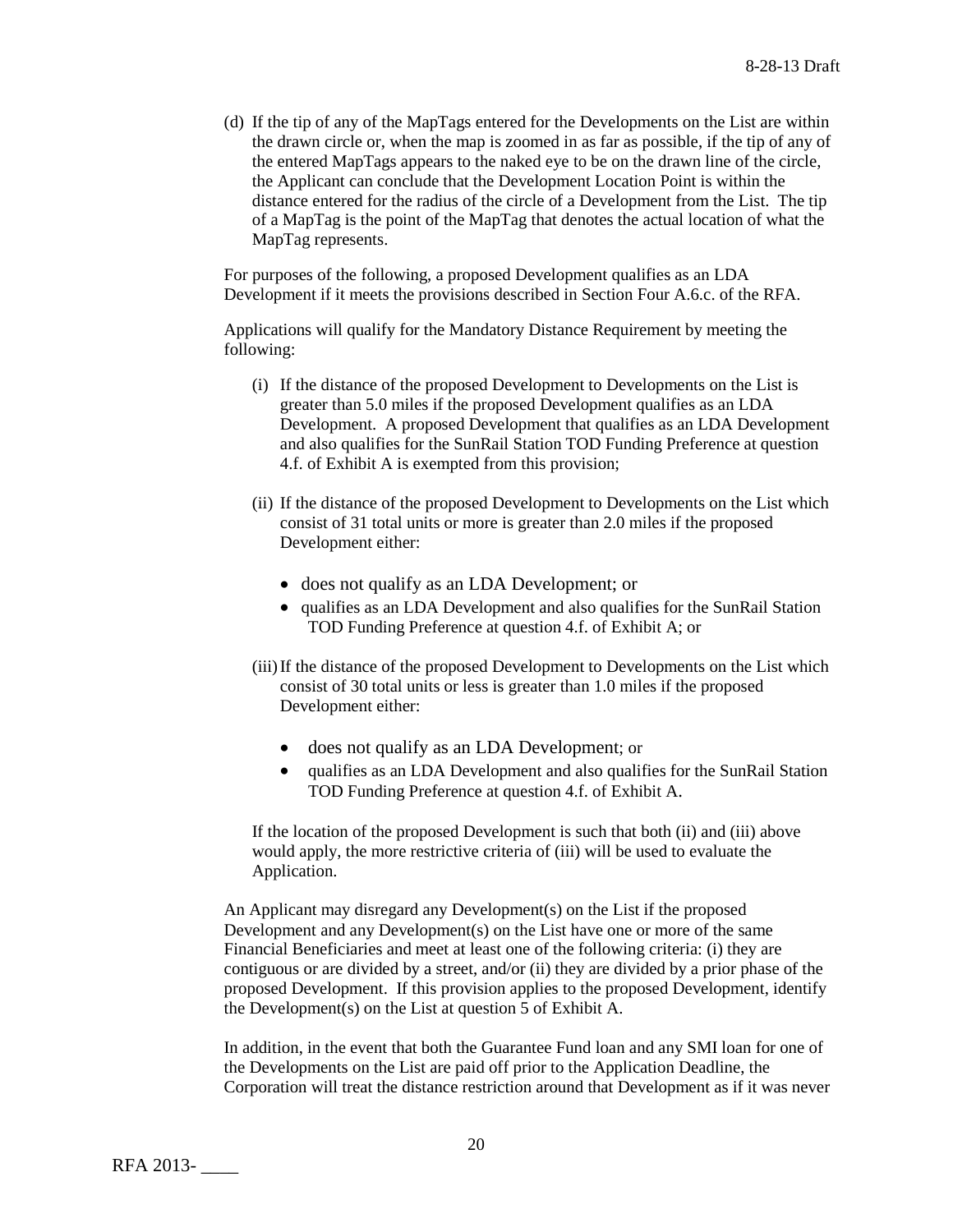included on the List and the distance restriction related to that Guarantee Fund Development will no longer apply.

#### **6. Set-Aside Commitments:**

a. Minimum Set-Aside per Section 42 of the IRC:

The Applicant must elect one of the following minimum set-aside commitments:

- 20% of the units at 50% or less of the Area Median Income (AMI)
- 40% of the units at 60% or less of the AMI
- Deep rent skewing option as defined in Section 42 of the IRC, as amended

Note: Choosing the 20 percent at 50 percent AMI or less minimum set-aside will restrict ALL set-aside units at 50 percent or less of the AMI. Applicants may choose the 40 percent at 60 percent AMI or less minimum set-aside without committing to set aside any of the units at the 60 percent AMI level. For example, an Applicant may commit to set aside 40 percent at 50 percent AMI and this would also be considered 40 percent at 60 percent AMI or less.

b. Total Set-Aside Commitment per Corporation Requirements:

The Total Set-Aside Breakdown Chart at question 6.b. of Exhibit A must reflect the following commitments:

- (1) If the proposed Development has a Demographic Commitment of Family or Elderly Non-ALF, the Applicant must set aside a total of at least 80 percent of the Development's total units at 60 percent AMI or less; or
- (2) If the proposed Development has a Demographic Commitment of Elderly ALF, the Applicant must set aside a total of at least 50 percent of the Development's total units at 60 percent AMI or less.
- c. Limited Development Area (LDA):
	- (1) A proposed Development will be designated as an LDA Development if:
		- (a) It is located in a County or an area of a County that has been designated by the Corporation as an LDA area, and
		- (b) The Applicant selected the applicable Demographic Commitment (Elderly or Family) that is associated with the LDA area.

Applicants should use the LDA Chart set out at Item 6 of Exhibit C of the RFA to determine whether the proposed Development qualifies as an LDA Development.

An LDA Development that is not eligible to be considered for the SunRail Station TOD Funding Preference must meet all of the conditions listed under (c) below in order to be deemed eligible to be considered for funding under this RFA. An LDA Development that qualifies for the SunRail Station TOD Funding Preference at question 4.f. of Exhibit A must meet all of the conditions listed under (d) below in order to be deemed eligible to be considered for funding under this RFA. An LDA Development that does not meet all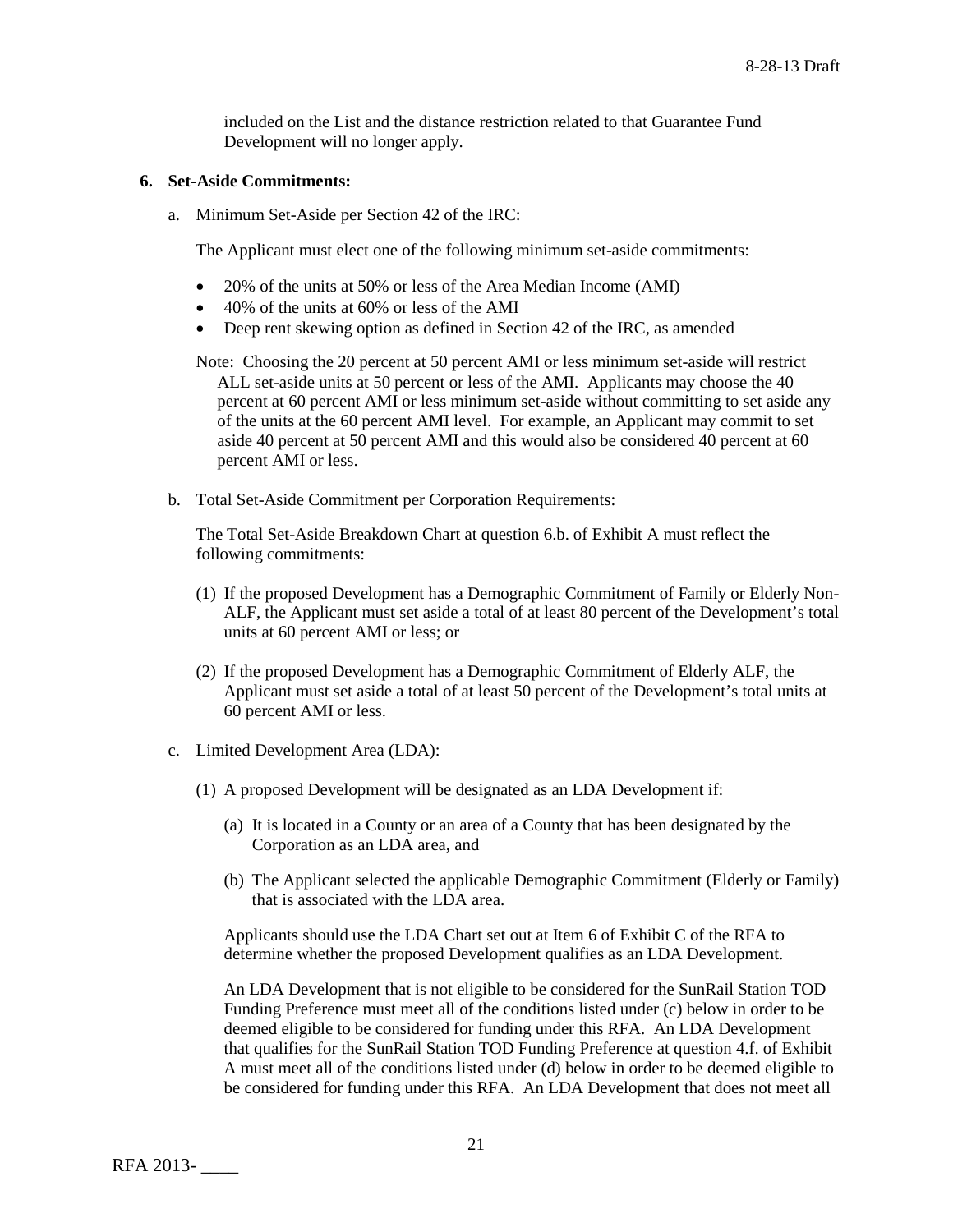of the applicable conditions will be ineligible to be considered for funding. The conditions are:

- (c) General Eligibility Requirements for LDA Developments that are not eligible to be considered for the SunRail TOD Funding Preference:
	- The Applicant demonstrated its commitment to set aside at least 30 percent of the total units for ELI on the Total Set-Aside Breakdown Chart at question 6.b. of Exhibit A; and
	- The proposed Development is classified as RA Level 1 or RA Level 2; and
	- The Percentage of Total Units that will have Rental Assistance is greater than 75 percent; and
	- The proposed Development consists of a total of 250 units or less (Note: the total number of units is further restricted by the Elderly Demographic provisions (outlined in Exhibit C of the RFA) if the Applicant selected the Elderly Demographic Commitment at question 1 of Exhibit A).
- (d) SunRail Station TOD Eligibility Requirements for LDA Developments that qualify for the SunRail Station TOD Funding Preference:
	- The proposed LDA Development meets all of the criteria to qualify for the SunRail Station TOD Funding Preference, as outlined in Section Four A.4.f. above; and
	- The proposed LDA Development meets the scoring criteria outlined at Section Four A.5. above to achieve the maximum Transit Service Score of 6 points, based on the proposed LDA Development's proximity to a SunRail Station.
- (2) If the proposed Development is located in a county where only a portion(s) of the county is included on the LDA Chart and the proposed Development's Demographic Commitment is one of the applicable Demographic Categories on the LDA Chart, the Corporation will verify whether the Development Location Point is within the boundaries of the area designated as an LDA in order to determine whether the proposed Development qualifies as an LDA Development. To make such determination, Street Atlas USA 2013, published by DeLorme, will be used. If Street Atlas USA 2013 does not recognize the Development Location Point, then the proposed Development will be deemed to be an LDA Development and must meet all of the applicable conditions outlined in  $(1)(c)$  or  $(1)(d)$  above to be eligible to be considered for funding.
- d. ELI Set-Aside Commitments:
	- (1) Required Minimum ELI Set-Aside Commitments:

The Total Set-Aside Breakdown Chart at question 6.b. of Exhibit A must reflect the applicable commitment, as follows:

(a) If the proposed Development does not qualify as an LDA Development, the Applicant must set aside at least 10 percent of the total units at the ELI AMI level for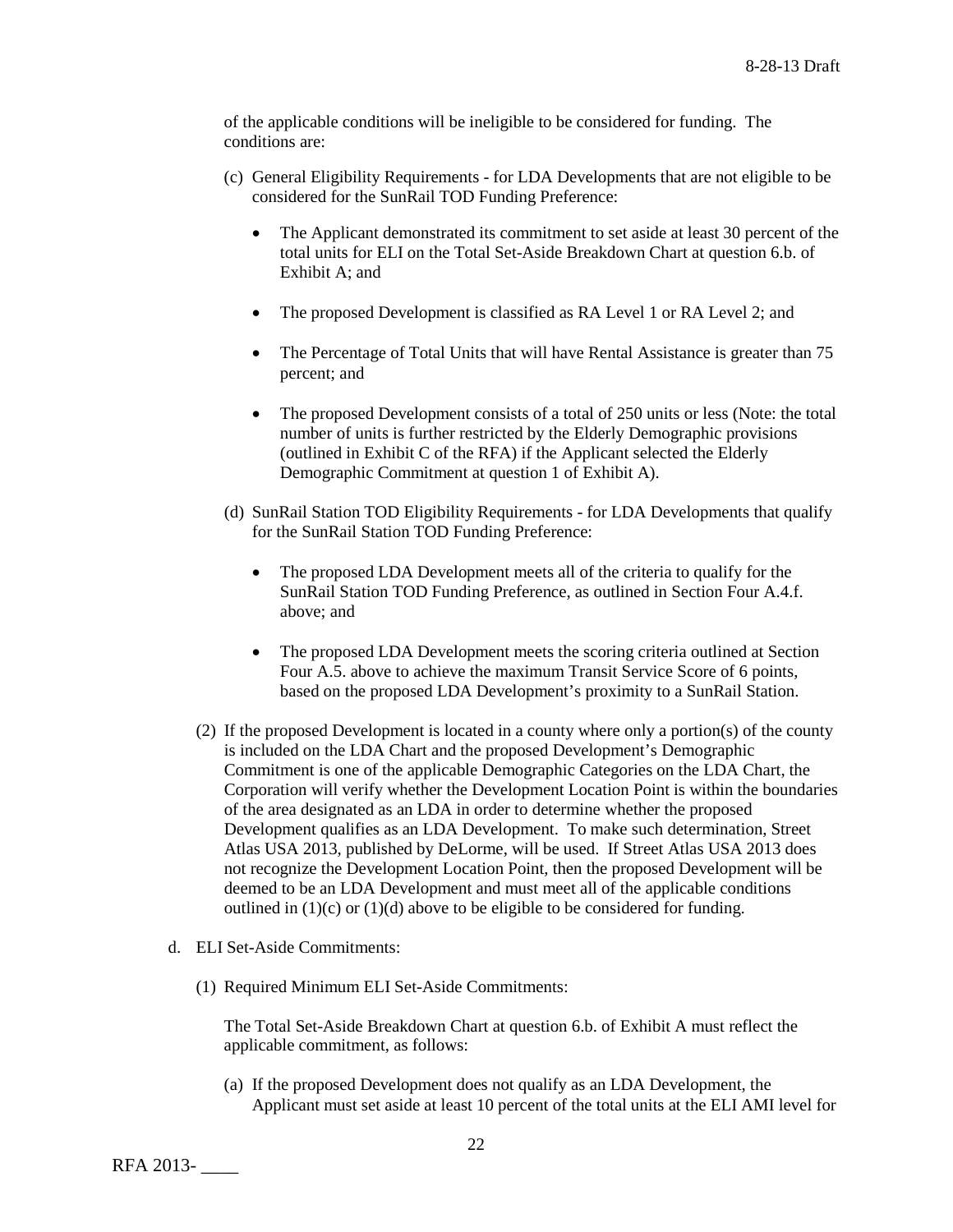the county where the proposed Development is located. The ELI County Chart is set out in Item 7 of Exhibit C of the RFA; or

- (b) If the proposed Development qualifies as an LDA Development, qualifies for the SunRail Station TOD Funding Preference at question 4.f. of Exhibit A, and meets all of the applicable conditions outlined in Section Four A.6.c.(1)(d) above, the Applicant must set aside at least 10 percent of the total units at the ELI AMI level for the county where the proposed Development is located. The ELI County Chart is set out in Item 7 of Exhibit C of the RFA; or
- (c) If the proposed Development qualifies as an LDA Development, is not eligible to be considered for the SunRail TOD Funding Preference, and meets all of the applicable conditions outlined in Section Four A.6.c.(1)(c) above, the Applicant must set aside at least 30 percent of the total units at the ELI AMI level for the county where the proposed Development is located. The ELI County Chart is set out in Item 7 of Exhibit C of the RFA.
- (2) Required ELI Units for Special Needs Households:

For proposed Developments with the Demographic Commitment of Family or Elderly non-ALF, the Applicant commits to set aside at least 50 percent of the ELI units for Special Needs Households and develop and execute a Memorandum of Understanding with at least one designated Special Needs Household Referral Agency for the county where the proposed Development will be located (the deadline for the MOU will be established in the Carryover Allocation Agreement). A current list of Special Needs Household Referral Agencies for each county is published on the Corporation's Website at [www.floridahousing.org](http://www.floridahousing.org/) under Special Needs Housing, Link Initiative.

e. Total Set-Aside Breakdown Chart:

The Total Set-Aside Breakdown Chart must reflect all set-aside commitments (required setasides and additional set-asides, including all required ELI set-asides) and the required total set-aside percentage (as further outlined below).

The Applicant must complete the Total Set-Aside Breakdown Chart at question 6.b. of Exhibit A of the RFA. The Applicant must indicate on the chart the percentage of residential units, stated in whole numbers, to be set aside at each selected AMI level. Where reasonably possible, Applicants will be required to keep the unit mix consistent across each committed AMI level.

## **7. Site Control**:

The Applicant must demonstrate site control by providing, as **Attachment 8** to Exhibit A, the documentation required in Items a., b., and/or c., as indicated below. If the proposed Development consists of Scattered Sites, site control must be demonstrated for all of the Scattered Sites.

a. Eligible Contract - For purposes of the RFA, an eligible contract is one that has a term that does not expire before a date that is six (6) months after the Application Deadline or that contains extension options exercisable by the purchaser and conditioned solely upon payment of additional monies which, if exercised, would extend the term to a date that is not earlier

RFA 2013- \_\_\_\_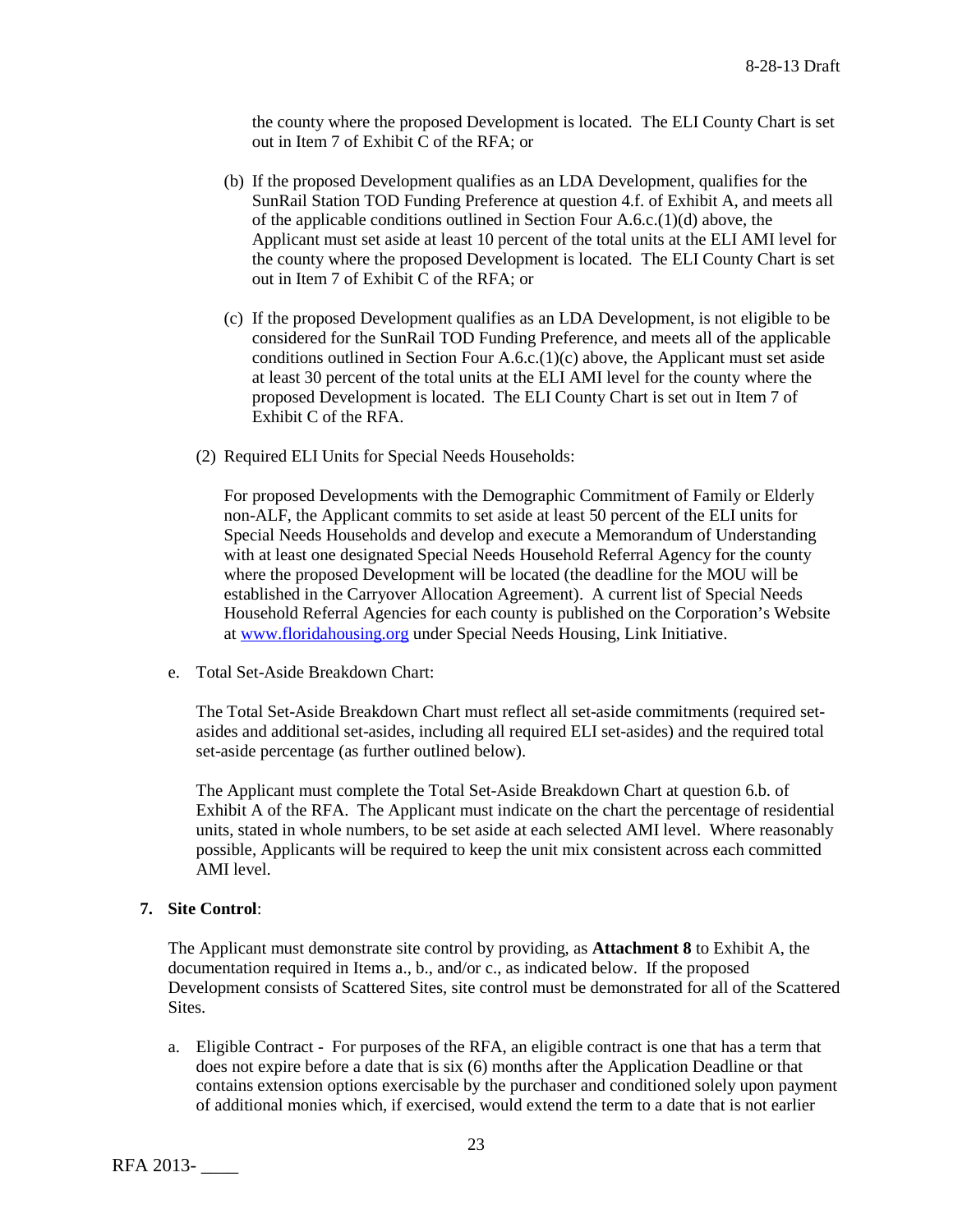than six (6) months after the Application Deadline; specifically states that the buyer's remedy for default on the part of the seller includes or is specific performance; and the buyer MUST be the Applicant unless an assignment of the eligible contract which assigns all of the buyer's rights, title and interests in the eligible contract to the Applicant, is provided. If the owner of the subject property is not a party to the eligible contract, all documents evidencing intermediate contracts, agreements, assignments, options, or conveyances of any kind between or among the owner, the Applicant, or other parties, must be provided, and, if a contract, must contain the following elements of an eligible contract: (i) have a term that does not expire before a date that is six (6) months after the Application Deadline or contain extension options exercisable by the purchaser and conditioned solely upon payment of additional monies which, if exercised, would extend the term to a date that is not earlier than six (6) months after the Application Deadline, and (ii) specifically state that the buyer's remedy for default on the part of the seller includes or is specific performance.

- b. Deed or Certificate of Title The deed or certificate of title (in the event the property was acquired through foreclosure) must be recorded in the county in which the property is located and show the Applicant as the sole Grantee.
- c. Lease The lease must have an unexpired term of at least 50 years from the Application Deadline and the lessee must be the Applicant. If the owner of the subject property is not a party to the lease, all documents evidencing intermediate leases, subleases, assignments, or agreements of any kind between or among the owner, the lessor, or any sublessee, assignor, assignee, and the Applicant, or other parties, must be provided, and if a lease, must have an unexpired term of at least 50 years from the Application Deadline.

#### **8. Local Government Contributions (Maximum 5 Points):**

a. Applicants Eligible for Automatic Points:

Applicants that selected and qualified for the Development Category of Rehabilitation or Acquisition and Rehabilitation at question 4.c. of Exhibit A will automatically receive the maximum 5 points without any requirement to demonstrate a Local Government contribution.

b. Applicants Not Eligible for Automatic Points:

In order for an Applicant that selected the Development Category of New Construction, Redevelopment, or Acquisition and Redevelopment at question 4.c. of Exhibit A to receive points, the Applicant must provide evidence of a Local Government grant, loan, fee waiver and/or fee deferral that is effective at least through June 30, 2014 and has a value whose dollar amount is equal to or greater than the amount listed on the County Contribution List (set out below) for the county in which the proposed Development will be located. Those Applications that do not have the necessary contribution values to achieve maximum points will be scored on a pro-rata basis.

As evidence of the Local Government Contribution, the Applicant must provide the properly completed and executed Local Government Verification of Contribution Form(s) as **Attachment 9** to Exhibit A. The forms are set out in Exhibit B of the RFA. To qualify for points, the amount of the contribution stated on the applicable form(s) must be a precise dollar amount and cannot include words such as estimated, up to, maximum of, not to exceed, etc., and each Local Government Verification of Contribution Form must reflect the effective date of the Local Government commitment and/or fee waiver (date must be on or before the Application Deadline).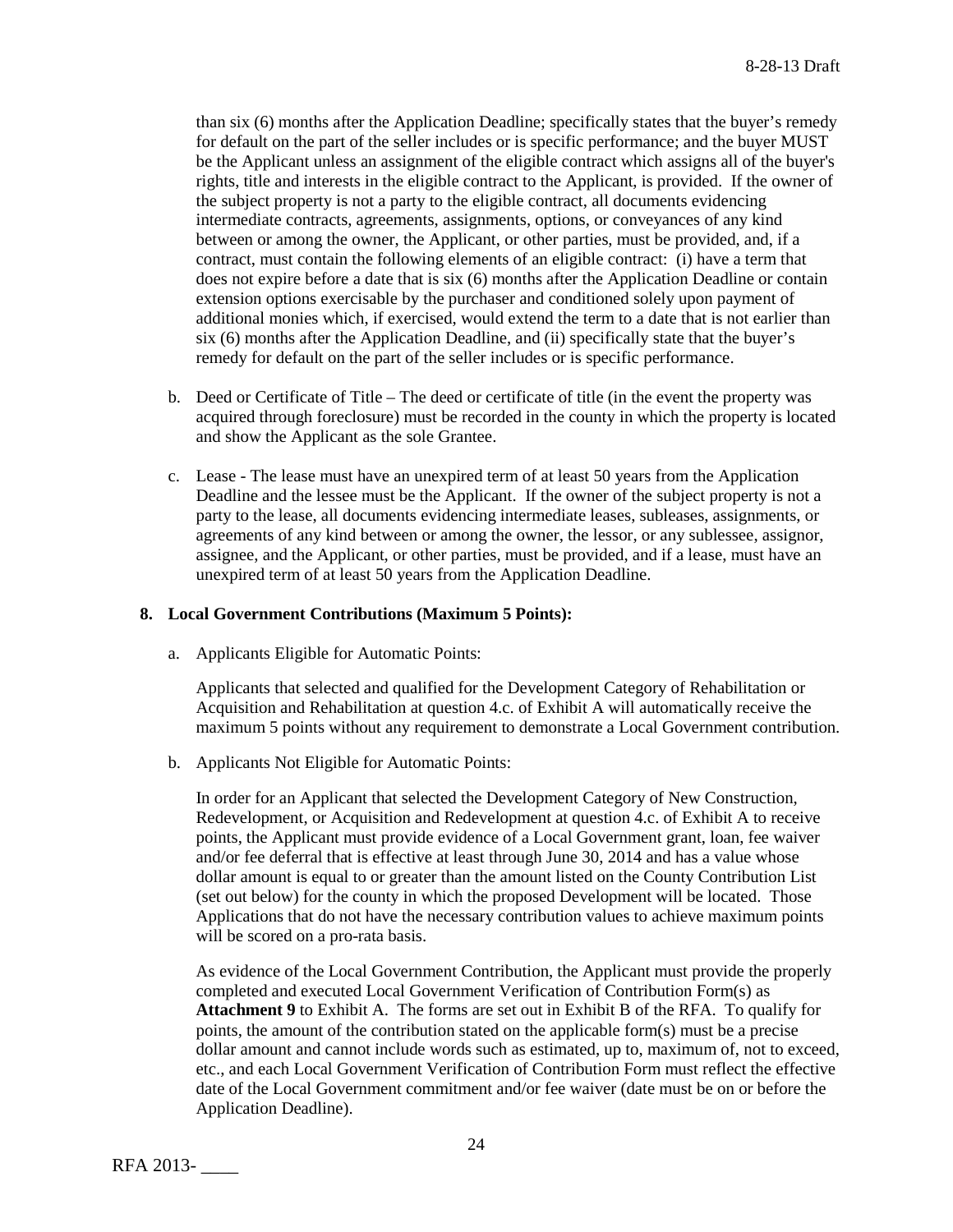The only Local Government contributions that will be considered for the purpose of scoring are:

- $\triangleright$  Monetary grants
- $\triangleright$  Loans with the exception of USDA RD funds
- $\triangleright$  A one-year or more deferral of a fee beyond the date that it is routinely due
- $\triangleright$  Waiver of fees

A loan with a forgiveness provision requiring approval of the Local Government will be treated as a loan, rather than as a grant, for scoring purposes. The "Loan" verification form should be used.

Funds administered by the Local Government, including federal funds and SHIP funds, may be included in the contribution as long as the appropriate verification form is provided. For purposes of this RFA, USDA-RD funds will NOT count as a Local Government contribution.

The contribution may not be included as an expense on the Development Cost Pro Forma nor may it be considered part of Development Cost for purposes of calculating HC basis or Developer's fee. The exception to the previous sentence is deferred Local Government fees, which may be shown on the Development Cost Pro Forma.

For a contribution consisting of a loan or deferred fee to be considered complete and eligible for points, the Local Government Verification Form must reflect both the total amount of the loan or deferred fee and the value (net present value) of the loan or deferred fee. Calculate the net present value of the payments using the discount rate of 5.50 percent.

NOTE: Neither the payment stream for the present value calculations (if contribution consists of a loan or deferred fee) nor the calculations by which the total amount of each waiver is determined (if contribution consists of a fee waiver) are required to be attached to the certification form or otherwise included in the Application in order for the certification form to be considered for points.

In order to be eligible to be considered for points as a Local Government contribution, the contribution must:

- Be in effect as of Application Deadline;
- Be effective at least through June 30, 2014;
- Be dedicated solely for the proposed Development;
- Provide a tangible economic benefit that results in a quantifiable cost reduction and must be given specifically to the proposed Development because the Development will provide affordable housing; and
- State, federal, or Local Government funds initially obtained by or derived from a Local Government qualify as a Local Governmental contribution even though the funds are directly administered by an intermediary such as a housing finance authority, a community reinvestment corporation, or a state-certified Community Housing Development Organization, provided that they otherwise meet the requirements set forth in this Application, including those relating to the executed verification form.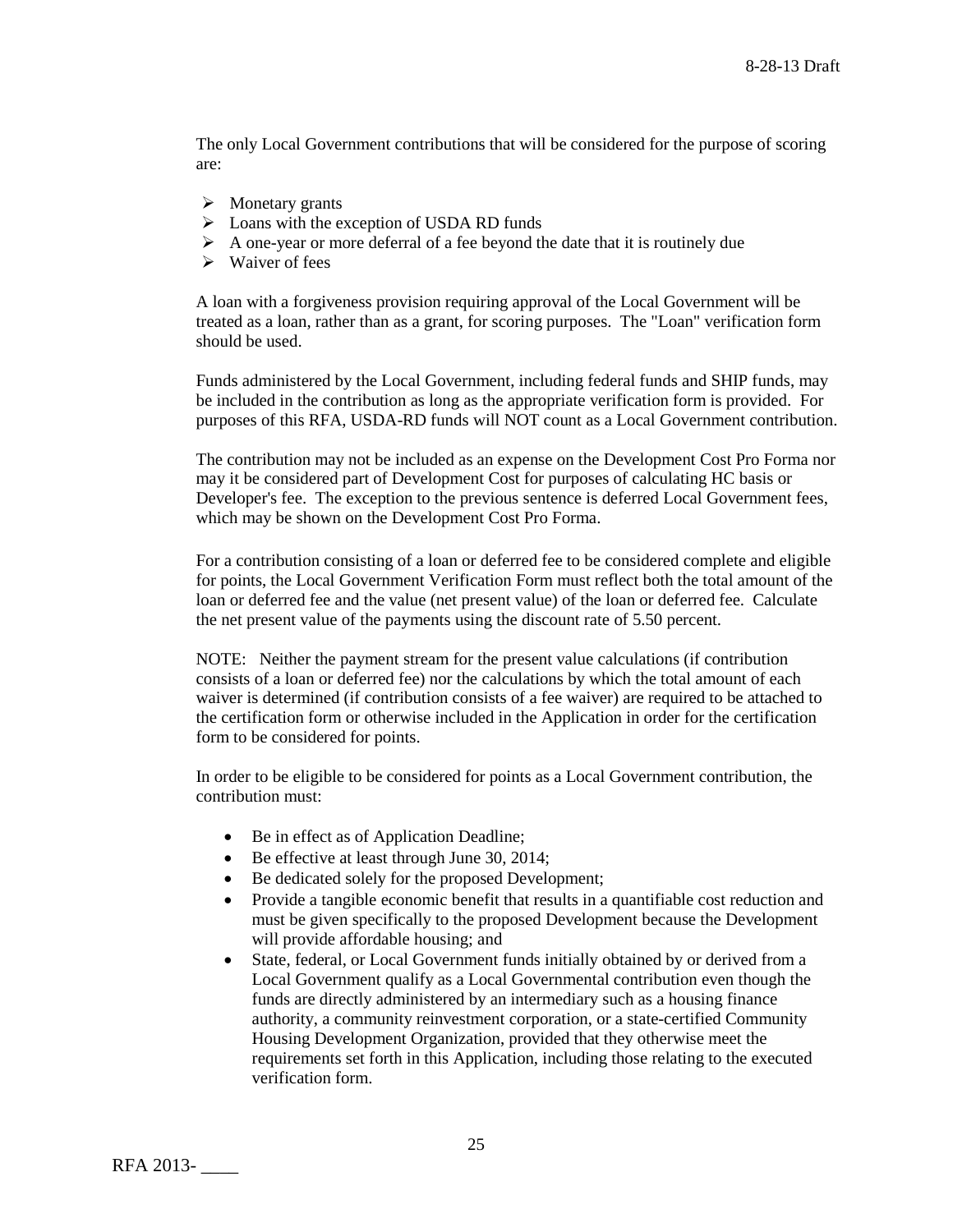Local Government contributions that are ineligible to be considered for points include:

- Contributions that are not specifically made for the benefit of affordable housing but are instead of general benefit to the area in which the Development is located.
- The fact that no impact fees or other such fees are levied by a local jurisdiction for ANY type of development does not constitute a Local Government contribution. If such fees are levied by the local jurisdiction but the nature of the proposed Development exempts it (e.g., typically, a Rehabilitation Development is not subject to impact fees), for purposes of this RFA, no Local Government contribution exists and no points will be awarded;
- The absence of interest on a loan or the absence of interest payments until a specific date does not constitute a deferral or waiver of fees.
- Local Government contributions that have not received final approval;
- A contribution from an Applicant or Developer or Principal, Affiliate or Financial Beneficiary of an Applicant or a Developer;
- A contribution from a  $PHA$ ;
- HOPE VI funds: and
- A contribution of any portion of the Applicant's site below market value.

To calculate the value of a Local Government below market interest rate loan:

- $\triangleright$  Calculate the net present value of the payments due to the Local Government including any balloon payment of principal due on a non-amortizing or non-fully amortizing loan.
- $\triangleright$  Calculate the net present value of the loan payments using the discount rate.
- $\triangleright$  Subtract the net present value of the loan payments from the original loan principal amount. The remaining amount is the value of the Local Government contribution.
- Example: If the discount rate is assumed to be 5.50 percent and the Local Government will provide a fully amortizing \$200,000 loan at 3 percent for 30 years with monthly payments, the contribution is calculated as follows:

Calculate the monthly payment of the \$200,000 loan at 3 percent (\$843.21).

Calculate the net present value of the stream of (\$843.21) monthly payments over 30 years (360 months) using a 5.50 percent discount rate (\$148,507.63).

Subtract the net present value amount from the original principal loan amount to arrive at the value of the contribution ( $$200,000 - $148,507.63 = $51,492.37$ ) value).

Example: If the discount rate is assumed to be 5.50 percent and the Local Government will provide an interest only \$200,000 loan at 3 percent for 30 years with payments due monthly, the contribution is calculated as follows:

> Calculate the monthly payment of the \$200,000 loan at 3 percent. Multiply the \$200,000 by 3 percent and divide the result by 12. The answer is \$500. As such, the loan payments for the first 359 months are \$500. The  $360<sup>th</sup>$  payment is the \$500 plus the balloon payment of \$200,000, which is \$200,500.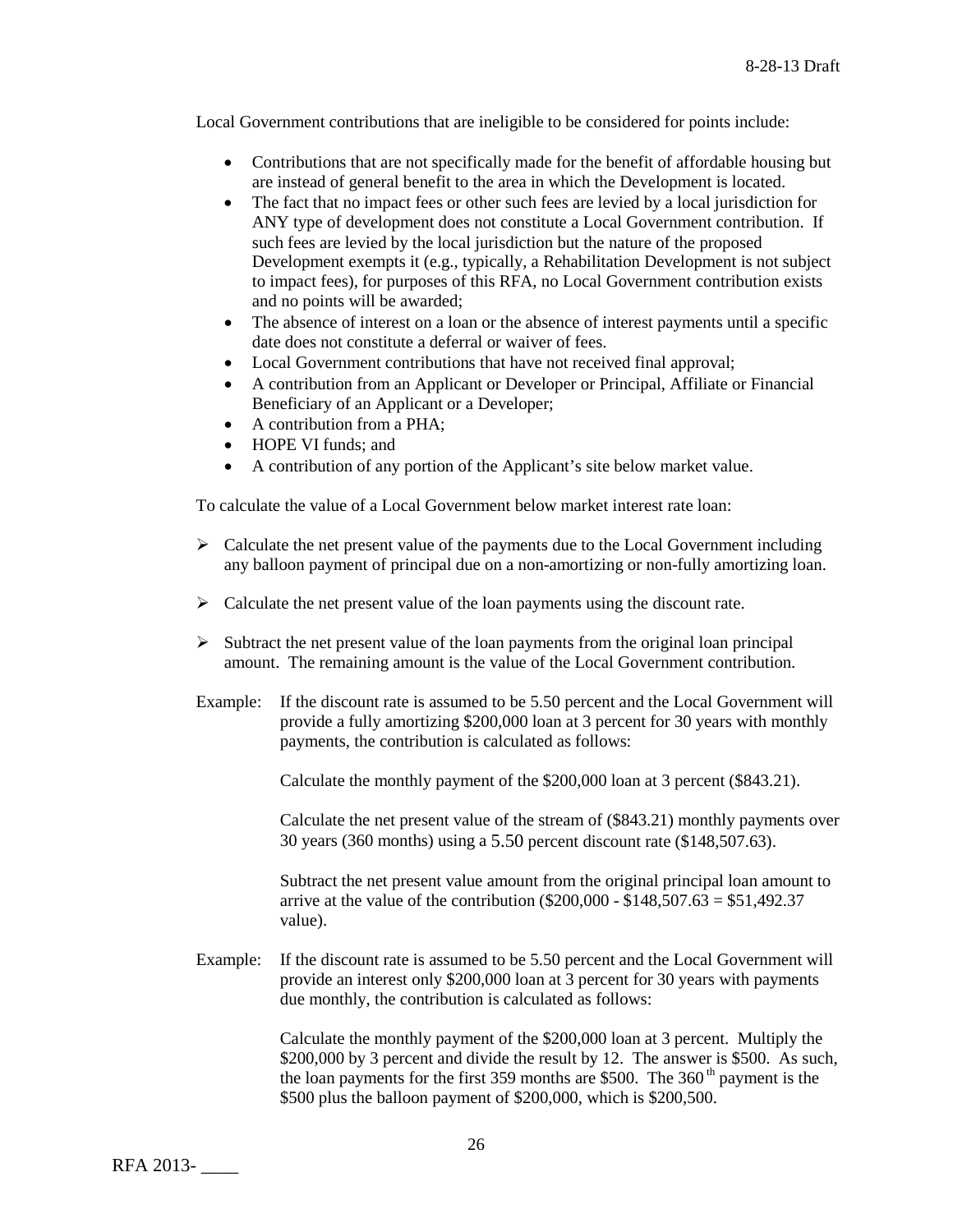Calculate the net present value of the stream of the various monthly payments over 30 years (360 months) using a 5.50 percent discount rate (\$126,615.93).

Subtract the net present value amount from the original principal loan amount to arrive at the value of the contribution ( $$200,000 - $126,615.93 = $73,384.07$ value).

- Example: A Development is to be located in Duval County and has achieved a Local Government contribution valued at \$37,500. The County Contribution List states that a Development to be located in Duval County must obtain contributions valued at \$75,000 to achieve 5 points. Therefore, in this example, the Development would receive 2.5 points ((\$37,500 / \$75,000) X 5).
- NOTE: Points will be rounded to two decimal places (3.345 rounded up to 3.35 and 3.3449 rounded down to 3.34).

| County in Which the Development Is to | <b>Value of Contribution Required to Achieve</b> |
|---------------------------------------|--------------------------------------------------|
| be Located                            | <b>Maximum Points</b>                            |
| Duval                                 | \$75,000                                         |
| Hillsborough                          |                                                  |
| Orange                                |                                                  |
| Pinellas                              |                                                  |

## **County Contribution List**

### **9. Funding:**

a. Funding Request (Eligible Housing Credit Request Amount):

The Eligible Housing Credit Request Amount will be the amount of Housing Credit Allocation the Applicant will tentatively be awarded should the Application be selected for funding. Such Eligible Housing Credit Request Amount will be based on the lesser of (i) the Applicant's Housing Credit Request Amount (as provided by the Applicant in question 9.a. of Exhibit A), (ii) the County Group Maximum Housing Credit Request Limit (as outlined in Item 9.a.(2)(a) below) and (iii) the Development's Housing Credit Request Limit (as outlined in Item 9. a.(2)(b) below), all subject to the SunRail Station TOD Minimum Housing Credit Request Amounts (as outlined in Item 9.a.(3) below, if the proposed Development qualifies for the SunRail Station TOD Funding Preference at question 4.f. of Exhibit A). Any equity proposal provided as an attachment to the RFA must reflect the Eligible Housing Credit Request Amount, as further described in Item 9.d.(2)(a) below.

- (1) In order for the Applicant's Housing Credit Request Amount to be eligible to be greater than the limits indicated in Column A of the chart set out at Item  $9.a.(2)(a)$  below, the proposed Development must qualify for the HUD HCA 30 percent boost via one of the three options outlined in Items  $9(0, a)(i)$ ,  $9(0, a)(ii)$ , or  $9(0, b)$  below. If the Applicant intends to qualify for this higher Housing Credit Request Amount limit, it must complete the applicable questions at 9.a.(1) and (2) of Exhibit A.
	- (a) With regard to Housing Credits, the United States Department of Housing and Urban Development (HUD) provides regulatory guidance on the effective date of Difficult Development Area (DDA) and Qualified Census Tract (QCT) lists for the purpose of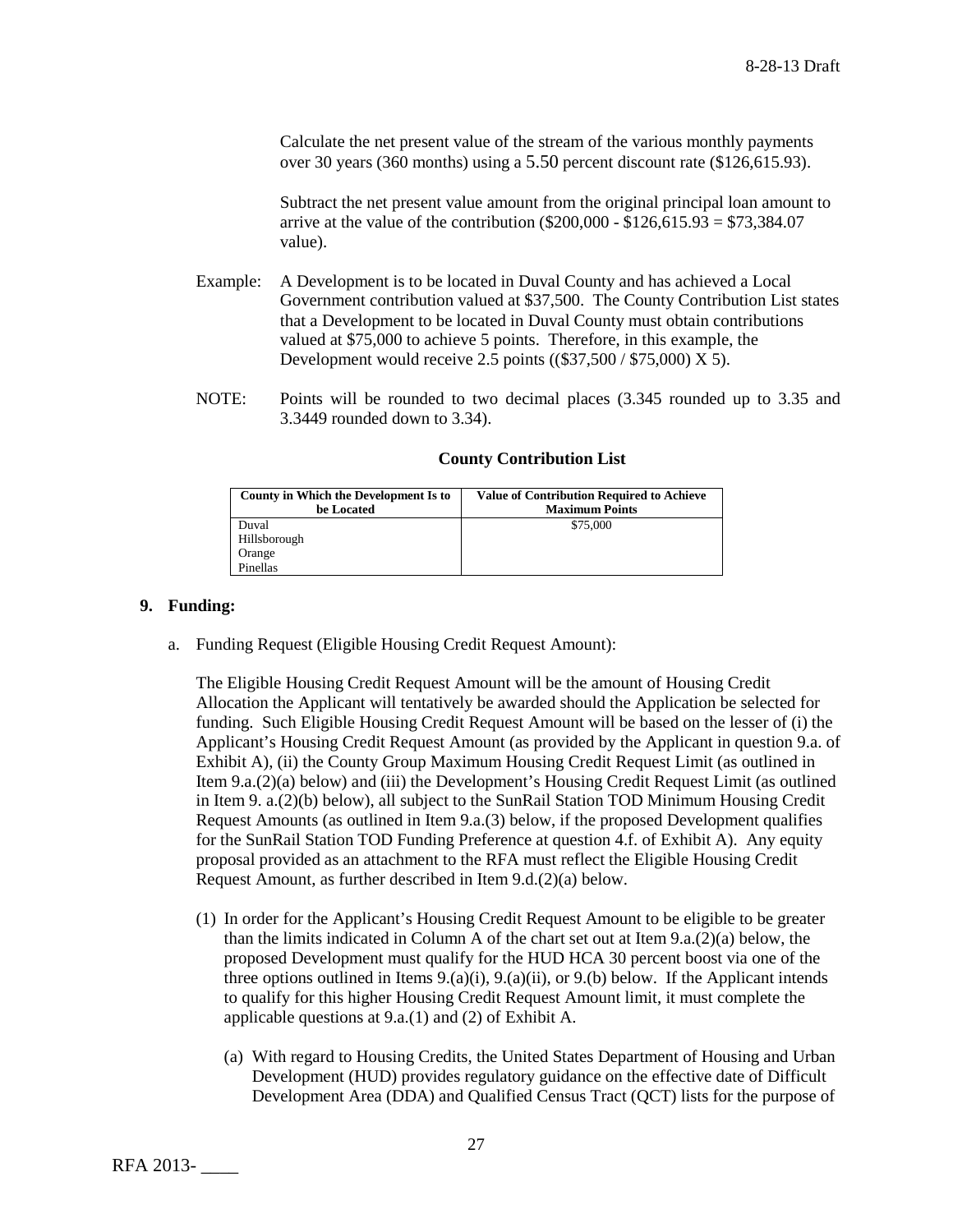determining whether a Development qualifies for an increase in eligible basis in accordance with Section  $42(d)(5)(B)$  of the IRC.

 $(i)$  DDA –

In order to be classified as a Development located in a DDA for purposes of this RFA, as of the Application Deadline the proposed Development must be located in a HUD-designated DDA.

If located in a HUD-designated DDA, provide the requested information at question 9.a.(1)(a) of Exhibit A.

 $(ii)$  QCT –

If the proposed Development is not located in a DDA (as indicated by the Applicant at question  $9.a.(1)(a)$  of Exhibit A), in order to be classified as a Development located in a QCT for purposes of this RFA the proposed Development must be located in one of the QCTs based on the current census, as determined by HUD as of the Application Deadline, and the Applicant must provide a copy of a letter from the local planning office or census bureau verifying the Development's location in the referenced QCT as **Attachment 10** to Exhibit A.

(b) Multi-Phase –

If the Applicant indicates at question 9.a.(2)(a) of Exhibit A that the proposed Development is a phase of a multiphase Development where no phase was funded in the 2011 Universal Application Cycle and the proposed Development is selected for funding, the procedure and deadline for providing the required information will be included in the Carryover Allocation Agreement.

If the proposed Development is located in a HUD-designated DDA and/or QCT, per Item (a)(i) and/or (a)(ii) above, and it is an additional phase of a multi-phase Development where a phase was funded in the 2011 Universal Application Cycle and the funding was not returned, the Applicant should select question 9.a.(2)(b) of Exhibit A and provide the following information for the phase(s) funded in the 2011 Universal Application Cycle as **Attachment 10** to Exhibit A:

| Phase(s) of Multiphase Development Funded in 2011 Universal Application Cycle |                  |
|-------------------------------------------------------------------------------|------------------|
| FHFC File No.                                                                 | Development Name |
|                                                                               |                  |

If the proposed Development is not located in a HUD-designated DDA and/or  $QCT$ , per Item (a)(i) and/or (a)(ii) above, but it is an additional phase of a multiphase Development where a phase was funded in the 2011 Universal Application Cycle and the funding was not returned, and this proposed Development is funded, then the HUD HCA status of the Development funded in the 2011 Universal Application Cycle will apply for the additional phase proposed in this Application. The Applicant should select question  $9.a.(2)(c)$  of Exhibit A and provide the following information for the phase(s) funded in the 2011 Universal Application Cycle as **Attachment 10** to Exhibit A:

| Phase(s) of Multiphase Development Funded in 2011 Universal Application Cycle |                  |
|-------------------------------------------------------------------------------|------------------|
| FHFC File No.                                                                 | Development Name |
|                                                                               |                  |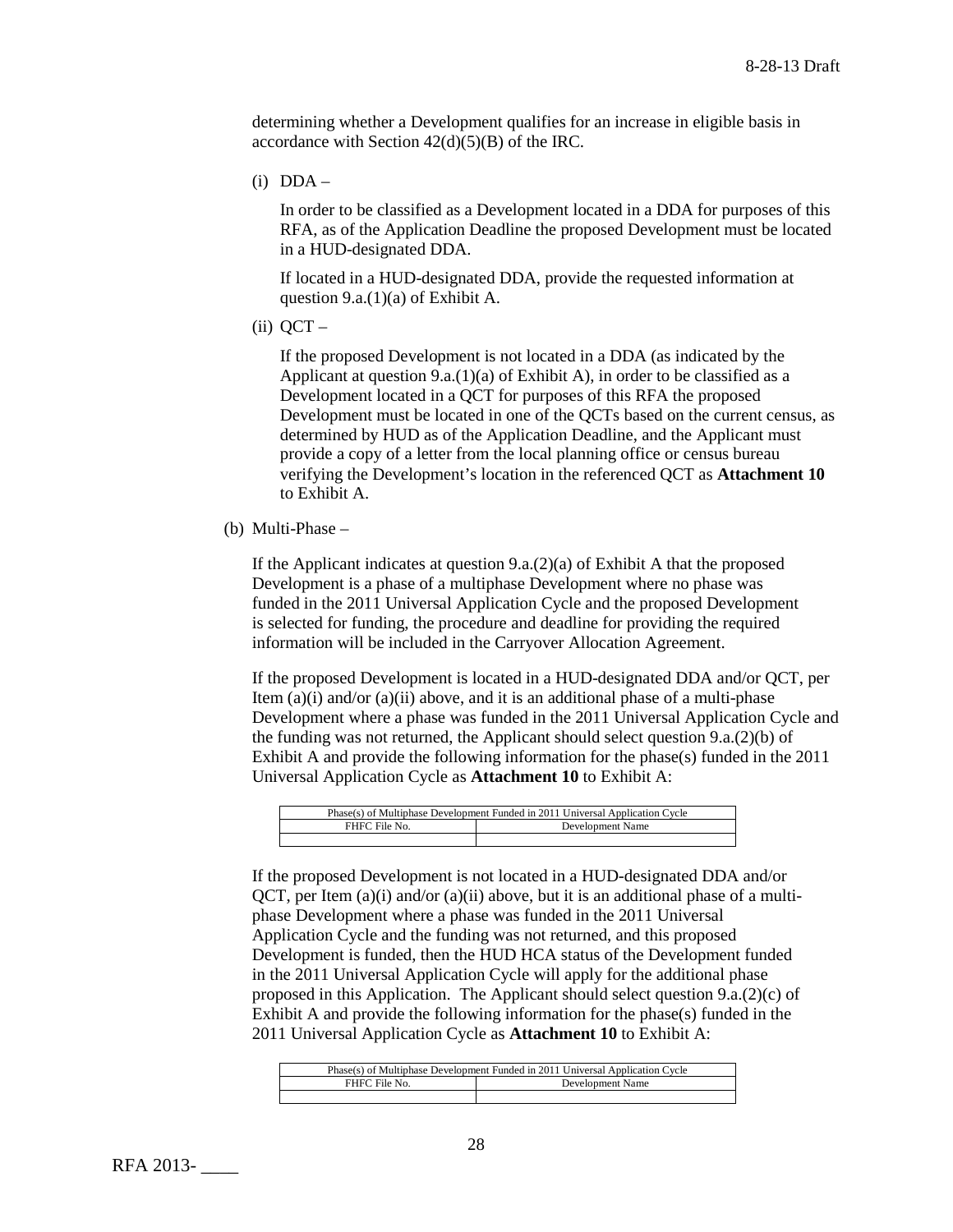- (2) Maximum Housing Credit Request Amount:
	- (a) County Group Maximum Housing Credit Request Limit:

The Applicant must state the amount of Housing Credits it is requesting at question 9.a. of Exhibit A ("Applicant's Housing Credit Request Amount"). The Applicant's Housing Credit Request Amount cannot exceed the applicable County Group amount stated in the following chart:

| <b>County Maximum Housing Credit Request Limits</b> |  |  |  |
|-----------------------------------------------------|--|--|--|
|-----------------------------------------------------|--|--|--|

|                | Column A                                  | Column B                                          |
|----------------|-------------------------------------------|---------------------------------------------------|
| County Where   | If Development is not located in a DDA or | $HCA$ Bonus $-$                                   |
| Proposed       | if the Application does not meet the RFA  | If Development is located in a DDA; and/or if the |
| Development is | requirements to qualify as a OCT          | Application meets the RFA requirements to qualify |
| Located        |                                           | as OCT                                            |
|                |                                           |                                                   |
| Hillsborough   | \$1,625,000                               | \$2,110,000                                       |
| Orange         |                                           |                                                   |
| Duval          | \$1,276,000                               | \$1,660,000                                       |
| Pinellas       |                                           |                                                   |

If the Applicant states an amount that is greater than the amount the Applicant is eligible to request relative to the above chart, the Corporation will reduce the amount down to the maximum amount the Applicant is eligible to request as provided in the chart above.

The amount resulting from the lesser of the Applicant's Housing Credit Request Amount (as stated at question 9.a. of Exhibit A) and the adjustment described above, if any, will be deemed to be the Applicant's Maximum Housing Credit Request Amount.

(b) Development Housing Credit Request Limit:

The Applicant's Maximum Housing Credit Request Amount cannot exceed the applicable maximum Development Housing Credit Request Limit which shall be determined by taking the Applicant's HC eligible costs amount provided on the Total Development Cost line (Line G. Column 1) on the Development Cost Pro Forma and then multiplying it by either 130 percent if the Applicant qualified for the 30 percent boost in any of the three qualifying events as outlined in Item 9.a.(1) above, or 100 percent if the Applicant did not. This resulting amount will then be multiplied by the proposed Development's applicable fraction which, for Application purposes, shall be the percentage of low income units to total units taken from the Total Set-Aside Percentage line of the Total Set-Aside Breakdown Chart completed by the Applicant for question 6.b. of Exhibit A, to arrive at the qualified basis. The qualified basis is then multiplied by the 70 percent present value credit rate which, for Application purposes, shall be 8.00 percent. The resulting amount is the Applicant's applicable maximum Development Housing Credit Request Limit.

If the Applicant selected the Development Category of Rehabilitation or Acquisition and Rehabilitation, the Development Housing Credit Request Limit must appropriately account for any acquisition credits. To do so, the process provided in the paragraph immediately above will be followed except the Total Development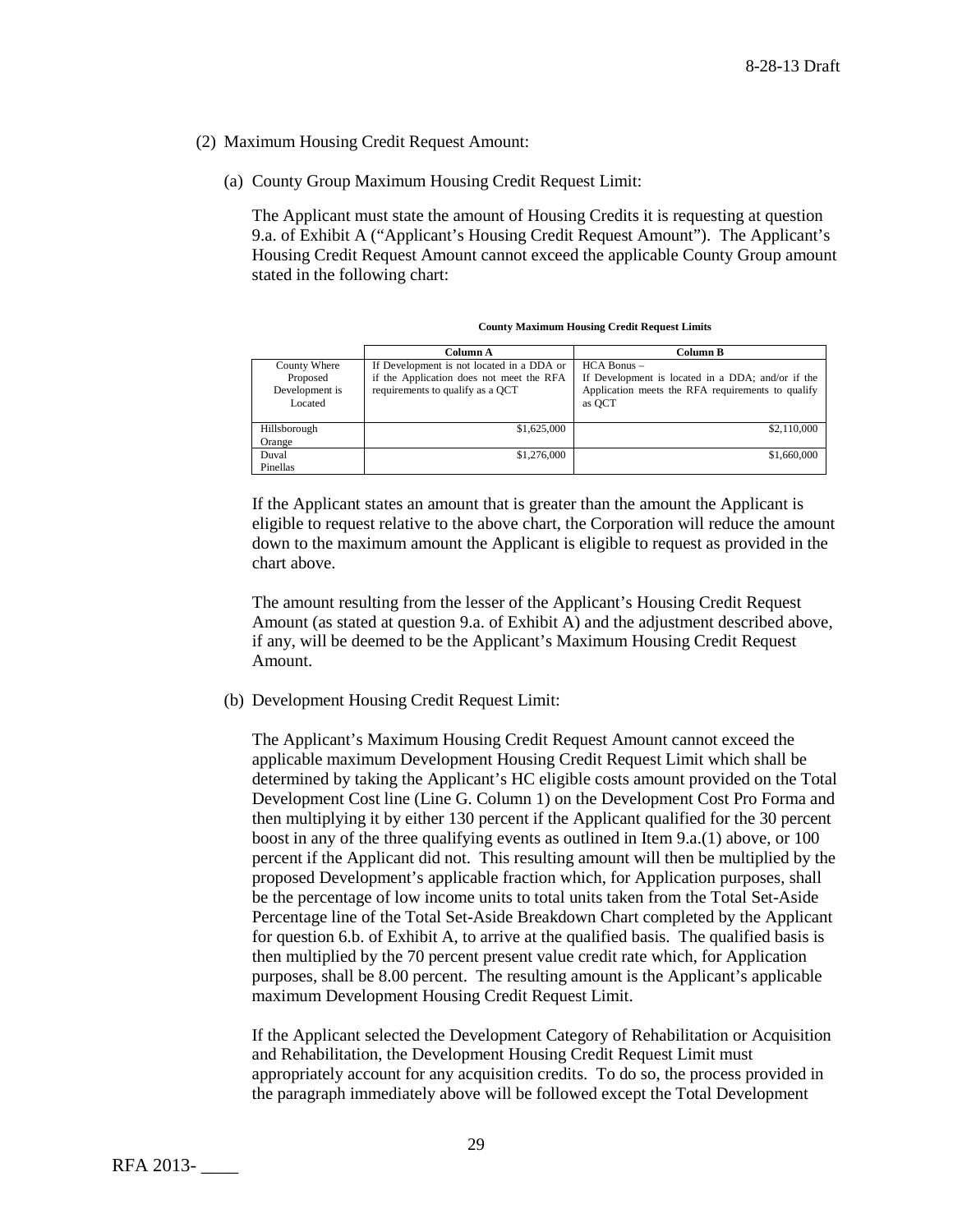Cost line (Line G. Column 1) of the Development Cost Pro Forma will be reduced by the amount provided for Acquisition Cost of Existing Developments (Excluding Land) (Line B1. Column 1). The resulting interim Development Housing Credit Request Limit from the above paragraph will then have the proposed Development's acquisition credits added to it to yield the maximum Development Housing Credit Request Limit. The acquisition credits will be determined by taking the amount provided on Line B1. Column 1 referenced above and multiplying it by the proposed Development's applicable fraction, which for Application purposes, shall be the percentage of low income units to total units taken from the Total Set-Aside Percentage line of the Total Set-Aside Breakdown Chart completed by the Applicant for question 6.b. of Exhibit A, to arrive at the qualified basis. The qualified basis is then multiplied by the 30 percent present value credit rate which, for Application purposes, shall be 3.50 percent. The resulting amount is the Applicant's applicable maximum Development Housing Credit Request Limit.

If the maximum Development Housing Credit Request Limit is less than the Applicant's Maximum Housing Credit Request Amount, then the maximum Development Housing Credit Request Limit will become the Eligible Housing Credit Request Amount. If the Applicant's Maximum Housing Credit Request Amount is less than or equal to the maximum Development Housing Credit Request Limit, then the Applicant's Maximum Housing Credit Request Amount will become the Eligible Housing Credit Request Amount.

(3) Minimum Housing Credit Request Amount for Orange County SunRail Station TOD Developments:

One of the requirements for a proposed Development to qualify for the SunRail Station TOD Funding Preference is that the Eligible Housing Credit Request Amount must be at least 40 percent of the Orange County Maximum Housing Credit Request Limit (set out in 9.a.(2) above) inclusive of any applicable HCA bonus.

To meet this requirement, the Eligible Housing Credit Request Amount must be no less than the applicable amount stated in the following chart:

| Column A                                                                                                                                                        | Column B                                                                                                                                                       |
|-----------------------------------------------------------------------------------------------------------------------------------------------------------------|----------------------------------------------------------------------------------------------------------------------------------------------------------------|
| If Development does not meet any of the<br>following criteria: (i) it is not located in a<br>DDA; (ii) it does not meet the requirements<br>to qualify as a OCT | <b>HCA Bonus -</b><br>If Development meets any of the following criteria: (i) it is<br>located in a DDA; (ii) it meets the requirements to qualify<br>as a OCT |
| \$650,000                                                                                                                                                       | \$844,000                                                                                                                                                      |

**Orange County SunRail Station TOD Minimum Housing Credit Request Amount (40% of the Maximum Housing Credit Request Amount)**

If the Development Housing Credit Request Limit determined in 9.a.(2)(b) above is less than the SunRail Station TOD Minimum Housing Credit Request Amount provided above, then the proposed Development will not be eligible to be considered for the SunRail Station TOD Funding Preference.

- b. Other Funding:
	- (1) If the Development has received funding from the Predevelopment Loan Program (PLP), the Corporation file number and amount of funding must be listed. Note: PLP funding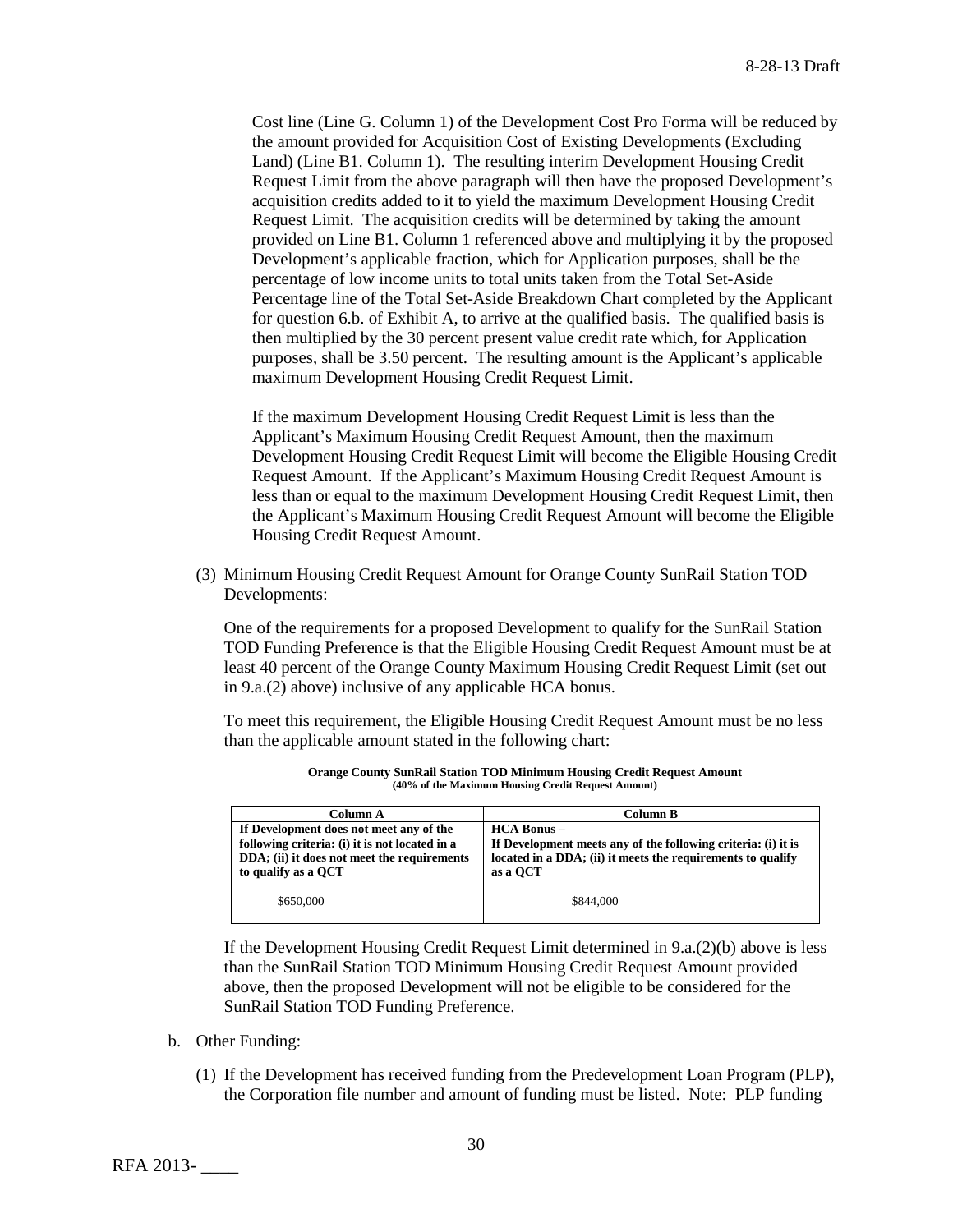cannot be used as a source of financing on the Construction/Rehab. Analysis or the Permanent Analysis.

- (2) The Applicant must list any other Corporation funding that will be incorporated as a source of financing for the proposed Development.
- (3) If the proposed Development will be assisted with funding under the United States Department of Agriculture RD 514/516 Program, RD 515 Program, and/or RD 538 Program, the following information must be provided:
	- (a) Indicate the applicable RD Program(s).
	- (b) For a proposed Development that will be assisted with funding from RD 514/516 or RD 515:
		- (i) Include the funding amount at the USDA RD Financing line item on the Development Funding Pro Forma (Construction/Rehab Analysis and/or Permanent Analysis); and
		- (ii) Provide a letter from RD, dated within six (6) months of the Application Deadline, as **Attachment 11** to Exhibit A, confirming the funding source as outlined below:
			- For proposed Developments with the Development Category of Rehabilitation or Redevelopment (with or without Acquisition) at question 4.c. of Exhibit A, the RD letter must include the following information:
				- o Name of existing development
				- o Name of proposed Development
				- o Loan balance
				- o Acknowledgment that property is applying for Housing Credits
				- o Applicable RD program
				- o Acknowledgment that property will remain in the USDA/RD 515 or 514/516 (as applicable) loan portfolio
			- or
			- For proposed Developments with the Development Category of New Construction Developments at question 4.c. of Exhibit A, the RD letter must include the following information:
				- o Name of Proposed Development
				- o Name of Applicant as borrower or direct recipient
				- o Loan amount
				- o Acknowledgment that property is applying for Housing Credits
				- o Applicable RD program
		- (c) If the proposed Development will be assisted with funding under the RD 538 Program, the Applicant must:
			- (i) Include the funding amount at the USDA RD Financing line item on the Development Funding Pro Forma (Construction/Rehab Analysis and/or Permanent Analysis); and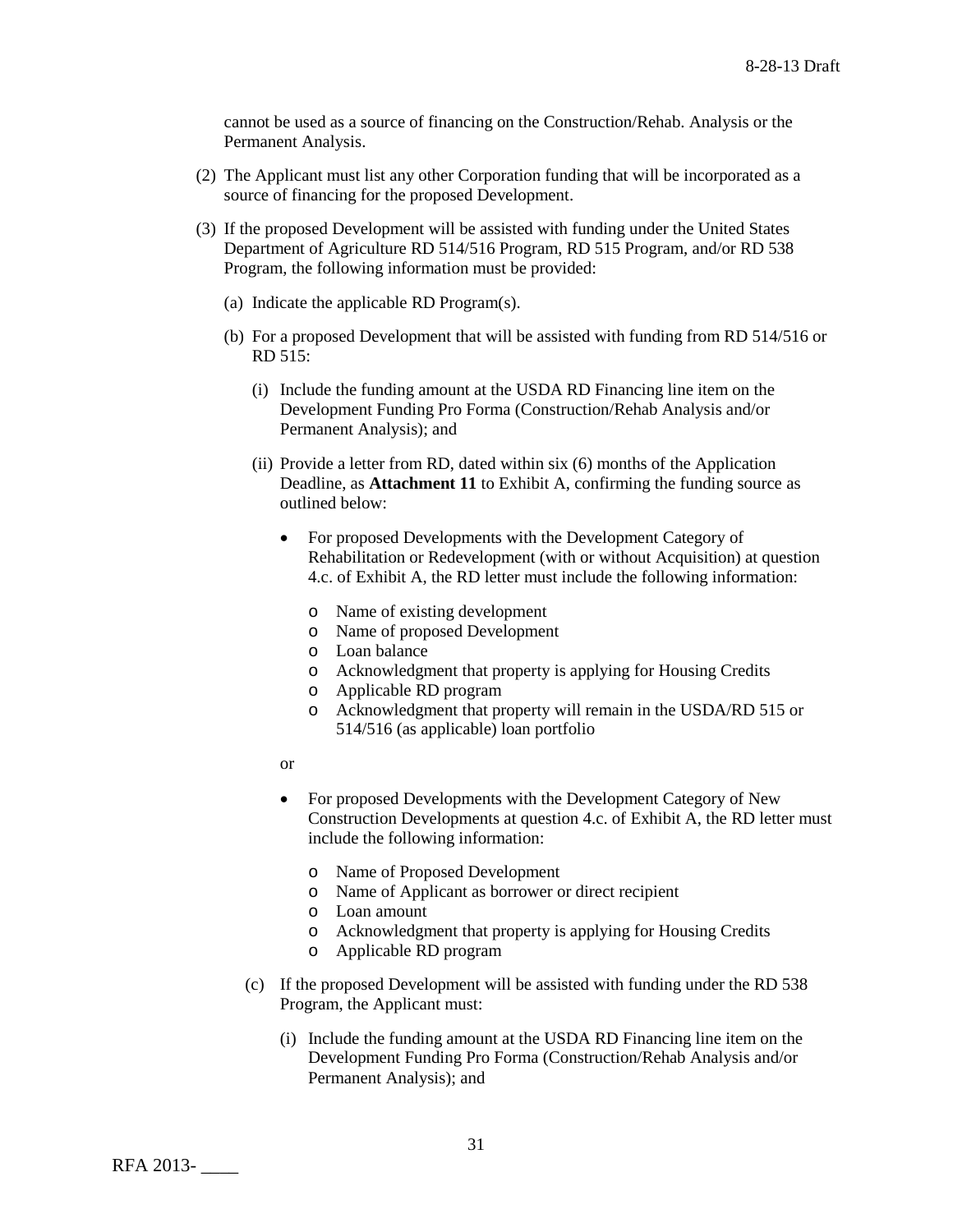- (ii) Provide the Section 538 Selection letter sent to the Applicant by RD as **Attachment 11** to Exhibit A; and
- (iii)Provide the letter sent to the Applicant by an RD 538 approved lender certifying that the lender is prepared to make a loan consistent with the program requirements through the Section 538 Guaranteed Rural Rental Housing ("538") Loan Program as **Attachment 11** to Exhibit A.
- c. Finance Documents:

All Applicants must complete the Development Cost Pro Forma listing the anticipated expenses or uses, the Detail/Explanation Sheet, if applicable, and the Construction or Rehab Analysis and Permanent Analysis listing the anticipated sources. The sources must equal or exceed the uses.

Developer Fee

Developer fee shall be limited to 16 percent of Development Cost. The maximum allowable Developer fee will be tested during the scoring of the Application by multiplying the Development Cost by 16 percent, carried to 2 decimal places and may not be rounded.

The Corporation will allow up to 100 percent of the eligible Developer fee to be deferred and used as a source on the Development Cost Pro Forma without the requirement to show evidence of ability to fund.

❖ General Contractor Fee

General Contractor fee shall be limited to 14 percent of actual construction cost. The maximum allowable General Contractor fee will be tested during the scoring of the Application by multiplying the actual construction cost by 14 percent, carried to 2 decimal places and may not be rounded.

Development Cost Pro Forma

This section must include all anticipated costs of the Development construction, rehabilitation and, if applicable, acquisition. Any amounts that are not an anticipated cost to the Development, such as waived fees or charges, cannot be included in the Development Cost Pro Forma. Note: deferred Developer fees are not considered "waived fees".

 $\triangleright$  Fee Disclosure

Developer fee and General Contractor fee must be disclosed. In the event the Developer fee and/or General Contractor fee are/is not disclosed on the Development Cost Pro Forma, the Corporation will assume that these fees will be the maximum allowable and will add the maximum amount(s) to Total Development Cost. If an Applicant lists a Developer fee or General Contractor fee that exceeds the stated Application limits, the Corporation will adjust the fee to the maximum allowable.

d. Non-Corporation Funding Proposals:

In order for funding to be counted as a source on the Construction/Rehab. and/or Permanent Analysis, the Applicant must provide documentation of all financing proposals from both the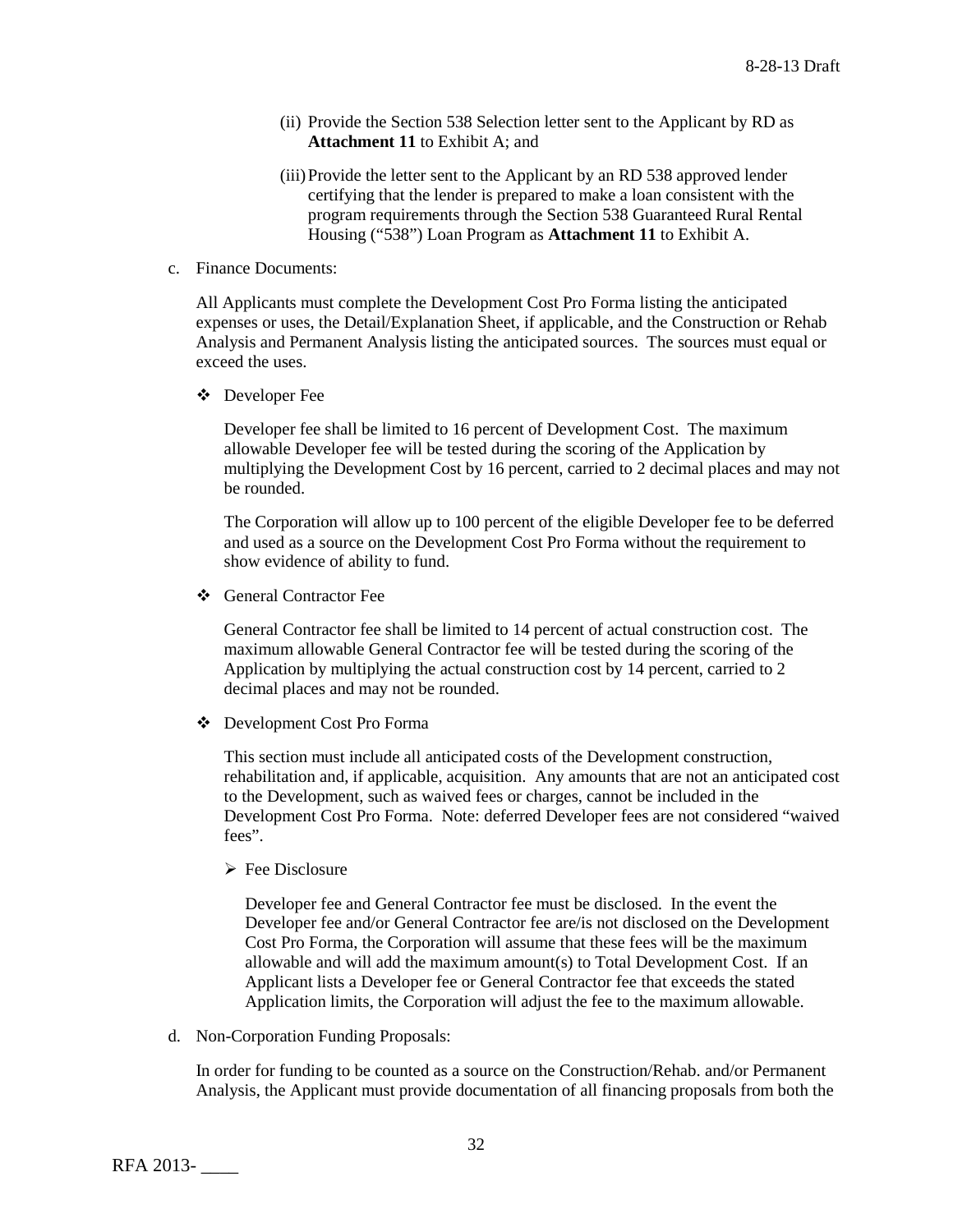construction and the permanent lender(s), equity proposals from the syndicator, and other sources of funding. The financing proposals must state whether they are for construction financing, permanent financing, or both, and all attachments and/or exhibits referenced in the proposal must be included. Insert documentation for each source as **Attachment 12** to Exhibit A and continuing with sequentially numbered attachments for each additional funding source. Evidence for each funding source must be behind its own sequentially numbered attachment.

For purposes of the Application, neither net operating income for a Rehabilitation Development nor capital contributions will be considered a source of financing.

(1) Financing Proposal

Financing proposal documentation, regardless of whether the documentation is in the form of a commitment, proposal, term sheet, or letter of intent, must meet the following criteria. Evidence for each funding source must be behind its own numbered attachment.

- (a) Each financing proposal shall contain:
	- (i) Amount of the construction loan, if applicable;
	- (ii) Amount of the permanent loan, if applicable;
	- (iii)Specific reference to the Applicant as the borrower or direct recipient;
	- (iv) Signature of all parties, including acceptance by the Applicant.
	- Note: Eligible Local Government financial commitments can be considered without meeting the requirements of (i) through (iv) above if the Applicant provides the properly completed and executed Local Government Verification of Contribution – Grant Form and/or the Local Government Verification of Contribution – Loan Form.
- (b) Financing that has closed:
	- (i) If the financing has closed in the Applicant's name, provide a letter from the lender acknowledging that the loan has closed. The letter must also include the following information:
		- Amount of the construction loan, if applicable;
		- Amount of the permanent loan, if applicable; and
		- Specific reference to the Applicant as the borrower/direct recipient/mortgagee.
	- (ii) Except for HUD and RD funding, if the financing involves an assumption of debt not currently in the Applicant's name, as evidence that the lender approves of the proposal of assumption, the Applicant must provide a letter from the lender, dated within six (6) months of the Application Deadline, that includes the following information:
		- Specifically references the Applicant as the assuming party;
		- If a permanent loan, states the amount to be assumed; and
		- If a construction loan, states the maximum amount of funding capacity.

RFA 2013- \_\_\_\_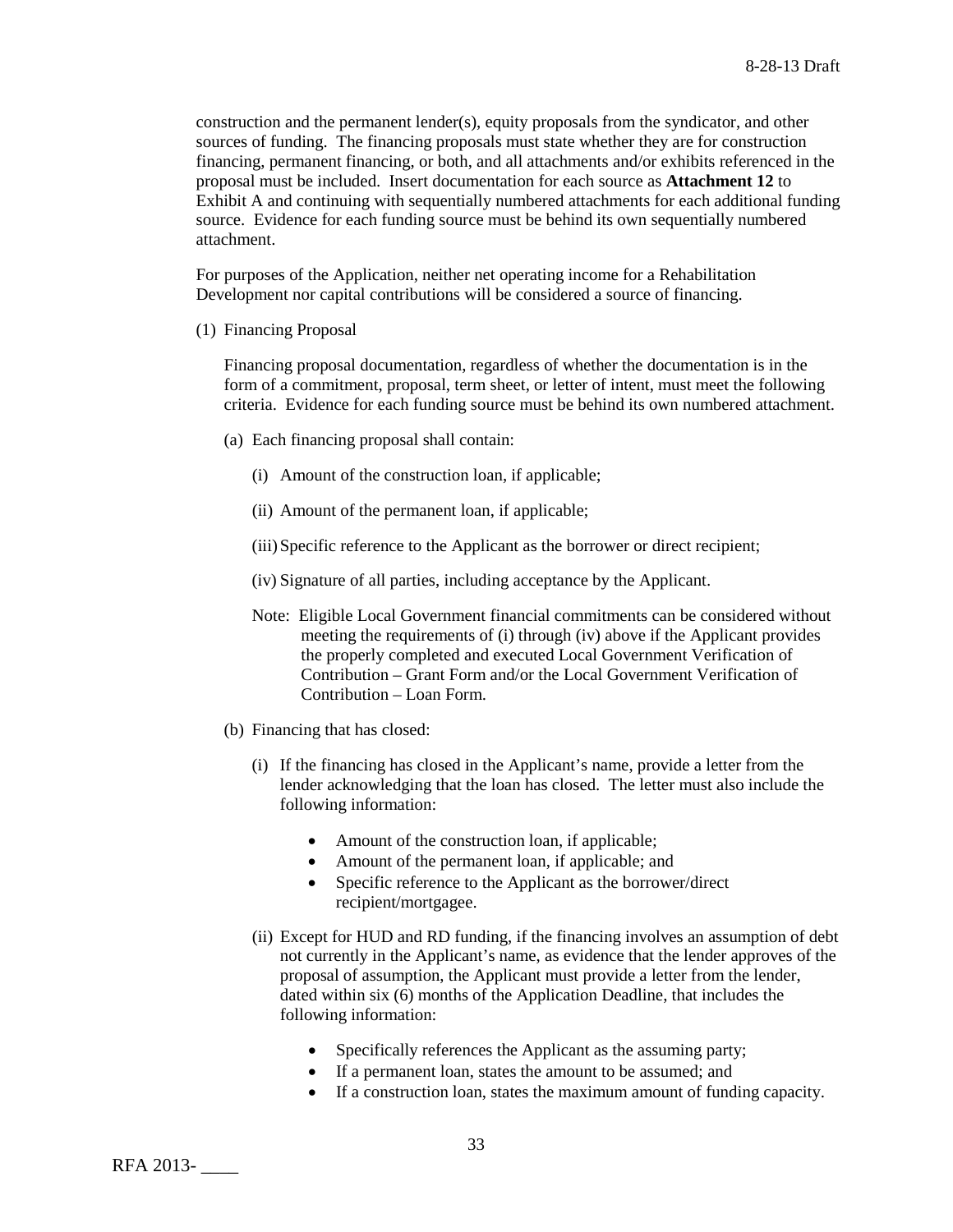If the debt being assumed is provided by HUD, the Applicant must provide a letter from HUD, dated within six (6) months of the Application Deadline, confirming the funding source. The letter must include the following information:

- Name of existing development;
- Name of proposed Development;
- Loan balance;
- Acknowledgment that property is applying for Housing Credits; and
- Applicable HUD program.

If the debt being assumed is provided by RD, the Applicant is only required to provide the information described in Item 9.b.(3) above.

- (c) If the financing proposal is not from a regulated Financial Institution in the business of making loans or a governmental entity, evidence of ability to fund must be provided. Evidence of ability to fund includes: (1) a copy of the lender's most current audited financial statements no more than 17 months old; or (2) if the loan has already been funded, a copy of the note and recorded mortgage. The age of all financial statements is as of the Application Deadline. In evaluating ability to fund, the Corporation will consider the entity's unrestricted current assets typically used in the normal course of business. Assets considered restricted include, but are not limited to, pension funds, rental security deposits, and sinking funds. Financing proposals from lenders who cannot demonstrate ability to fund will not count as a source of financing. Financial statements must be included in the Application. Note: This provision does not apply to deferred Developer fee.
- (d) If a financing proposal shows an amount less than the corresponding line item on the pro forma, only the financing proposal amount will be considered as a funding source. However, if a financing proposal shows an amount in excess of the corresponding line item on the pro forma, up to the total amount of the financing proposal amount may be utilized as a funding source, if needed.
- (e) The loan amount may be conditioned upon an appraisal or debt service coverage ratio or any other typical due diligence required during credit underwriting.
- (f) Financing proposals may be conditioned upon the Applicant receiving the funding from the Corporation for which it is applying.
- (g) If a financing proposal has a provision for holding back funds until certain conditions are met, the amount of the hold-back will not be counted as a source of construction financing unless it can be determined that the conditions for the release of the holdback can be met prior to or simultaneous with the closing of the Development's permanent financing.
- (h) Grant funds are contributions to the Development, other than equity, which carry no repayment provision or interest rate. A commitment for grant funds will be considered a commitment for scoring purposes if the commitment is properly executed and, if applicable, evidence of ability to fund is provided.

(2) Equity Proposal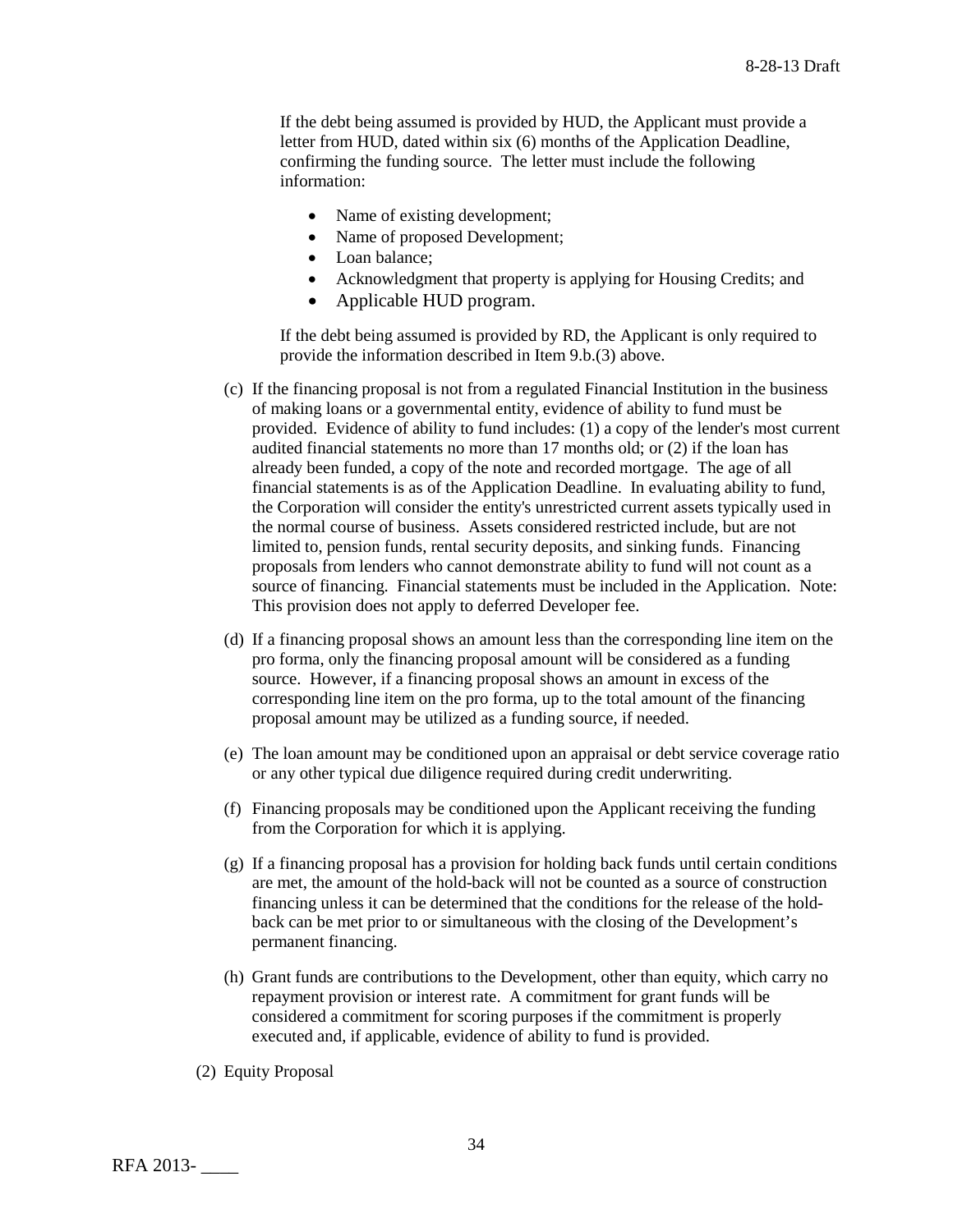For the purpose of this RFA, to be counted as a source an equity proposal, regardless of whether the documentation is in the form of a commitment, proposal, term sheet or letter of intent, must: (i) if syndicating/selling the Housing Credits, meet the requirements outlined in (a) below and include the information outlined in (b) below, or (ii) if not syndicating/selling the Housing Credits, meet the requirements outlined in (a) below and include the information outlined in (c) below:

- (a) If the Eligible Housing Credit Request Amount is less than the anticipated amount of credit allocation stated in the equity proposal, the equity proposal will not be considered a source of financing. However, if the Eligible Housing Credit Request Amount is greater than the anticipated amount of credit allocation stated in the equity proposal, the equity proposal will be considered a source of financing; and
- (b) If syndicating/selling the Housing Credits:
	- (i) A Housing Credit equity proposal must also meet the following criteria:
		- Be executed by all parties, including the Applicant;
		- Include specific reference to the Applicant as the beneficiary of the equity proceeds;
		- State the proposed amount of equity to be paid prior to construction completion;
		- State the anticipated Eligible Housing Credit Request Amount;
		- State the anticipated dollar amount of Housing Credit allocation to be purchased; and
		- State the anticipated total amount of equity to be provided.
	- (ii) If the limited partnership agreement or limited liability company operating agreement has closed, the closed agreement must be provided. To be counted as a source of financing, the partnership agreement or operating agreement must meet the requirements of Item  $9.d.(2)(b)(i)$  above or the Applicant must submit separate documentation, signed by the equity provider, expressly stating any required criteria not provided in the agreement.
	- Note: Item 10 of Exhibit A outlines the requirement and deadline for the Applicant's confirmation that the documented equity amount to be paid prior to or simultaneous with the closing of construction financing is at least 15 percent of the total proposed equity to be provided (the 15 percent criteria).
- (c) If not syndicating/selling the Housing Credits, the owner's commitment to provide equity must be provided.
	- (i) The commitment must include the following:
		- The proposed amount of equity to be paid prior to construction completion;
		- The anticipated Eligible Housing Credit Request Amount;<br>• The anticipated dollar amount of Housing Credit allocation
		- The anticipated dollar amount of Housing Credit allocation to be purchased; and
		- The anticipated total amount of equity to be provided.
	- (ii) Evidence of ability to fund must be provided as an Attachment to the Application.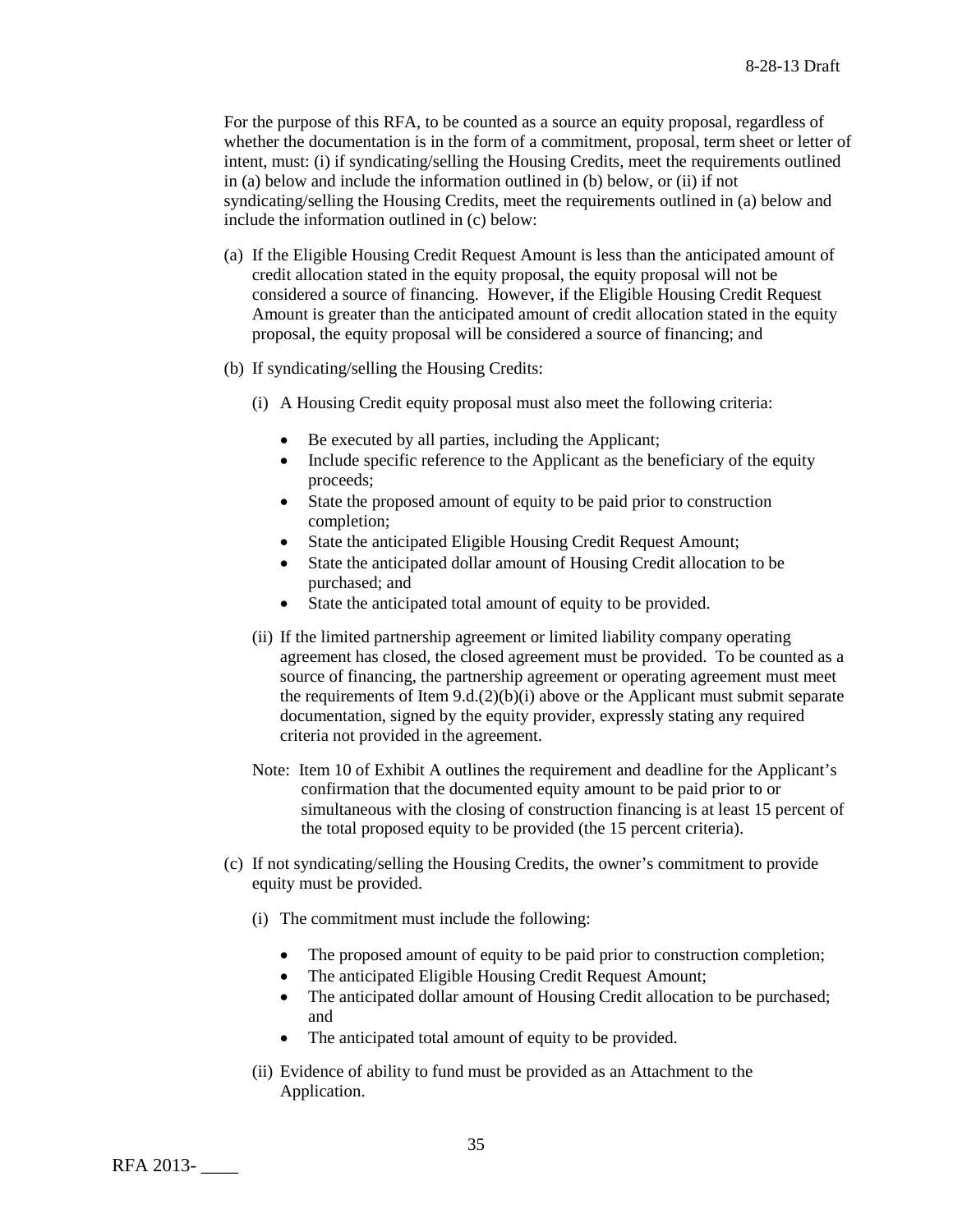- e. Per Unit Construction Funding Preference:
	- (1) The following Applications will qualify for this funding preference, as outlined in Section Four B of the RFA:
		- (a) Applications with a Development Category of New Construction, Redevelopment, or Acquisition and Redevelopment (at question 4.c.(1) of Exhibit A), and
		- (b) Applications with a Development Category of Rehabilitation or Acquisition and Rehabilitation (at question 4.c.(1) of Exhibit A) that reflect an amount of at least \$40,000 per unit when the amount listed in the Total column of the Development Cost Pro Forma for the Development Cost line item A1.1 Actual Construction Cost is divided by the number of total units in the Development.
	- (2) The following Applications will not qualify for this funding preference:

Applications with a Development Category of Rehabilitation or Acquisition and Rehabilitation (at question 4.c.(1) of Exhibit A) that reflect an amount less than \$40,000 per unit, when the amount listed in the Total column of the Development Cost Pro Forma for the Development Cost line item A1.1 Actual Construction Cost is divided by the number of total units in the Development.

Except for deferred Developer fee, the Application requires complete information on all sources of Development funding and the proposed uses of those funds. All loans, grants, donations, syndication proceeds, etc., should be detailed in the Application as outlined above. The total amount of monetary funds determined to be in funding proposals must equal or exceed uses.

#### **10. Applicant Certification and Acknowledgement:**

The Applicant's signature on Exhibit A indicates the Applicant's certification and acknowledgement of the provisions and requirements of the RFA. The copy of the Application labeled "Original Hard Copy" must reflect an original signature (blue ink is preferred).

## **Addenda:**

The Applicant may use the Addenda section of Exhibit A to provide any additional information or explanatory addendum for items in the Application. Please specify the particular Item to which the additional information or explanatory addendum applies.

## **B. Funding Selection:**

Only Applications that are eligible for funding will be considered for funding selection. Eligibility requirements include the following:

| <b>Eligibility Requirements</b>            | <b>Described in RFA at:</b>                       |
|--------------------------------------------|---------------------------------------------------|
| <b>Submission Requirements</b>             | Section Three A and Section Five                  |
| <b>Financial Arrearage Requirements</b>    | <b>Section Five</b>                               |
| LDA Development Conditions                 | Section Four A.6.c.                               |
| Minimum Proximity Score                    | Section Four $A.5.b.(2)$                          |
| Minimum Transit Score                      | Section Four A.5.b.(2)                            |
| <b>Mandatory Distance Requirement</b>      | Section Four A.5.d.                               |
| Total Development Cost Per Unit Limitation | Section Four A.10.c. (17) and Item 8 of Exhibit C |
| All Mandatory Items                        | <b>Section Five</b>                               |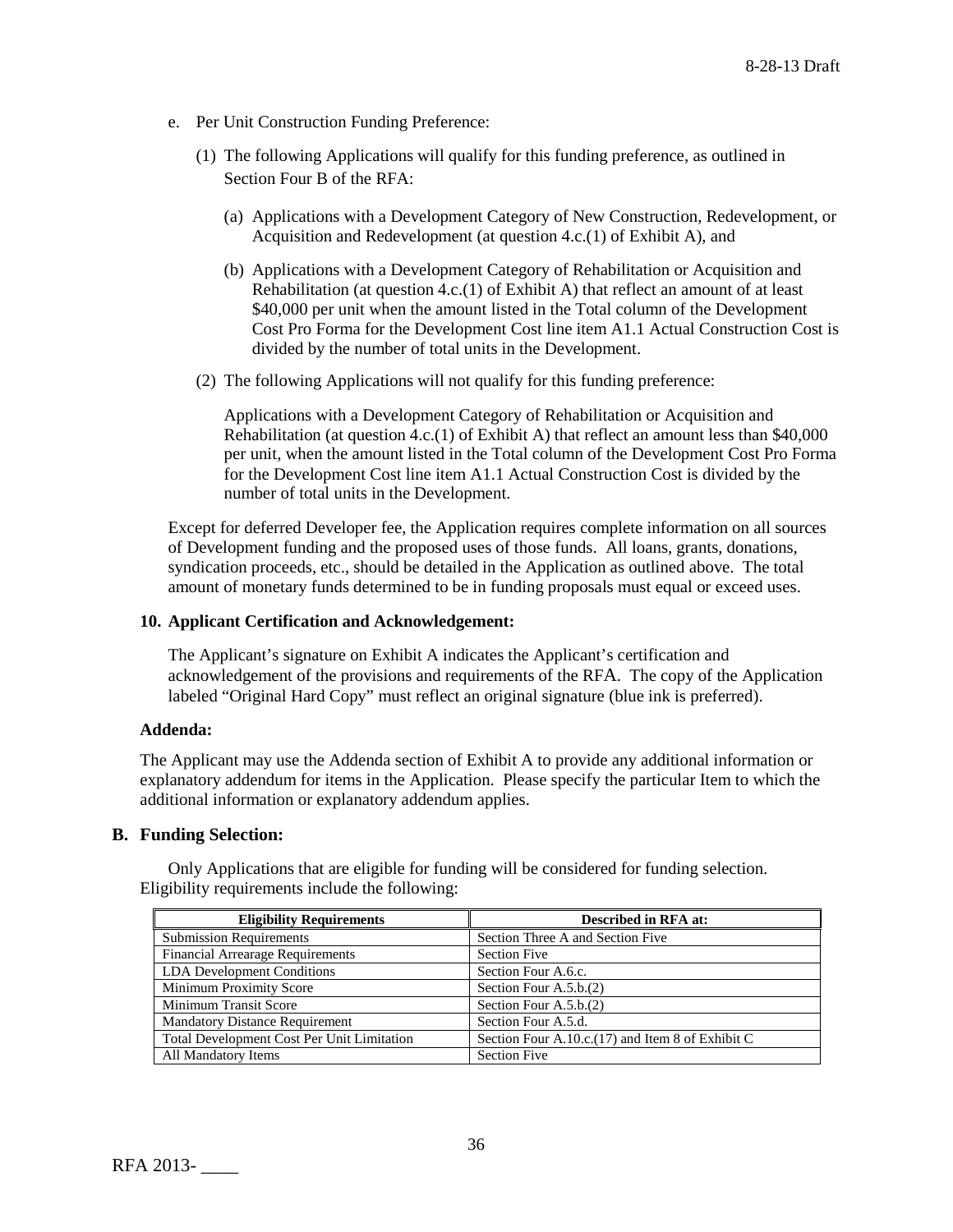The highest scoring Applications will be determined by first sorting all eligible Applications from highest score to lowest score, with any scores that are tied separated first by the Application's eligibility for the Development Category Funding Preference which is outlined in Section Four A.4.c.(1)(a) of the RFA (with Applications that qualify for the preference listed above Applications that do not qualify for the preference), then by the Application's eligibility for the Per Unit Construction Funding Preference which is outlined in Section Four A.9.e. of the RFA, (with Applications that qualify for the preference listed above Applications to do not qualify for the preference), then by the Application's Leveraging Classification (applying the multipliers outlined in Exhibit C below and having the Classification of A be the top priority, then by the Application's eligibility for the Florida Job Creation Preference which is outlined in Exhibit C below (with Applications that qualify for the preference listed above Applications that do not qualify for the preference), and then by lottery number, resulting in the lowest lottery number receiving preference.

Applications will be selected for funding only if there is enough funding available to fully fund the Eligible Housing Credit Request Amount (Funding Test).

Funding will be limited to 1 Application per county (County Test), unless the only eligible Applications that can meet the Funding Test are located in a county that has already been awarded. This exception is further outlined below. Any Application selected to meet the SunRail Station TOD Funding Preference (as outlined in Section Four A.4.f. of the RFA) will count for purposes of the County Test for Orange County.

The Corporation has a goal to fund one Development that is eligible for the SunRail Station TOD Funding Preference. The funding of an Application that meet this goal does not preclude the Corporation from funding another eligible Application that also meets this goal, as outlined below.

The first Application considered for funding will be the highest scoring eligible Application that is eligible for the SunRail Station TOD Funding Preference. Once this goal is met, or, if there are no eligible Applications that are eligible for this goal, then the highest scoring eligible unfunded Applications will be considered for funding subject to the County Test and the Funding Test. If an Application cannot meet both the County Test and the Funding Test, the next highest scoring eligible unfunded Application will be considered subject to both the County Test and the Funding Test.

If funding remains and no eligible unfunded Applications meet both the County Test and the Funding Test, then the highest scoring eligible unfunded Application that can meet the Funding Test will be tentatively selected for funding, without regard to the County Test. If none of the eligible unfunded Applications meet the Funding Test, no further Applications will be considered for funding and any remaining funding will be distributed as approved by the Board.

Funding that becomes available after the Board takes action on the Committee's recommendation(s), due to an Applicant declining its invitation to enter credit underwriting or the Applicant's inability to satisfy a requirement outlined in this RFA, and/or Rule Chapter 67-48, F.A.C., will be distributed to the highest scoring eligible unfunded Application located in the same county as the Development that returned the funding regardless of the Funding Test. If there is not enough funding available to fully fund this Application, it will be entitled to receive a Binding Commitment for the unfunded balance.

## **SECTION FIVE EVALUATION PROCESS**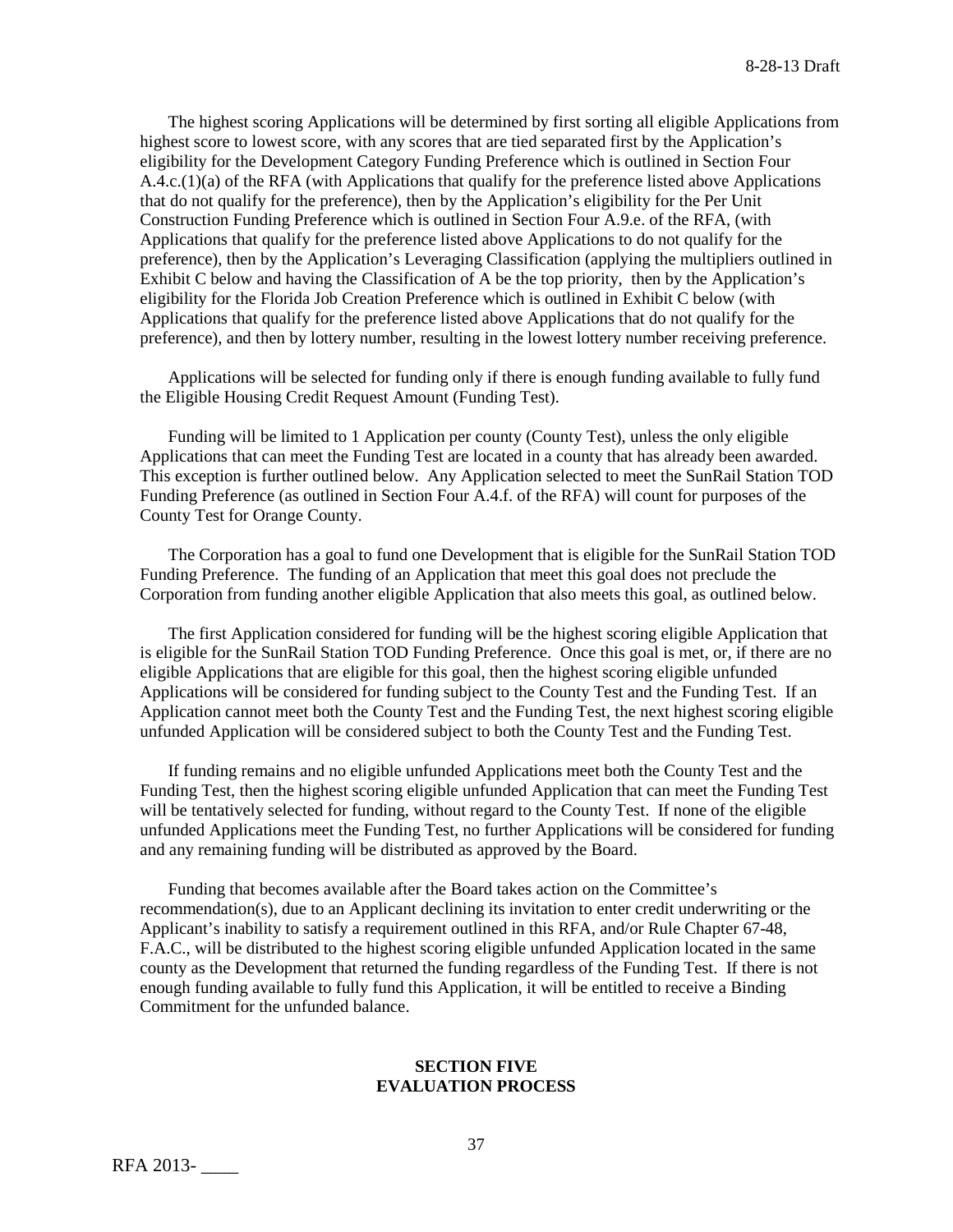Committee members shall independently evaluate and score their assigned portions of the submitted Applications, consulting with non-committee Corporation staff and legal counsel as necessary and appropriate.

The Corporation will reject any competitive Application submittal and no action will be taken to score the Application if any of the following submission requirements are not met: the Application is not submitted online by the Application Deadline, the required number of hard copies are not submitted by the Application Deadline, the Applicant's hard copy submission is not contained in a sealed package, or the required Application fee is not submitted as of Application Deadline.

An Application will be deemed ineligible to be considered for funding if, as of close of business the day before the Committee meets to make a recommendation to the Board, there are any financial obligations for which an Applicant or Developer or Principal, Affiliate or Financial Beneficiary of the Applicant or Developer is in arrears to the Corporation or any agent or assignee of the Corporation as reflected on the most recently published Past Due Report posted to the Corporation's Website <http://www.floridahousing.org/PropertyOwnersAndManagers/PastDueReports/> , but not more recently than five (5) business days prior to the date the Committee meets to make a recommendation to the Board.

| <b>Mandatory Items</b>                                  | <b>Point Items</b>                          | <b>Maximum</b><br><b>Points</b> |
|---------------------------------------------------------|---------------------------------------------|---------------------------------|
| Demographic Commitment                                  | Proximity to Transit and Community Services | 22                              |
| Name of Applicant                                       | <b>Local Government Contributions</b>       | 5                               |
| Evidence Applicant is a legally formed entity           |                                             |                                 |
| Principals for Applicant and for each Developer         |                                             |                                 |
| Name of Each Developer                                  |                                             |                                 |
| Evidence that each Developer entity is a legally formed |                                             |                                 |
| entity                                                  |                                             |                                 |
| Prior General Development Experience Chart for          |                                             |                                 |
| experienced Principal of Developer                      |                                             |                                 |
| Name of Proposed Development                            |                                             |                                 |
| County identified                                       |                                             |                                 |
| Address of Development Site                             |                                             |                                 |
| <b>Development Category</b>                             |                                             |                                 |
| Development Type                                        |                                             |                                 |
| <b>Total Number of Units</b>                            |                                             |                                 |
| New construction units and/or rehabilitation units      |                                             |                                 |
| Estimated qualified basis in Rehabilitation Expenses    |                                             |                                 |
| per set-aside unit (if applicable)                      |                                             |                                 |
| Any units currently occupied if Rehabilitation (if      |                                             |                                 |
| applicable)                                             |                                             |                                 |
| Minimum Set-Aside election                              |                                             |                                 |
| Total Set-Aside Breakdown Chart                         |                                             |                                 |
| <b>Evidence of Site Control</b>                         |                                             |                                 |
| <b>Applicant Housing Credit Request Amount</b>          |                                             |                                 |
| Development Cost Pro Forma (listing expenses or         |                                             |                                 |
| uses) and Construction/Rehab. analysis and Permanent    |                                             |                                 |
| analysis (listing sources) – Sources must equal or      |                                             |                                 |
| exceed uses                                             |                                             |                                 |
| <b>Executed Applicant Certification and</b>             |                                             |                                 |
| Acknowledgement (original signature in "Original        |                                             |                                 |
| Hard Copy"                                              |                                             |                                 |
|                                                         | <b>Total Possible Points:</b>               | 27                              |

Applications will be scored based on the following Mandatory and Point items: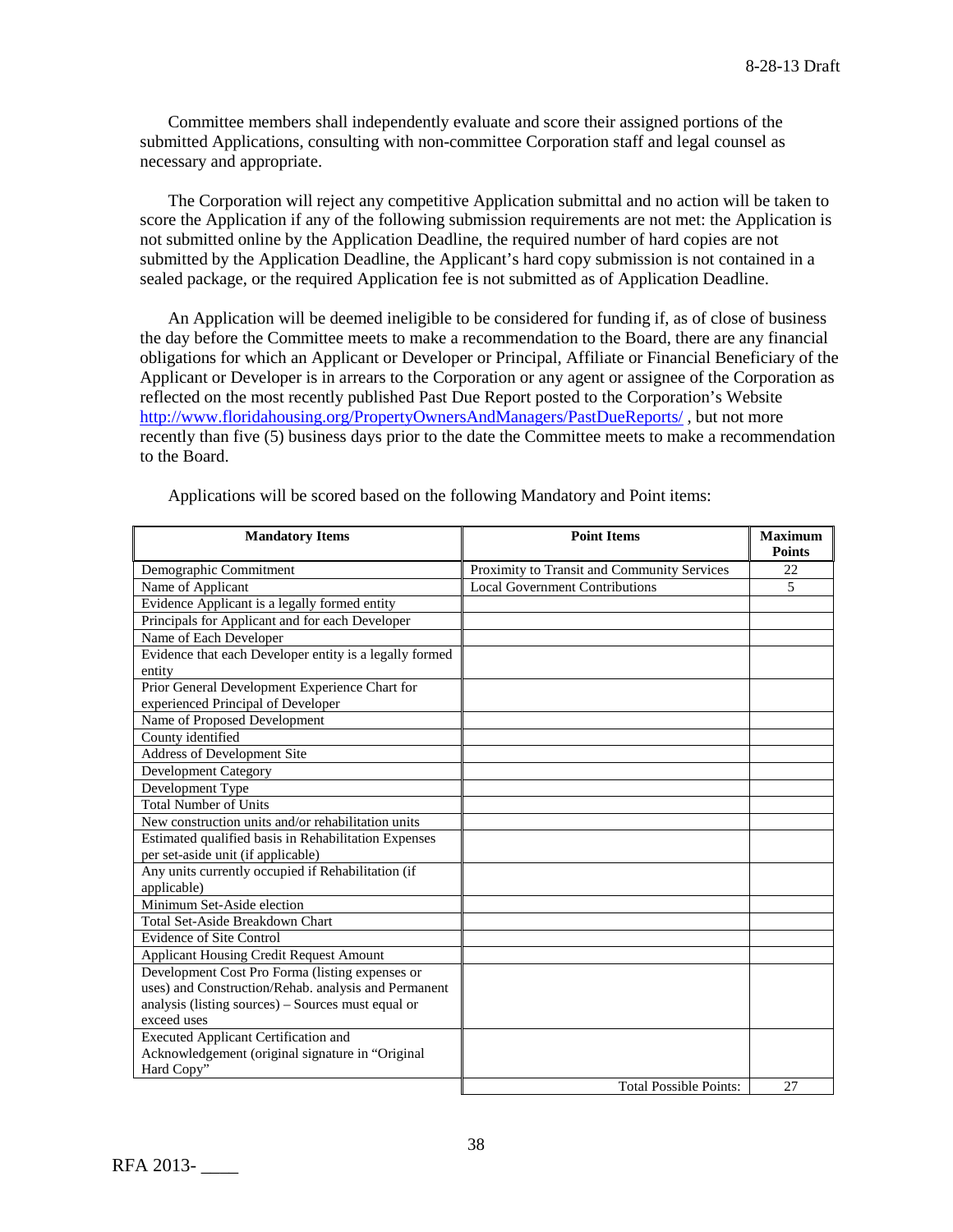The Committee shall conduct at least one public meeting during which the Committee members may discuss their evaluations, select Applicants to be considered for award, and make any adjustments deemed necessary to best serve the interests of the Corporation's mission. The Committee will list the Applications deemed eligible for funding in order from highest total score to lowest total score, applying the funding selection criteria outlined in Section Four B above, and develop a recommendation or series of recommendations to the Board.

The Board may use the Applications, the Committee's scoring, any other information or recommendation provided by the Committee or staff, and any other information the Board deems relevant in its selection of Applicants to whom to award funding. Notwithstanding an award by the Board pursuant to this RFA, funding will be subject to a positive recommendation from the Credit Underwriter based on criteria outlined in the credit underwriting provisions in Rule Chapter 67-48, F.A.C.

### **SECTION SIX AWARD PROCESS**

The Corporation shall provide notice of its decision, or intended decision, for this RFA on the Corporation's Website the day of the applicable Board vote. After posting, an unsuccessful Applicant may file a notice of protest and a formal written protest in accordance with Section 120.57(3), Fla. Stat., et. al. Failure to file a protest within the time prescribed in Section 120.57(3), Fla. Stat., et. al. shall constitute a waiver of proceedings under Chapter 120, Fla. Stat.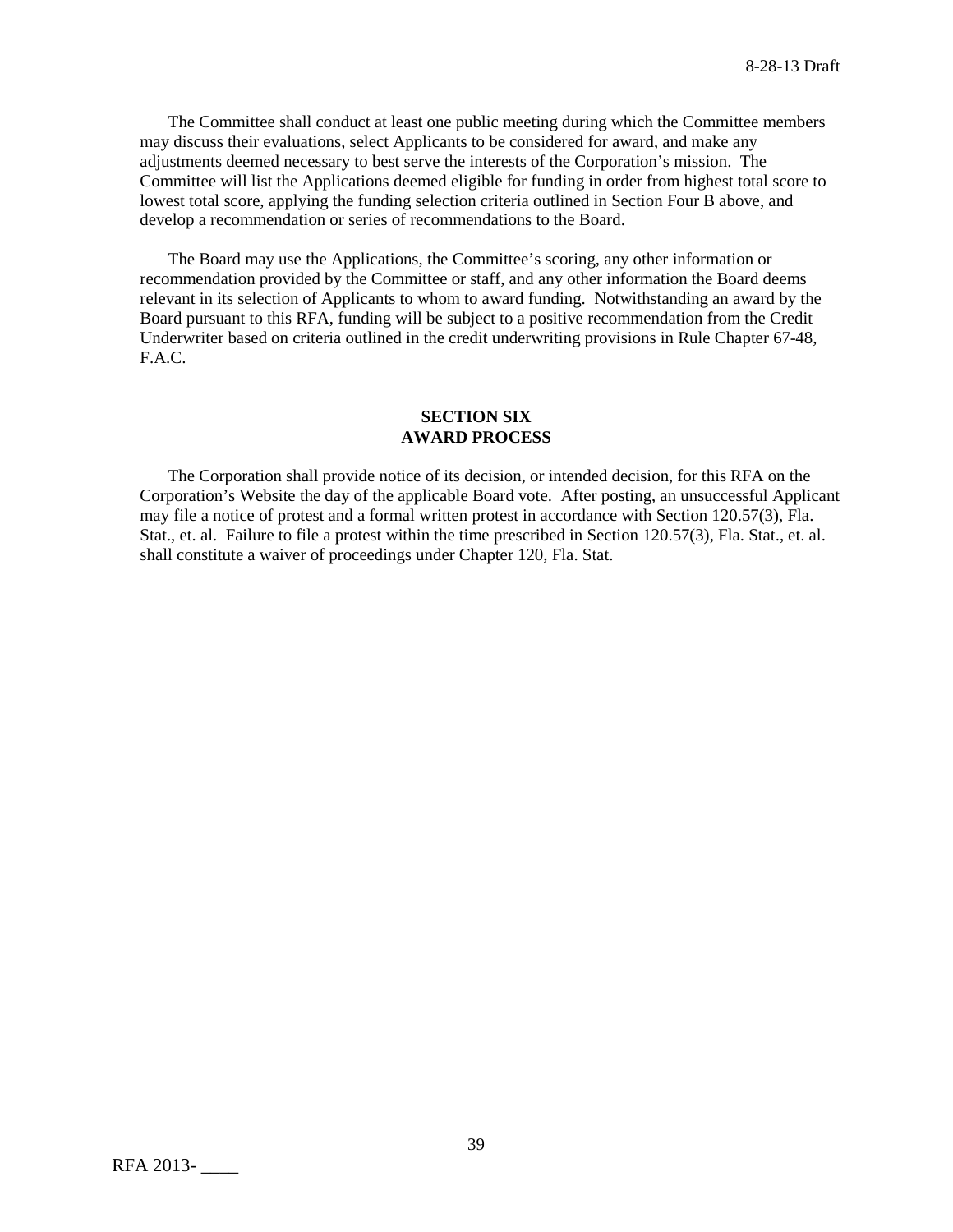# **Exhibit A to RFA 2013-\_\_\_\_ - Affordable Housing Developments located in Duval, Hillsborough, Orange and Pinellas Counties**

### **1. Demographic Commitment:**

The Applicant must select one Demographic Category:

- a. Family
	- b. Elderly Indicate the type of Elderly Development:
		- Elderly ALF
		- Elderly non-ALF

## **2. Applicant Information:**

- a. The Applicant must state the name of the Applicant:
- b. The Applicant must provide the required documentation to demonstrate that the Applicant is a legally formed entity qualified to do business in the state of Florida as of the Application Deadline as **Attachment 1**.
- c. Is the Applicant applying as a Non-Profit organization?
	- o Yes o No

If "Yes", in order to be considered to be a Non-Profit entity, the Applicant must answer the following questions and provide the required information.

- (1) Provide the following information for each Non-Profit entity as **Attachment 2**:
	- (a) Attorney opinion letter;
	- (b) IRS determination letter;
	- (c) The description/explanation of the role of the Non-Profit entity;
	- (d) The names and addresses of the members of the governing board of the Non-Profit entity; and
	- (e) The articles of incorporation demonstrating that one of the purposes of the Non-Profit entity is to foster low-income housing.
- (2) Answer the following questions:
	- (a) Is the Applicant or one of its general partners or managing members incorporated as a Non-Profit entity pursuant to Chapter 617, Florida Statutes, or similar state statute if incorporated outside Florida?
		- Yes No

If "No", is the Applicant or one of its general partners or managing members a wholly-owned subsidiary of a Non-Profit entity formed pursuant to Chapter 617, Florida Statutes, or similar state statute if incorporated outside Florida?

○ Yes ○ No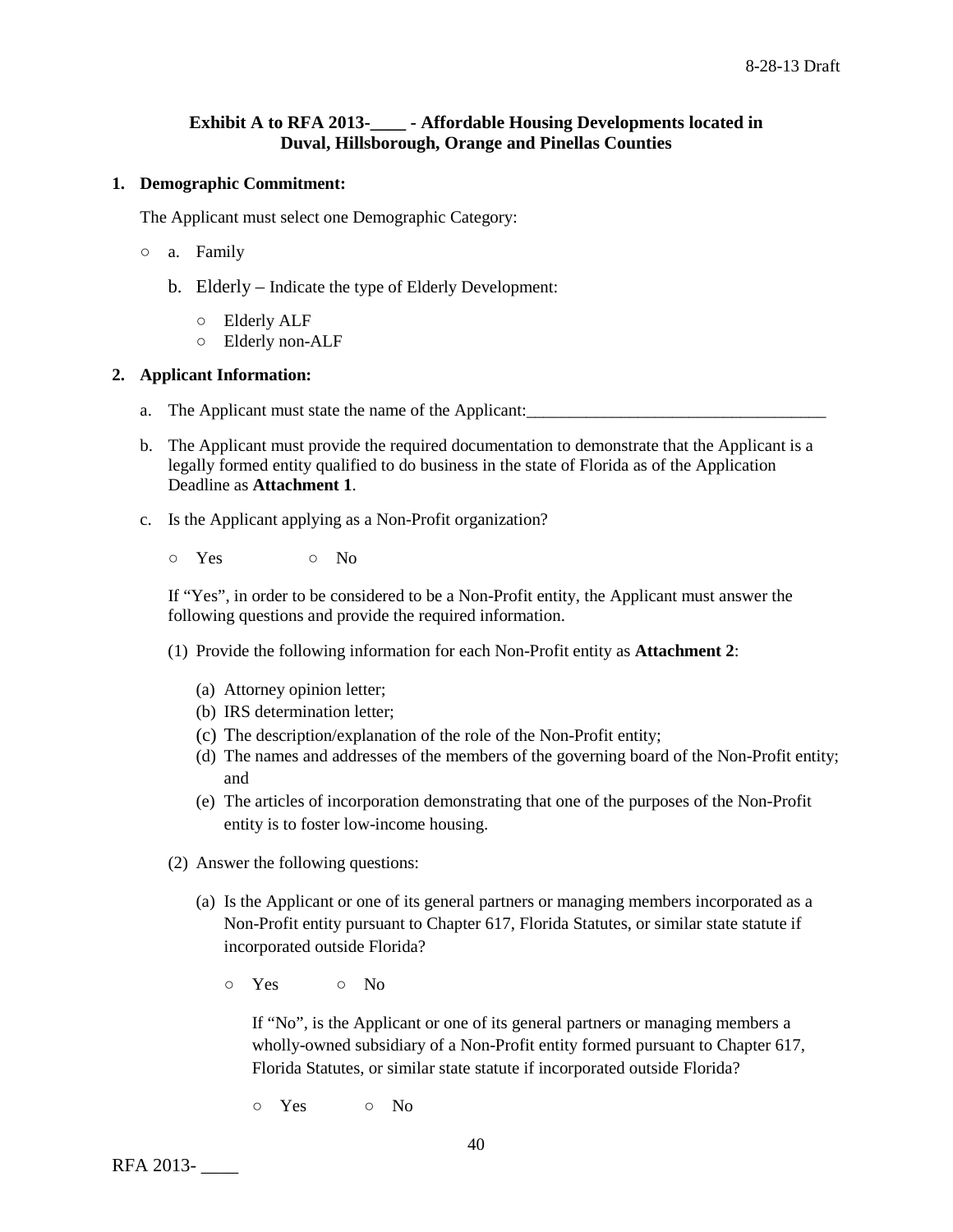(b) Is the Applicant or one of its general partners or managing members a  $501(c)(3)$  or 501(c)(4) Non-Profit entity or is the Applicant or one of its general partners or managing members a wholly-owned subsidiary of a  $501(c)(3)$  or  $501(c)(4)$  Non-Profit entity?

○ Yes ○ No

- (c) Does the Non-Profit entity have an ownership interest, either directly or indirectly, in the general partner or general partnership interest or in the managing member or the managing member's interest in the Applicant?
	- Yes No

If "Yes", state the percentage owned in the general partnership or managing member interest:  $\frac{9}{6}$ 

(d) Percentage of Developer's fee that will go to the Non-Profit entity: \_\_\_\_\_\_\_\_\_\_\_\_%

- (e) Year Non-Profit entity was incorporated:  $\frac{1}{(yyyy)}$
- (f) Is the Non-Profit entity affiliated with or controlled by a for-profit entity within the meaning of Section 42(h), Internal Revenue Code?
	- $\circ$  Yes If "Yes", state name of the for-profit entity:
	- No
- d. Principals for the Applicant and for each Developer:

The Applicant must provide the required information for the Applicant and for each Developer as **Attachment 3**.

e. Contact Person for this Application:

| Middle Initial: _______________ |                                                                                                                                                                                                                                                                                                                                                                                                                                                                                       |  |  |
|---------------------------------|---------------------------------------------------------------------------------------------------------------------------------------------------------------------------------------------------------------------------------------------------------------------------------------------------------------------------------------------------------------------------------------------------------------------------------------------------------------------------------------|--|--|
|                                 |                                                                                                                                                                                                                                                                                                                                                                                                                                                                                       |  |  |
|                                 |                                                                                                                                                                                                                                                                                                                                                                                                                                                                                       |  |  |
|                                 | State: $\frac{\text{Zip: } }{ \text{Up: } \text{Sup: } \text{Sup: } \text{Sup: } \text{Sup: } \text{Sup: } \text{Sup: } \text{Sup: } \text{Sup: } \text{Sup: } \text{Sup: } \text{Sup: } \text{Sup: } \text{Sup: } \text{Sup: } \text{Sup: } \text{Sup: } \text{Sup: } \text{Sup: } \text{Sup: } \text{Sup: } \text{Sup: } \text{Sup: } \text{Sup: } \text{Sup: } \text{Sup: } \text{Sup: } \text{Sup: } \text{Sup: } \text{Sup: } \text{Sup: } \text{Sup: } \text{Sup: } \text{Sup:$ |  |  |
|                                 |                                                                                                                                                                                                                                                                                                                                                                                                                                                                                       |  |  |
|                                 |                                                                                                                                                                                                                                                                                                                                                                                                                                                                                       |  |  |
|                                 |                                                                                                                                                                                                                                                                                                                                                                                                                                                                                       |  |  |

# **3. Developer Information:**

a. The Applicant must state the name of each Developer (including all co-Developers):

\_\_\_\_\_\_\_\_\_\_\_\_\_\_\_\_\_\_\_\_\_\_\_\_\_\_\_\_\_\_\_\_\_\_\_\_\_\_\_\_\_\_\_\_\_\_\_\_\_\_\_\_\_\_\_\_\_\_\_\_\_\_\_\_\_\_\_\_\_\_\_\_\_ \_\_\_\_\_\_\_\_\_\_\_\_\_\_\_\_\_\_\_\_\_\_\_\_\_\_\_\_\_\_\_\_\_\_\_\_\_\_\_\_\_\_\_\_\_\_\_\_\_\_\_\_\_\_\_\_\_\_\_\_\_\_\_\_\_\_\_\_\_\_\_\_\_ \_\_\_\_\_\_\_\_\_\_\_\_\_\_\_\_\_\_\_\_\_\_\_\_\_\_\_\_\_\_\_\_\_\_\_\_\_\_\_\_\_\_\_\_\_\_\_\_\_\_\_\_\_\_\_\_\_\_\_\_\_\_\_\_\_\_\_\_\_\_\_\_\_\_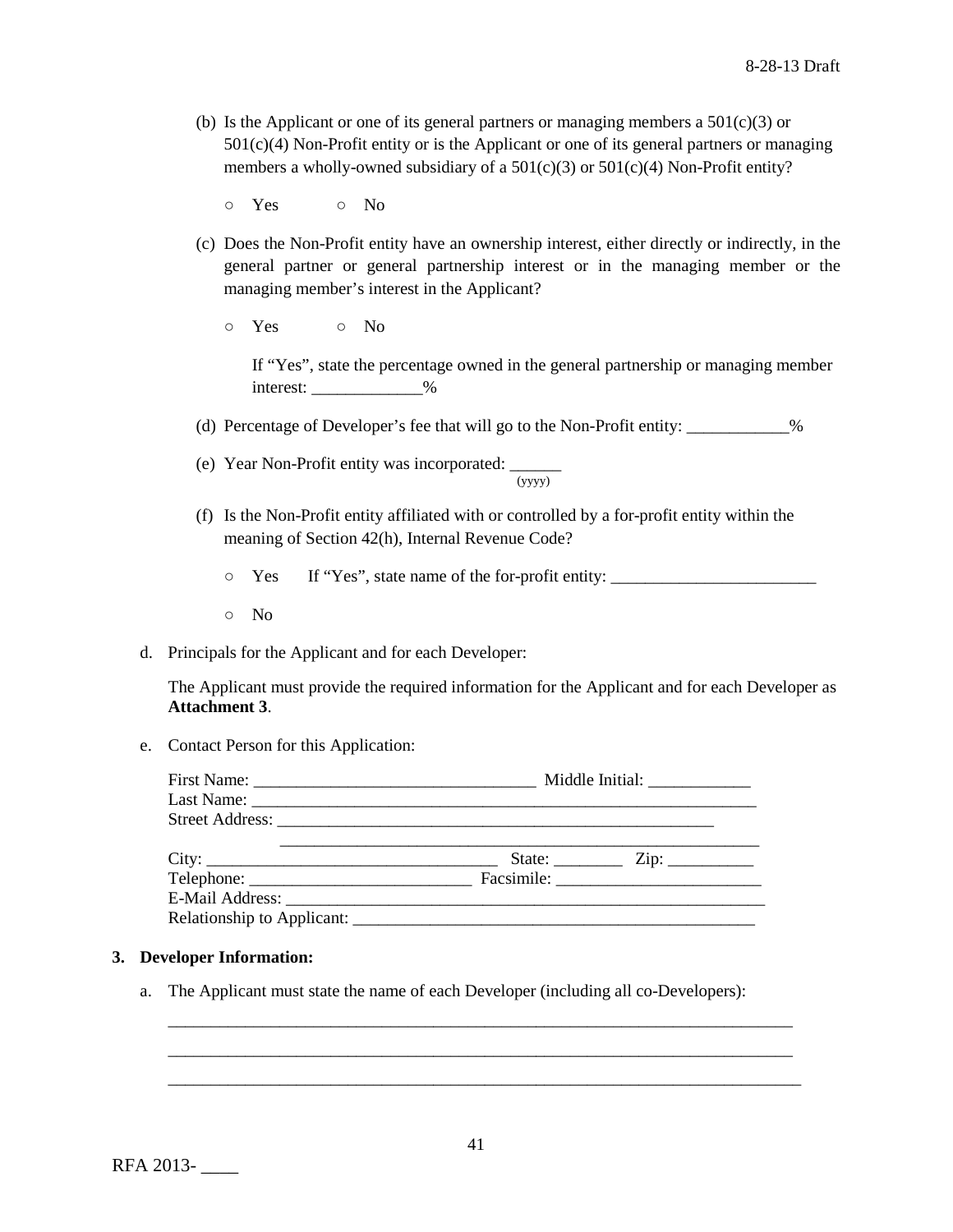- b. For each Developer entity listed in question 3.a. above (that is not a natural person), the Applicant must provide, as **Attachment 4**, the required documentation demonstrating that it is a legally formed entity qualified to do business in the state of Florida as of the Application Deadline.
- c. General Developer Experience:

For each experienced Developer entity, the Applicant must provide, as **Attachment 4**, a prior experience chart for at least one (1) experienced Principal of that entity. The prior experience chart for the Principal must reflect the required information for the three (3) completed affordable rental housing developments, one (1) of which must be a Housing Credit development.

## **4. General Development Information:**

- a. The Applicant must state the name of the proposed Development:
- b. Location of Development Site:
	- (1) The Applicant must indicate the County: \_\_\_\_\_\_\_\_\_\_\_\_\_\_\_\_\_\_\_\_\_\_\_\_\_\_\_\_\_\_\_\_\_\_\_\_\_\_\_\_\_
	- (2) Address of Development Site:

The Applicant must state (i) the address number, street name, and name of city and/or (ii) the street name, closest designated intersection, and either name of city or unincorporated area of county:

- c. Development Category / Rental Assistance (RA) Level / Concrete Construction:
	- (1) The Applicant must select one applicable Development Category \_\_\_\_\_\_\_\_\_\_\_\_\_\_\_ and provide the required information as **Attachment 5**.

\_\_\_\_\_\_\_\_\_\_\_\_\_\_\_\_\_\_\_\_\_\_\_\_\_\_\_\_\_\_\_\_\_\_\_\_\_\_\_\_\_\_\_\_\_\_\_\_\_\_\_\_\_\_\_\_\_\_\_\_\_\_\_\_\_\_\_

\_\_\_\_\_\_\_\_\_\_\_\_\_\_\_\_\_\_\_\_\_\_\_\_\_\_\_\_\_\_\_\_\_\_\_\_\_\_\_\_\_\_\_\_\_\_\_\_\_\_\_\_\_\_\_\_\_\_\_\_\_\_\_\_\_\_

\_\_\_\_\_\_\_\_\_\_\_\_\_\_\_\_\_\_\_\_\_\_\_\_\_\_\_\_\_\_\_\_\_\_\_\_\_\_\_\_\_\_\_\_\_\_\_\_\_\_\_\_\_\_\_\_\_\_\_\_\_\_\_\_\_\_

- (2) If the Applicant selected the Development Category of Rehabilitation or Acquisition and Rehabilitation, the following information must be provided:
	- (a) The Applicant must indicate the estimated qualified basis in Rehabilitation expenses per set aside unit within one 24-month period for the buildings(s) being rehabilitated:  $\mathbb S$  .
	- (b) Are any of the existing units currently occupied?
		- o Yes o No
	- (c) Was the existing building(s) to be rehabilitated (i) originally built in 1994 or earlier, (ii) was either originally financed or is it currently financed through one or more of the following HUD or RD programs: sections 202, 236, 514, 515, 516, or either has PBRA or is public housing assisted through ACC, and (iii) the proposed Development did not close on funding from HUD or RD after 1994 where the budget was at least \$10,000 per unit for rehabilitation in any year?
		- o Yes o No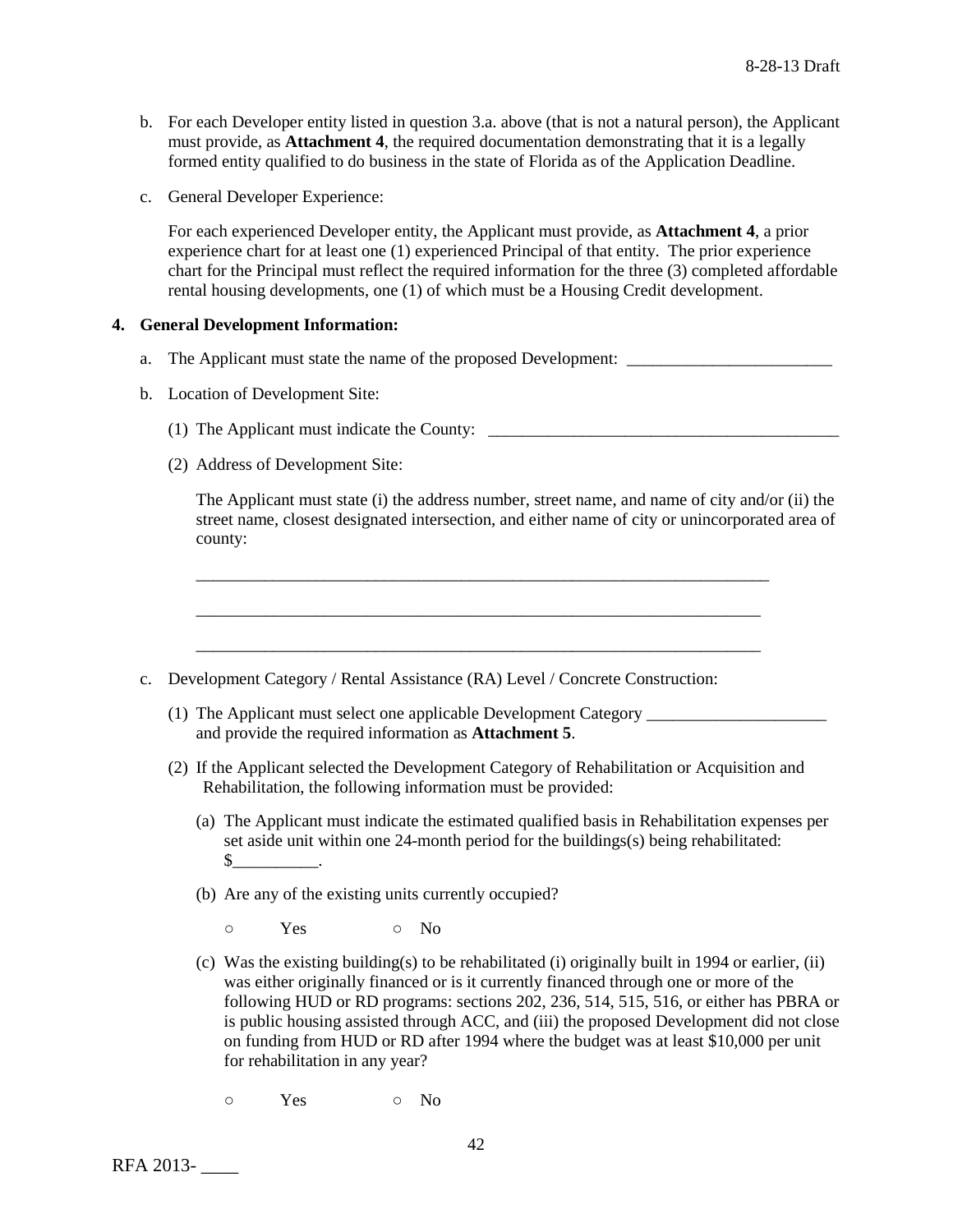- (3) Does the proposed Development meet the requirements to be considered to be concrete construction?
	- o Yes o No
- d. The Applicant must select one applicable Development Type: \_\_\_\_\_\_\_\_\_\_\_\_\_\_\_\_\_\_
- e. Number of Units in Proposed Development:
	- (1) The Applicant must state the total number of units:
	- (2) The Applicant must select the applicable item below:
		- (a) Proposed Development consists of 100% new construction units
		- (b) Proposed Development consists of 100% rehabilitation units
		- (c) Proposed Development consists of a combination of new construction units and rehabilitation units. State the quantity of each type:
			- \_\_\_\_ new construction units and \_\_\_\_ rehabilitation units
- f. SunRail Station TOD Funding Preference:

Does the proposed Development qualify for the SunRail Station TOD Funding Preference?

○ Yes ○ No

If "Yes", in order to be eligible to be considered for the SunRail Station TOD Funding Preference, the Applicant must provide the Local Government Verification of Qualification as a TOD Development form, as **Attachment 6**, and meet the criteria outlined in Section Four A.4.f. of the RFA.

### **5. Proximity:**

In order to be considered for any points, the Applicant must provide an acceptable Surveyor Certification form as **Attachment 7.** The form must reflect the Development Location Point and Services information for the Bus or Rail Transit Service (if Private Transportation is not selected at question 5.b. below) and Community Services for which the Applicant is seeking points.

a. PHA Proximity Point Boost:

Are all of the units in the proposed Development located on a site(s) with an existing Declaration of Trust between a Public Housing Authority and HUD?

 $\circ$  Yes  $\circ$  No

If "Yes", in order to be eligible for the PHA Proximity Point Boost, the Applicant must provide the required letter as **Attachment 7**, as outlined in Section Four A.5.b.(1) of the RFA.

b. Private Transportation Transit Service: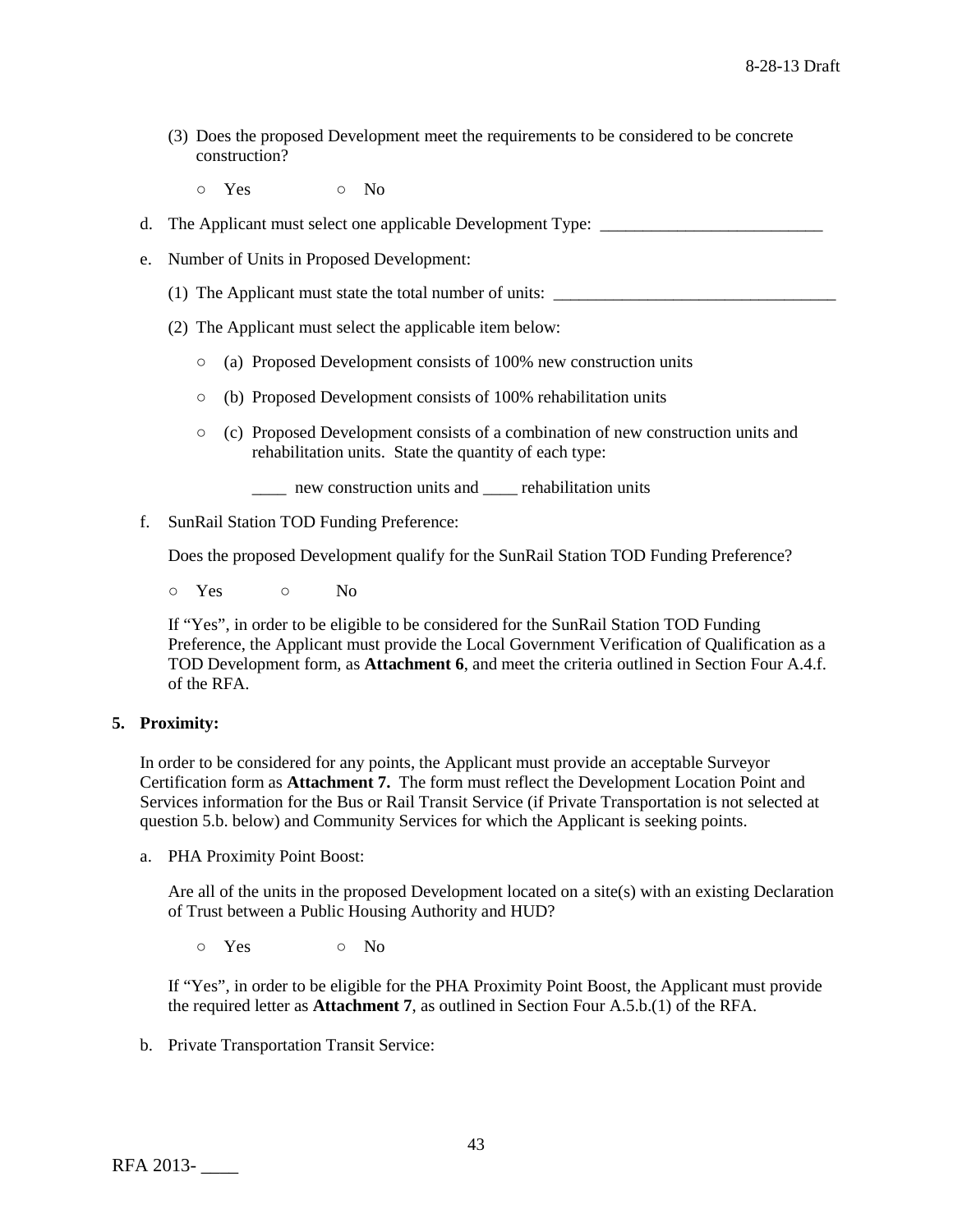If the Applicant selected the Elderly Demographic at question 1 above, does the Applicant commit to provide private transportation, as outlined in Section Four A.5.c.(1)(a), as its Transit Service?

o Yes o No

c. Mandatory Distance Requirement:

For proximity of the proposed Development to the closest Development latitude and longitude coordinates identified on the FHFC Development Proximity List, indicate which of the following applies to this Application. The Applicant must make one selection. Applicants that are eligible to select (1) or (2) below will be eligible for the automatic qualification for the Mandatory Distance Requirement. Applicants not eligible for the automatic qualification for the Mandatory Distance Requirement should select (3) below and follow the instructions outlined in Section Four A,5.d.(2) of the RFA to determine whether the Application meets the Mandatory Distance Requirement.

- $\circ$  (1) The Applicant selected the Rehabilitation or Acquisition and Rehabilitation Development Category at question 4.c.(1) of Exhibit A of the RFA, the proposed Development involves the Rehabilitation of an existing, occupied residential rental property in operation as of the Application Deadline and the proposed Development meets all of the following criteria: (i) the Applicant demonstrated its commitment to set aside at least 30 percent of the total units for ELI on the Total Set-Aside Breakdown Chart at question 6.b. of Exhibit A, (ii) the proposed Development is classified as RA Level 1 or RA Level 2, (iii) the Percentage of Total Units that will have Rental Assistance is greater than 75 percent, and (iii) the proposed Development consists of a total of 250 units or less, unless further restricted by the Elderly Demographic requirements outlined in Exhibit C of the RFA.
- (2) The Applicant selected the Redevelopment or Acquisition and Redevelopment Development Category at question 4.c.(1) of Exhibit A of the RFA and the proposed Development meets all of the following criteria: (i) the Applicant demonstrated its commitment to set aside at least 30 percent of the total units for ELI on the Total Set-Aside Breakdown Chart at question 6.b. of Exhibit A, (ii) the proposed Development is classified as RA Level 1 or RA Level 2, (iii) the Percentage of Total Units that will have Rental Assistance is greater than 75 percent, and (iii) the proposed Development consists of a total of 250 units or less, unless further restricted by the Elderly Demographic requirements outlined in Exhibit C of the RFA.
- (3) None of the above applies to this Application. If this item is selected by the Applicant, the following question must be answered:

Do the proposed Development and any Development(s) on the List have one or more of the same Financial Beneficiaries and meet at least one of the following criteria: (i) they are contiguous or divided by a street, and/or (ii) they are divided by a prior phase of the proposed Development?

○ Yes ○ No

If "yes", the Applicant must identify the specific Development(s) on the List that it wishes to disregard (as outlined in Section Four A.5.d. of the RFA):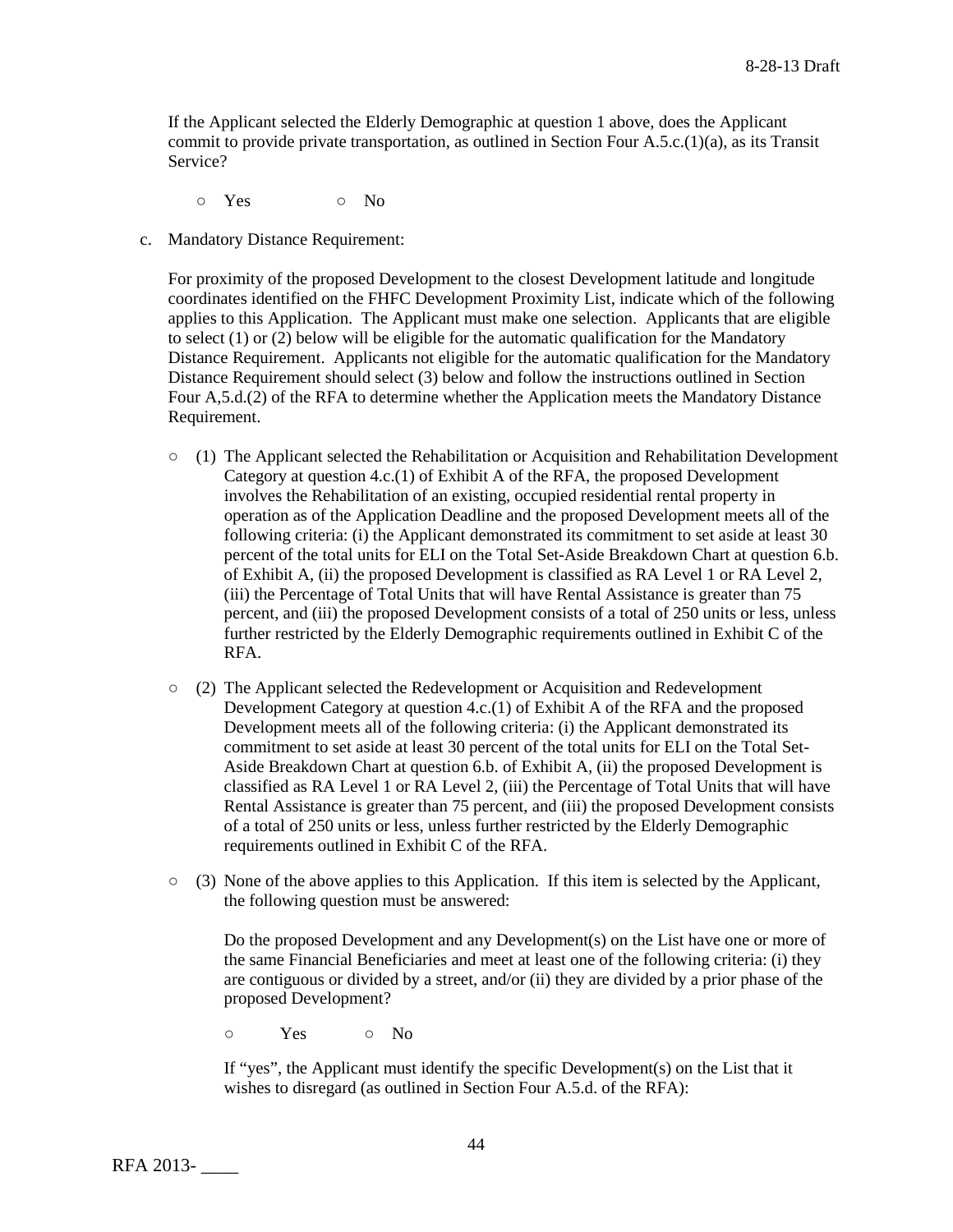Note: RA Levels are described in Section Four A.4.c.(2) of the RFA.

### **6. Set-Aside Commitments:**

a. Minimum Set-Aside per Section 42 of the IRC:

The Applicant must select one of the following:

- 20% of units at 50% Area Median Income (AMI) or lower
- 40% of units at 60% AMI or lower
- Deep rent skewing option as defined in Section 42 of the IRC, as amended
- b. Total Set-Aside Breakdown Chart:

The Applicant must reflect on the Total Set-Aside Breakdown Chart below all set-aside commitments (required set-asides and additional set-asides, including all required ELI set-asides, as well as the total set-aside percentage) by listing the percentage of residential units, stated in whole numbers, to be set aside at each selected AMI level:

\_\_\_\_\_\_\_\_\_\_\_\_\_\_\_\_\_\_\_\_\_\_\_\_\_\_\_\_\_\_\_\_\_\_\_\_\_\_\_\_\_\_\_\_\_\_\_\_\_\_\_\_\_\_\_\_\_\_\_\_\_\_\_\_\_\_\_\_\_ \_\_\_\_\_\_\_\_\_\_\_\_\_\_\_\_\_\_\_\_\_\_\_\_\_\_\_\_\_\_\_\_\_\_\_\_\_\_\_\_\_\_\_\_\_\_\_\_\_\_\_\_\_\_\_\_\_\_\_\_\_\_\_\_\_\_\_\_\_ \_\_\_\_\_\_\_\_\_\_\_\_\_\_\_\_\_\_\_\_\_\_\_\_\_\_\_\_\_\_\_\_\_\_\_\_\_\_\_\_\_\_\_\_\_\_\_\_\_\_\_\_\_\_\_\_\_\_\_\_\_\_\_\_\_\_\_\_\_

|                 | Total Set-Aside Breakdown Chart |                 |  |  |  |  |
|-----------------|---------------------------------|-----------------|--|--|--|--|
|                 | Percentage of Residential       | AMI Level       |  |  |  |  |
|                 | Units                           |                 |  |  |  |  |
|                 | $\frac{0}{0}$                   | At or Below 25% |  |  |  |  |
|                 | $\frac{0}{0}$                   | At or Below 28% |  |  |  |  |
|                 | $\frac{0}{0}$                   | At or Below 30% |  |  |  |  |
|                 | %                               | At or Below 33% |  |  |  |  |
|                 | %                               | At or Below 35% |  |  |  |  |
|                 | %                               | At or Below 40% |  |  |  |  |
|                 | %                               | At or Below 45% |  |  |  |  |
|                 | $\frac{0}{0}$                   | At or Below 50% |  |  |  |  |
|                 | %                               | At or Below 60% |  |  |  |  |
| Total Set-Aside | %                               |                 |  |  |  |  |
| Percentage:     |                                 |                 |  |  |  |  |

#### **7. Site Control:**

The Applicant must demonstrate site control by providing the following documentation as **Attachment 8**, as outlined at Section Four A.7. of the RFA:

- a. A fully executed eligible contract for purchase and sale for the subject property; and/or
- b. A recorded deed or recorded certificate of title; and/or
- c. A copy of the fully executed long-term lease.

#### **8. Local Government Contributions:**

If the Applicant selected the Development Category of New Construction, Redevelopment, or Acquisition and Redevelopment at question 4.c. above (i.e., the Application is not eligible for automatic 5 points), has a Local Government committed to provide a contribution to the proposed Development?

RFA 2013- \_\_\_\_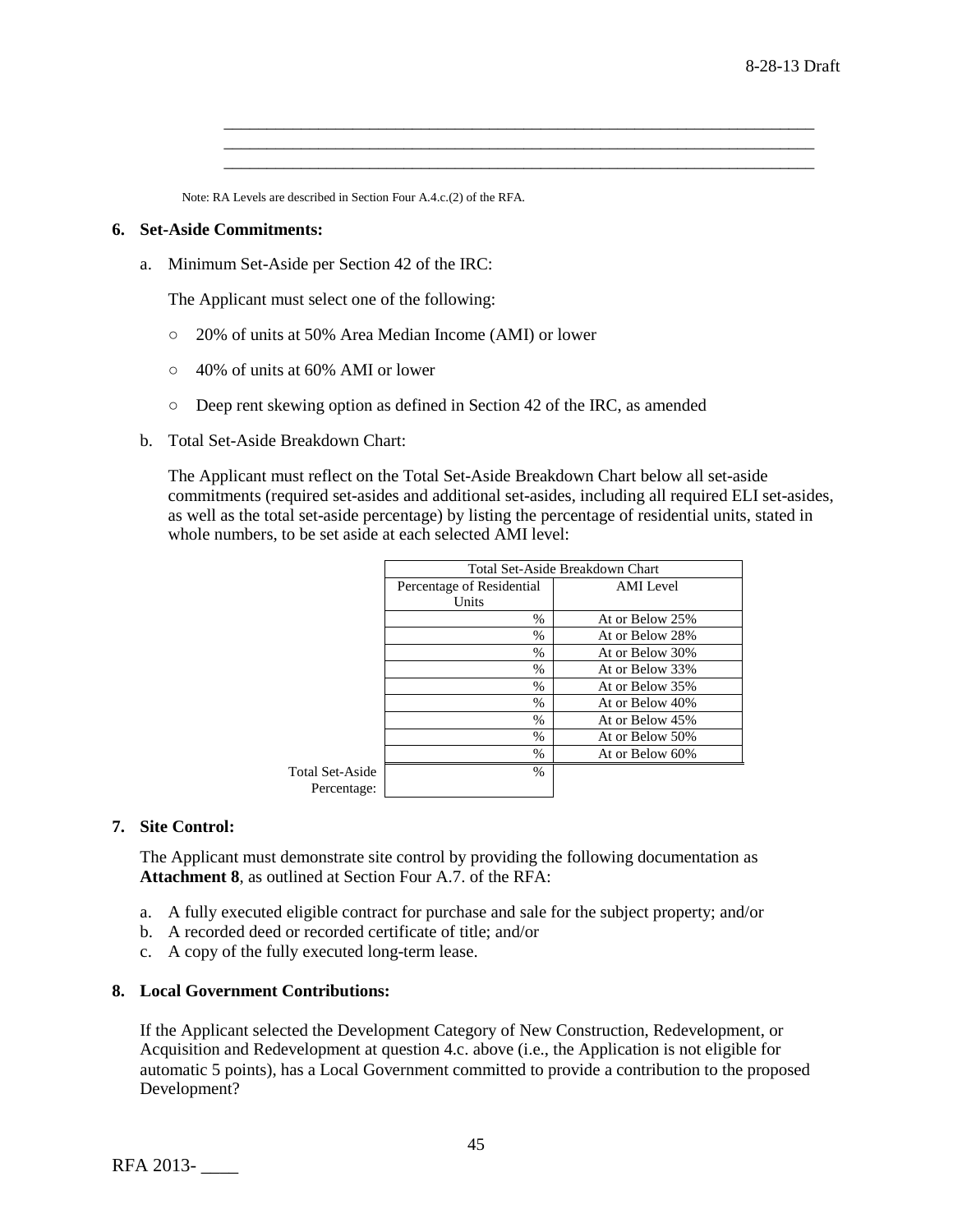○ Yes ○ No

If "Yes", in order to be considered for points for this section of the RFA, the Applicant must provide the following Local Government Verification of Contribution form(s) as **Attachment 9**, as applicable:

- a. Local Government Verification of Contribution Grant Form;
- b. Local Government Verification of Contribution Fee Waiver Form;
- c. Local Government Verification of Contribution Loan Form; and/or
- d. Local Government Verification of Contribution Fee Deferral Form.

### **9. Funding:**

- a. State the Applicant's Housing Credit Request Amount (annual amount): \$
	- (1) Difficult Development Area (DDA) and Qualified Census Tract (QCT):
		- (a) Is the proposed Development located in a DDA, as defined in Section  $42(d)(5)(B)(iii)$ , IRC, as amended?
			- o Yes o No

If "Yes", indicate which DDA:

- (b) If the proposed Development is not located in a DDA (as indicated by the Applicant in question (a) above), is it located in a QCT as defined in Section  $42(d)(5)(B)(ii)$  of the IRC, as amended?
	- Yes No

If "Yes", indicate the QCT Number: \_\_\_\_\_\_\_\_\_\_\_\_\_\_ and provide a copy of a letter from the local planning office or census bureau which verifies that the proposed Development is located in the referenced QCT as **Attachment 10**.

(2) Multi-Phase Development:

If the answer to question  $(1)(a)$  and/or  $(1)(b)$  above is "Yes", indicate which of the following applies (question  $(2)(a)$ ,  $(2)(b)$  or  $(2)(d)$  below):

If the answer to both questions  $(2)(a)$  and  $(2)(b)$  above is "No", indicate which of the following applies (question  $(2)(c)$  or  $(2)(d)$  below):

- (a) The proposed Development is located in a HUD-designated DDA and/or QCT and is a phase of a multiphase Development, as defined in Section Four A.9.a.(1) of the RFA, where no phase was funded in the 2011 Universal Application Cycle.
	- or
- (b) The proposed Development is located in a HUD-designated DDA and/or QCT and is an additional phase of a multi-phase Development where a phase was funded in the

RFA 2013- \_\_\_\_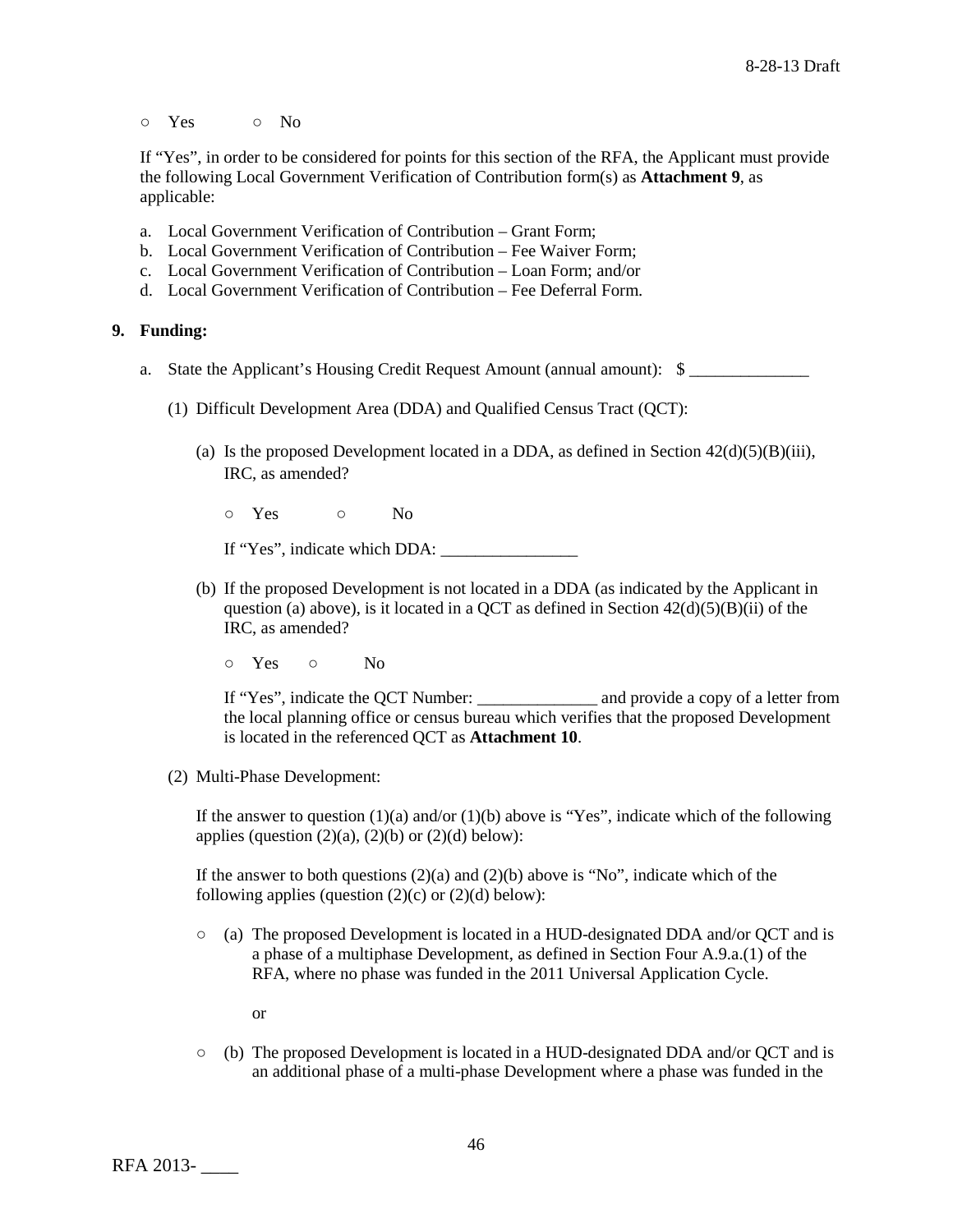2011 Universal Application Cycle. Provide the required information regarding the previously funded phase(s) as **Attachment 10**.

or

 $\circ$  (c) The proposed Development is not located in a HUD-designated DDA or QCT, but it is an additional phase of a multi-phase Development where a phase was funded in the 2011 Universal Application Cycle. Provide the required information regarding the previously funded phase(s) as **Attachment 10**.

or

- (d) Neither (a), (b), nor (c) above applies to the proposed Development.
- b. Other Funding:
	- (1) If a PLP loan has been awarded for this Development, provide the following information:

| $\sim$ ornoration $\sim$ | $\cdots$<br>$\frac{1}{2}$<br>A mour |
|--------------------------|-------------------------------------|
|                          |                                     |

(2) If any other Corporation funds will be incorporated as a source of financing for the proposed Development, provide the information in the chart below:

| <b>Corporation Program</b> | <b>Corporation File No.</b> | <b>Amount of Funding</b> |
|----------------------------|-----------------------------|--------------------------|
| <b>SAIL</b>                |                             |                          |
| HOME-Rental                |                             |                          |
| <b>MMRB</b>                |                             |                          |
| <b>EHCI</b>                |                             |                          |

(3) If the proposed Development will be assisted with funding under the United States Department of Agriculture RD 514/516 Program, RD 515 Program, and/or the RD 538 Program, indicate the applicable program(s) below and provide the required documentation as **Attachment 11** to Exhibit A.

 $\Box$  RD 514/516  $\Box$  RD 515  $\Box$  RD 538

c. Finance Documents:

The Applicant must complete the Development Cost Pro-Forma, the Detail/Explanation Sheet, if applicable, the Construction or Rehab Analysis, and the Permanent Analysis.

d. Non-Corporation Funding Proposals:

The Applicant must attach all funding proposals executed by the lender(s) or other source(s). Insert the documentation for each source as a separate attachment to Exhibit A beginning with **Attachment 12** and continuing with sequentially numbered attachments for each additional funding source.

e. Per Unit Construction Funding Preference:

Does the proposed Development qualify for the Per Unit Construction Funding Preference, as outlined at Section Four A.9.e. of the RFA?

o Yes o No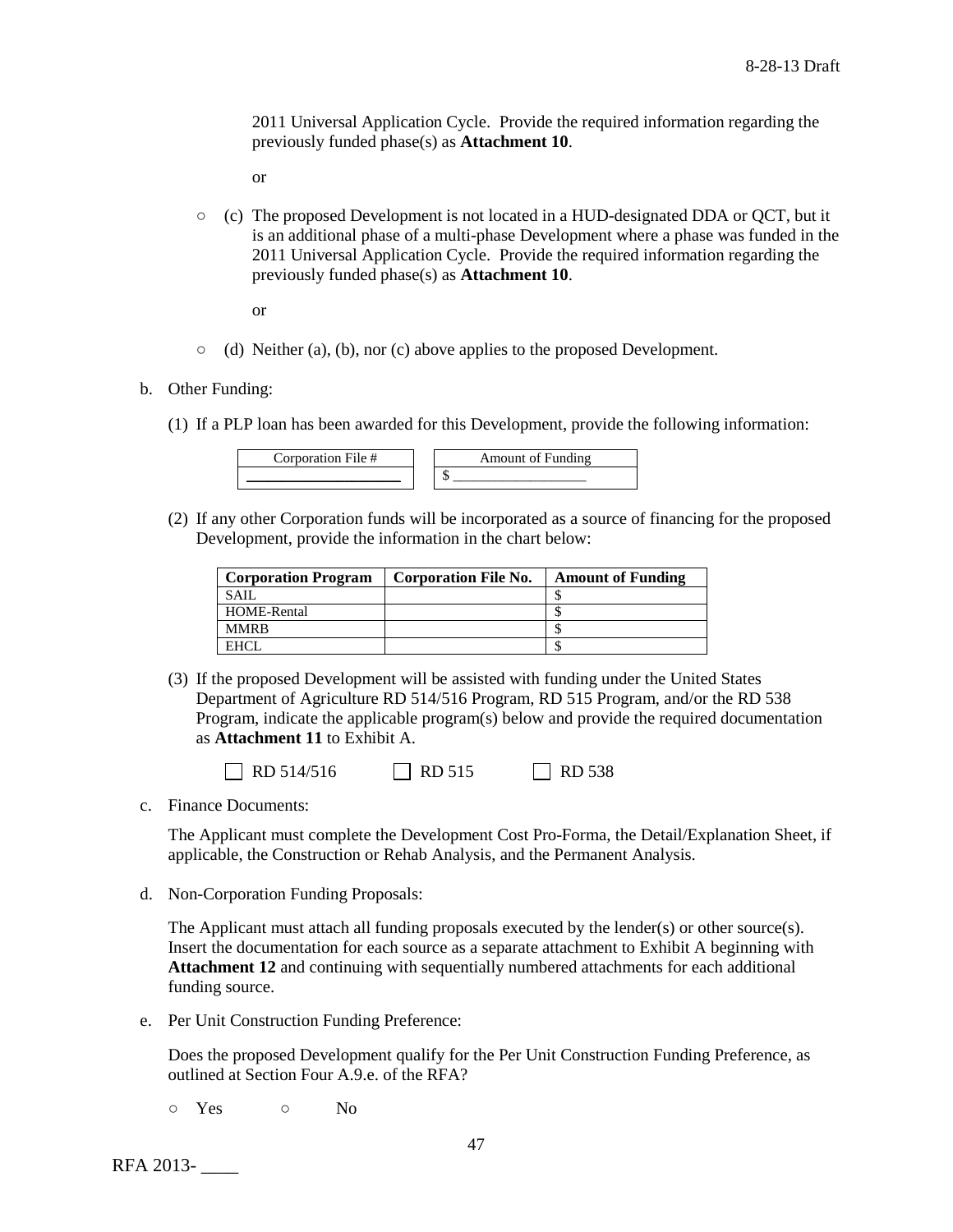## **10. Applicant Certification and Acknowledgement:**

- a. The Applicant certifies that the proposed Development can be completed and operating within the development schedule and budget submitted to the Corporation.
- b. The Applicant acknowledges and certifies that the following information will be provided by the due date outlined below, or as otherwise outlined in the invitation to enter credit underwriting. Failure to provide the required information by the stated deadline shall result in the withdrawal of the invitation to enter credit underwriting.
	- (1) Within 7 Calendar Days of the date of the invitation to enter credit underwriting:
		- (a) Identity of the remaining members of the Development Team (i.e., inexperienced co-Developer(s), Management Company, General Contractor, Architect, Attorney, Accountant and, if applicable, Service Provider), as outlined in Item 12 of Exhibit C of the RFA. The team members so identified, and any future replacement thereof, must be acceptable to the Corporation and the Credit Underwriter;
		- (b) Name and address of the chief elected official of the local jurisdiction where the proposed Development is located;
		- (c) The unit mix for the proposed Development (number of bedrooms per unit, number of baths per unit, and number of units per bedroom type);
		- (d) The number of buildings with dwelling units; and
		- (e) Notification of the Applicant's eligibility for acquisition credits per Section 42 of the IRC, if applicable.
	- (2) Within 21 Calendar Days of the date of the invitation to enter credit underwriting:
		- (a) Certification of the status of site plan approval as of Application Deadline and certification that as of Application Deadline the site is appropriately zoned for the proposed Development, as outlined in Item 13 of Exhibit C of the RFA;
		- (b) Certification confirming the availability of the following for the entire Development site, including confirmation that these items were in place as of the Application Deadline: electricity, water, sewer service, and roads for the proposed Development, as outlined in Item 13 of Exhibit C of the RFA;
		- (c) Certification from a licensed environmental provider confirming that a Phase I environmental site assessment has been performed for the entire Development site, and, if applicable, a Phase II environmental site assessment has been performed, as outlined in Item 13 of Exhibit C of the RFA;
		- (d) Selection of any construction features and amenities, as required in Item 4 of Exhibit C of the RFA;
		- (e) Selection of resident programs, as required in Item 5 of Exhibit C of the RFA;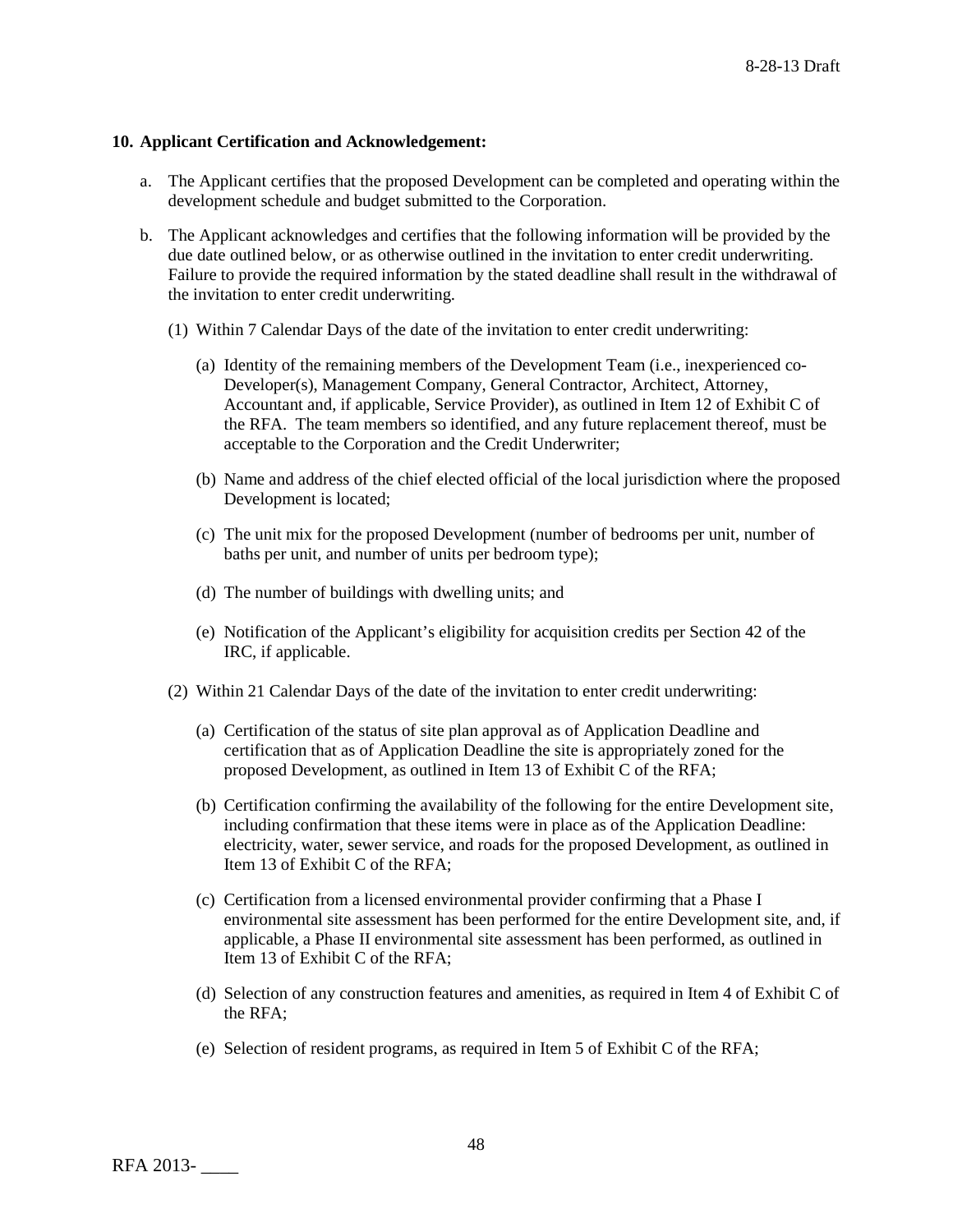- (f) Confirmation that the proposed equity amount to be paid prior to or simultaneous with the closing of construction financing is at least 15 percent of the total proposed equity to be provided (the 15 percent criteria), subject to the following:
	- (i) If syndicating/selling the Housing Credits, there are two exceptions to the preceding sentence. First, if there is a bridge loan proposal within the equity proposal that provides for bridge loan proceeds that equal at least 15 percent of the amount of total proposed equity to be provided to be made available prior to or simultaneous with closing of construction financing, the 15 percent criteria will be met. Second, if there is a separate bridge loan proposal from either the equity provider, any entity that is controlled directly or indirectly by the equity provider, or a subsidiary of the equity provider's parent holding company, and the proposal explicitly proposes an amount to be made available prior to or simultaneous with the closing of construction financing that equals at least 15 percent of the total proposed equity to be paid stated in the equity proposal, the 15 percent criteria is met. Bridge loan proposals that are not within the equity proposal, though, must meet the criteria previously stated for debt financing with the exception that evidence of ability to fund does not have to be provided. The Applicant may include the proposed amount of the bridge loan as equity proceeds on the Construction or Rehabilitation Analysis and on the Permanent Analysis (Note: this 15 percent criteria must be reflected in the limited partnership agreement or limited liability company operating agreement); or
	- (ii) If not syndicating/selling the Housing Credits, proceeds from a bridge loan will not count toward meeting the 15 percent criteria;
- (g) For any Applicant that applied as a Non-Profit but was not considered to be a Non-Profit for purposes of the Non-Profit funding goal, the Applicant may submit any required materials to document its Non-Profit status in order to be eligible to qualify for the Non-Profit Administrative fee outlined in Item 11 of Exhibit C of the RFA;
- (h) Confirmation that all features and amenities committed to and proposed by the Applicant shall be located on the Development site;
- (i) Confirmation that, if the proposed Development meets the definition of Scattered Sites, all Scattered Sites requirements that were not required to be met in the Application will be met, including that all features and amenities committed to and proposed by the Applicant that are not unit-specific shall be located on each of the Scattered Sites, or no more than 1/16 mile from the Scattered Site with the most units, or a combination of both; and
- (j) Notification of the percentage of ownership of the Principals of the Applicant.
- c. By submitting the Application, the Applicant acknowledges and certifies that:
	- (1) The proposed Development will meet all state building codes, including the 2012 Florida Accessibility Code for Building Construction, adopted pursuant to Section 553.503, F.S., the Fair Housing Act as implemented by 24 CFR Part 100, Section 504 of the Rehabilitation Act of 1973 pursuant to Rule Chapter 67-48, F.A.C., and the Americans with Disabilities Act of 1990 as implemented by 28 CFR Part 35, incorporating the most recent amendments, regulations and rules;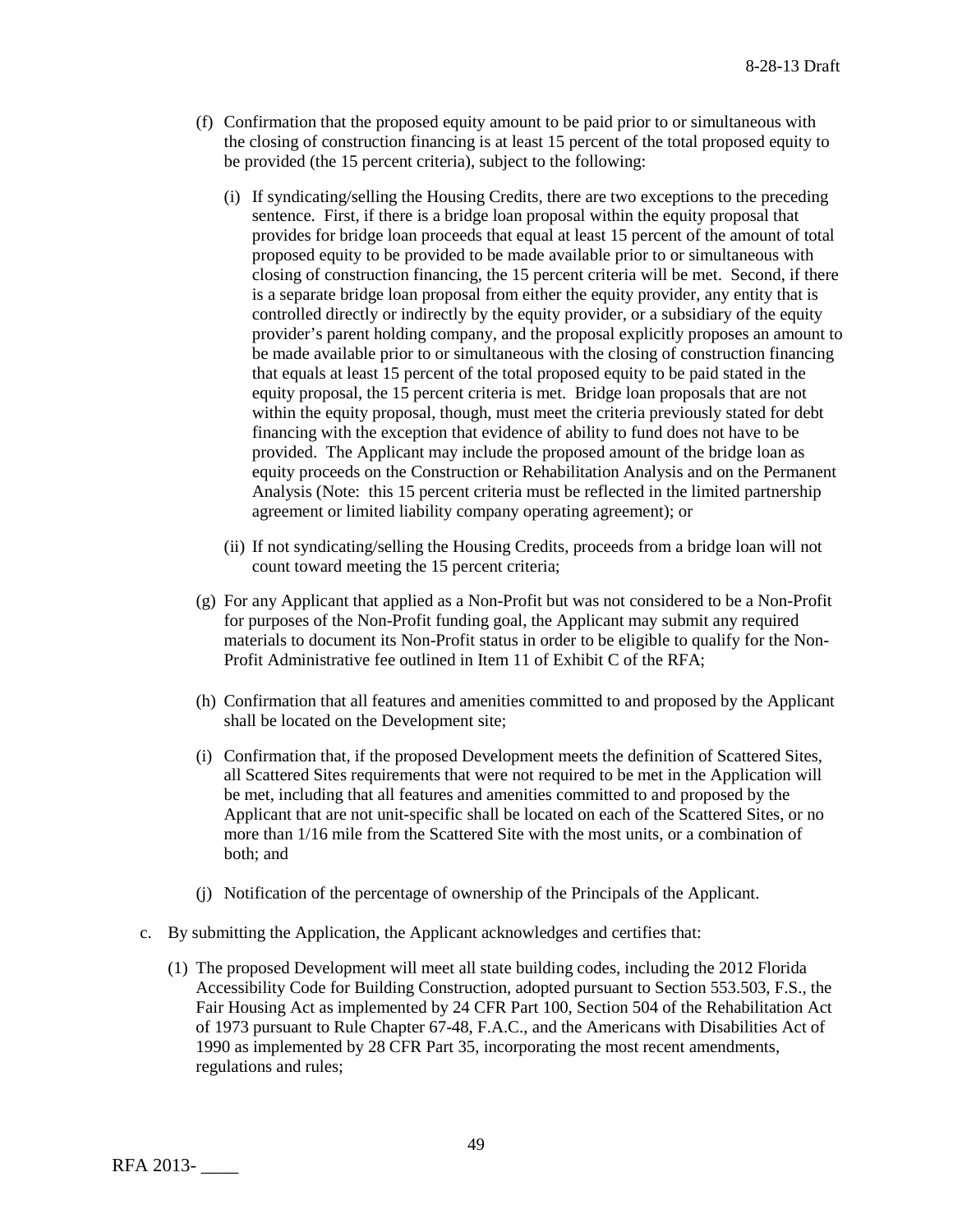- (2) If the Elderly (ALF or non-ALF) Demographic Commitment is selected, the proposed Development must meet all of the requirements for the applicable demographic commitment as outlined in Items 1, 4, and 5 of Exhibit C of the RFA;
- (3) The name of the Applicant entity stated in the Application may be changed only by written request of an Applicant to Corporation staff and approval of the Board after the Carryover Allocation Agreement is in effect. In addition, the Applicant entity shall be the recipient of the Housing Credits and may not change until after the Carryover Allocation Agreement is in effect, as further outlined in Item 2 of Exhibit C of the RFA;
- (4) If the Applicant applies as a Non-Profit entity it must remain a Non-Profit entity and the Non-Profit entity must (i) receive at least 25 percent of the Developer's fee; and (ii) understand that it is the Non-Profit entity's responsibility to contractually ensure that it substantially and materially participates in the management and operation of the Development throughout the Compliance Period;
- (5) The success of an Applicant in being selected for funding is not an indication that the Applicant will receive a positive recommendation from the Credit Underwriter or that the Development Team's experience, past performance or financial capacity is satisfactory. The past performance record, financial capacity, and any and all other matters relating to the Development Team, which consists of Developer, Management Company, General Contractor, Architect, Attorney, Accountant, and Service Provider (if the proposed Development is an Elderly Assisted Living Facility), will be reviewed during credit underwriting. The Credit Underwriter may require additional information from any member of the Development Team including, without limitation, documentation on other past projects and financials. Development Teams with an unsatisfactory past performance record, inadequate financial capacity or any other unsatisfactory matters relating to their suitability may result in a negative recommendation from the Credit Underwriter;
- (6) The Principals of each Developer identified in the Application, including all co-Developers, may be changed only by written request of an Applicant to Corporation staff and approval of the Board after the Applicant has been invited to enter credit underwriting. In addition, any allowable replacement of an experienced Principal of a Developer entity must meet the experience requirements that were met by the original Principal;
- (7) During credit underwriting, all funded Applications will be held to the number of RA units stated in the applicable letter provided by the Applicant as Attachment 5 to Exhibit A. This requirement will apply throughout the entire Compliance Period, subject to Congressional appropriation and continuation of the rental assistance program;
- (8) The total number of units stated in the Application may be increased after the Applicant has been invited to enter credit underwriting, subject to written request of an Applicant to Corporation staff and approval of the Corporation;
- (9) The invitation to enter credit underwriting will be rescinded if it is determined that the proposed Development was placed in service prior to the year in which it received its allocation;
- (10) The proposed Development will include all required construction features and amenities applicable to the Demographic selected, as outlined in Item 4 of Exhibit C of the RFA. The quality of the features and amenities committed to by the Applicant are subject to approval of the Board of Directors;

RFA 2013- \_\_\_\_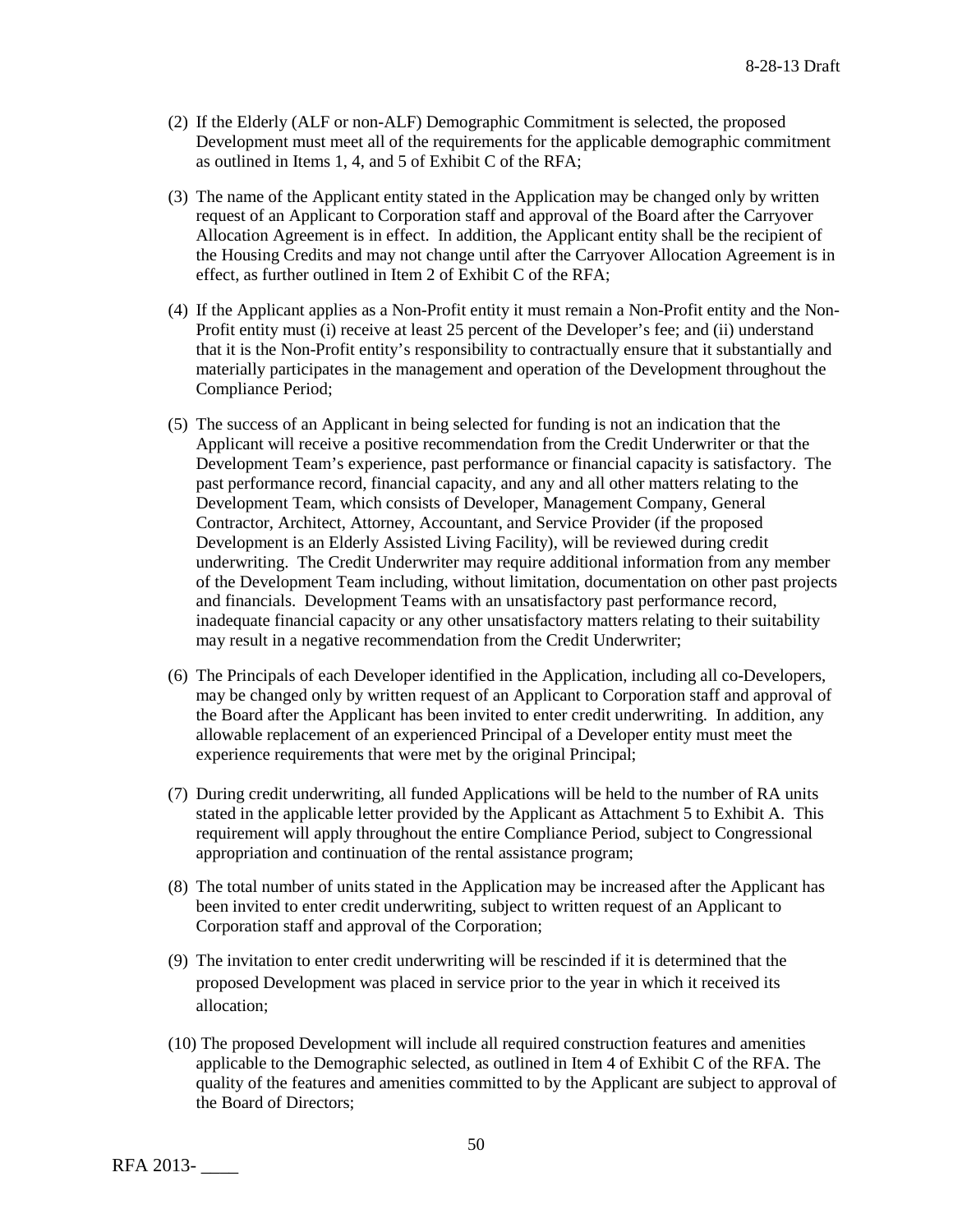- (11) The proposed Development will include all required resident programs applicable to the Demographic selected, as outlined in Item 5 of Exhibit C of the RFA. The quality of the resident programs committed to by the Applicant are subject to approval of the Board of Directors;
- (12) The proposed Development will include the required set-aside units (for ELI Households and Total Set-Aside Percentage). The Total Set-Aside Percentage stated in the Application may be increased after the Applicant has been invited to enter credit underwriting, subject to written request of an Applicant to Corporation staff and approval of the Corporation. Commitments to set aside residential units made by those Applicants that receive funding will become the minimum set-aside requirements for any other Corporation funds that the Applicant may receive in the future for the same Development;
- (13) The Applicant irrevocably commits to set aside units in the proposed Development for a total of 50 years. Note: in submitting its Application, the Applicant knowingly, voluntarily and irrevocably commits to waive, and does hereby waive, for the duration of the 50-year set aside period the option to convert to market, including any option or right to submit a request for a qualified contract, after year fourteen (14), and any other option, right or process available to the Applicant to terminate (or that would result in the termination of) the 50-year set aside period at any time prior to the expiration of its full term;
- (14) The Applicant's commitments will be included in the Extended Use Agreement and must be maintained in order for the Development to remain in compliance, unless the Board approves a change;
- (15) The applicable fees outlined in Item 11 of Exhibit C of the RFA will be due as outlined in this RFA, Rule Chapter 67-48, F.A.C., and/or as otherwise prescribed by the Corporation and/or the Credit Underwriter; and
- (16) The Applicant agrees and acknowledges that the Application will be subject to the Total Development Cost Per Unit Limitation during the scoring, credit underwriting, and final allocation process, as outlined in Item 8 of Exhibit C of the RFA.
- d. The Applicant acknowledges that any funding preliminarily secured by the Applicant is expressly conditioned upon any independent review, analysis and verification of all information contained in this Application that may be conducted by the Corporation, the successful completion of credit underwriting, and all necessary approvals by the Board of Directors, Corporation or other legal counsel, the Credit Underwriter, and Corporation Staff.
- e. If preliminary funding is approved, the Applicant will promptly furnish such other supporting information, documents, and fees as may be requested or required. The Applicant understands and agrees that the Corporation is not responsible for actions taken by the undersigned in reliance on a preliminary commitment by the Corporation. The Applicant commits that no qualified residents will be refused occupancy because they have Section 8 vouchers or certificates. The Applicant further commits to actively seek tenants from public housing waiting lists and tenants who are participating in and/or have successfully completed the training provided by welfare to work or self-sufficiency type programs.
- f. By Certificate of Occupancy, the Applicant commits to participate in the statewide housing locator system, as required by the Corporation.

RFA 2013- \_\_\_\_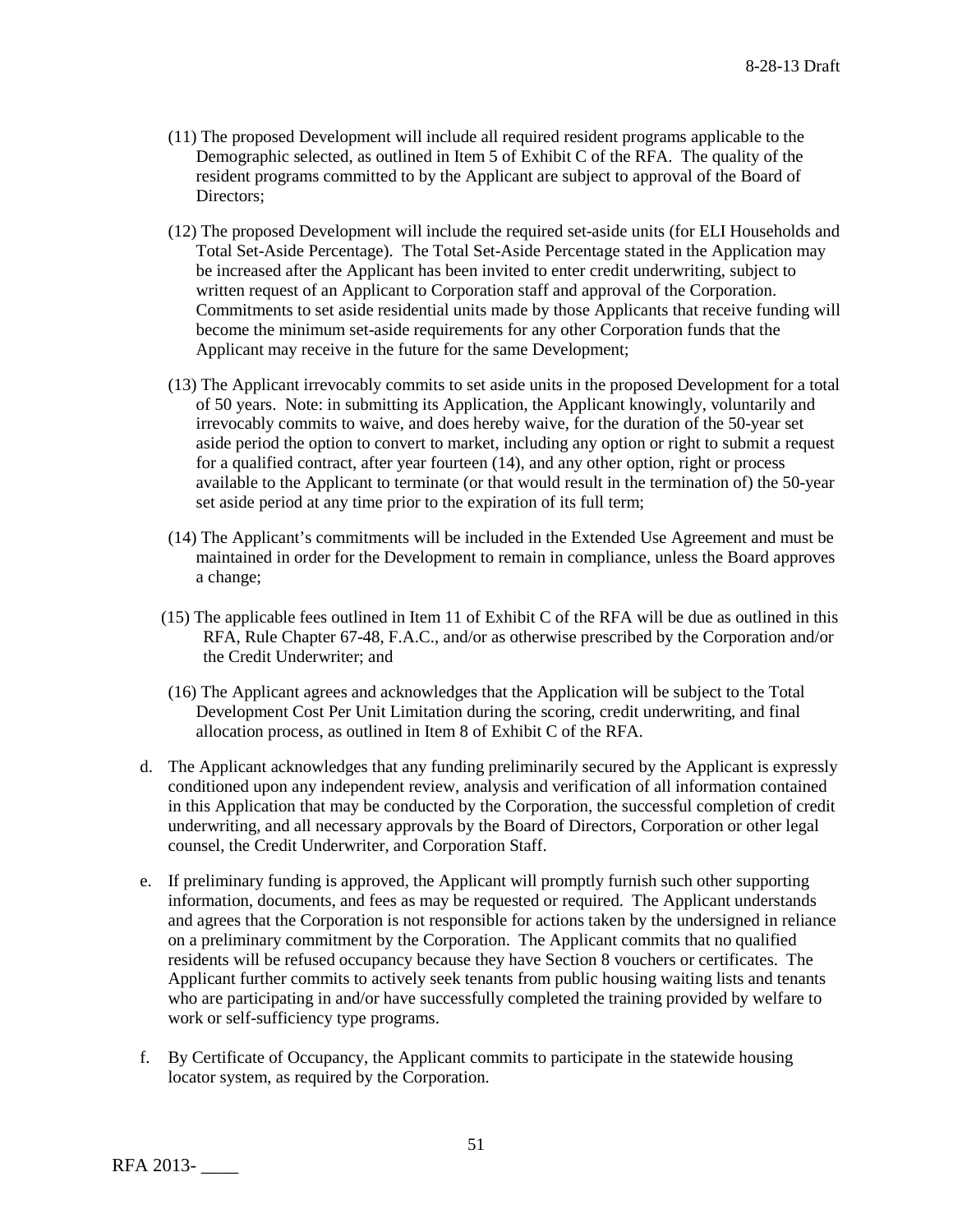- g. The Applicant and all Financial Beneficiaries have read all applicable Corporation rules governing this RFA and have read the instructions for completing this RFA and will abide by the applicable Florida Statutes and the credit underwriting and program provisions outlined in Rule Chapter 67-48, F.A.C. The Applicant and all Financial Beneficiaries have read, understand and will comply with Section 42 of the Internal Revenue Code, as amended, and all related federal regulations.
- h. In eliciting information from third parties required by and/or included in this Application, the Applicant has provided such parties information that accurately describes the Development as proposed in this Application. The Applicant has reviewed the third party information included in this Application and/or provided during the credit underwriting process and the information provided by any such party is based upon, and accurate with respect to, the Development as proposed in this Application.
- i. The undersigned understands and agrees that in the event that the Applicant is invited into credit underwriting, the Applicant must submit IRS Forms 8821 for all Financial Beneficiaries in order to obtain a recommendation for a Housing Credit Allocation.
- j. The undersigned is authorized to bind all Financial Beneficiaries to this certification and warranty of truthfulness and completeness of the Application.

Under the penalties of perjury, I declare and certify that I have read the foregoing and that the information is true, correct and complete.

\_\_\_\_\_\_\_\_\_\_\_\_\_\_\_\_\_\_\_\_\_\_\_\_\_\_\_\_\_\_\_\_\_\_\_\_\_ \_\_\_\_\_\_\_\_\_\_\_\_\_\_\_\_\_\_\_\_\_\_\_\_\_\_\_\_\_\_\_\_\_\_\_\_\_

Signature of Applicant Name (typed or printed)

Title (typed or printed)

\_\_\_\_\_\_\_\_\_\_\_\_\_\_\_\_\_\_\_\_\_\_\_\_\_\_\_\_\_\_\_\_\_\_\_\_

\*\*\*\*\*\*\*\*\*\*\*\*\*\*\*\*\*\*

## **Addenda**

The Applicant may use the space below to provide any additional information or explanatory addendum for items in the Application. Please specify the particular Item to which the additional information or explanatory addendum applies.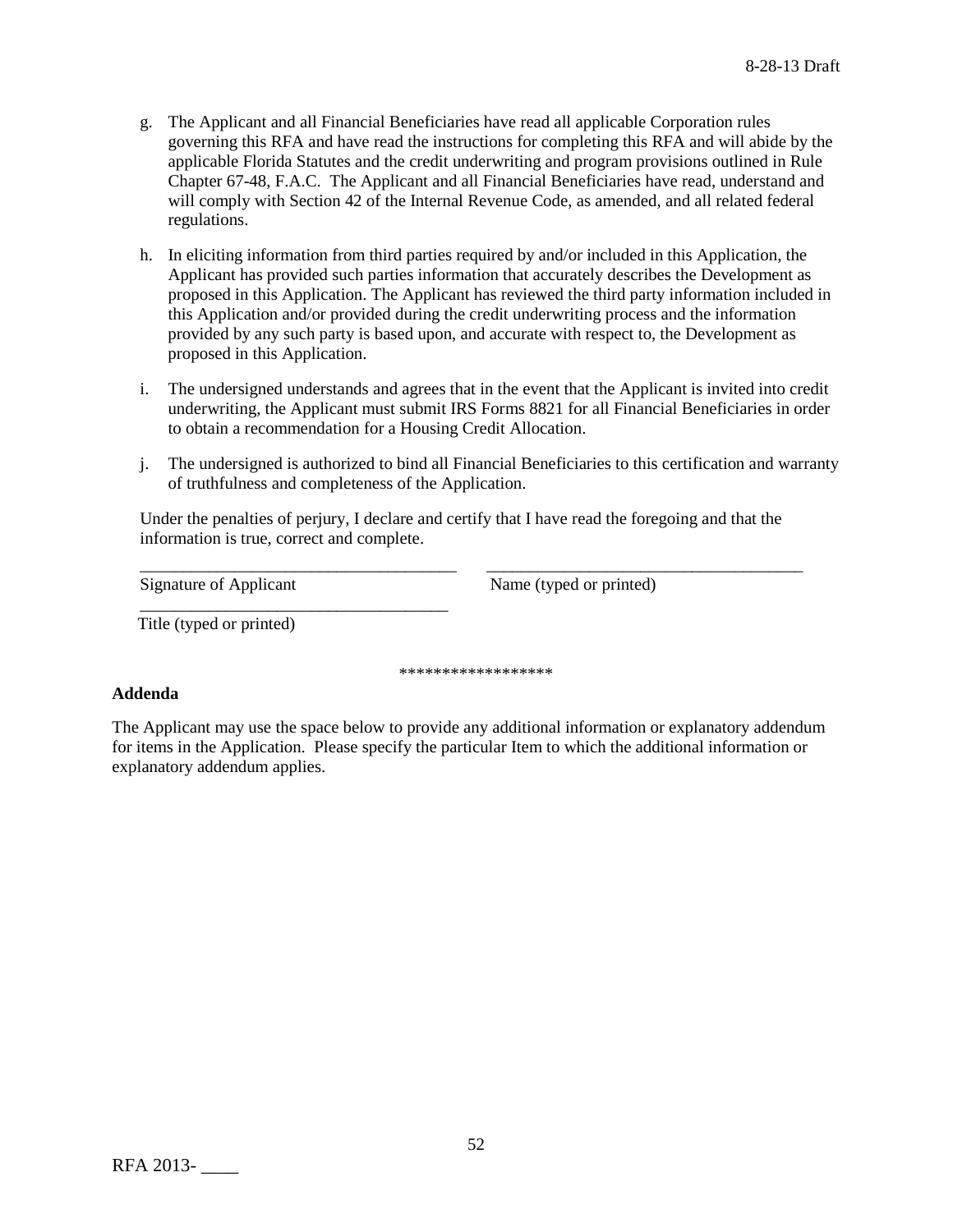# **Exhibit B to RFA 2013-\_\_\_\_ - Affordable Housing Developments located in Duval, Hillsborough, Orange and Pinellas Counties**

- 1. To be considered for any points for Proximity to Services and Proximity to Developments on the FHFC Proximity List, as outlined in Section Four A.5. of the RFA, the Applicant must provide the following Surveyor Certification form.
- 2. For Applications that are not eligible for automatic points, in order to be considered for points for Local Government Contributions, as outlined in Section Four A.8. of the RFA, the Applicant must provide one or more of the following Local Government Verification of Contribution forms.
- 3. One of the criteria to qualify for the SunRail Station TOD Funding Preference, as outlined in Section Four A.4.f. of the RFA, is that the Applicant must provide the following Local Government Verification of Qualification as a TOD Development form.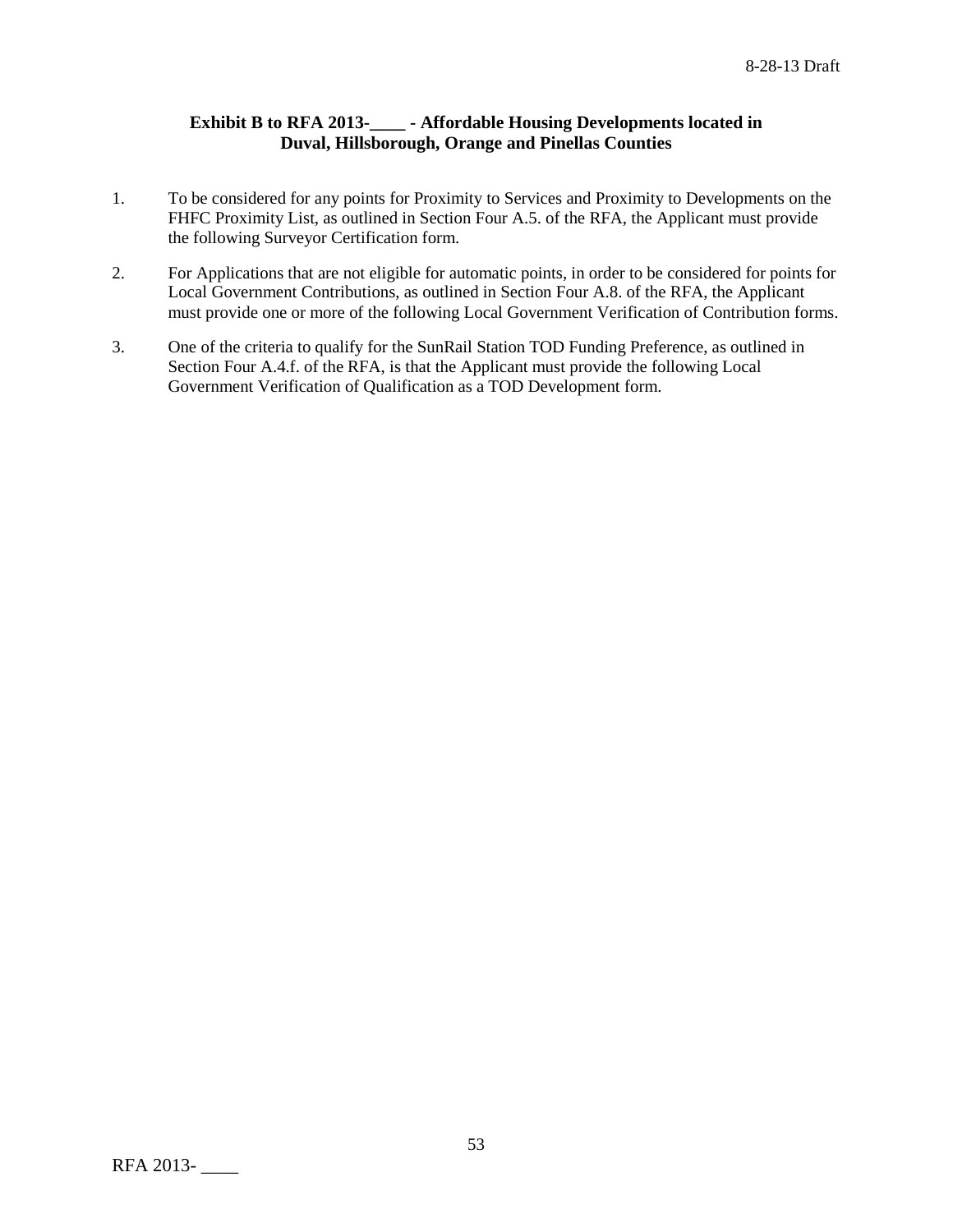#### **2013 SURVEYOR CERTIFICATION FORM**

| Name of Development:  |  |  |
|-----------------------|--|--|
|                       |  |  |
| Development Location: |  |  |

(At a minimum, provide the address number, street name and city, and/or provide the street name, closest designated intersection and either the city (if located within a city) or county (if located in the unincorporated area of the county). If the Development consists of Scattered Sites, the Development Location stated above must reflect the Scattered Site<sup>1</sup> where the Development Location Point is located.)

The undersigned Florida licensed surveyor confirms that the method used to determine the following latitude and longitude coordinates conforms to Rule 5J-17, F.A.C., formerly 61G17-6, F.A.C.:

#### *\*All calculations shall be based on "WGS 84" and be grid distances. The horizontal positions shall be collected to meet submeter accuracy (no autonomous hand-held GPS units shall be used).*

| <b>State the Development</b>        | N       |         | Seconds             | W       |         | Seconds             |
|-------------------------------------|---------|---------|---------------------|---------|---------|---------------------|
| <b>Location Point.</b> <sup>2</sup> | Degrees | Minutes | (truncated after 1) | Degrees | Minutes | (truncated after 1) |
|                                     |         |         | decimal place)      |         |         | decimal place)      |
|                                     |         |         |                     |         |         |                     |

To be eligible for proximity points, Degrees and Minutes must be stated as whole numbers and Seconds must be truncated after 1 decimal place.

|                                       |                     |                | Latitude                                                                                                                                                                                                                 |                                                                                                                                                                                                                                |                | Longitude                                    |
|---------------------------------------|---------------------|----------------|--------------------------------------------------------------------------------------------------------------------------------------------------------------------------------------------------------------------------|--------------------------------------------------------------------------------------------------------------------------------------------------------------------------------------------------------------------------------|----------------|----------------------------------------------|
| <b>Public Bus Stop</b>                | $N \sim$<br>Degrees | <b>Minutes</b> | Seconds (truncated<br>after 1 decimal place)                                                                                                                                                                             | W<br>Degrees                                                                                                                                                                                                                   | Minutes        | Seconds (truncated<br>after 1 decimal place) |
| <b>Public Bus</b>                     | $N \sim$            |                | Seconds (truncated                                                                                                                                                                                                       | W and the set of the set of the set of the set of the set of the set of the set of the set of the set of the set of the set of the set of the set of the set of the set of the set of the set of the set of the set of the set |                | Seconds (truncated                           |
| <b>Transfer Stop</b>                  | Degrees             | <b>Minutes</b> | after 1 decimal place)                                                                                                                                                                                                   | Degrees                                                                                                                                                                                                                        | Minutes        | after 1 decimal place)                       |
| <b>Public Bus</b>                     | $N \sim$            |                | Seconds (truncated                                                                                                                                                                                                       | W                                                                                                                                                                                                                              |                | Seconds (truncated                           |
| <b>Rapid Transit</b>                  | Degrees             | <b>Minutes</b> | after 1 decimal place)                                                                                                                                                                                                   | Degrees                                                                                                                                                                                                                        | Minutes        | after 1 decimal place)                       |
| <b>Stop</b>                           |                     |                |                                                                                                                                                                                                                          |                                                                                                                                                                                                                                |                |                                              |
| <b>SunRail Station,</b>               | N                   |                | Seconds (truncated                                                                                                                                                                                                       | W                                                                                                                                                                                                                              |                | Seconds (truncated                           |
| <b>MetroRail</b>                      | Degrees             | <b>Minutes</b> | after 1 decimal place)                                                                                                                                                                                                   | Degrees                                                                                                                                                                                                                        | <b>Minutes</b> | after 1 decimal place)                       |
| Station, or<br><b>TriRail Station</b> |                     |                |                                                                                                                                                                                                                          |                                                                                                                                                                                                                                |                |                                              |
|                                       |                     |                |                                                                                                                                                                                                                          |                                                                                                                                                                                                                                |                |                                              |
|                                       |                     |                | Using the method described above <sup>*</sup> , the distance (rounded up to the nearest hundredth of a mile) between<br>the coordinates of the Development Location Point and the coordinates of the Transit Service is: |                                                                                                                                                                                                                                |                | Miles                                        |

Transit Service – State the latitude and longitude coordinates for one (1) Transit Service on the chart below.<sup>3</sup>

**Community Services** - State the Name, Address and latitude and longitude coordinates of the closest service(s) on the chart below.3

| <b>Grocery Store:</b>                                                                                                                                                                                     | Latitude     |                |                                                  | Longitude    |         |                                                |
|-----------------------------------------------------------------------------------------------------------------------------------------------------------------------------------------------------------|--------------|----------------|--------------------------------------------------|--------------|---------|------------------------------------------------|
| Name -<br>Address -                                                                                                                                                                                       | N<br>Degrees | <b>Minutes</b> | Seconds<br>(truncated after 1)<br>decimal place) | W<br>Degrees | Minutes | Seconds (truncated<br>after 1decimal<br>place) |
| Using the method described above*, the distance (rounded up to the nearest hundredth of a mile) between the<br>coordinates of the Development Location Point and the coordinates of the Grocery Store is: |              |                |                                                  |              |         | $\frac{1}{2}$ Miles                            |

Initials of Surveyor\_\_\_\_\_\_\_\_\_\_\_\_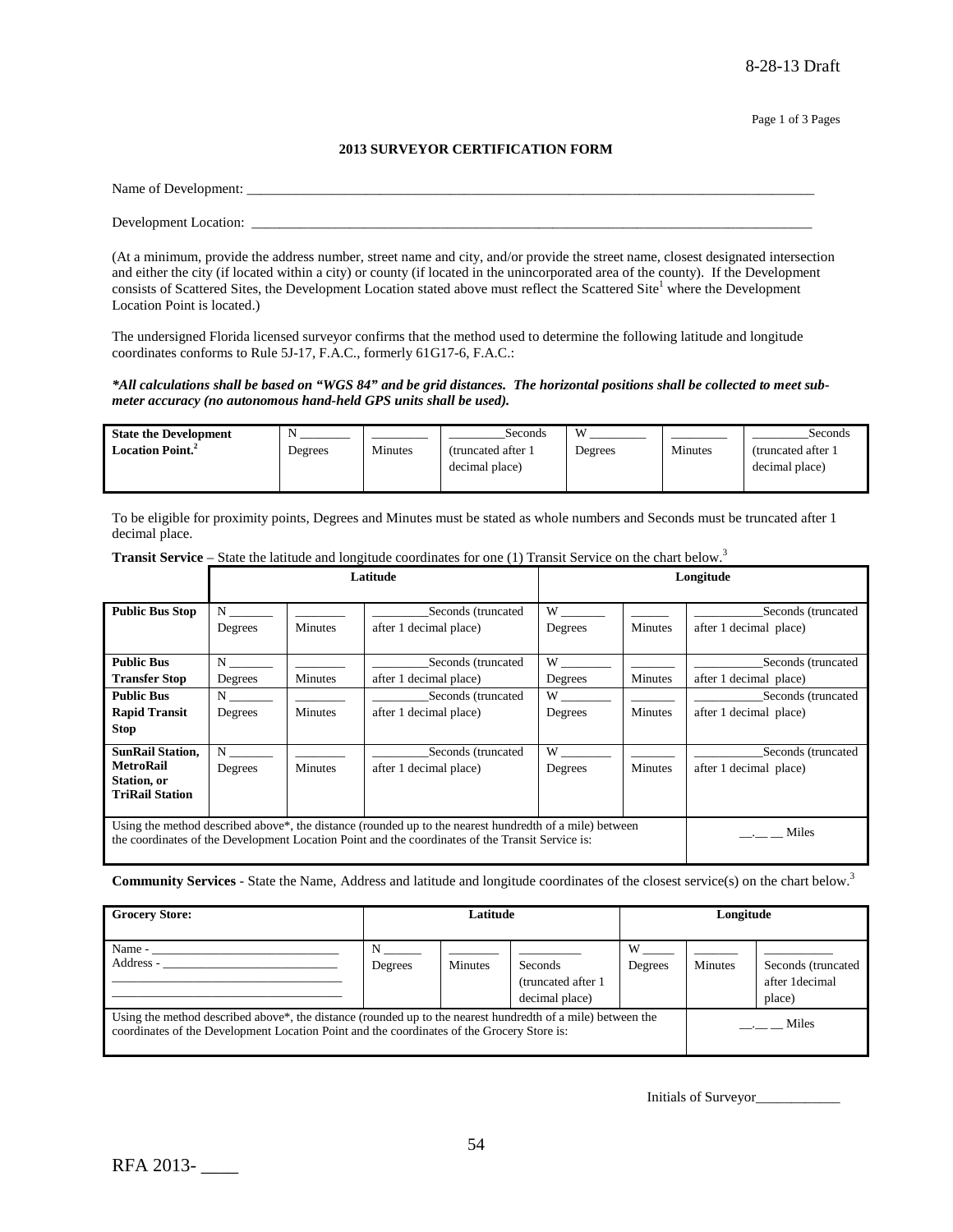#### Page 2 of 3 Pages

#### **2013 SURVEYOR CERTIFICATION FORM**

| <b>Public School:</b>                                                                                                                                                                                        | Latitude                         |                                                                                                                                                                                                                                                                                                                                                                                                                                                                                                                    |                                                                                                                                                                                                                                                                                                                                                                                                                                                                                                             | Longitude                      |                                            |                                       |
|--------------------------------------------------------------------------------------------------------------------------------------------------------------------------------------------------------------|----------------------------------|--------------------------------------------------------------------------------------------------------------------------------------------------------------------------------------------------------------------------------------------------------------------------------------------------------------------------------------------------------------------------------------------------------------------------------------------------------------------------------------------------------------------|-------------------------------------------------------------------------------------------------------------------------------------------------------------------------------------------------------------------------------------------------------------------------------------------------------------------------------------------------------------------------------------------------------------------------------------------------------------------------------------------------------------|--------------------------------|--------------------------------------------|---------------------------------------|
|                                                                                                                                                                                                              |                                  |                                                                                                                                                                                                                                                                                                                                                                                                                                                                                                                    |                                                                                                                                                                                                                                                                                                                                                                                                                                                                                                             |                                |                                            |                                       |
| Address -                                                                                                                                                                                                    | $N \sim$<br>Degrees              | $\begin{tabular}{ll} \multicolumn{2}{c} {\textbf{1}} & \multicolumn{2}{c} {\textbf{2}} & \multicolumn{2}{c} {\textbf{3}} \\ \multicolumn{2}{c} {\textbf{1}} & \multicolumn{2}{c} {\textbf{2}} & \multicolumn{2}{c} {\textbf{4}} \\ \multicolumn{2}{c} {\textbf{1}} & \multicolumn{2}{c} {\textbf{2}} & \multicolumn{2}{c} {\textbf{3}} \\ \multicolumn{2}{c} {\textbf{1}} & \multicolumn{2}{c} {\textbf{2}} & \multicolumn{2}{c} {\textbf{4}} \\ \multicolumn{2}{c} {\textbf{1}} & \multicolumn$<br><b>Minutes</b> | $\frac{1}{2} \left( \frac{1}{2} \right) \left( \frac{1}{2} \right) \left( \frac{1}{2} \right) \left( \frac{1}{2} \right) \left( \frac{1}{2} \right) \left( \frac{1}{2} \right) \left( \frac{1}{2} \right) \left( \frac{1}{2} \right) \left( \frac{1}{2} \right) \left( \frac{1}{2} \right) \left( \frac{1}{2} \right) \left( \frac{1}{2} \right) \left( \frac{1}{2} \right) \left( \frac{1}{2} \right) \left( \frac{1}{2} \right) \left( \frac{1}{2} \right) \left( \frac$<br>Seconds<br>(truncated after 1 | $W$ <sub>----</sub><br>Degrees | <b>Contract Contract</b><br><b>Minutes</b> | Seconds (truncated<br>after 1 decimal |
|                                                                                                                                                                                                              |                                  |                                                                                                                                                                                                                                                                                                                                                                                                                                                                                                                    | decimal place)                                                                                                                                                                                                                                                                                                                                                                                                                                                                                              |                                |                                            | place)                                |
| Using the method described above*, the distance (rounded up to the nearest hundredth of a mile) between the<br>coordinates of the Development Location Point and the coordinates of the Public School is:    |                                  |                                                                                                                                                                                                                                                                                                                                                                                                                                                                                                                    |                                                                                                                                                                                                                                                                                                                                                                                                                                                                                                             |                                |                                            | $\frac{1}{2}$ $\frac{1}{2}$ Miles     |
| <b>Medical Facility:</b>                                                                                                                                                                                     |                                  | Latitude                                                                                                                                                                                                                                                                                                                                                                                                                                                                                                           |                                                                                                                                                                                                                                                                                                                                                                                                                                                                                                             |                                | Longitude                                  |                                       |
|                                                                                                                                                                                                              | N                                |                                                                                                                                                                                                                                                                                                                                                                                                                                                                                                                    |                                                                                                                                                                                                                                                                                                                                                                                                                                                                                                             |                                |                                            |                                       |
|                                                                                                                                                                                                              | Degrees                          | Minutes                                                                                                                                                                                                                                                                                                                                                                                                                                                                                                            | Seconds                                                                                                                                                                                                                                                                                                                                                                                                                                                                                                     | Degrees                        | <b>Minutes</b>                             | Seconds (truncated                    |
| the control of the control of the control of the control of the control of the control of                                                                                                                    |                                  |                                                                                                                                                                                                                                                                                                                                                                                                                                                                                                                    | (truncated after 1)                                                                                                                                                                                                                                                                                                                                                                                                                                                                                         |                                |                                            | after 1 decimal                       |
|                                                                                                                                                                                                              |                                  |                                                                                                                                                                                                                                                                                                                                                                                                                                                                                                                    | decimal place)                                                                                                                                                                                                                                                                                                                                                                                                                                                                                              |                                |                                            | place)                                |
| Using the method described above*, the distance (rounded up to the nearest hundredth of a mile) between the<br>coordinates of the Development Location Point and the coordinates of the Medical Facility is: |                                  |                                                                                                                                                                                                                                                                                                                                                                                                                                                                                                                    |                                                                                                                                                                                                                                                                                                                                                                                                                                                                                                             |                                |                                            | $\frac{1}{2}$ $\frac{1}{2}$ Miles     |
| <b>Senior Center:</b>                                                                                                                                                                                        | Latitude                         |                                                                                                                                                                                                                                                                                                                                                                                                                                                                                                                    |                                                                                                                                                                                                                                                                                                                                                                                                                                                                                                             |                                |                                            |                                       |
|                                                                                                                                                                                                              |                                  |                                                                                                                                                                                                                                                                                                                                                                                                                                                                                                                    |                                                                                                                                                                                                                                                                                                                                                                                                                                                                                                             |                                | Longitude                                  |                                       |
|                                                                                                                                                                                                              |                                  | $\begin{tabular}{ccccc} \multicolumn{2}{c }{\textbf{1} & \textbf{2} & \textbf{3} & \textbf{4} & \textbf{5} & \textbf{5} & \textbf{6} & \textbf{7} & \textbf{8} & \textbf{8} & \textbf{9} & \textbf{10} & \textbf{10} & \textbf{10} & \textbf{10} & \textbf{10} & \textbf{10} & \textbf{10} & \textbf{10} & \textbf{10} & \textbf{10} & \textbf{10} & \textbf{10} & \textbf{10} & \textbf{10} & \textbf{10} & \textbf{$                                                                                             |                                                                                                                                                                                                                                                                                                                                                                                                                                                                                                             |                                |                                            |                                       |
|                                                                                                                                                                                                              | $N$ <sub>______</sub><br>Degrees | <b>Minutes</b>                                                                                                                                                                                                                                                                                                                                                                                                                                                                                                     | Seconds                                                                                                                                                                                                                                                                                                                                                                                                                                                                                                     | Degrees                        | <b>Minutes</b>                             | Seconds (truncated                    |
|                                                                                                                                                                                                              |                                  |                                                                                                                                                                                                                                                                                                                                                                                                                                                                                                                    | (truncated after 1                                                                                                                                                                                                                                                                                                                                                                                                                                                                                          |                                |                                            | after 1 decimal                       |
|                                                                                                                                                                                                              |                                  |                                                                                                                                                                                                                                                                                                                                                                                                                                                                                                                    | decimal place)                                                                                                                                                                                                                                                                                                                                                                                                                                                                                              |                                |                                            | place)                                |
| Using the method described above*, the distance (rounded up to the nearest hundredth of a mile) between the<br>coordinates of the Development Location Point and the coordinates of the Senior Center is:    |                                  |                                                                                                                                                                                                                                                                                                                                                                                                                                                                                                                    |                                                                                                                                                                                                                                                                                                                                                                                                                                                                                                             |                                |                                            | $\frac{1}{1}$ $\frac{1}{1}$ Miles     |
| <b>Pharmacy:</b>                                                                                                                                                                                             |                                  | Latitude                                                                                                                                                                                                                                                                                                                                                                                                                                                                                                           |                                                                                                                                                                                                                                                                                                                                                                                                                                                                                                             |                                | Longitude                                  |                                       |
|                                                                                                                                                                                                              | $N \underline{\hspace{2cm}}$     | $\mathcal{L}(\mathcal{L}^{\mathcal{L}})$ . The set of $\mathcal{L}^{\mathcal{L}}$                                                                                                                                                                                                                                                                                                                                                                                                                                  |                                                                                                                                                                                                                                                                                                                                                                                                                                                                                                             |                                |                                            |                                       |
|                                                                                                                                                                                                              | Degrees                          | Minutes                                                                                                                                                                                                                                                                                                                                                                                                                                                                                                            | Seconds                                                                                                                                                                                                                                                                                                                                                                                                                                                                                                     | Degrees                        | Minutes                                    | Seconds (truncated                    |
|                                                                                                                                                                                                              |                                  |                                                                                                                                                                                                                                                                                                                                                                                                                                                                                                                    | (truncated after 1)                                                                                                                                                                                                                                                                                                                                                                                                                                                                                         |                                |                                            | after 1 decimal                       |
|                                                                                                                                                                                                              |                                  |                                                                                                                                                                                                                                                                                                                                                                                                                                                                                                                    | decimal place)                                                                                                                                                                                                                                                                                                                                                                                                                                                                                              |                                |                                            | place)                                |

If the Corporation discovers that there are any false statements made in this certification, the Corporation will forward a copy to the State of Florida Department of Business and Professional Regulation for investigation.

**CERTIFICATION** - Under penalties of perjury, I declare that the foregoing statement is true and correct.

\_\_\_\_\_\_\_\_\_\_\_\_\_\_\_\_\_\_\_\_\_\_\_\_\_\_\_\_\_\_\_\_\_\_\_\_\_\_\_\_\_\_\_\_ \_\_\_\_\_\_\_\_\_\_\_\_\_\_\_\_\_\_\_\_\_\_\_\_\_\_\_\_\_\_\_\_\_

Signature of Florida Licensed Surveyor Florida License Number of Signatory

\_\_\_\_\_\_\_\_\_\_\_\_\_\_\_\_\_\_\_\_\_\_\_\_\_\_\_\_\_\_\_\_\_\_\_\_\_\_\_\_\_\_\_\_

Print or Type Name of Signatory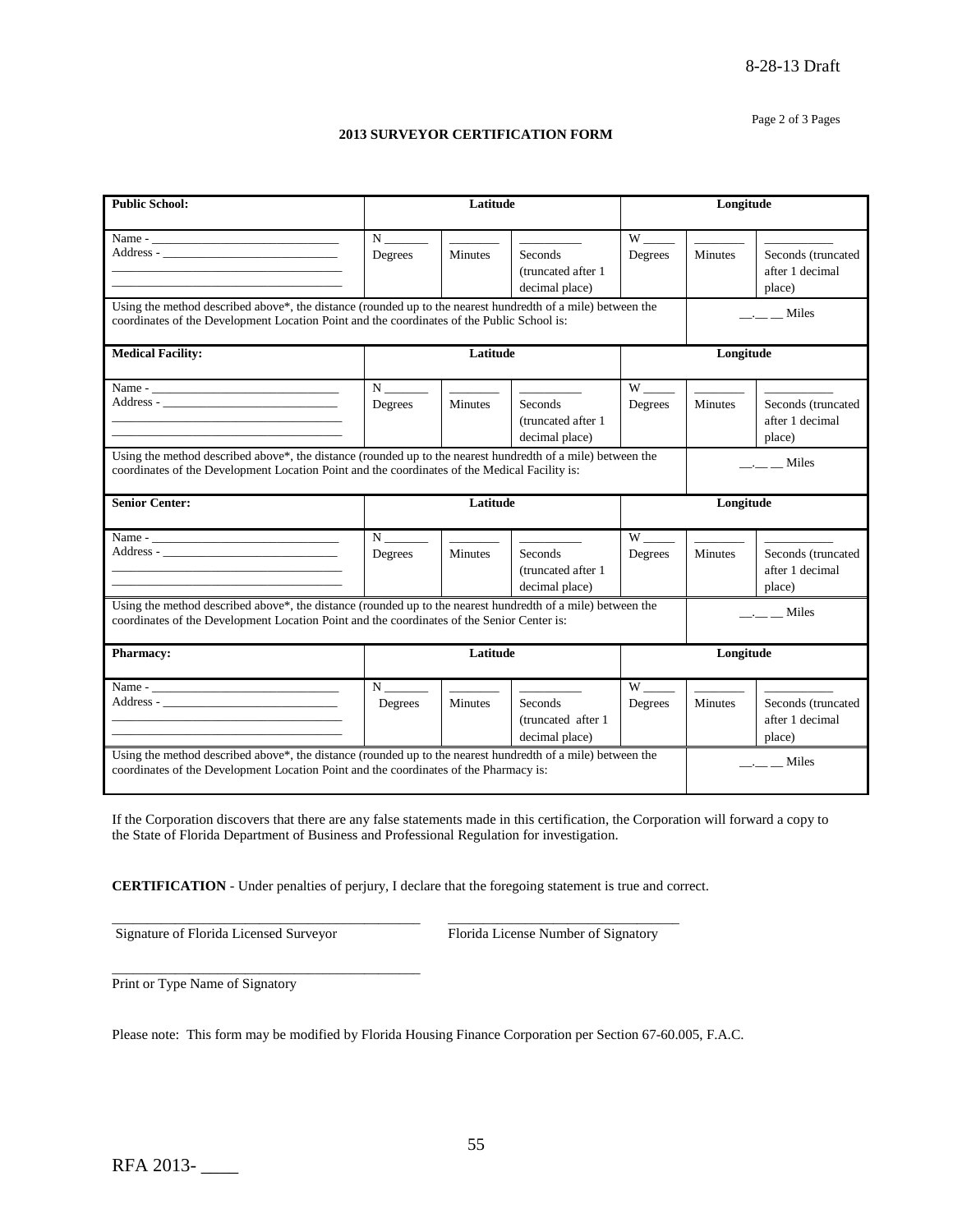#### **2013 SURVEYOR CERTIFICATION FORM**

This certification consists of 3 pages. This certification may not be signed by the Applicant, by any related parties of the Applicant, or by any Principals or Financial Beneficiaries of the Applicant. If the certification is inappropriately signed, the Application will not be eligible to receive proximity points. If this certification contains corrections or 'white-out', or if it is altered or retyped, the form will not be considered. The certification may be photocopied. To be considered for scoring purposes, at least pages 1 and 2 of this 3 page certification form must be provided by the Applicant.

<sup>1</sup>"Scattered Sites," as applied to a single Development, means a Development site that, when taken as a whole, is comprised of real property that is not contiguous (each such non-contiguous site within a Scattered Site Development, a "Scattered Site"). For purposes of this definition "contiguous" means touching at a point or along a boundary. Real property is contiguous if the only intervening real property interest is an easement provided the easement is not a roadway or street. (See Rule 67-48.002, F.A.C.).

<sup>2</sup> "Development Location Point" means a single point selected by the Applicant on the proposed Development site that is located within 100 feet of a residential building existing or to be constructed as part of the proposed Development. For a Development which consists of Scattered Sites, this means a single point on the site with the most units that is located within 100 feet of a residential building existing or to be constructed as part of the proposed Development (See Rule 67-48.002, F.A.C.).

 $3$  The latitude and longitude coordinates for all Proximity Services must represent a point as outlined on the Coordinates Location Chart set out below. The coordinates for each service must be stated in degrees, minutes and seconds, with the degrees and minutes stated as whole numbers and the seconds truncated after one decimal place. If the degrees and minutes are not stated as whole numbers and the seconds are not truncated after one decimal place, the Applicant will not be eligible for proximity points for that service.

| <b>Coordinates Location Chart</b> |                                                                                                                                                                                                                                                                                                                                                                                                                                                                                                                                                                                                                                                                                                                                                                              |                                                                                                                                                                                                                                                                                                                                                                                                            |  |  |
|-----------------------------------|------------------------------------------------------------------------------------------------------------------------------------------------------------------------------------------------------------------------------------------------------------------------------------------------------------------------------------------------------------------------------------------------------------------------------------------------------------------------------------------------------------------------------------------------------------------------------------------------------------------------------------------------------------------------------------------------------------------------------------------------------------------------------|------------------------------------------------------------------------------------------------------------------------------------------------------------------------------------------------------------------------------------------------------------------------------------------------------------------------------------------------------------------------------------------------------------|--|--|
| <b>Service</b>                    | Location where latitude and longitude coordinates must be obtained                                                                                                                                                                                                                                                                                                                                                                                                                                                                                                                                                                                                                                                                                                           |                                                                                                                                                                                                                                                                                                                                                                                                            |  |  |
| <b>Community Services</b>         | Coordinates must represent a point that is on the doorway threshold of an exterior entrance<br>that provides direct public access to the building where the service is located.                                                                                                                                                                                                                                                                                                                                                                                                                                                                                                                                                                                              |                                                                                                                                                                                                                                                                                                                                                                                                            |  |  |
| <b>Transit Services</b>           | For Public Bus Stop, Public Bus Rapid Transit Stop, Public Bus Transfer Stop, TriRail Rail<br>Stations and MetroRail Rail Stations, coordinates must represent the location where<br>passengers may embark and disembark the bus or train.<br>For SunRail Rail Stations, coordinates must represent either the location where passengers<br>may embark and disembark the train or the coordinates listed below:<br><b>Station Name</b><br><b>Altamonte Springs Station</b><br><b>Church Street Station</b><br>DeBary Station<br>Florida Hospital Station<br>Lake Mary Station<br><b>LYNX Central Station</b><br><b>Longwood Station</b><br>Maitland Station<br>Orlando Amtrak/ORMC Station<br>Sand Lake Road Station<br>Sanford/SR46 Station<br>Winter Park/Park Ave Station | <b>Latitude/Longitude Coordinates</b><br>N 28 39 50.1, W 81 21 23.4<br>N 28 32 20.3, W 81 22 50.6<br>N 28 51 20.3, W 81 19 24.1<br>N 28 34 21.8, W 81 22 17.4<br>N28 45 31.8, W 81 19 04.3<br>N 28 32 52.2, W 81 22 51.0<br>N 28 42 04.1, W 81 20 43.4<br>N 28 38 03.7, W 81 21 44.7<br>N 28 31 39.5, W 81 22 55.6<br>N 28 27 11.3, W 81 22 1.0<br>N 28 48 49.8, W 81 17 56.9<br>N 28 35 51.5, W 81 21 6.0 |  |  |

If there is no exterior public entrance to the Community Service, then a point should be used that is at the exterior entrance doorway threshold that is the closest walking distance to the doorway threshold of the interior public entrance to the service. For example, for a Pharmacy located within an enclosed shopping mall structure that does not have a direct public exterior entrance, the latitude and longitude coordinates at the doorway threshold of the exterior public entrance to the enclosed shopping mall that provide the shortest walking distance to the doorway threshold of the interior entrance to the Pharmacy would be used.

Applicants may use the same latitude and longitude coordinates for the Grocery Store, Medical Facility and/or Pharmacy if the Grocery Store, Medical Facility and/or Pharmacy is housed at the same location. However, there are no other instances in which an Applicant may use identical coordinates or the same location for any other combination of Transit or Community Services.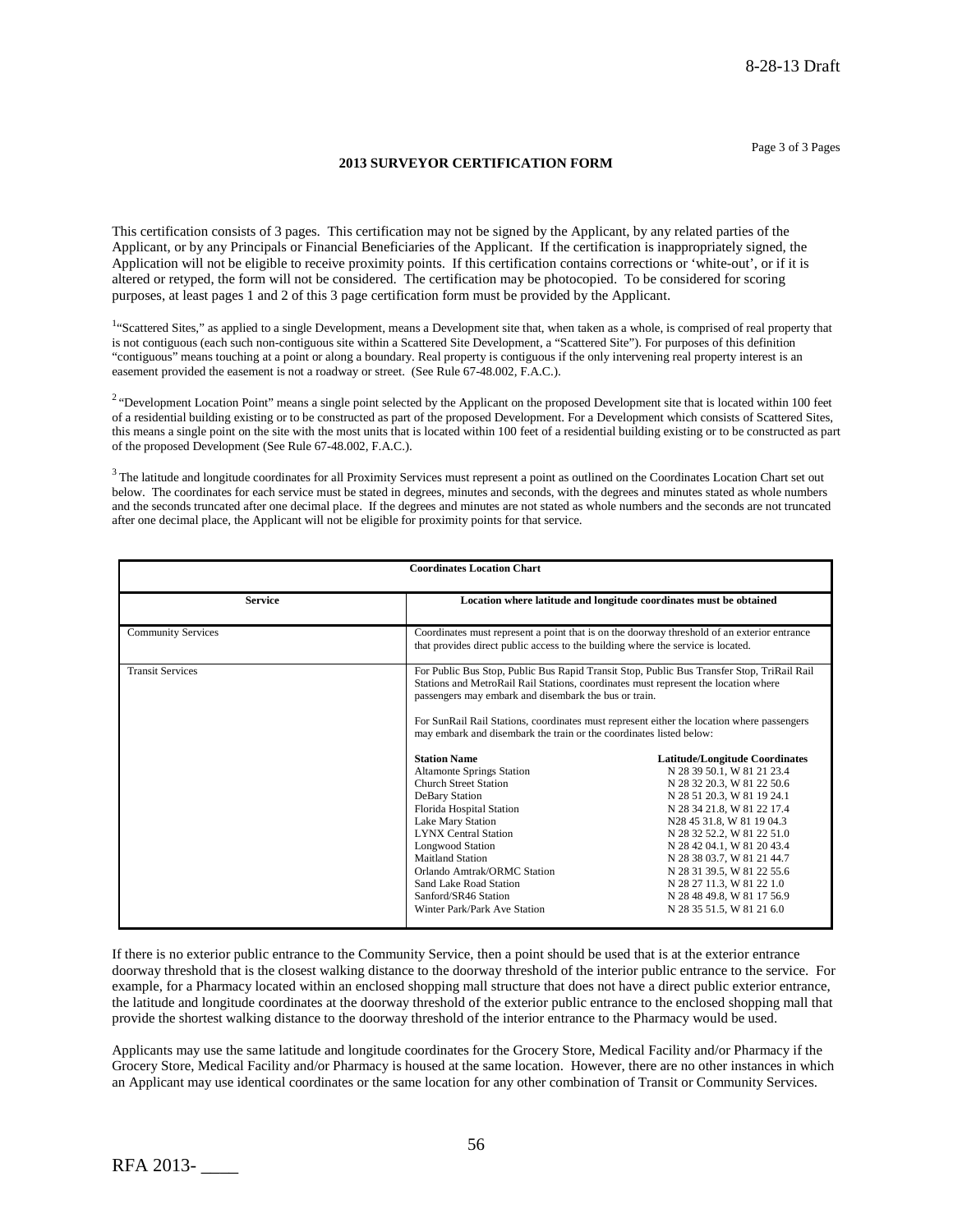### **2013 LOCAL GOVERNMENT VERIFICATION OF CONTRIBUTION – GRANT FORM**

Name of Development:

Development Location:

(At a minimum, provide the address number, street name and city, and/or provide the street name, closest designated intersection and either the city (if located within a city) or county (if located in the unincorporated area of the county). If the Development consists of Scattered Sites, the Development Location stated above must reflect the Scattered Site where the Development Location Point is located.)

On or before the Application Deadline, the City/County of \_\_\_\_\_\_\_\_\_\_\_\_\_\_\_\_\_\_\_\_\_\_\_\_\_\_\_\_\_\_\_\_ committed (Name of City or County)

\$\_\_\_\_\_\_\_\_\_\_\_\_\_\_\_\_\_\_as a grant to the Applicant for its use solely for assisting the proposed Development referenced above. The City/County does not expect to be repaid or reimbursed by the Applicant, or any other entity, provided the funds are expended solely for the Development referenced above. No consideration or promise of consideration has been given with respect to the grant. For purposes of the foregoing, the promise of providing affordable housing does not constitute consideration. This grant is effective as of the Application Deadline referenced above, and is provided specifically with respect to the proposed Development.

The source of the grant is: \_\_\_\_\_\_\_\_\_\_\_\_\_\_\_\_\_\_\_\_\_\_\_\_\_\_\_\_\_\_\_\_\_\_\_\_\_\_\_\_\_\_\_\_\_\_\_\_\_\_\_\_\_\_\_\_\_\_\_\_\_\_\_\_\_\_\_\_\_\_

(e.g., SHIP, HOME, CDBG)

## **CERTIFICATION**

I certify that the foregoing information is true and correct and that this commitment is effective at least through June 30, 2014.

\_\_\_\_\_\_\_\_\_\_\_\_\_\_\_\_\_\_\_\_\_\_\_\_\_\_\_\_\_\_\_\_\_\_\_\_\_\_\_\_\_ \_\_\_\_\_\_\_\_\_\_\_\_\_\_\_\_\_\_\_\_\_\_\_\_\_\_\_\_\_\_\_\_\_\_\_\_\_\_\_\_\_\_

Signature Print or Type Name

\_\_\_\_\_\_\_\_\_\_\_\_\_\_\_\_\_\_\_\_\_\_\_\_\_\_\_\_\_\_\_\_\_\_\_\_\_\_\_\_\_\_

## Print or Type Title

This certification must be signed by the chief appointed official (staff) responsible for such approvals, Mayor, City Manager, County Manager/Administrator/Coordinator, Chairperson of the City Council/Commission or Chairperson of the Board of County Commissioners. If the contribution is from a Land Authority organized pursuant to Chapter 380.0663, Florida Statutes, this certification must be signed by the Chair of the Land Authority. One of the authorized persons named above may sign this form for certification of state, federal or Local Government funds initially obtained by or derived from a Local Government that is directly administered by an intermediary such as a housing finance authority, a community reinvestment corporation, or a statecertified Community Housing Development Organization (CHDO). Other signatories are not acceptable. The Applicant will not receive credit for this contribution if the certification is improperly signed. To be considered for points, the amount of the contribution stated on this form must be a precise dollar amount and cannot include words such as estimated, up to, maximum of, not to exceed, etc.

If the Application is not eligible for automatic points, this contribution will not be considered if the certification contains corrections or 'white-out' or if the certification is altered or retyped. The certification may be photocopied.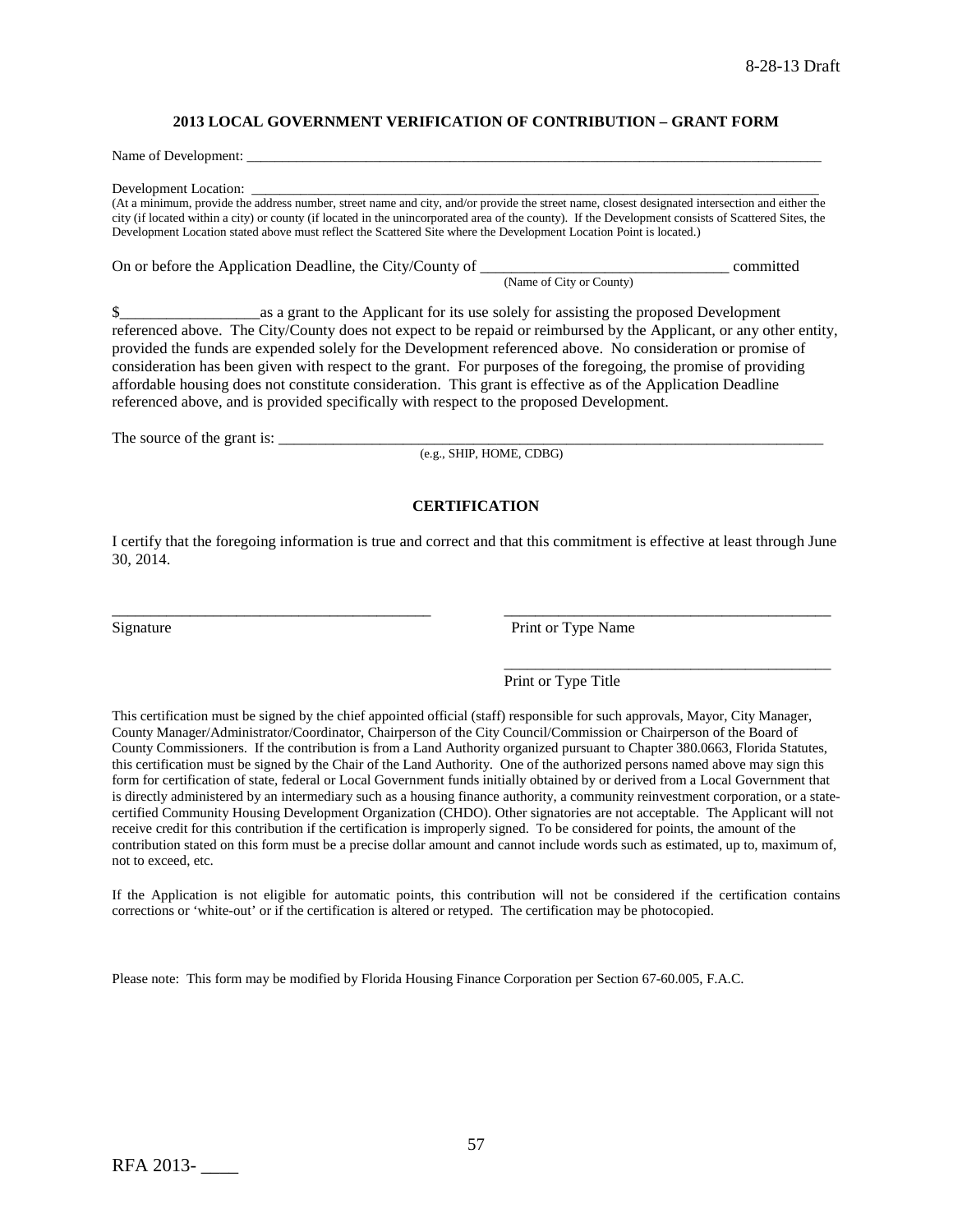### **2013 LOCAL GOVERNMENT VERIFICATION OF CONTRIBUTION - FEE WAIVER FORM**

| Name of Development:                                                                                                                                                                                                                                                                                                                                                                                                           |                              |
|--------------------------------------------------------------------------------------------------------------------------------------------------------------------------------------------------------------------------------------------------------------------------------------------------------------------------------------------------------------------------------------------------------------------------------|------------------------------|
| (At a minimum, provide the address number, street name and city, and/or provide the street name, closest designated intersection and either the<br>city (if located within a city) or county (if located in the unincorporated area of the county). If the Development consists of Scattered Sites, the<br>Development Location stated above must reflect the Scattered Site where the Development Location Point is located.) |                              |
|                                                                                                                                                                                                                                                                                                                                                                                                                                | (Name of City or County)     |
| (Reference Official Action, cite Ordinance or Resolution Number and Date)                                                                                                                                                                                                                                                                                                                                                      | , waived the following fees: |
|                                                                                                                                                                                                                                                                                                                                                                                                                                |                              |

Amount of Fee Waiver: \$

No consideration or promise of consideration has been given with respect to the fee waiver. For purposes of the foregoing, the promise of providing affordable housing does not constitute consideration. This fee waiver is effective as of the Application Deadline referenced above, and is provided specifically with respect to the proposed Development.

#### **CERTIFICATION**

I certify that the foregoing information is true and correct and that this commitment is effective at least through June 30, 2014.

\_\_\_\_\_\_\_\_\_\_\_\_\_\_\_\_\_\_\_\_\_\_\_\_\_\_\_\_\_\_\_\_\_\_\_\_\_\_\_\_\_\_\_ \_\_\_\_\_\_\_\_\_\_\_\_\_\_\_\_\_\_\_\_\_\_\_\_\_\_\_\_\_\_\_\_\_\_\_\_\_\_\_\_\_\_\_\_\_

Signature Print or Type Name

Print or Type Title

\_\_\_\_\_\_\_\_\_\_\_\_\_\_\_\_\_\_\_\_\_\_\_\_\_\_\_\_\_\_\_\_\_\_\_\_\_\_\_\_\_\_\_\_

NOTE TO LOCAL GOVERNMENT OFFICIAL: Waivers that are not specifically made for the benefit of this Development but are instead of general benefit to the area in which the Development is located will NOT qualify as a contribution to the Development. Further, the fact that no impact fees or other fees are levied by a local jurisdiction for ANY type of development DOES NOT constitute a "Local Government Contribution" to the proposed Development. Similarly, if such fees ARE levied by the local jurisdiction but the nature of the proposed Development exempts it (e.g., typically, a Rehabilitation Development is not subject to impact fees), for purposes of this form, no "Local Government Contribution" exists and no points will be awarded.

This certification must be signed by the chief appointed official (staff) responsible for such approvals, Mayor, City Manager, County Manager/Administrator/Coordinator, Chairperson of the City Council/Commission or Chairperson of the Board of County Commissioners. Other signatories are not acceptable. The Applicant will not receive credit for this contribution if the certification is improperly signed. To be considered for points, the amount of the contribution stated on this form must be a precise dollar amount and cannot include words such as estimated, up to, maximum of, not to exceed, etc.

If the Application is not eligible for automatic points, this contribution will not be considered if the certification contains corrections or 'white-out' or if the certification is altered or retyped. The certification may be photocopied.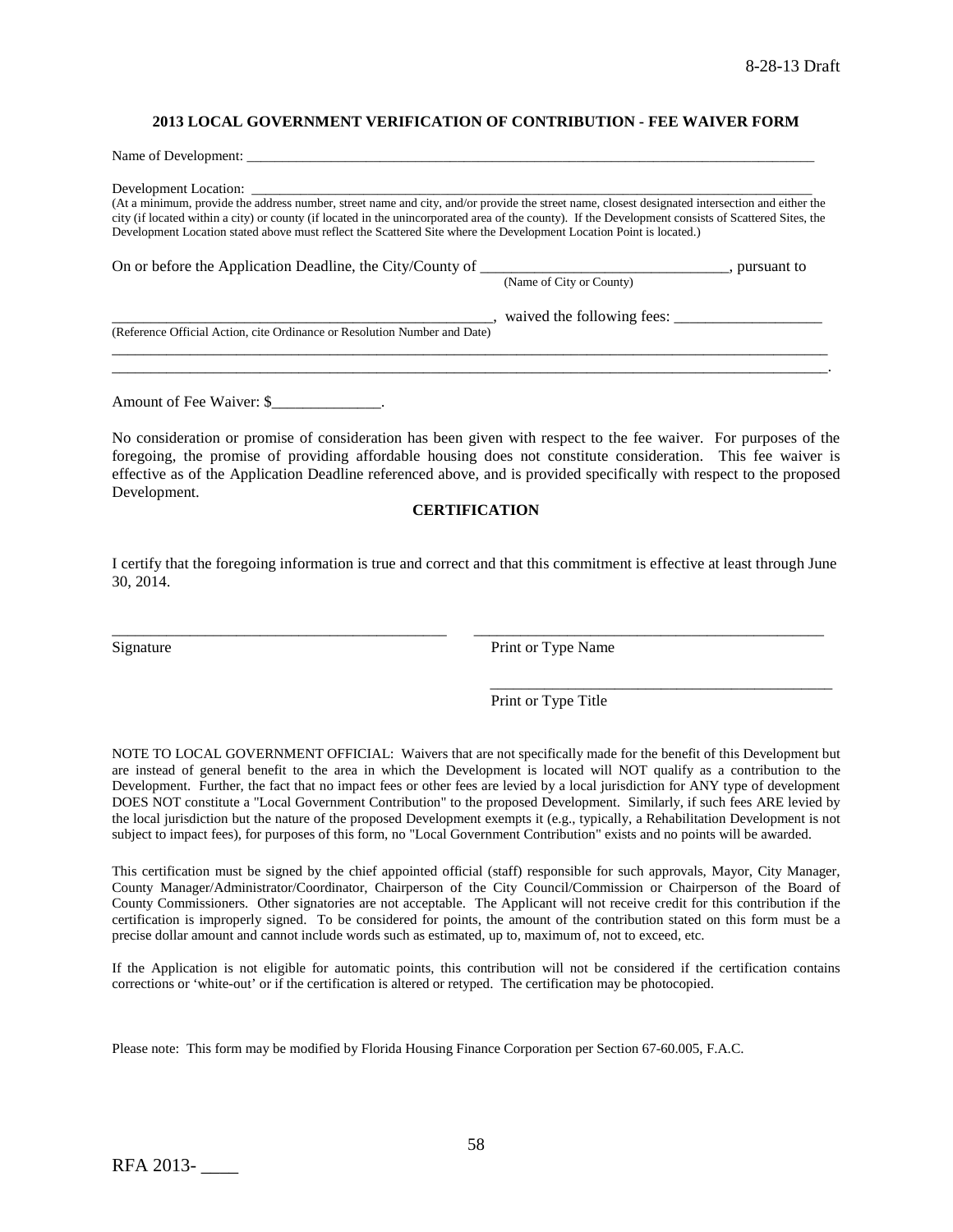### **2013 LOCAL GOVERNMENT VERIFICATION OF CONTRIBUTION – LOAN FORM**

Name of Development:

Development Location:

(At a minimum, provide the address number, street name and city, and/or provide the street name, closest designated intersection and either the city (if located within a city) or county (if located in the unincorporated area of the county). If the Development consists of Scattered Sites, the Development Location stated above must reflect the Scattered Site where the Development Location Point is located.)

On or before the Application Deadline, the City/County of \_\_\_\_\_\_\_\_\_\_\_\_\_\_\_\_\_\_\_\_\_\_, committed (Name of City or County) \$\_\_\_\_\_\_\_\_\_\_\_\_\_\_\_\_ (which may be used as a Non-Corporation Funding Proposal in the Application if it meets the

(loan amount)

required criteria) in the form of a reduced interest rate loan to the Applicant for its use solely for assisting the proposed Development referenced above.

The net present value of the above-referenced loan, based on its payment stream, inclusive of a reduced interest rate and the designated discount rate (as stated in the applicable RFA) is: \$\_\_\_\_\_\_\_\_\_\_\_\_\_\_\_\_\_\_\_\_.

No consideration or promise of consideration has been given with respect to the loan. For purposes of the foregoing, the promise of providing affordable housing does not constitute consideration. This loan is effective as of the Application Deadline referenced above, and is provided specifically with respect to the proposed Development.

### **CERTIFICATION**

I certify that the foregoing information is true and correct and that this commitment is effective at least through June 30, 2014.

\_\_\_\_\_\_\_\_\_\_\_\_\_\_\_\_\_\_\_\_\_\_\_\_\_\_\_\_\_\_\_\_\_\_\_\_\_\_\_\_\_\_\_ \_\_\_\_\_\_\_\_\_\_\_\_\_\_\_\_\_\_\_\_\_\_\_\_\_\_\_\_\_\_\_\_\_\_\_\_\_\_\_\_\_\_\_\_\_\_

Signature Print or Type Name

Print or Type Title

\_\_\_\_\_\_\_\_\_\_\_\_\_\_\_\_\_\_\_\_\_\_\_\_\_\_\_\_\_\_\_\_\_\_\_\_\_\_\_\_\_\_\_\_\_

This certification must be signed by the chief appointed official (staff) responsible for such approvals, Mayor, City Manager, County Manager /Administrator/Coordinator, Chairperson of the City Council/Commission or Chairperson of the Board of County Commissioners. If the contribution is from a Land Authority organized pursuant to Chapter 380.0663, Florida Statutes, this certification must be signed by the Chair of the Land Authority. One of the authorized persons named above may sign this form for certification of state, federal or Local Government funds initially obtained by or derived from a Local Government that is directly administered by an intermediary such as a housing finance authority, a community reinvestment corporation, or a statecertified Community Housing Development Organization (CHDO). Other signatories are not acceptable. The Applicant will not receive credit for this contribution if the certification is improperly signed. To be considered for points, the amount of the contribution stated on this form must be a precise dollar amount and cannot include words such as estimated, up to, maximum of, not to exceed, etc.

If the Application is not eligible for automatic points, this contribution will not be considered if the certification contains corrections or 'white-out' or if the certification is altered or retyped. The certification may be photocopied.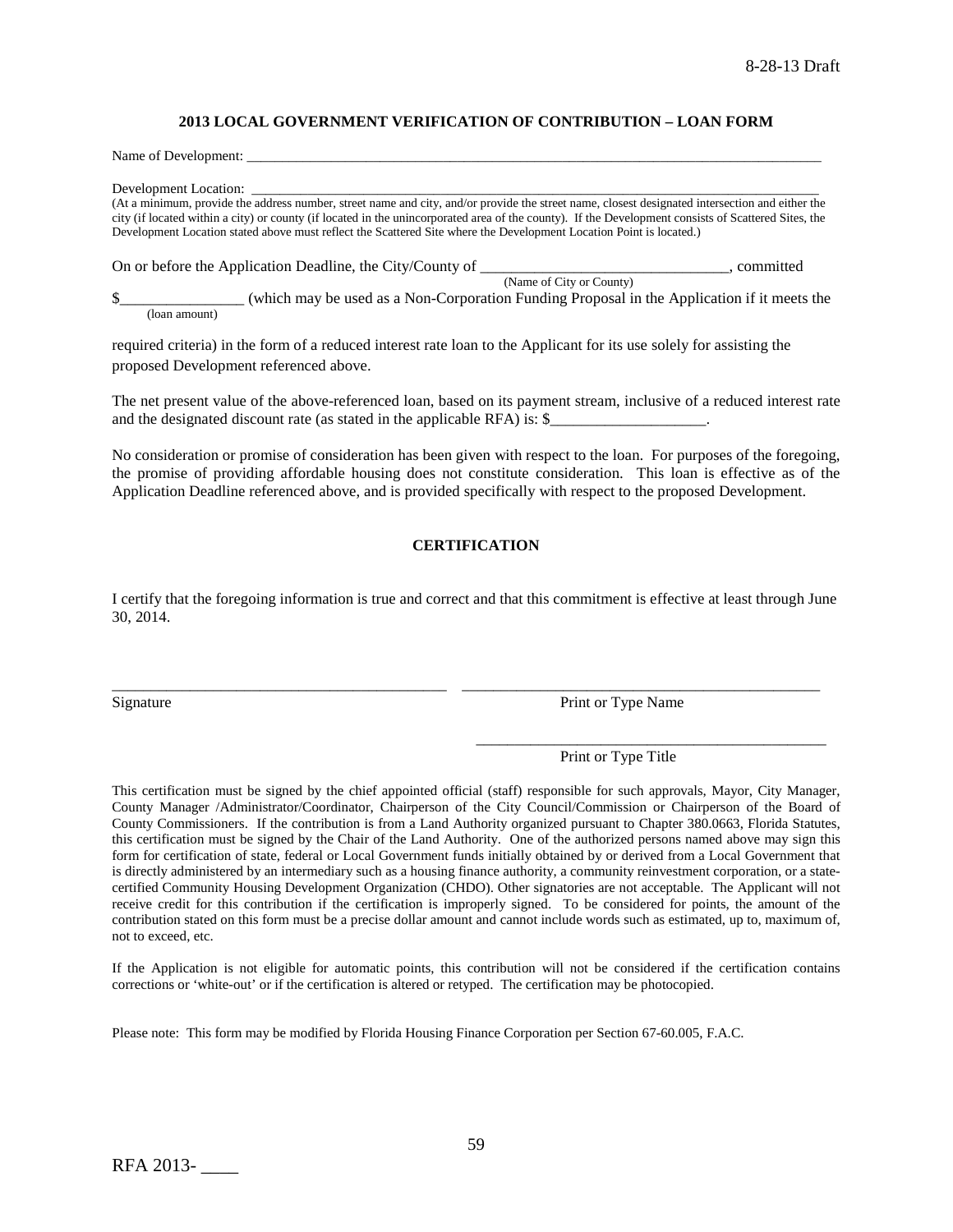### **LOCAL GOVERNMENT VERIFICATION OF CONTRIBUTION - FEE DEFERRAL FORM**

Name of Development:

Development Location:

(At a minimum, provide the address number, street name and city, and/or provide the street name, closest designated intersection and either the city (if located within a city) or county (if located in the unincorporated area of the county). If the Development consists of Scattered Sites, the Development Location stated above must reflect the Scattered Site where the Development Location Point is located.)

On or before the Application Deadline, the City/County of \_\_\_\_\_\_\_\_\_\_\_\_\_\_\_\_\_\_\_\_\_\_\_\_\_\_\_\_\_\_\_\_ committed to (Name of City or County)

defer \$\_\_\_\_\_\_\_\_\_\_\_\_\_\_\_\_\_\_\_\_\_\_ in fees for the proposed Development referenced above. (amount of fee deferral)

The net present value of the above-referenced fee deferral, based on its payment stream, inclusive of a reduced interest rate and designated discount rate (as stated in the applicable RFA) is: \$

No consideration or promise of consideration has been given with respect to the fee deferral. For purposes of the foregoing, the promise of providing affordable housing does not constitute consideration. This fee deferral is effective as of the Application Deadline referenced above, and is provided specifically with respect to the proposed Development.

### **CERTIFICATION**

I certify that the foregoing information is true and correct and that this commitment is effective at least through June 30, 2014.

\_\_\_\_\_\_\_\_\_\_\_\_\_\_\_\_\_\_\_\_\_\_\_\_\_\_\_\_\_\_\_\_\_\_\_\_\_\_\_\_\_\_\_ \_\_\_\_\_\_\_\_\_\_\_\_\_\_\_\_\_\_\_\_\_\_\_\_\_\_\_\_\_\_\_\_\_\_\_\_\_\_\_\_

Signature Print or Type Name

\_\_\_\_\_\_\_\_\_\_\_\_\_\_\_\_\_\_\_\_\_\_\_\_\_\_\_\_\_\_\_\_\_\_\_\_\_\_\_\_ Print or Type Title

This certification must be signed by the chief appointed official (staff) responsible for such approvals, Mayor, City Manager, County Manager /Administrator/Coordinator, Chairperson of the City Council/Commission or Chairperson of the Board of County Commissioners. If the contribution is from a Land Authority organized pursuant to Chapter 380.0663, Florida Statutes, this certification must be signed by the Chair of the Land Authority. Other signatories are not acceptable. The Applicant will not receive credit for this contribution if the certification is improperly signed. To be considered for points, the amount of the contribution stated on this form must be a precise dollar amount and cannot include words such as estimated, up to, maximum of, not to exceed, etc.

If the Application is not eligible for automatic points, this contribution will not be considered if the certification contains corrections or 'white-out' or if the certification is altered or retyped. The certification may be photocopied.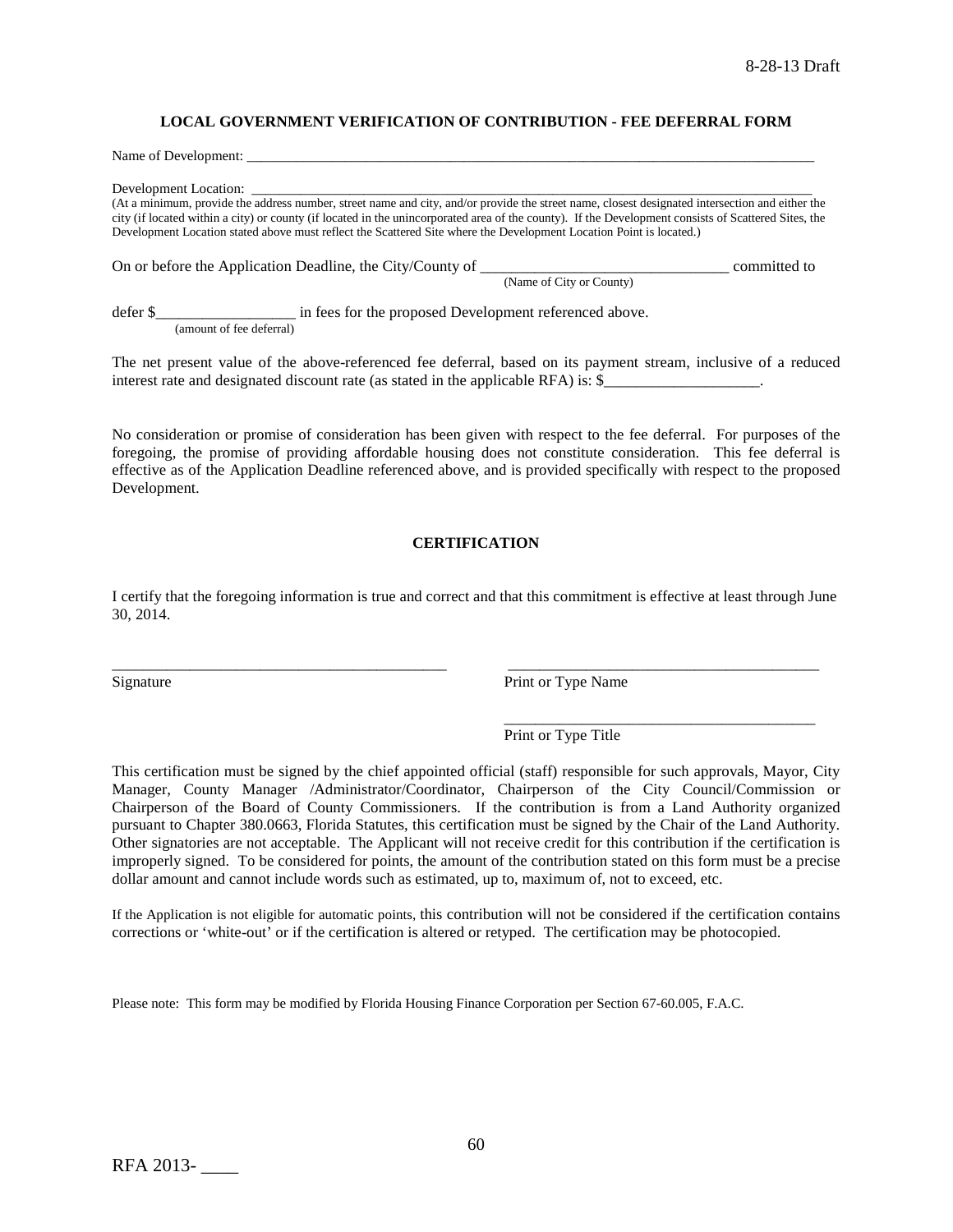### **LOCAL GOVERNMENT VERIFICATION OF QUALIFICATION AS A TOD DEVELOPMENT**

Name of Development:

Development Location: \_\_\_\_\_\_\_\_\_\_\_\_\_\_\_\_\_\_\_\_\_\_\_\_\_\_\_\_\_\_\_\_\_\_\_\_\_\_\_\_\_\_\_\_\_\_\_\_\_\_\_\_\_\_\_\_\_\_\_\_\_\_\_\_\_\_\_\_\_\_\_\_\_\_\_\_\_\_\_

(At a minimum, provide the address number, street name and city, and/or provide the street name, closest designated intersection and either the city (if located within a city) or county (if located in the unincorporated area of the county). If the Development consists of Scattered Sites, the Development Location stated above must reflect the Scattered Site where the Development Location Point is located.)

The undersigned Local Government official certifies that the proposed Development (identified above) is located within the area identified below which has been designated and adopted by the Local Government planning agency in its comprehensive plan, land use plan, land development code, or zoning code as a Transit-Oriented Development, Transit Oriented Development District, Energy Conservation Overlay (ECO), Activity Center, Rapid Transit Zone, Transit Village, or Rapid Transit Development Impact Zone:

| • Orange County:                           | Church Street Station TOD<br>$\mathbf{1}$                                                  | Florida Hospital Station TOD    | <b>LYNX Central Station</b><br><b>TOD</b> |
|--------------------------------------------|--------------------------------------------------------------------------------------------|---------------------------------|-------------------------------------------|
|                                            | <b>Maitland Station TOD</b>                                                                | Orlando Amtrak/ORMC Station TOD | Sand Lake Road Station<br><b>TOD</b>      |
| Seminole County:                           | Altamonte Springs Station ECO (Altamonte Springs Station - County jurisdiction)<br>$\perp$ |                                 |                                           |
|                                            | East Town Center (Altamonte Springs Station – City jurisdiction)                           |                                 |                                           |
|                                            | Heritage Village TOD (Longwood Station)                                                    |                                 | Sanford Station ECO                       |
| Volusia County:                            | DeBary Station TOD                                                                         |                                 |                                           |
|                                            | <b>CERTIFICATION</b>                                                                       |                                 |                                           |
|                                            | (Name of City/County)                                                                      |                                 |                                           |
| foregoing information is true and correct. |                                                                                            |                                 |                                           |
| Signature                                  |                                                                                            | Print or Type Name              |                                           |
|                                            |                                                                                            |                                 |                                           |
|                                            |                                                                                            | Print or Type Title             |                                           |

This certification must be signed by the chief appointed official (staff) responsible for determination of issues related to transportation or planning. Signatures from local elected officials are not acceptable, nor are other signatories. If the certification is applicable to this Development and it is inappropriately signed, the Application will not qualify for the TOD Funding Preference.

If this certification contains corrections or 'white-out', or if it altered or retyped, the Application will not qualify for the TOD Funding Preference. The certification may be photocopied.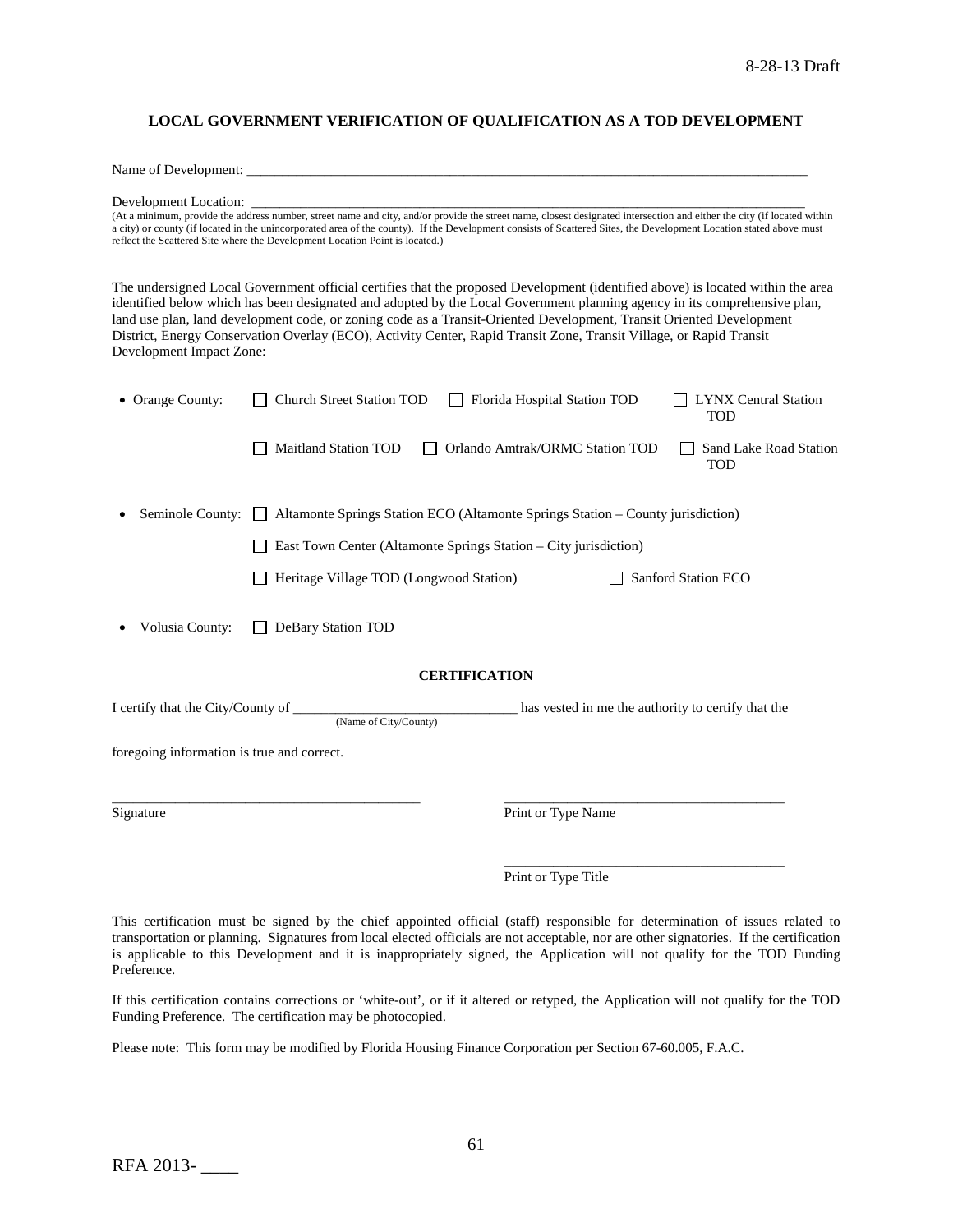# **Exhibit C to RFA 2013-\_\_\_\_ - Affordable Housing Developments located in Duval, Hillsborough, Orange and Pinellas Counties**

## **1. Elderly Demographic Commitment Requirements:**

In order for a proposed Development to qualify for the Elderly Demographic (ALF or non-ALF), the Development must meet the following requirements:

- a. The total number of units is limited as follows:
	- (1) Non-ALF Developments
		- (a) New Construction, Redevelopment, or Acquisition and Redevelopment, (selected by the Applicant at question 4.c. of Exhibit A of the RFA) is limited to 160 total units;
		- (b) Rehabilitation, with or without Acquisition (selected by the Applicant at question 4.c. of Exhibit A of the RFA), that does not constitute an existing, occupied housing facility that is operating as an elderly housing facility as set forth in the Federal Fair Housing Act as of the Application Deadline is limited to 160 total units;
		- (c) There is no total unit limitation for the Rehabilitation, with or without Acquisition, (selected by the Applicant at question 4.c. of Exhibit A of the RFA) of an existing, occupied housing facility that is operating as an elderly housing facility as set forth in the Federal Fair Housing Act as of the Application Deadline.
	- (2) ALF Developments may not consist of more than 100 total units.
- b. The Applicant understands, acknowledges and agrees that it will comply with the Federal Fair Housing Act requirements and rent at least 80 percent of the total units to residents that qualify as Elderly pursuant to that Act. Further, the Applicant understands, acknowledges and agrees that all such units are subject to the income restrictions committed to in the Set-Aside Commitment section of this Application.
- c. For a non-ALF Development, the following requirements will apply: (i) if the Applicant selected the Development Category of Rehabilitation or Acquisition and Rehabilitation at question 4.c. of Exhibit A of the RFA, at least 50 percent of the total units must be comprised of one-bedroom or less (i.e., one-bedroom units or efficiency/studio/zero bedroom units or a combination these types of units), and no more than 15 percent of the total units can be larger than 2 bedroom units; or (ii) if the Applicant selected the Development Category of New Construction, Redevelopment, or Acquisition and Redevelopment at question 4.c. of Exhibit A of the RFA, at least 50 percent of the total units must be comprised of one-bedroom units and no more than 15 percent of the total units can be larger than 2 bedroom units.

For an ALF Development, at least 90 percent of the total units must be comprised of units no larger than one-bedroom and the sharing of a unit by two or more unaffiliated residents cannot be a condition of occupancy.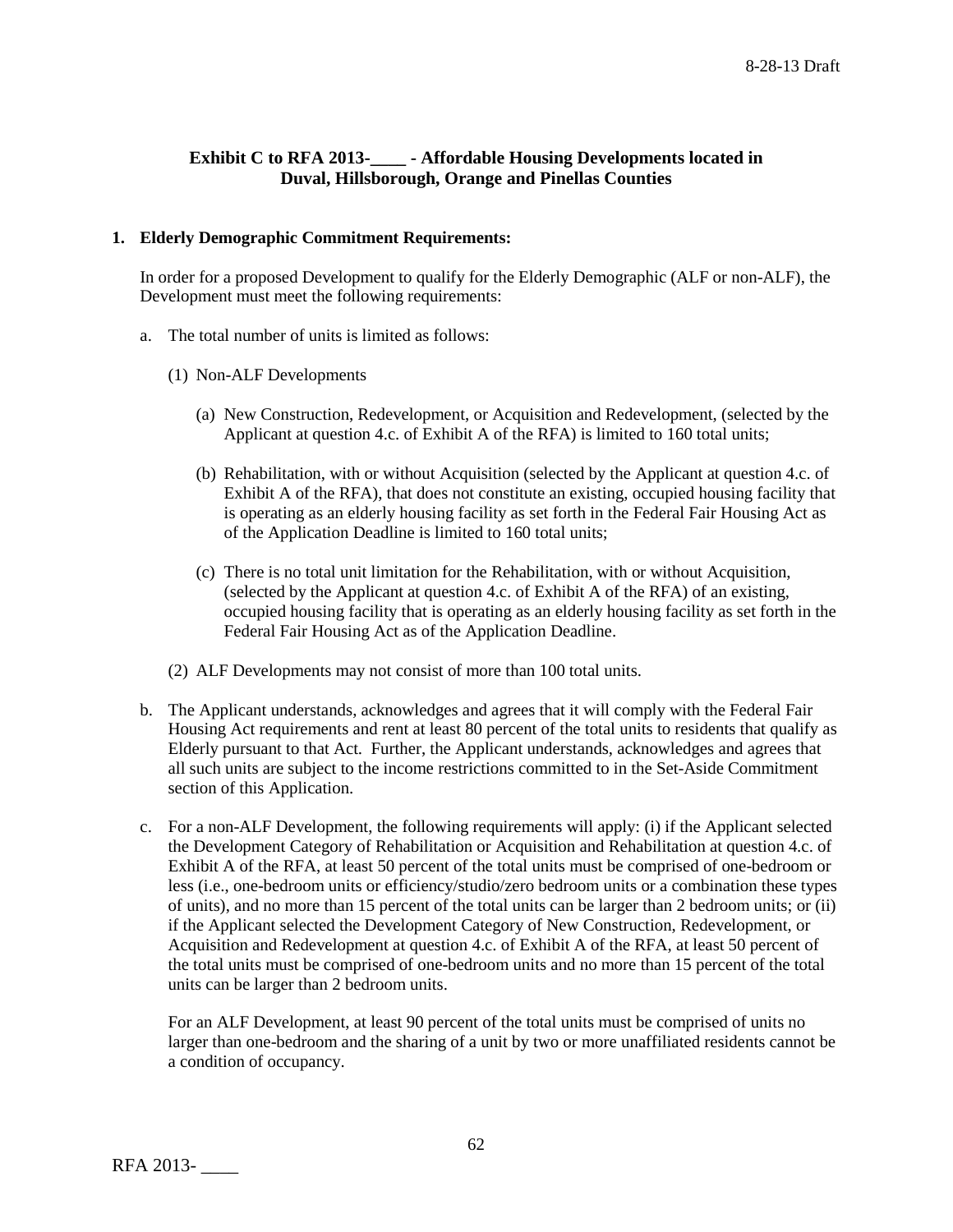d. A minimum of one elevator per residential building must be provided for all proposed Developments with a Development Category of New Construction, Redevelopment, or Acquisition and Redevelopment that consist of more than one story if any of the Elderly set-aside units will be located on a floor higher than the first floor.

## **2. Applicant Requirements:**

The Applicant entity shall be the recipient of the Housing Credits and may not change until after the Carryover Allocation Agreement is in effect. Once the Carryover Allocation Agreement has been executed by all parties, replacement of the Applicant or a material change (33.3 percent or more of the Applicant, a General Partner of the Applicant, or a member of the Applicant) in the ownership structure of the named Applicant will require Board approval prior to the change. Any non-material change (less than 33.3 percent of the Applicant, a General Partner of the Applicant, or a member of the Applicant) in the ownership structure of the named Applicant will not require Board approval, but the Corporation must still be notified in writing of the change. The Applicant entity may be changed without Board approval after a Final Housing Credit Allocation Agreement has been approved and the IRS Forms 8609 have been issued; however, the Corporation must still be notified in writing of the change. Changes to the Applicant entity prior to the execution of a Carryover Allocation Agreement or without Board approval prior to the approval of the Final Housing Credit Allocation Agreement and issuance of the IRS Forms 8609 will result in a disqualification from receiving funding and shall be deemed a material misrepresentation. Changes to the limited partner of a limited partnership or member of a limited liability company owning the syndicating interest therein will not result in disqualification.

## **3. Principal Disclosures for Applicants and Each Developer**

The Corporation is providing the following charts and examples to assist the Applicant in providing the required list identifying the Principals for the Applicant and for each Developer. The term Principals is defined in Section 67-48.002, F.A.C.

- a. Charts:
	- (1) For the Applicant:
		- (a) If the Applicant is a Limited Partnership:

| artners<br>Partners<br>2n<br>0.480<br>- Ider<br>$\sim$<br>"der"<br>۰۴۵۰<br>IJ c<br>11<br>21 I U<br>тенетан<br>- 1<br>anu<br>- 11 |
|----------------------------------------------------------------------------------------------------------------------------------|
|----------------------------------------------------------------------------------------------------------------------------------|

and

| For each General Partner that is | For each General Partner that is a | For each General Partner that is a |
|----------------------------------|------------------------------------|------------------------------------|
| a Limited Partnership:           | Limited Liability Company:         | Corporation:                       |
| Identify each General Partner    | Identify each Manager              | Identify each Officer              |
| and                              | and                                | and                                |
| Identify each Limited Partner    | Identify each Member               | Identify each Director             |
|                                  |                                    | and                                |
|                                  |                                    | Identify each Shareholder          |

and

| For each Limited Partner that is | For each Limited Partner that is a | For each Limited Partner that is a |
|----------------------------------|------------------------------------|------------------------------------|
| a Limited Partnership:           | Limited Liability Company:         | Corporation:                       |
| Identify each General Partner    | Identify each Manager              | Identify each Officer              |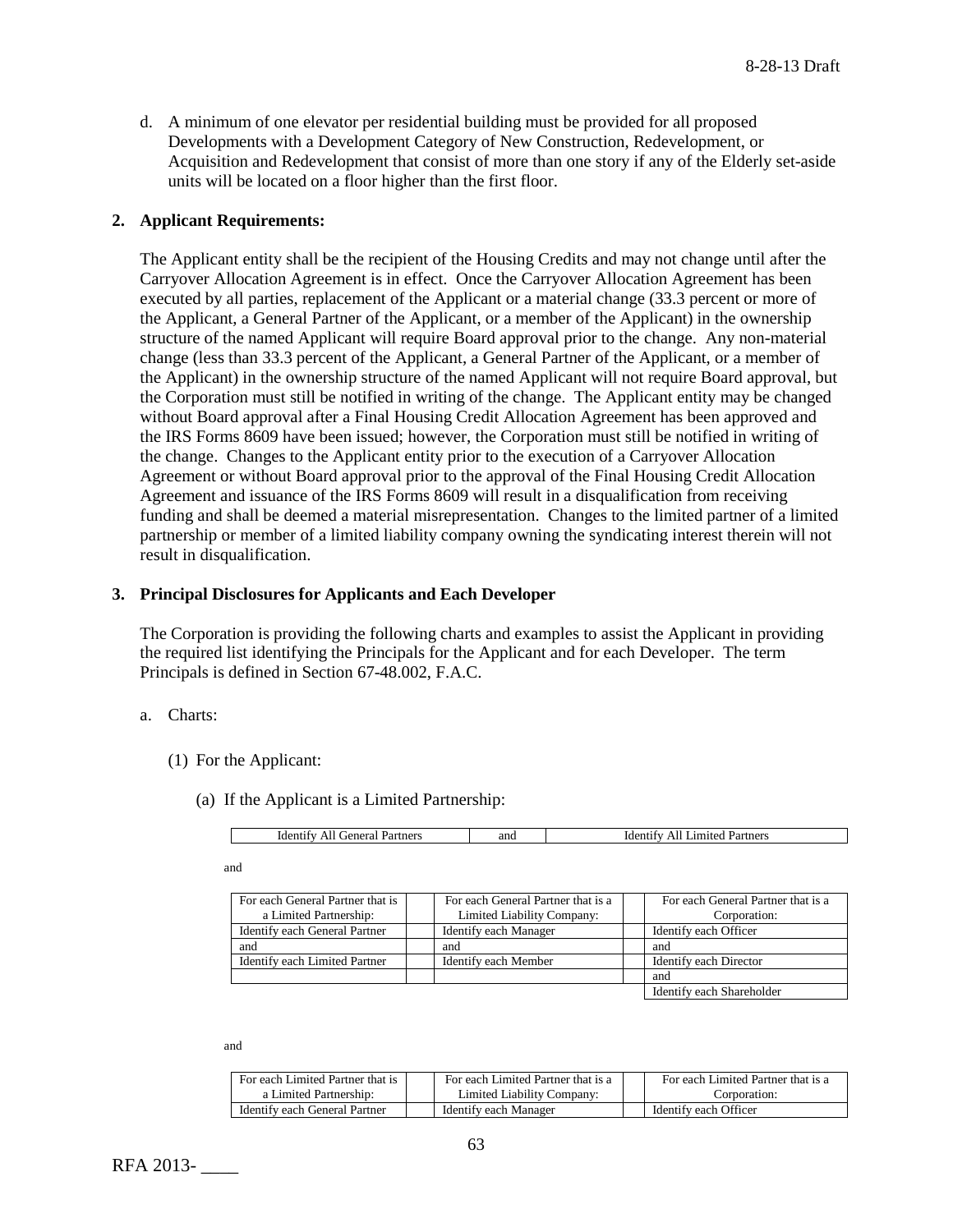| and                           | and                  | and                       |
|-------------------------------|----------------------|---------------------------|
| Identify each Limited Partner | Identify each Member | Identify each Director    |
|                               |                      | and                       |
|                               |                      | Identify each Shareholder |

For any General Partner and/or Limited Partner that is a natural person (i.e., Samuel S. Smith), no further disclosure is required.

### (b) If the Applicant is a Limited Liability Company:

| ano | mber <sup>,</sup> |
|-----|-------------------|
| Id( | $\mathbf{M}$      |
| w   | 17 I 1            |
|     | . .               |
|     |                   |
|     |                   |
|     |                   |

and

| For each Manager that is a    | For each Manager that is a | For each Manager that is a |
|-------------------------------|----------------------------|----------------------------|
| Limited Partnership:          | Limited Liability Company: | Corporation:               |
| Identify each General Partner | Identify each Manager      | Identify each Officer      |
| and                           | and                        | and                        |
| Identify each Limited Partner | Identify each Member       | Identify each Director     |
|                               |                            | and                        |
|                               |                            | Identify each Shareholder  |

and

| For each Member that is a     | For each Member that is a  | For each Member that is a |
|-------------------------------|----------------------------|---------------------------|
| Limited Partnership:          | Limited Liability Company: | Corporation:              |
| Identify each General Partner | Identify each Manager      | Identify each Officer     |
| and                           | and                        | and                       |
| Identify each Limited Partner | Identify each Member       | Identify each Director    |
|                               |                            | and                       |
|                               |                            | Identify each Shareholder |

For any Manager and/or Member that is a natural person (i.e., Samuel S. Smith), no further disclosure is required.

## (c) If the Applicant is a Corporation:

| _____ | .<br><b>Jiticers</b><br>Identify<br>AII | and | <b>Directors</b><br><b>Identity</b><br>41 | and | rdent <sup>r</sup><br>Shareholders<br>AIL |
|-------|-----------------------------------------|-----|-------------------------------------------|-----|-------------------------------------------|
|-------|-----------------------------------------|-----|-------------------------------------------|-----|-------------------------------------------|

and

| For each Shareholder that is a | for each Shareholder that is a | For each Shareholder that is a |
|--------------------------------|--------------------------------|--------------------------------|
| Limited Partnership:           | Limited Liability Company:     | Corporation:                   |
| Identify each General Partner  | Identify each Manager          | Identify each Officer          |
| and                            | and                            | and                            |
| Identify each Limited Partner  | Identify each Member           | Identify each Director         |
|                                |                                | and                            |
|                                |                                | Identify each Shareholder      |

For any Officer and/or Director and/or Shareholder that is a natural person (i.e., Samuel S. Smith), no further disclosure is required.

## (2) For Each Developer:

(a) If the Developer is a Limited Partnership:

| Partners<br>' ieneral<br>Iden<br>tity<br>$\Lambda$<br>``<br>. | and | Partners<br>. .imited |
|---------------------------------------------------------------|-----|-----------------------|

and

| For each General Partner that is | For each General Partner that is a | For each General Partner that is a |
|----------------------------------|------------------------------------|------------------------------------|
| a Limited Partnership:           | Limited Liability Company:         | Corporation:                       |
| Identify each General Partner    | Identify each Manager              | Identify each Officer              |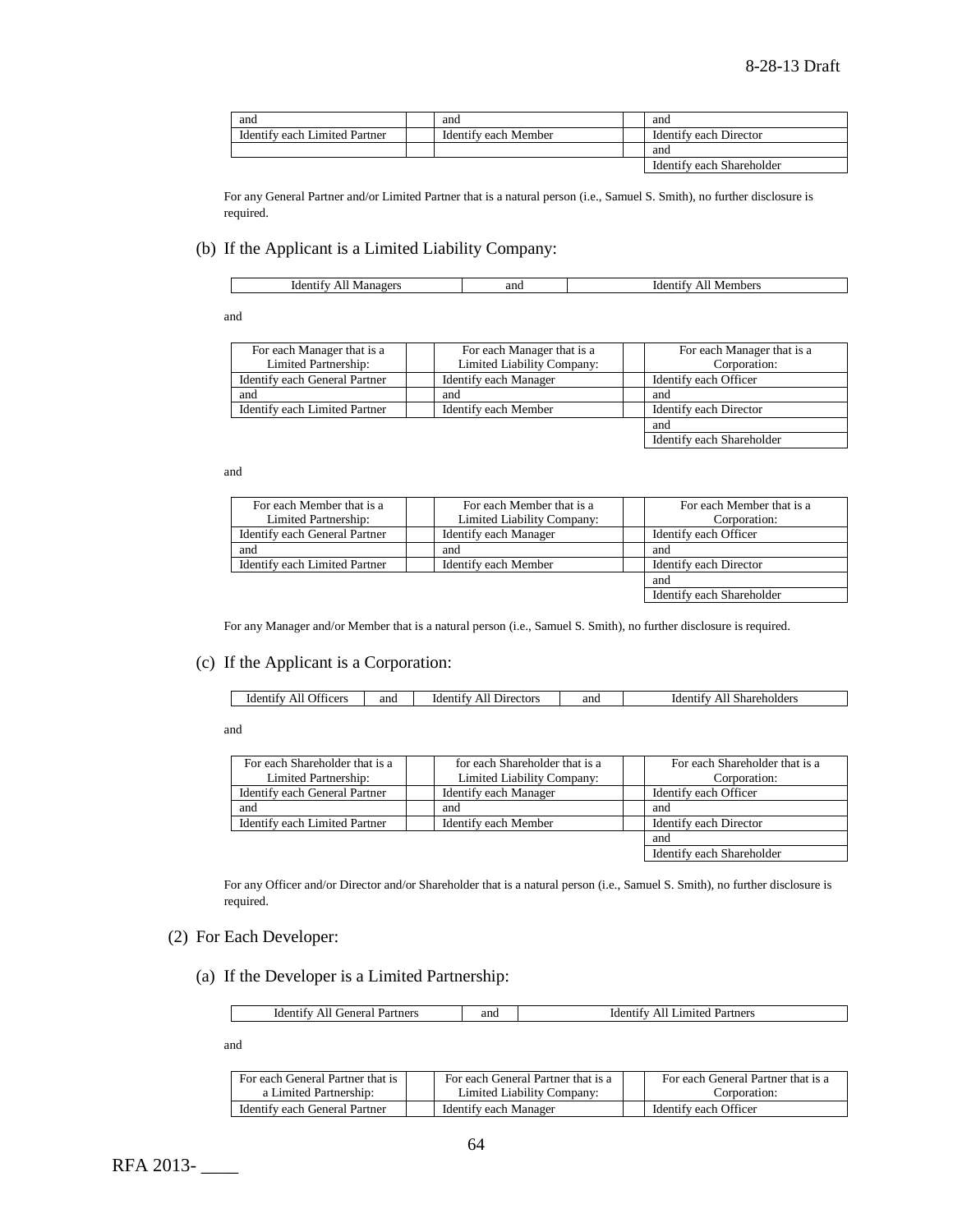| and                                     | and                        | and                                 |
|-----------------------------------------|----------------------------|-------------------------------------|
| amited<br>. Partner<br>each<br>identify | Member<br>Identify<br>each | Director<br>each<br><b>Identify</b> |
|                                         |                            | and                                 |

Identify each Shareholder

Identify each Shareholder

and

| For each Limited Partner that is | For each Limited Partner that is a | For each Limited Partner that is a |
|----------------------------------|------------------------------------|------------------------------------|
| a Limited Partnership:           | Limited Liability Company:         | Corporation:                       |
| Identify each General Partner    | Identify each Manager              | Identify each Officer              |
| and                              | and                                | and                                |
| Identify each Limited Partner    | Identify each Member               | Identify each Director             |
|                                  |                                    | and                                |
|                                  |                                    | Identify each Shareholder          |

For any General Partner and/or Limited Partner that is a natural person (i.e., Samuel S. Smith), no further disclosure is required.

## (b) If the Developer is a Limited Liability Company:

| - Ider<br>w | and | embers<br>M<br>. . |
|-------------|-----|--------------------|
|             |     |                    |

and

| For each Manager that is a    | For each Manager that is a | For each Manager that is a |
|-------------------------------|----------------------------|----------------------------|
| Limited Partnership:          | Limited Liability Company: | Corporation:               |
| Identify each General Partner | Identify each Manager      | Identify each Officer      |
| and                           | and                        | and                        |
| Identify each Limited Partner | Identify each Member       | Identify each Director     |
|                               |                            | and                        |

and

| For each Member that is a<br>Limited Partnership: | For each Member that is a<br>Limited Liability Company: | For each Member that is a<br>Corporation: |
|---------------------------------------------------|---------------------------------------------------------|-------------------------------------------|
| Identify each General Partner                     | Identify each Manager                                   | Identify each Officer                     |
| and                                               | and                                                     | and                                       |
| Identify each Limited Partner                     | Identify each Member                                    | Identify each Director                    |
|                                                   |                                                         | and                                       |
|                                                   |                                                         | Identify each Shareholder                 |

For any Manager and/or Member that is a natural person (i.e., Samuel S. Smith), no further disclosure is required.

## (c) If the Developer is a Corporation:

| . co<br>anc<br><b>Directors</b><br>0.01<br>-ider<br>ווב<br>uder<br>,,,<br>псет.<br>. . | and | $\sim$ 444<br>.der<br>Shareholder.<br>Ali |
|----------------------------------------------------------------------------------------|-----|-------------------------------------------|
|----------------------------------------------------------------------------------------|-----|-------------------------------------------|

and

| For each Shareholder that is a | for each Shareholder that is a | For each Shareholder that is a |
|--------------------------------|--------------------------------|--------------------------------|
| Limited Partnership:           | Limited Liability Company:     | Corporation:                   |
| Identify each General Partner  | Identify each Manager          | Identify each Officer          |
| and                            | and                            | and                            |
| Identify each Limited Partner  | Identify each Member           | Identify each Director         |
|                                |                                | and                            |
|                                |                                | Identify each Shareholder      |

For any Officer and/or Director and/or Shareholder that is a natural person (i.e., Samuel S. Smith), no further disclosure is required.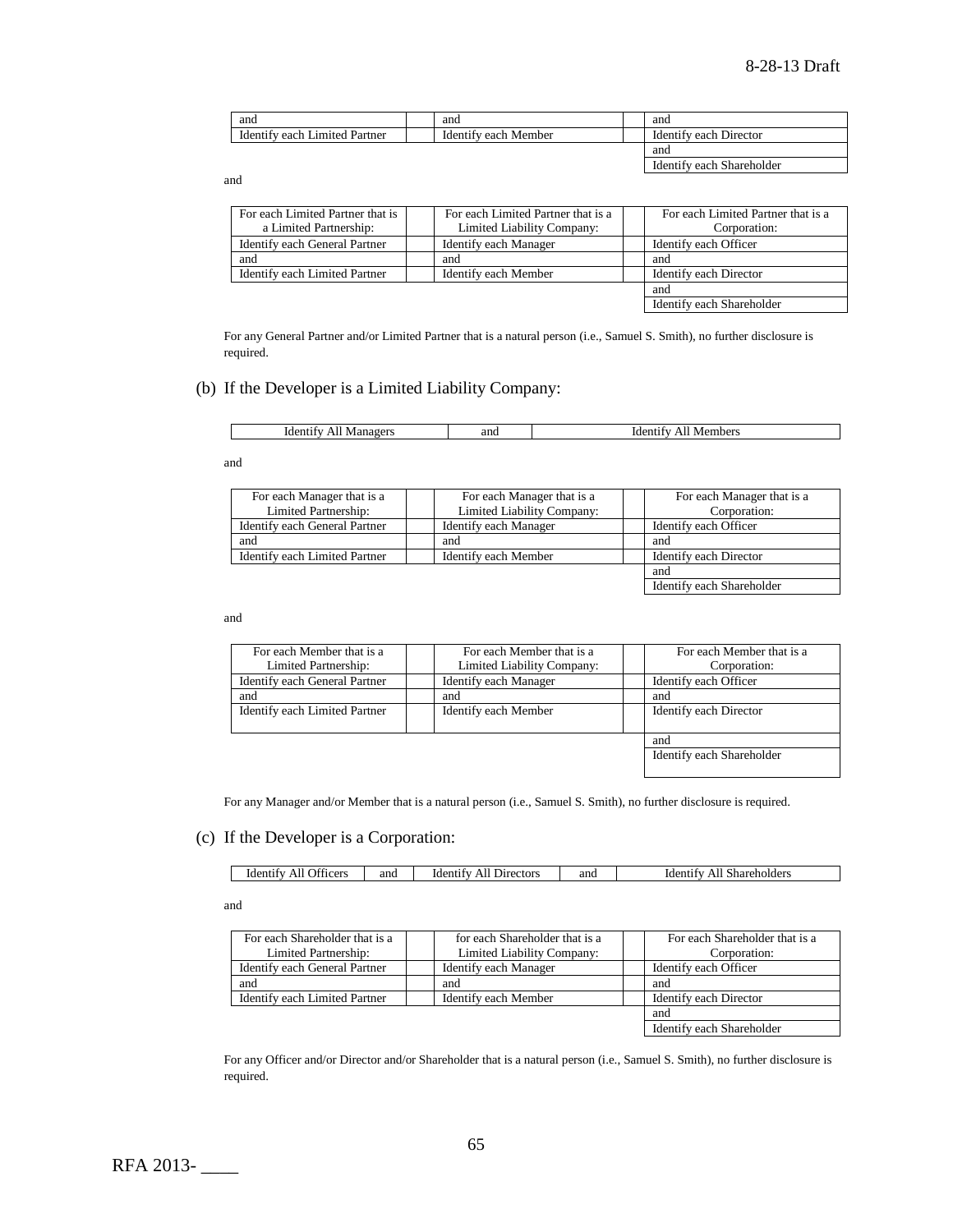#### b. Examples:

|  | Example No. 1: |  |
|--|----------------|--|
|--|----------------|--|

Applicant or Developer: Acme Properties, LLC

Sole Member/Manager: ABC, LLC

Manager: Amy Smith Sole Member: Patty Jones

Directors: Fred Jones

Example No. 2:

| Applicant or Developer: | Acme Builders, LLC |  |
|-------------------------|--------------------|--|
|-------------------------|--------------------|--|

Manager: Acme Management Co, Inc.

| Officers:  | Peter Smith, President/CEO<br>Fred Jones, Vice President<br>Patty Jones, Vice President<br>Bob Brown, Secretary<br>Amy Smith, Treasurer |
|------------|-----------------------------------------------------------------------------------------------------------------------------------------|
| Directors: | Peter Smith                                                                                                                             |

Fred Jones Patty Jones

Shareholders: Fred Jones Patty Jones Bob Brown Amy Smith

Member: Adam Jones<br>Member: Amy Smith Amy Smith

Example No. 3:

Applicant or Developer: Acme Properties, Ltd. Managing General Partner: ABC, Ltd. General Partner: XYZ, Inc.<br>Limited Partner Fred Jones Limited Partner Co-General Partner: Acme Homes 3, LLC Sole Manager/Member: Peter Smith Co-General Partner: ABC, LLC Manager: Adam Jones<br>Manager: Peter Smith Manager: Peter Smith<br>Member: XYZ, LLC XYZ, LLC Member: Adam Jones Member: Peter Smith Limited Partner: Acme Homes Contractors, Inc. Officers: Fred Jones, President Bob Brown, Vice President Patty Jones, Secretary/ Treasurer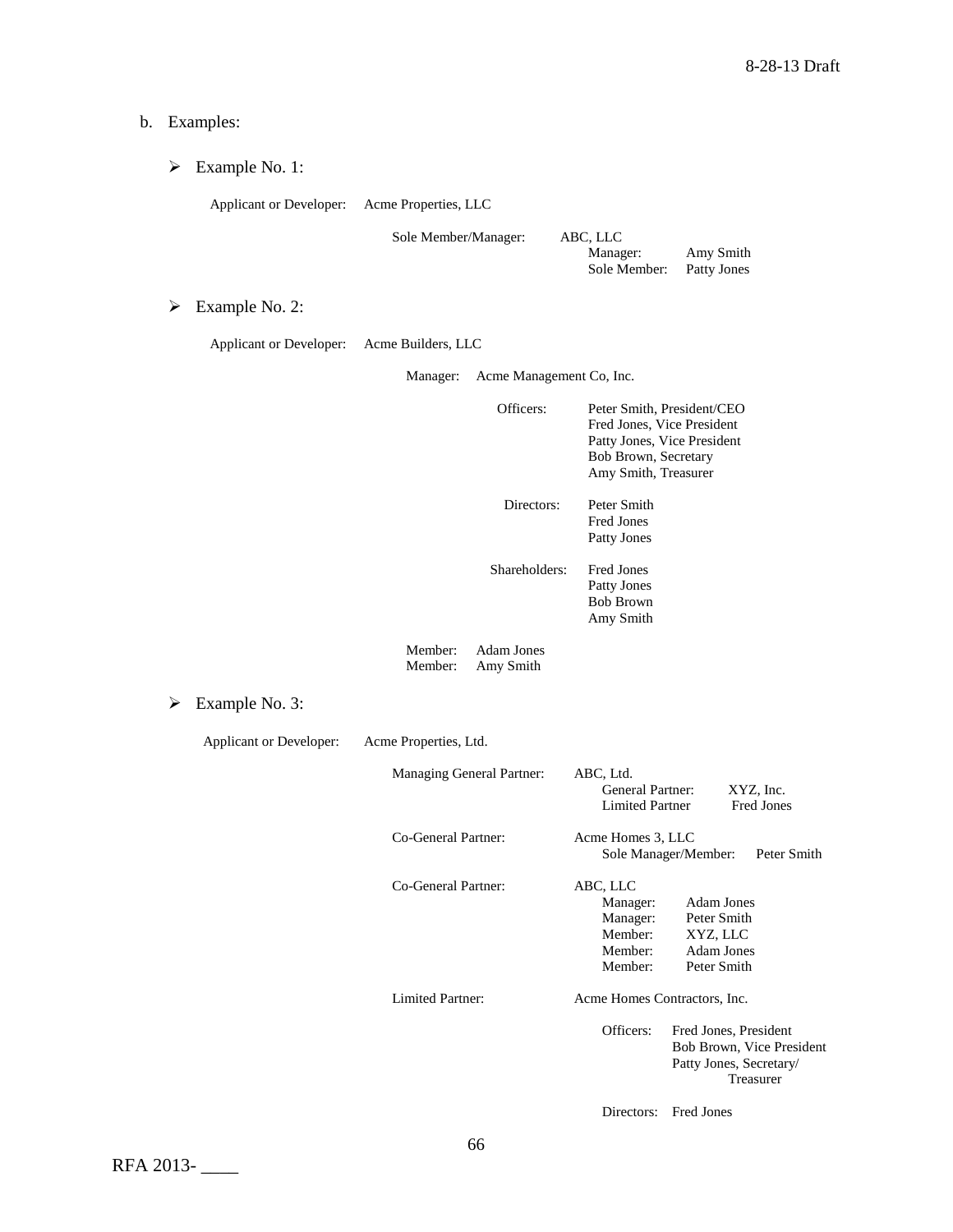Bob Brown Patty Jones

Shareholders: Fred Jones Bob Brown Peter Smith Patty Jones Adam Jones

### **4. Required Construction Features and Amenities:**

- a. All Applicants will be required to provide the following General Features and Accessibility, Universal Design and Visitability Features:
	- (1) The following General Features must be provided for all proposed Developments:
		- Termite prevention;
		- Pest control;
		- Window covering for each window and glass door inside each unit;
		- Cable or satellite TV hook-up in each unit and, if the Development offers cable or satellite TV service to the residents, the price cannot exceed the market rate for service of similar quality available to the Development's residents from a primary provider of cable or satellite TV;
		- Full-size range and oven in all units;
		- At least two full bathrooms in all 3 bedroom or larger new construction units; and
		- Bathtub with shower in at least one bathroom in at least 90% of the new construction non-Elderly units.
	- (2) Accessibility, Universal Design and Visitability Features:
		- (a) All units of the proposed Development must meet all federal requirements and state building code requirements, including the following:
			- 2012 Florida Accessibility Code for Building Construction as adopted pursuant to Section 553.503, Florida Statutes;
			- The Fair Housing Act as implemented by 24 CFR 100;
			- Section 504 of the Rehabilitation Act of 1973; and
			- Titles II and III of the Americans with Disabilities Act of 1990 as implemented by 28 CFR 35, incorporating the most recent amendments, regulations and rules.

For purposes of the Housing Credit Program, a Housing Credit allocation shall be deemed "Federal financial assistance" within the meaning of that term as used in Section 504 of the Rehabilitation Act of 1973 as implemented by 24 CFR Part 8 for all Housing Credit Developments.

(b) All new construction units that are located on an accessible route must have the following features and all rehabilitation units that are located on an accessible route must include as many of the following features as are structurally and financially feasible within the scope of the rehabilitation work utilizing a capital needs assessment performed during the credit underwriting process:

RFA 2013- \_\_\_\_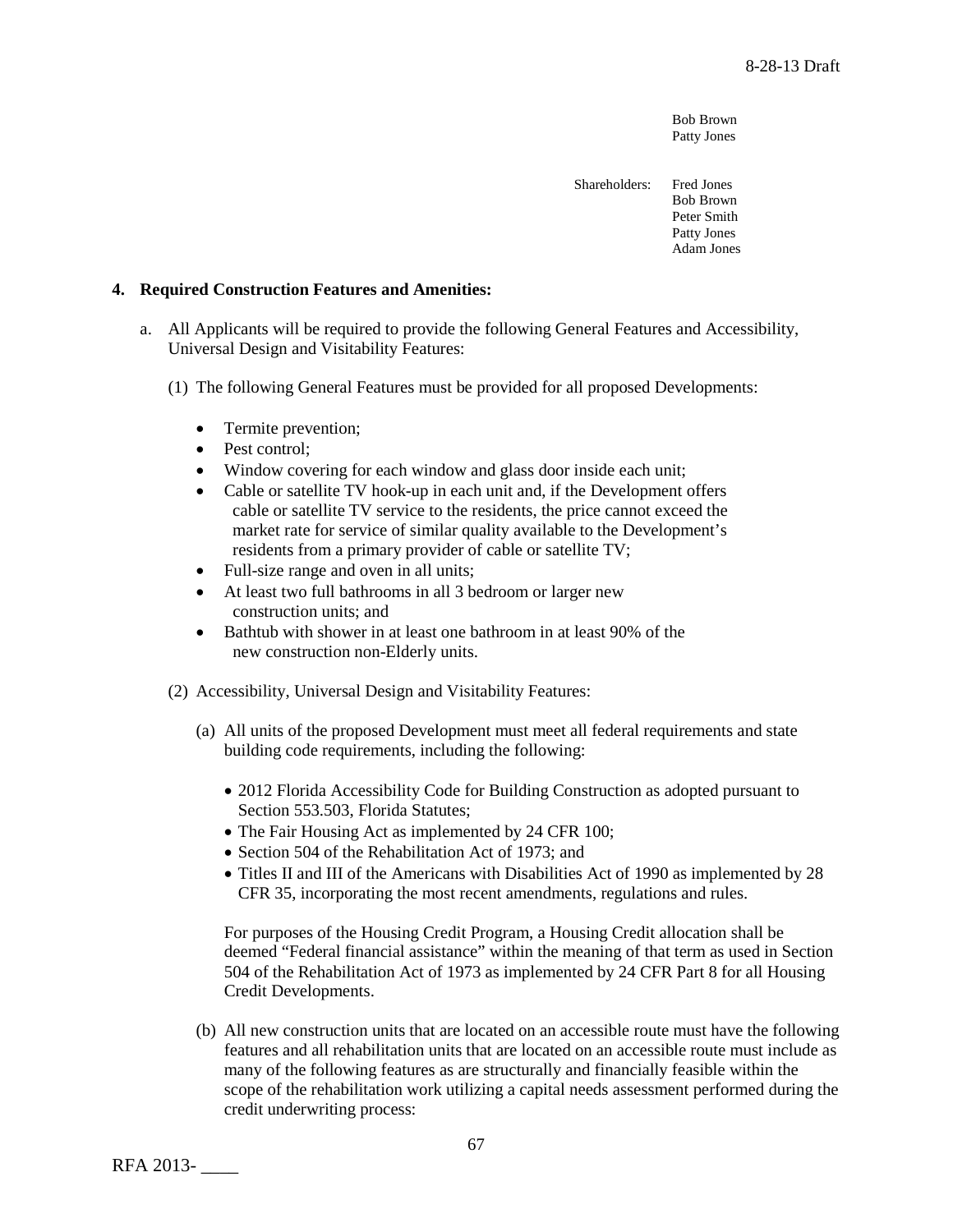- Primary entrance door shall have a threshold with no more than a  $\frac{1}{2}$ -inch rise;
- All door handles on primary entrance door and interior doors must have lever handles;
- Lever handles on all bathroom faucets and kitchen sink faucets:
- Anti-scald controls on all bathroom and kitchen faucets:
- Toilets must be 17 inches to 19 inches in height as measured from the finished floor to the top of the toilet seat;
- Mid-point on light switches and thermostats shall not be more than 48 inches above finished floor level;
- Cabinet drawer handles and cabinet door handles in bathroom and kitchen shall be lever or D-pull type that operate easily using a single closed fist;
- Minimum of 60 inches diameter of unobstructed space in living room and one bedroom in order to provide adequate maneuvering and turning space for a person using a wheelchair or walker. This requirement means that 60 inches in diameter of unobstructed space shall be free of hard-constructed features and/or fixtures and does not apply to resident furnishings or possessions; and
- Clear floor space of at least 30 inches x 48 inches outside swing of door as it is closed shall be provided at bathtub/shower fixtures. This clear floor space allows space for a parallel approach to the bathtub, as well as access for transferring into and out of the bathtub.
- b. All new construction units must include the following General Features and Green Building Features:
	- (1) General Features in all Family Demographic Developments:

Provide reinforced walls for future installation of grab bars that meet or exceed 2010 ADA Standards for Accessible Design around each tub/shower unit in each dwelling unit. At the request of and at no charge to a resident household, the Development shall purchase and install grab bars around each tub/shower unit in the dwelling unit. The product specifications and installation must meet or exceed 2010 ADA Standards for Accessible Design. The Development shall inform a prospective resident that the Development, upon a resident household's request and at no charge to the household, will install grab bars around a dwelling unit's tub/shower unit, pursuant to the 2010 ADA Standards. At a minimum, the Development shall inform each prospective lessee by including language in the Development's written materials listing and describing the unit's features, as well as including the language in each household's lease.

- (2) Green Building Features in all Family and Elderly Demographic Developments:
	- Low or No-VOC paint for all interior walls (Low-VOC means 50 grams per liter or less for flat; 150 grams per liter or less for non-flat paint);
	- Low-flow water fixtures in bathrooms—WaterSense labeled products or the following specifications:
		- o Toilets: 1.6 gallons/flush or less,
		- o Faucets: 1.5 gallons/minute or less,
		- o Showerheads: 2.2 gallons/minute or less;
	- Energy Star qualified refrigerator;
	- Energy Star qualified dishwasher;
	- Water heating minimum efficiency specifications (choose gas, electric, gas tankless, or boiler/hot water maker):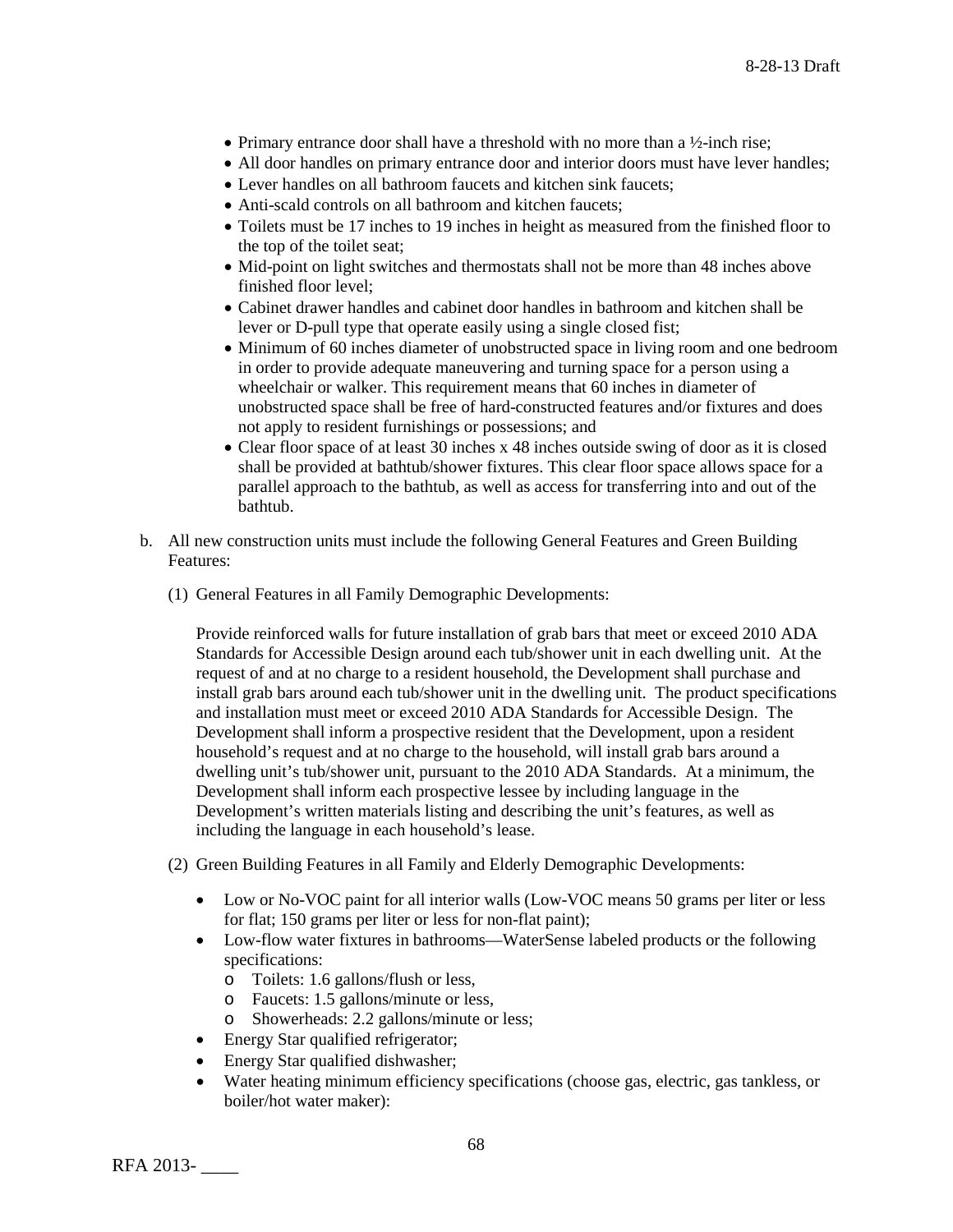- o Gas:
	- 30 gal =  $.63 \text{ EF}$ ; or
	- 40 gal = .61 EF; or
	- 50 gal = .59 EF; or
	- 60 gal = .57 EF; or
	- 70 gal = .55 EF; or<br>80 gal 53 FF; or
	- 80 gal = .53 EF; or
- o Electric:
	- 30 gal = .94 EF; or
	- $\blacksquare$  40 gal = .93 EF; or
	- 50 gal = .92 EF; or
	- 60 gal = .91 EF; or
	- 70 gal = .90 EF; or<br>80 gal = 89 EF; or
	- 80 gal = .89 EF; or
- o Tankless gas water heater: minimum .80 EF; or
- Boiler or hot water maker:
	- $\sim$  300,000 Btu/h: 85% Et (thermal efficiency); or
	- $\blacksquare$  300,000 Btu/h or higher: 80% Et;
- Energy Star qualified ceiling fans with lighting fixtures in bedrooms;
- Air Conditioning minimum efficiency specifications (choose in-unit or commercial):
	- o In-unit air conditioning: minimum 14 SEER; or
	- o Central chiller AC system—based on size:
		- 0-65 KBtuh: Energy Star certified; or
		- $\blacktriangleright$  >65-135 KBtuh: 11.3 EER/11.5 IPLV; or
		- $\blacksquare$  >135-240 KBtuh: 11.0 EER/11.5 IPLV; or
		- $\blacktriangleright$  >240 KBtuh: 10.6 EER/11.2 IPLV.
- c. All rehabilitation units must include the following General Features, Required Green Building Features and Additional Green Building Features:
	- (1) General Features in all Family Demographic Developments:

Provide reinforced walls for future installation of grab bars that meet or exceed 2010 ADA Standards for Accessible Design around each tub/shower unit in each dwelling unit. At the request of and at no charge to a resident household, the Development shall purchase and install grab bars around each tub/shower unit in the dwelling unit. The product specifications and installation must meet or exceed 2010 ADA Standards for Accessible Design. The Development shall inform a prospective resident that the Development, upon a resident household's request and at no charge to the household, will install grab bars around a dwelling unit's tub/shower unit, pursuant to the 2010 ADA Standards. At a minimum, the Development shall inform each prospective lessee by including language in the Development's written materials listing and describing the unit's features, as well as including the language in each household's lease.

(2) Required Green Building Features in all Family and Elderly Demographic Developments:

All rehabilitation units must include as many of the following required Green Building features as are structurally and financially feasible within the scope of the rehabilitation work utilizing a capital needs assessment performed during the credit underwriting process.

• Low or No-VOC paint for all interior walls (Low-VOC means 50 grams per liter or less for flat; 150 grams per liter or less for non-flat paint);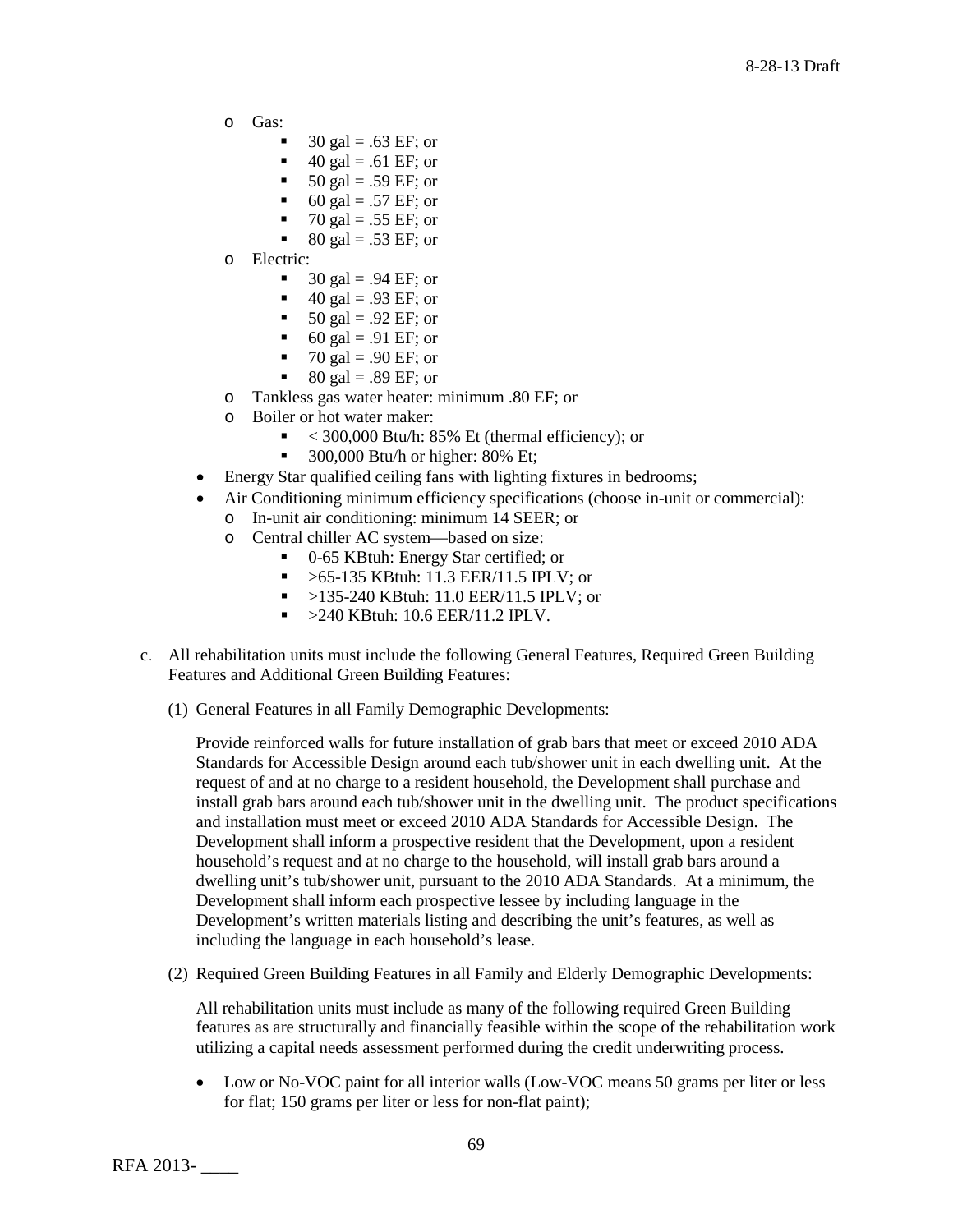- Low-flow water fixtures in bathrooms—WaterSense labeled products or the following specifications:
	- o Toilets: 1.6 gallons/flush or less,
	- o Faucets: 1.5 gallons/minute or less,
	- o Showerheads: 2.2 gallons/minute or less;
- Energy Star qualified refrigerator;
- Energy Star qualified dishwasher;
- Water heating minimum efficiency specifications (choose gas, electric, gas tankless, or boiler/hot water maker):
	- o Gas:
		- 30 gal =  $.63 \text{ EF}$ ; or
		- $\blacksquare$  40 gal = .61 EF; or
		- 50 gal = .59 EF; or
		- 60 gal = .57 EF; or
		- 70 gal = .55 EF; or
		- $80 \text{ gal} = .53 \text{ EF}$ ; or
	- o Electric:
		- $\blacksquare$  30 gal = .94 EF; or
		- $\blacksquare$  40 gal = .93 EF; or
		- $\blacksquare$  50 gal = .92 EF; or
		- 60 gal = .91 EF; or
		- $\blacksquare$  70 gal = .90 EF; or
		- $\bullet$  80 gal = .89 EF; or
	- o Tankless gas water heater: minimum .80 EF; or
	- $\circ$  Boiler or hot water maker:<br> $\leq 300.000$  Btu/h: 8
		- < 300,000 Btu/h: 85% Et (thermal efficiency); or
		- $\blacksquare$  300,000 Btu/h or higher: 80% Et;
- Energy Star qualified ceiling fans with lighting fixtures in bedrooms;
- Air Conditioning (choose in-unit or commercial):
	- o In-unit air conditioning: minimum 14 SEER; or<br>
	o Central chiller AC system—based on size:
	- Central chiller AC system—based on size:
		- 0-65 KBtuh: Energy Star certified; or
			- $\blacktriangleright$  >65-135 KBtuh: 11.3 EER/11.5 IPLV; or
			- $\blacktriangleright$  >135-240 KBtuh: 11.0 EER/11.5 IPLV; or
			- $\sim$  >240 KBtuh: 10.6 EER/11.2 IPLV;
- Caulk, weather-strip, or otherwise seal all holes, gaps, cracks, penetrations, and electrical receptacles in building envelope;
- Seal and insulate heating and cooling system ducts with mastic or metal backed tape.
- (3) Additional Green Building Features in all Family and Elderly Demographic Developments:

In addition to the Required Green Building Features outlined in (1) above, the Applicant must commit to provide enough of the following Additional Green Building Features to achieve a total point value of at least 10 points. The Applicant will be required to commit to the specific Additional Green Building features during credit underwriting and may select at that time the desired features, provided that the total point value equals or exceeds 10 points.

- Programmable thermostat in each unit (2 points)
- Humidistat in each unit (2 points)
- Water Sense certified dual flush toilets in all bathrooms (2 points)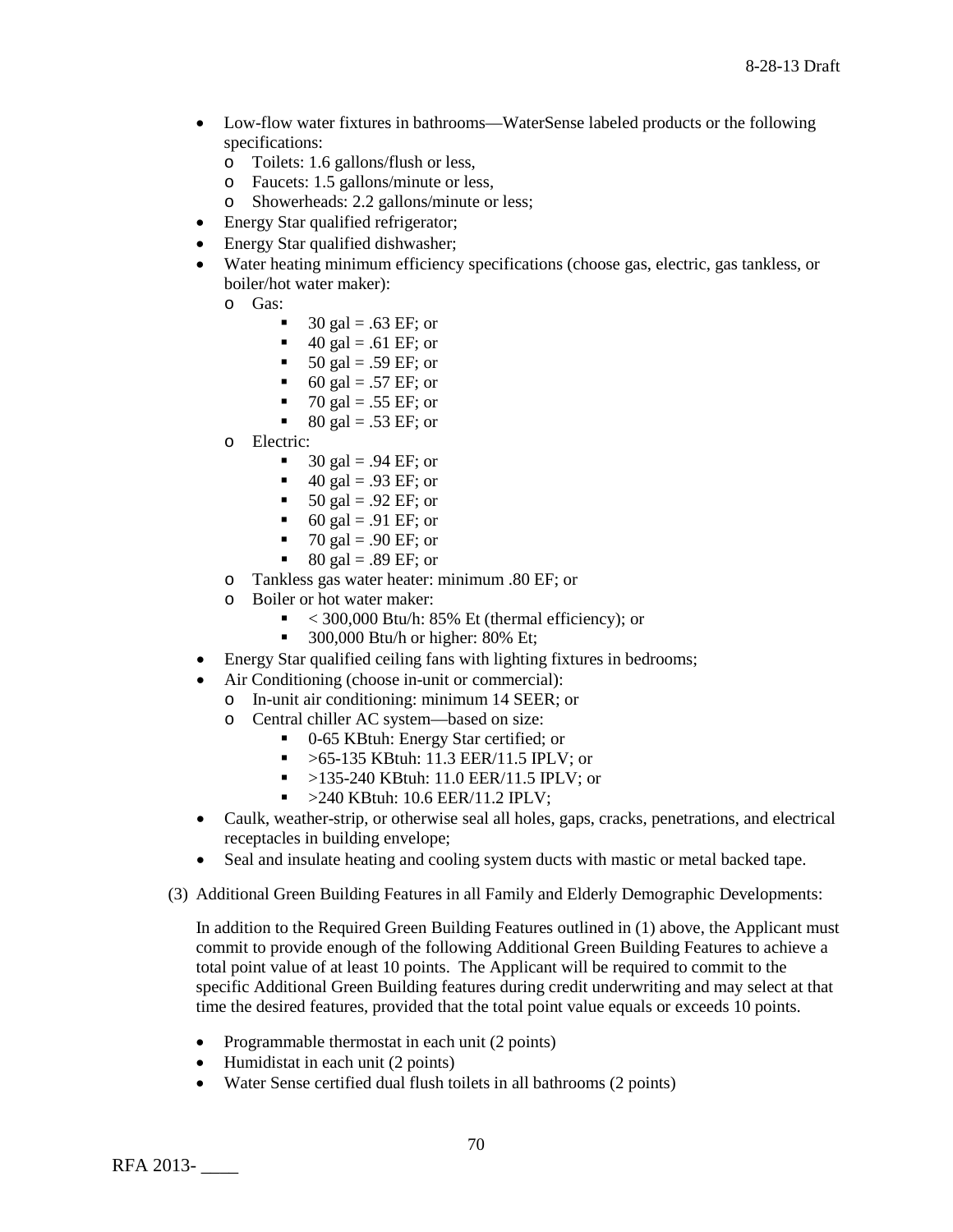- Light colored concrete pavement instead of or on top of asphalt to reduce the heat-island effect (2 points)
- Energy Star qualified roof coating (2 points)  $*$
- Energy Star qualified roofing materials (metal, shingles, thermoplastic polyolefin (TPO), or tiles) (3 points) \*
- Eco-friendly cabinets formaldehyde free, material certified by the Forest Stewardship Council (3 points)
- Eco-Friendly flooring for entire unit Carpet and Rug Institute Green Label certified carpet and pad, bamboo, cork, 100% recycled content tile, and/or natural linoleum (3 points)
- Energy Star rating for all windows in each unit (3 points)
- Florida Yards and Neighborhoods certification on all landscaping (2 points)
- Install daylight sensors, timers or motion detectors on all outdoor lighting attached to buildings (2 points)

\*Applicant may choose only one option related to Energy Star qualified roofing

- d. In addition to the required features outlined in a. through c. above, all Applications with the Elderly Demographic must also provide the following in all units (new construction units and rehabilitation units):
	- (1) Fifteen (15) percent of the new construction units must have roll-in showers. Five percent of the overall requirement for roll-in showers may be met with walk-in type shower stalls with permanently affixed seats which meet or exceed the federal 2010 ADA Standards for Accessible Design.
	- (2) In all of the new construction units and in as many of the rehabilitation units as is structurally and financially feasible within the scope of the rehabilitation work utilizing a capital needs assessment performed during the credit underwriting process:
		- Horizontal grab bars in place around each tub and/or shower, the installation of which meets or exceeds 2010 ADA Standards for Accessible Design, Section 609. In addition, the following standards for grab bars are required:
			- o If a bathtub/shower combination with a permanent seat is provided, grab bars shall be installed to meet or exceed 2010 ADA Standards for Accessible Design, Section 607.4.1.
				- o If a bathtub/shower combination without a permanent seat is provided, grab bars shall be installed to meet or exceed 2010 ADA Standards for Accessible Design, Section 607.4.2.
				- o If a roll-in shower is provided, grab bars shall be installed to meet or exceed 2010 ADA Standards for Accessible Design, Section 608.3.2;
		- Reinforced walls for future installation of horizontal grab bars in place around each toilet, the installation of which meets or exceeds 2010 ADA Standards for Accessible Design, Section 604.5.1 (Side Wall):
		- Roll-out shelving or drawers in all bottom bathroom vanity cabinets;
		- Adjustable shelving in master bedroom closets (must be adjustable by resident); and
		- In at least one of the kitchen's bottom or base cabinets, there shall be a large drawer that has full extension drawer slides.
- e. All Applications with the Development Category of New Construction, Redevelopment, or Acquisition and Redevelopment must commit to achieve one of the following Green Building Certification programs:

RFA 2013- \_\_\_\_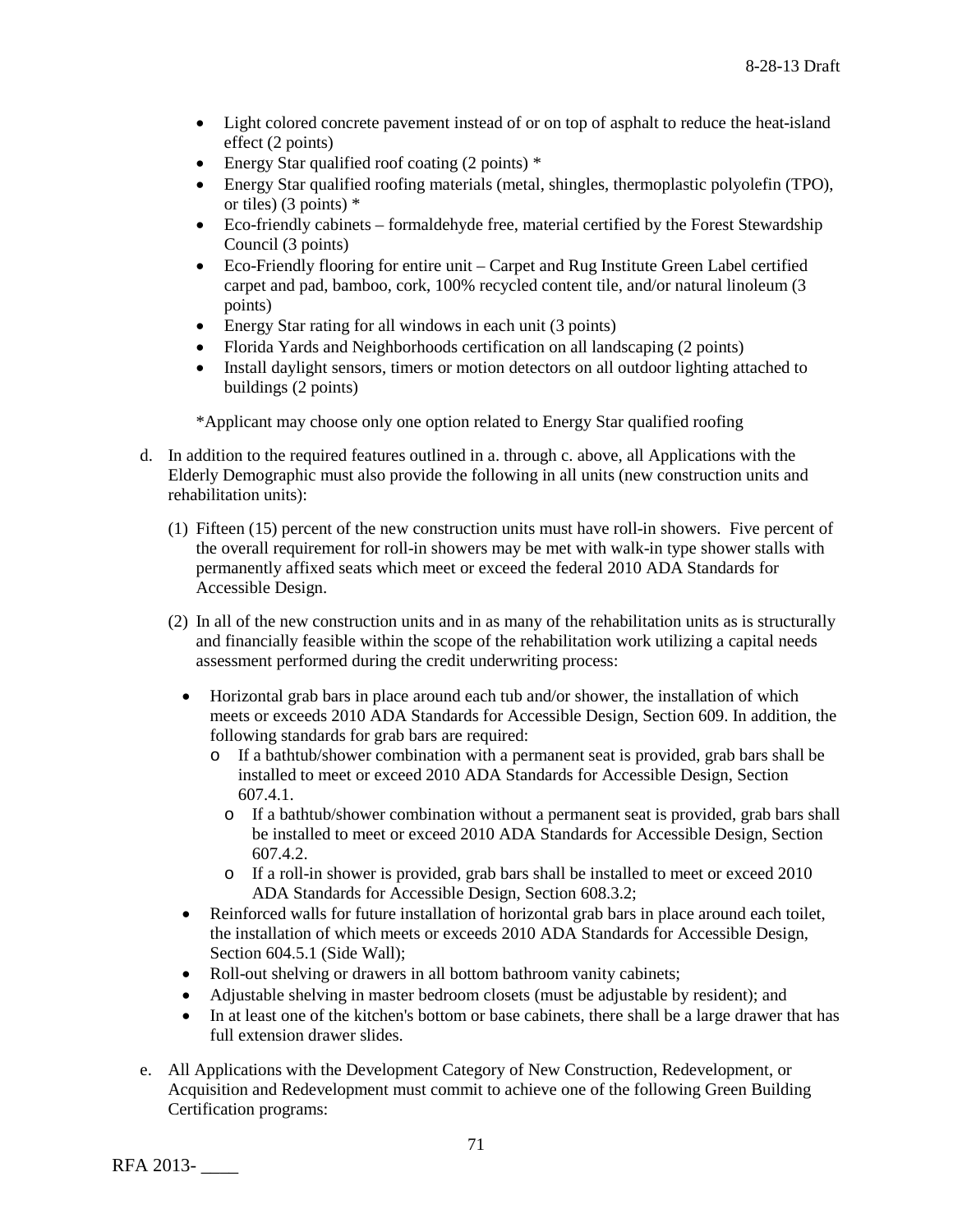- Leadership in Energy and Environmental Design (LEED);
- Florida Green Building Coalition (FGBC); or
- ICC 700 National Green Building Standard (NGBS).

### **5. Required Resident Programs:**

- a. Applications with the Family Demographic must commit to provide at least three (3) of the following resident programs outlined below. The Applicant will make the actual selection of the specific programs during the credit underwriting process.
	- (1) After School Program for Children This program requires the Applicant or its Management Company to provide supervised, structured, age-appropriate activities for children during after school hours, Monday through Friday. Activities must be on-site.
	- (2) Literacy Training- Applicant or its Management Company must make available, at no cost to the resident, literacy tutor(s) who will provide weekly literacy lessons to residents in private space on-site. Electronic media, if used, must be used in conjunction with live instruction. If the Development consists of Scattered Sites, this resident program must be provided on the Scattered Site with the most units.
	- (3) Employment Assistance Program Applicant or its Management Company must provide, at no cost to the resident, a minimum of quarterly scheduled Employment Assistance Program workshops/meetings offering employment counseling by a knowledgeable employment counselor. Such a program includes employability skills workshops providing instruction in the basic skills necessary for getting, keeping, and doing well in a job. The instruction must include, but not be limited to, the following:
		- o Evaluation of current job skills;
		- o Assistance in setting job goals;
		- o Assistance in development of and regular review/update of individualized plan for each participating resident;
		- o Resume assistance;
		- o Interview preparation; and
		- o Placement and follow-up services.
	- (4) Family Support Coordinator The Applicant must provide a Family Support Coordinator at no cost to the resident. The Family Support Coordinator shall assist residents in assessing needs and obtaining services, with the goal of promoting successful tenancies and helping residents achieve and maintain maximum independence and self-sufficiency. Responsibilities shall include linking residents with public and private resources in the community to provide needed assistance, develop and oversee on-site programs and activities based on the needs and interests of residents, and support residents in organizing group activities to build community and to address and solve problems such as crime and drug activity. The duties of the Family Support Coordinator shall not be performed by property management staff. The Coordinator shall be on-site and available to residents at least 20 hours per week, within the hours of 9 a.m. and 8 p.m. The Coordinator may be an employee of the Development or, through an agreement, an employee of a third party agency or organization that provides these services.
- b. Application with the Elderly Demographic: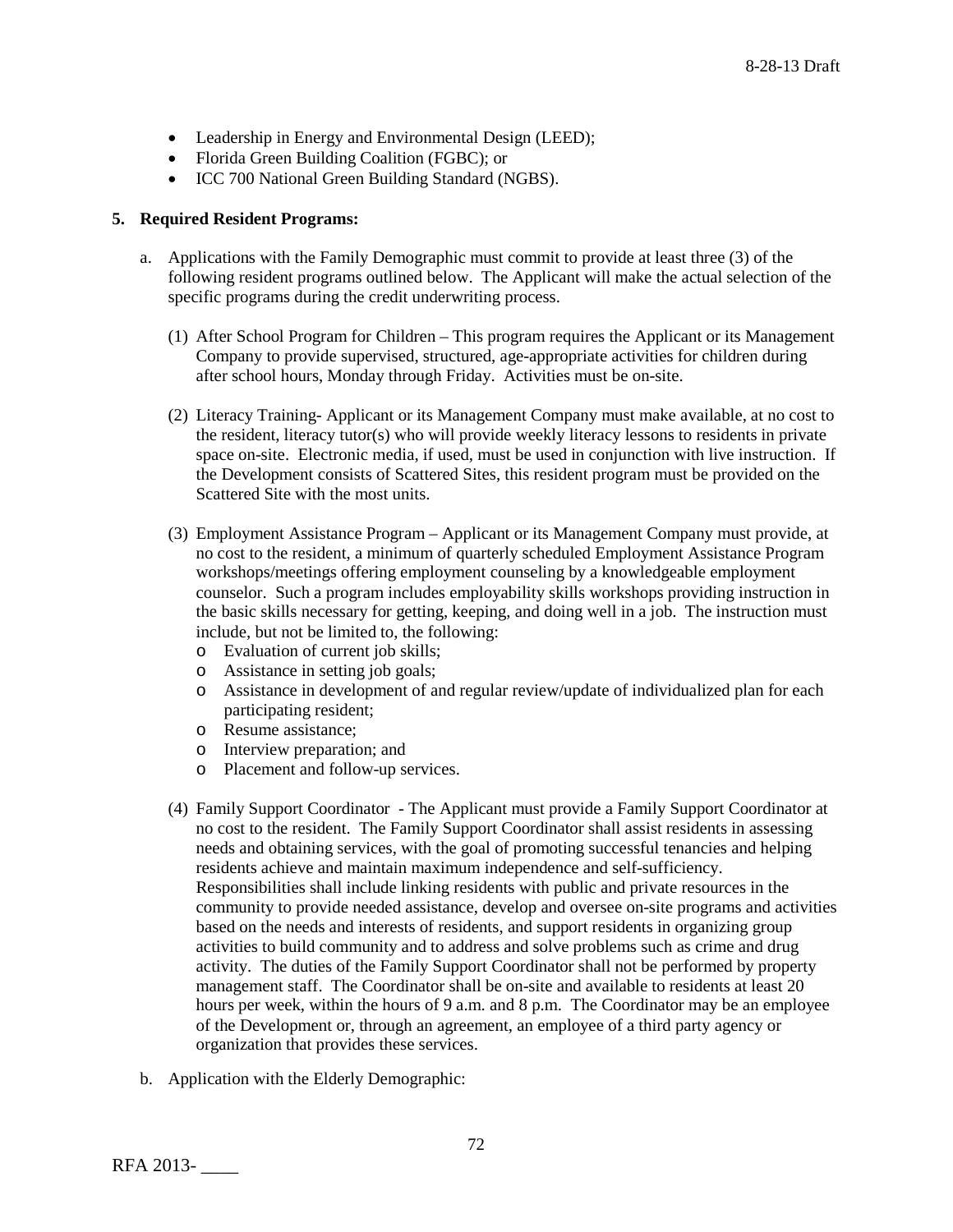(1) All Applicants with the Elderly Demographic must commit to provide the following resident program:

Staff On-Site 24 Hours Per Day -

Applicant must provide staff on the Development's premises at all times who will be available and accessible to the residents 24 hours per day, seven days per week, at no cost to the resident. The on-site staff shall be available at all times to receive calls from residents and help determine the approach to address the issue. The Development's owner or designated manager shall develop and implement policies and procedures for staff receiving a resident call and how staff shall assess and manage the call based on a resident's request and/or need. These policies and procedures shall describe the process for ensuring that staffing is adequate to address the 24-hour on-site requirement, including the following:

- staff vacation;
- other staff absences:
- staff temporarily unavailable on site for a short length of time;
- how staff shall manage a resident call when staff is temporarily off-site;
- maximum response time of the staff to a resident call, including response time when staff must be temporarily off-site.

Residents shall be informed of the Resident Program at move-in and via a written notice(s) clearly displayed in the Development's common or public spaces. If the Development consists of Scattered Sites, staff must, at a minimum, be on the Scattered Site with the most units 24 hours a day, 7 days a week. Although the Scattered Sites Development staff may be located only on the Scattered Site with the most units, they must be available to and provide the same resident program services to all the Development's residents.

- (2) All non-ALF Developments must select at least three (3) of the following resident programs:
	- (a) Literacy Training Applicant or its Management Company must make available, at no cost to the resident, literacy tutor(s) who will provide weekly literacy lessons to residents in private space on-site. Training must be held between the hours of 8:00 a.m. and 7:00 p.m. and electronic media, if used, must be used in conjunction with live instruction. If the Development consists of Scattered Sites, this resident program must be provided on the Scattered Site with the most units.
	- (b) Computer Training The Applicant or its Management Company shall make available computer and internet training classes (basic and/or advanced level depending on the needs and requests of the residents). The training classes must be provided at least once a week, at no cost to the resident, in a dedicated space on site. Training must be held between the hours of 8:00 a.m. and 7:00 p.m. and electronic media, if used, must be used in conjunction with live instruction. If the Development consists of Scattered Sites, this resident program must be provided on the Scattered Site with the most units.
	- (c) Daily Activities Applicant or its Management Company must provide on-site supervised, structured activities, at no cost to the resident, at least five days per week which must be offered between the hours of 8:00 a.m. and 7:00 p.m. If the Development consists of Scattered Sites, this resident program must be provided on the Scattered Site with the most units.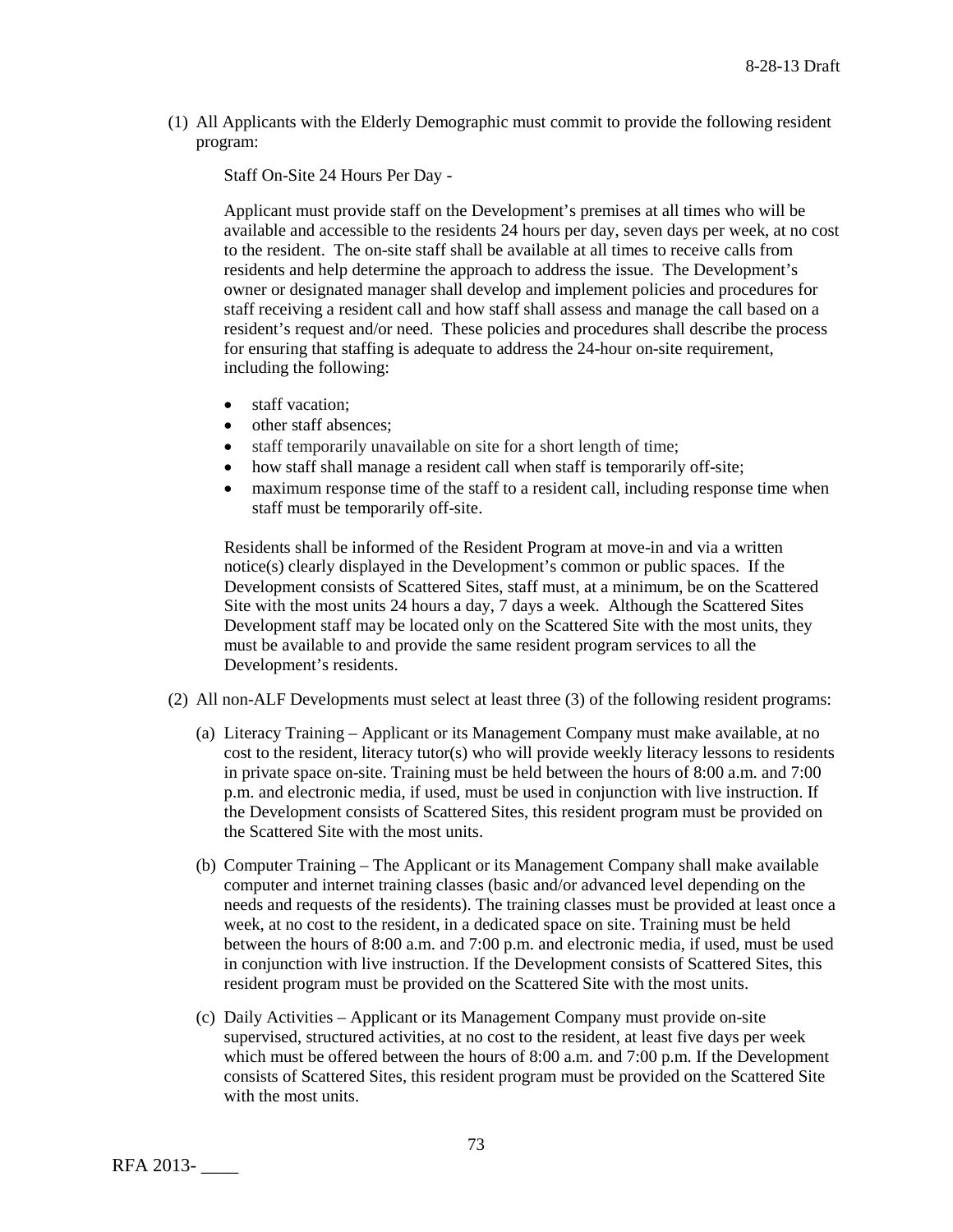- (d) Assistance with Light Housekeeping, Grocery Shopping and/or Laundry The Applicant or its Management Company must provide residents with a list of qualified service providers for (a) light housekeeping, and/or (b) grocery shopping, and/or (c) laundry and will coordinate, at no cost to the resident, the scheduling of services. The Developer or Management Company shall verify that the services referral information is accurate and up-to-date at least once every six (6) months.
- (e) Resident Assurance Check-In Program Applicant commits to provide and use an established system for checking in with each resident on a pre-determined basis not less than once per day, at no cost to the resident. Residents may opt out of this program with a written certification that they choose not to participate.
- (3) All ALF Developments must provide the following resident programs:
	- (a) Medication Administration The Applicant or its Management Company shall provide, pursuant to ALF licensure requirements, staff to administer medications in accordance with a health care provider's order or prescription label.
	- (b) Services for Persons with Alzheimer's Disease and Other Related Disorders The Applicant or its Management Company shall advertise and provide supervision and services to persons with Alzheimer's disease and other related disorders that are specific to each affected resident and pursuant to ALF licensure requirements.

### **6. Limited Development Areas (LDA):**

Use the following LDA Chart to determine whether the proposed Development qualifies as an LDA Development for purposes of this RFA.

| County | Demographic        | <b>Location Description</b>                                                                                                                                                                                                                                                                                                                                                                                                                                                                                                                                                                                                                                                                                                                                                                                                                                               |  |  |  |
|--------|--------------------|---------------------------------------------------------------------------------------------------------------------------------------------------------------------------------------------------------------------------------------------------------------------------------------------------------------------------------------------------------------------------------------------------------------------------------------------------------------------------------------------------------------------------------------------------------------------------------------------------------------------------------------------------------------------------------------------------------------------------------------------------------------------------------------------------------------------------------------------------------------------------|--|--|--|
|        | Category           |                                                                                                                                                                                                                                                                                                                                                                                                                                                                                                                                                                                                                                                                                                                                                                                                                                                                           |  |  |  |
| Duval  | Family and Elderly | Beginning at the northern portion of the county line and I-95, follow the county<br>boundary on the western portion of the county to the southern portion of the county<br>boundary and I-95. Follow I-95 north to SR 13/Hendricks Avenue. Follow SR<br>13/Hendricks Avenue south to Cedar Street. Follow Cedar Street west to the St. John's<br>River. Follow the coast of the St. John's River north to I-95. Follow I-95 northwest to<br>US 90/SR 10/W Beaver Street. Follow US 90/SR 10/W Beaver Street west to SR<br>111/Edgewood Avenue. Follow Edgewood Avenue northeast to I-95. Follow I-95 north<br>to the northern portion of the county line.                                                                                                                                                                                                                 |  |  |  |
|        |                    |                                                                                                                                                                                                                                                                                                                                                                                                                                                                                                                                                                                                                                                                                                                                                                                                                                                                           |  |  |  |
|        | Family             | Beginning at the northern portion of the county line and I-95, follow the county<br>boundary on the eastern portion of the county to the southern portion of the county<br>boundary and I-95. Follow I-95 north to Atlantic Blvd. . Follow Atlantic Blvd<br>northeast to Barbara Avenue. Follow Barbara Avenue north to Southhampton Road.<br>Follow Southhampton Road west to Vine Street. Follow Vine Street north to Huntsford<br>Road. Follow Huntsford Road southeast to Alamo Street. Follow Alamo Street north to<br>Utah Avenue. Follow Utah Avenue southeast to the intersection with Bee Street. From<br>this intersection, continue northeast in the same direction of Bee Street to the St. John's<br>River. Follow the St. John's River northeast to the Trout River. Follow the Trout River<br>west to I-95. Follow I-95 north to the northern county line. |  |  |  |
|        | Family and Elderly | Within the 5 mile radius around the latitude/longitude coordinates:<br>*N 30 23 .6, W 81 36 13 (Sundance Pointe), the portion of the circle southeast of the                                                                                                                                                                                                                                                                                                                                                                                                                                                                                                                                                                                                                                                                                                              |  |  |  |
|        |                    | eastern and southern boundary of St. John's River.                                                                                                                                                                                                                                                                                                                                                                                                                                                                                                                                                                                                                                                                                                                                                                                                                        |  |  |  |

# **LDA Chart**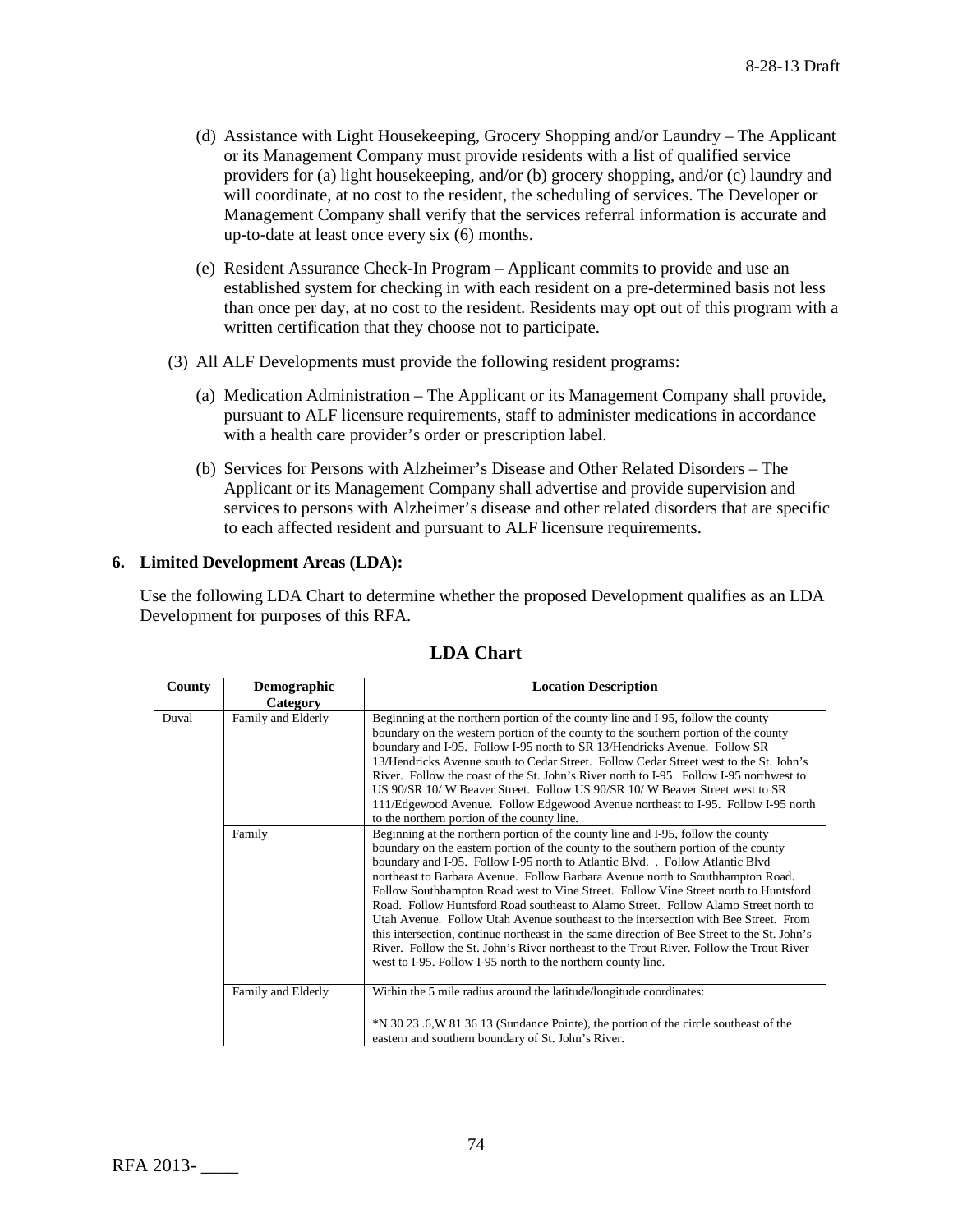| County   | <b>Demographic</b> | <b>Location Description</b>                                                                                                                                                                                                                                                                                                                                                                                                                                                                                                                                                                       |  |  |
|----------|--------------------|---------------------------------------------------------------------------------------------------------------------------------------------------------------------------------------------------------------------------------------------------------------------------------------------------------------------------------------------------------------------------------------------------------------------------------------------------------------------------------------------------------------------------------------------------------------------------------------------------|--|--|
|          | Category           |                                                                                                                                                                                                                                                                                                                                                                                                                                                                                                                                                                                                   |  |  |
| Orange   | Family and Elderly | 5 mile radius around the following latitude/longitude coordinates:<br>*N 28 29 26.9, W 81 24 10.9 (Grande Pointe)<br>*N 28 36 21.7, W 81 25 20.7 (Nassau Bay I and II) - this also affects Seminole County<br>*N 28 34 9.2, W 81 25 50.6 (Oak Glen)                                                                                                                                                                                                                                                                                                                                               |  |  |
| Pinellas | Elderly            | Beginning at the intersection of 13 <sup>th</sup> Avenue N and 28 <sup>th</sup> Street N, follow 13 <sup>th</sup> Avenue N<br>east to Tampa Bay. Follow Tampa Bay south to a point directly east of 19 <sup>th</sup> Avenue S.<br>Follow that point west to 19 <sup>th</sup> Avenue S. Follow $19^{th}$ Avenue S west to 4 <sup>th</sup> Street S.<br>Follow 4 <sup>th</sup> Street S north to Tangerine Avenue S./18 <sup>th</sup> Avenue S. Follow Tangerine<br>Avenue $S/18^{th}$ Avenue S west to 28 <sup>th</sup> Street S. Follow 28 <sup>th</sup> Street S north to $13^{th}$ Avenue<br>N. |  |  |

\*These areas surround Guarantee Fund Developments. In the event that both the Guarantee Fund loan and any SMI loan for one of these Developments are paid off prior to the Application Deadline, the Corporation will treat the LDA restriction around that Development as if it was never included on the LDA chart and the LDA restriction related to that Guarantee Fund Development will no longer apply.

## **7. ELI County Chart:**

| <b>ELI County Chart</b> |                                |  |  |  |  |  |
|-------------------------|--------------------------------|--|--|--|--|--|
| County                  | <b>ELI Set-Aside AMI Level</b> |  |  |  |  |  |
| Duval                   | 33%                            |  |  |  |  |  |
| Hillsborough            | 40%                            |  |  |  |  |  |
| Orange                  | 35%                            |  |  |  |  |  |
| Pinellas                | 40%                            |  |  |  |  |  |

## **8. Total Development Cost Per Unit Limitation:**

The Corporation shall limit the Total Development Cost (TDC) per unit for all Developments categorized by the construction type of the units as indicated by the Applicant in the RFA. The maximum amounts are provided on the TDC Per Unit Limitation chart set out below (the maximum TDC per unit exclusive of land costs, applying any applicable TDC multiplier) and will be tested during the scoring of the RFA, during the credit underwriting process, and during the final allocation process, as outlined below.

These TDC Per Unit Base Limitation amounts are effective from the Application Deadline through Final Cost Certification.

|                                                    | <b>New Construction Units</b> |                             |                           |                        |            | <b>Rehabilitation Units</b> |                 |
|----------------------------------------------------|-------------------------------|-----------------------------|---------------------------|------------------------|------------|-----------------------------|-----------------|
| <b>Measure</b>                                     | Garden<br>Wood*               | Garden<br>C <b>oncrete*</b> | <b>Mid-Rise-</b><br>Wood* | Mid-Rise-<br>Concrete* | High-Rise* | Garden*                     | Non-<br>Garden* |
| Maximum TDC Per<br>Unit exclusive of<br>Land Costs | \$163,000                     | \$196,000                   | \$196,000                 | \$216,000              | \$263,000  | \$137,000                   | \$193,000       |

#### **Total Development Cost Per Unit Base Limitations**

\* Garden includes all Development Types other than Mid-Rise and High-Rise; Non-Garden includes Development Types of Mid-Rise with Elevator (4 stories, 5 stories, or 6 stories) and High-Rise (7 or more stories); Mid-Rise includes Development Types of Mid-Rise with Elevator (4 stories, 5 stories, or 6 stories); and High-Rise includes Development Type of High Rise (7 or more stories)

a. Any Application that has an amount that exceeds these limitations will not be eligible to be considered for funding.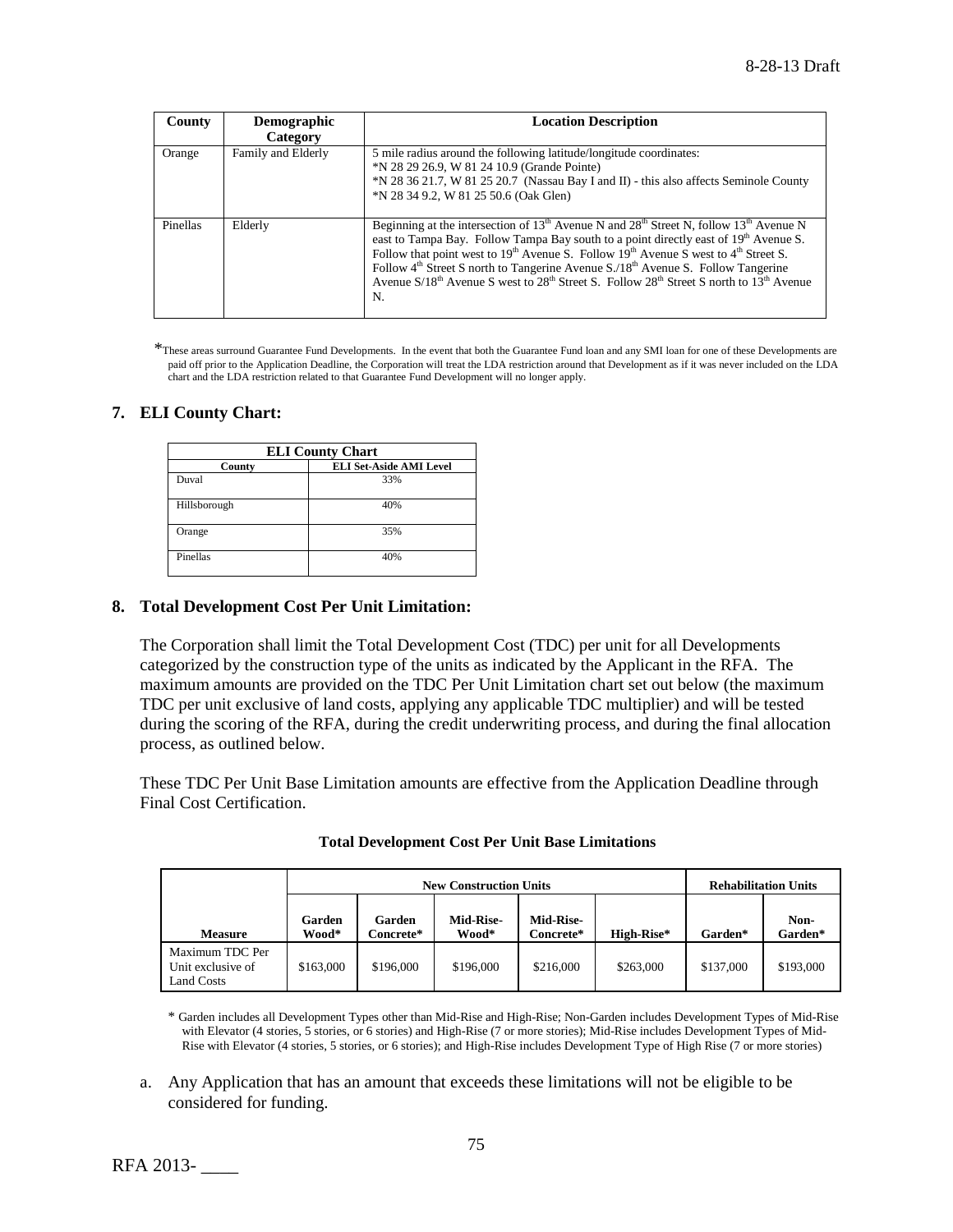b. Any Applicant that has the Credit Underwriter present a credit underwriting report with an amount that exceeds these limitations by more than 5 percent, taking into consideration an escalation factor for construction costs rising after the Application Deadline of either (i) 1.8 percent for any Applicant with the Development Category of New Construction, Redevelopment, or Acquisition and Redevelopment, or (ii) 1.4 percent for any Applicant with the Development Category of Rehabilitation or Acquisition and Rehabilitation, and incorporating any applicable TDC reduction and adjustments processes provided below will receive a negative recommendation by the Credit Underwriter.

Any Applicant that has the Credit Underwriter present a credit underwriting report with an amount that exceeds these limitations, taking into consideration the applicable escalation factor outlined above, will require staff to review the credit underwriting report for compliance to the TDC reduction and adjustment procedure provided below:

- (1) The Developer fee will be limited to the maximum allowable within the TDC Per Unit Base Limitation, inclusive of any applicable escalation factor, in all instances. A Developer fee can be earned on qualifying TDC exclusive of land up to the TDC Per Unit Base Limitation, inclusive of any applicable escalation factor, but it cannot be earned on costs in excess of said limitation. If the Development costs exceed the amount allowed by the TDC Per Unit Base Limitation, inclusive of any applicable escalation factor, then the maximum allowable Developer fee will be adjusted as outlined below. The maximum allowable Developer fee can be determined by multiplying the applicable TDC Per Unit Base Limitation with respect to the Development as provided in this RFA, inclusive of any applicable escalation factor, by the number of total units in the Development. Second, divide this product by 1.16 and then multiply the result by 16 percent\*. This will yield the maximum allowable Developer fee within the TDC Per Unit Base Limitation, inclusive of any applicable escalation factor.
- (2) Prior to determining any necessary adjustment, if the Developer fee initially stated by the Applicant or Credit Underwriter is in excess of the maximum allowable Developer fee as provided in (1) above, the Developer fee will be reduced to said maximum allowable Developer fee and the TDC will be equally reduced to incorporate the cost reduction.

Subsequent to reducing the Developer fee to the maximum allowable amount, additional adjustments may be necessary if the TDC Per Unit Base Limitation remains exceeded. An adjustment shall be determined by reducing the maximum allowable Developer fee as determined in (1) above dollar-for-dollar for any costs in excess of the amount allowed by the TDC Per Unit Base Limitation, inclusive of any applicable escalation factor, up to the lesser of (a) the actual amount of costs in excess of the amount allowed by the TDC Per Unit Base Limitation, inclusive of any applicable escalation factor, (b) \$500,000, or (c) 25 percent of the maximum allowable Developer fee. If after following this Developer fee limitation process, the TDC exclusive of land costs is reduced to be within the amount allowed by the TDC Per Unit Base Limitation, inclusive of any applicable escalation factor, then the Developer fee adjustment calculation is complete. If the TDC exclusive of land costs remains above the amount allowed by the TDC Per Unit Base Limitation, inclusive of any applicable escalation factor, then there is an additional Developer fee adjustment, as outlined in (3) below.

(3) An additional Developer fee adjustment will be initiated to further reduce the allowable Developer fee in the event the TDC exclusive of land (as adjusted above) exceeds the TDC Per Unit Base Limitation. The reduction will be determined by deriving a percentage amount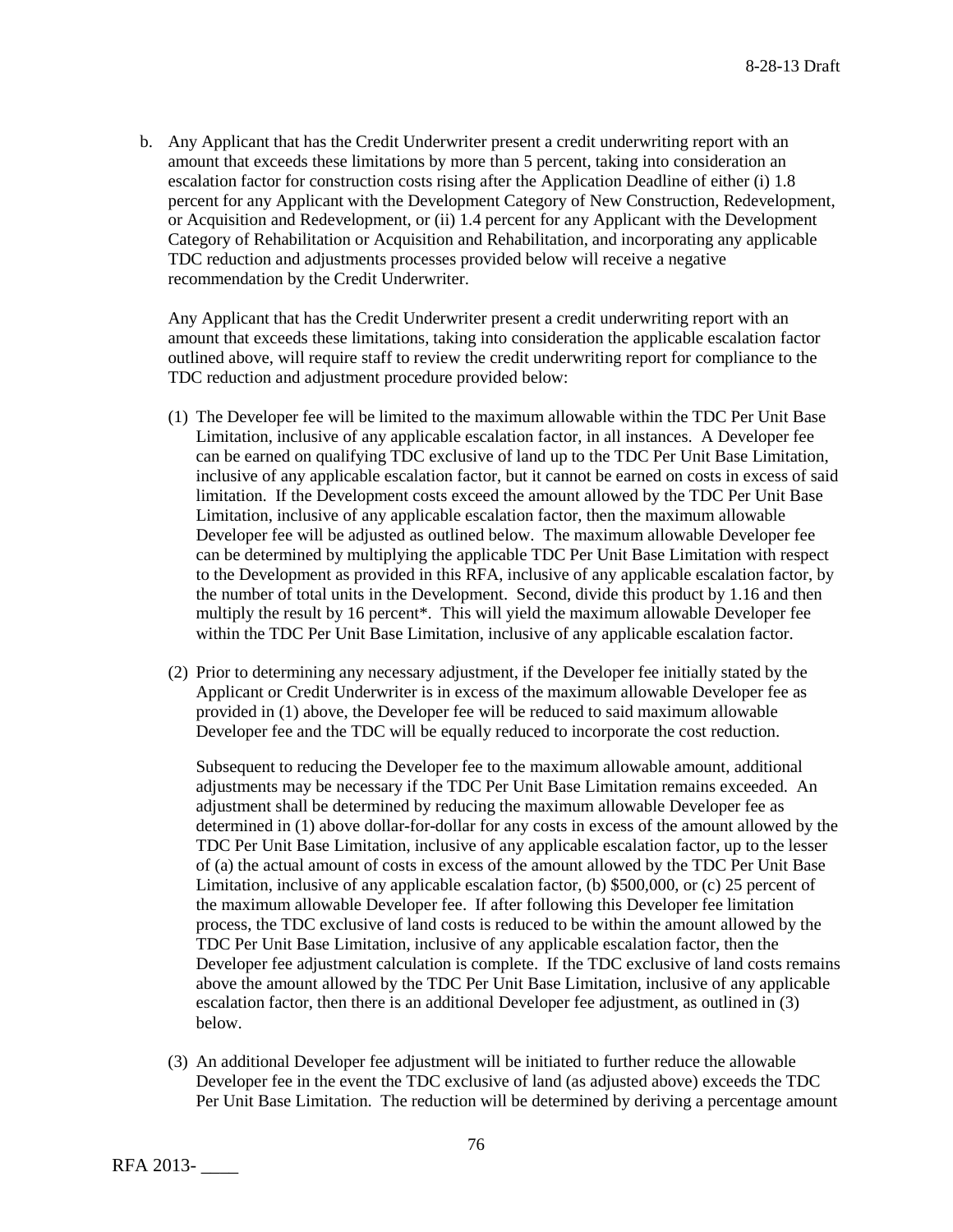that the TDC exclusive of land costs (as adjusted above) exceeds the TDC Per Unit Base Limitation, inclusive of any applicable escalation factor, and multiplying this excess percentage by the amount of the adjusted Developer fee, resulting in a product that is the additional adjustment to the Developer fee. For instance, if the Development's adjusted TDC excusive of land costs exceeds the limitation, inclusive of any applicable escalation factor, by 4 percent, then the allowable Developer fee is further reduced by 4 percent. Once this step is complete, there is no further Developer fee adjustment or corresponding cost savings to be incorporated into the TDC as a result of having a TDC exclusive of land costs that exceeds the limitation.

As a note, if the Developer fee in the credit underwriting report is already at or below this allowable Developer fee, then there is no additional adjustment to be incorporated into the Developer fee. This also means there are no corresponding costs savings to reduce the TDC since all TDC cost reductions stemming from this process are coming from reducing the Developer fee. If the Developer fee in the credit underwriting report needs to be reduced to incorporate any adjustment as provided above, then as the Developer fee is reduced, so is the TDC in order to incorporate the reduced Developer fee cost.

For example:

An 85-unit development with a Development Category of New Construction and a Development Type of Garden Concrete reports a TDC of \$18,000,000, inclusive of a stated Developer fee of \$2,500,000, and exclusive of land at time of credit underwriting, and also prior to any adjustment:

### *Calculate TDC Limitation for the Development and Maximum Allowable Developer fee*

- 1.(a) TDC Per Unit Base Limitation, inclusive of any applicable escalation factor: \$196,000 Per Unit x  $(1 + 1.8\%) = $199,528$  Per Unit.
- 1.(b) Determine TDC Limitation for the Development: \$199,528 Per Unit x 85 units = \$16,959,880.
- 1.(c) Implied maximum Development Cost per the limitation:  $$16,959,880 \div 1.16 =$ \$14,620,586.
- 1.(d) Determine maximum allowable Developer fee within the limitation (prior to any adjustment):  $$14,620,586 \times 16\% = $2,339,293$ .

# *First Developer fee/TDC adjustment Calculation Methodology (If necessary)*

- 2.(a)(i) Is the stated Developer fee greater than the maximum allowable?  $$2,500,000>$ \$2,339,293.
- 2.(a)(ii) If the response to  $2.(a)(i)$  is yes, then determine the excess: \$2,500,000 - $$2,339,293 = $160,707$  (excess Developer fee and excess TDC).
- 2.(b) Reduce the stated Developer fee to the lesser of maximum allowable or stated fee and reduce the stated TDC by an equal amount:  $$2,500,000 - $160,707 =$  $$2,339,293$ ;  $$18,000,000 - $160,707 = $17,839,293$ .
- 2.(c) Determine if the TDC remains in excess of the limitation: \$17,839,293  $$16,959,880 = $879,413$ .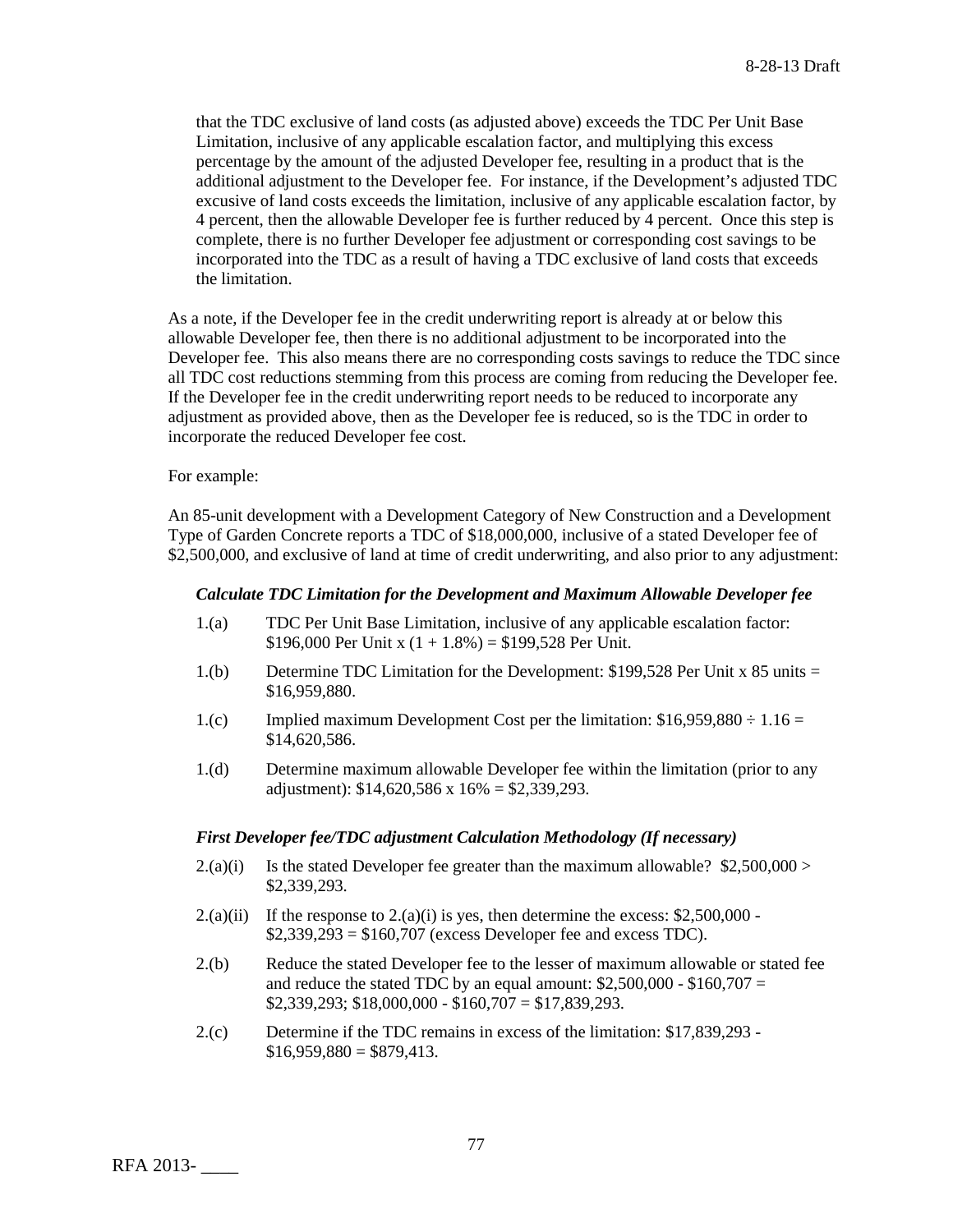- 2.(d) Determine the lesser of either (i) \$500,000, (ii) 25 percent of the maximum allowable Developer fee, or (iii) 100% of the excess TDC:  $25\%$  x \$2,339,293 =  $$584,823$ ;  $$500,000 < $584,823 < $879,413$ .
- 2.(e) Apply the lesser of 2(d) above to determine the Maximum allowable Developer fee, subject to the first adjustment: \$2,339,293 - \$500,000 = \$1,839,293.
- 2.(f) TDC reduction due to Developer fee adjustment:  $$17,839,293 $500,000 =$ \$17,339,293.

(As a note, this TDC is still greater than the TDC Per Unit Base Limitation, inclusive of any applicable upward adjust so an additional Developer fee adjustment will need to be calculated.)

### *Second Developer fee/TDC adjustment Calculation Methodology (If necessary)*

- 3.(a) The percentage the TDC without land (as adjusted above for first adjustment) that exceeds the amount allowed by the TDC Per Unit Base Limitation, inclusive of any applicable escalation factor:  $$17,339,293 - $16,959,880 = $379,413$ ;  $$379,413 \div$  $$16,959,880 = 2.24\%$ .
- 3.(b) Additional adjustment: 2.24% x \$1,839,293 = \$41,147.
- 3.(c) Final maximum Developer fee, after adjustments: \$1,839,293 \$41,147 = \$1,798,146
- 3.(d) Final adjusted TDC at time of credit underwriting:  $$17,339,293 $41,147 =$ \$17,298,146.
- 3.(e) Verify status of the 5% variance test: (\$17,298,146 \$16,959,880) / \$16,959,880 = 2.0%, which falls under criteria of being less than or equal to 5% above of the TDC Per Unit Base Limitation, inclusive of any applicable escalation factor.
- c. Any Applicant that presents a Final Cost Certification Application (FCCA) that has amounts that exceed the TDC Per Unit Base Limitation, subject to an escalation factor of either (i) 1.8 percent for any Applicant with the Development Category of New Construction, Redevelopment, or Acquisition and Redevelopment, or (ii) 1.4 percent for any Applicant with the Development Category of Rehabilitation or Acquisition and Rehabilitation, will require staff to review the FCCA for compliance to the procedure provided below. If the Development has already had its Developer fee adjusted at credit underwriting as provided in 8.b. above and the TDC without land in the FCCA exceeds the TDC without land provided in the credit underwriting report, then the Developer fee will have an additional adjustment to be incorporated as provided in (4) below.
	- (1) The Developer fee will be limited to the maximum allowable within the TDC Per Unit Base Limitation, inclusive of any applicable escalation factor, in all instances. A Developer fee can be earned on qualifying TDC exclusive of land up to the TDC Per Unit Base Limitation, inclusive of any applicable escalation factor, but it cannot be earned on costs in excess of said limitation. If the Development costs exceed the amount allowed by the TDC Per Unit Base Limitation, inclusive of any applicable escalation factor, then the maximum allowable Developer fee will be adjusted as outlined below. The maximum allowable Developer fee can be determined by multiplying the applicable TDC Per Unit Base Limitation with respect to the Development as provided in this RFA, inclusive of any applicable escalation factor, by the number of total units in the Development. Second, divide this product by 1.16 and then multiply the result by 16 percent\*. This will yield the maximum allowable Developer fee within the TDC Per Unit Base Limitation, inclusive of any applicable escalation factor.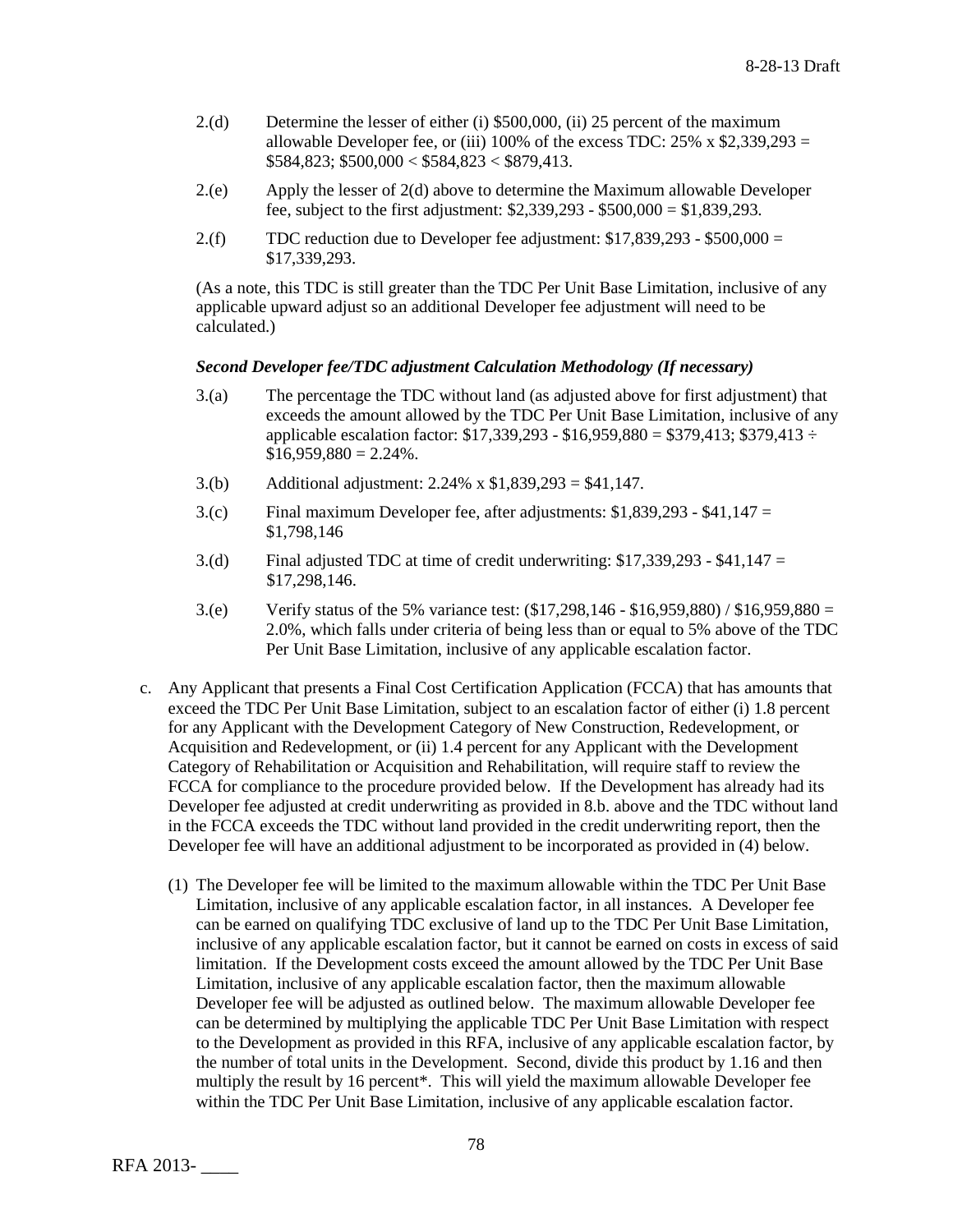(2) Prior to determining any necessary adjustment, if the Developer fee initially stated by the FCCA is in excess of the maximum allowable Developer fee as provided in (1) above, the Developer fee will be reduced to said maximum allowable Developer fee and the TDC will be equally reduced to incorporate the cost reduction.

Subsequent to reducing the Developer fee to the maximum allowable amount, additional adjustments may be necessary if the TDC Per Unit Base Limitation remains exceeded. An adjustment shall be determined by reducing the maximum allowable Developer fee as determined in (1) above dollar-for-dollar for any costs in excess of the amount allowed by the TDC Per Unit Base Limitation, inclusive of any applicable escalation factor, up to the lesser of (a) the actual amount of costs in excess of the amount allowed by the TDC Per Unit Base Limitation, inclusive of any applicable escalation factor, (b) \$250,000, or (c) 10 percent of the maximum allowable Developer fee. If after following this Developer fee limitation process, the TDC exclusive of land costs is reduced to be within the amount allowed by the TDC Per Unit Base Limitation, inclusive of any applicable escalation factor, then the Developer fee adjustment calculation is complete. If the TDC exclusive of land costs remains above the amount allowed by the TDC Per Unit Base Limitation, inclusive of any applicable escalation factor, then there is an additional Developer fee adjustment, as outlined in (3) below.

(3) An additional Developer fee adjustment will be initiated to further reduce the allowable Developer fee in the event the TDC elusive of land costs (as adjusted above) exceeds the TDC Per Unit Base Limitation. The reduction will be determined by deriving a percentage amount that the TDC exclusive of land costs (as adjusted above) exceeds the amount allowed by the TDC Per Unit Base Limitation, inclusive of any applicable escalation factor and multiplying this excess percentage by the amount of the adjusted Developer fee, resulting in a product that is the additional adjustment to the Developer fee. For instance, if the Development's adjusted TDC exclusive of land costs exceeds the limitation, inclusive of any applicable escalation factor, by 4 percent, then the allowable Developer fee is further reduced by 4 percent. Once this step is complete, there is no further Developer fee adjustment or corresponding cost savings to be incorporated into the TDC as a result of having a TDC exclusive of land costs that exceeds the limitation.

As a note, if the Developer fee in the FCCA is already at or below this allowable Developer fee, then there is no additional adjustment to be incorporated into the Developer fee. This also means there are no corresponding costs savings to reduce the TDC since all TDC cost reductions stemming from this process are coming from reducing the Developer fee. If the Developer fee in the FCCA needs to be reduced to incorporate any penalties provided above, then as the Developer fee is reduced, so is the TDC in order to incorporate the reduced Developer fee cost.

(4) For those Developments that have already had its Developer fee adjusted at credit underwriting as provided in 8.b. above and whose TDC without land in the FCCA exceeds the TDC without land provided in the credit underwriting report, the allowable Developer fee will incorporate an additional adjustment. This additional Developer fee adjustment will be the lesser of (a) the difference between the amount of TDC exclusive of land costs as reported in the FCCA that is in excess of the TDC exclusive of land costs provided in the credit underwriting report, (b) \$250,000, or (c) 10 percent of the allowable Developer fee reported in the credit underwriting report. If the Developer fee in the FCCA is already equal to or less than the allowable Developer fee as determined with the incorporation of this additional Developer fee adjustment, then neither the Developer fee nor the TDC is further reduced.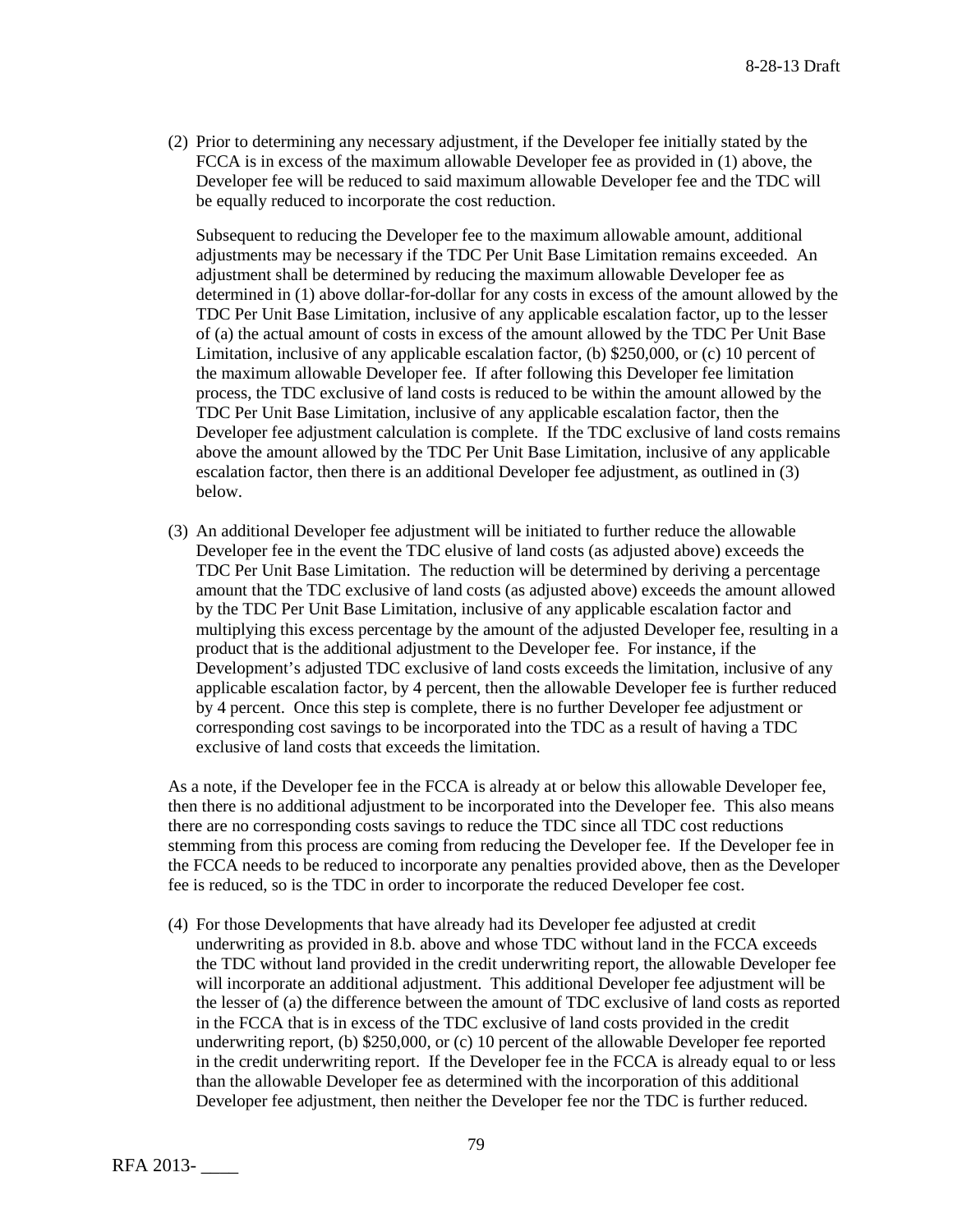For example:

Assuming the Development in the example provided in 8.b. above provides a FCCA with a TDC exclusive of land costs of \$500,000 higher than the TDC exclusive of land costs provided in the credit underwriting report, but the Developer fee is the same as provided in the credit underwriting report of \$1,798,146. The additional Developer fee adjustment will be the lesser of (a) \$500,000 (the new excess costs), (b) \$250,000 (the maximum dollar limit of this additional Developer fee adjustment), or (c) \$179,814 (10% of the allowable Developer fee reported in the credit underwriting report).

Since (c) is the lowest of the three options, the allowable Developer fee and the TDC will both be lowered by \$179,814. The allowable Developer fee will be \$1,618,332 (the allowable Developer fee reported in the credit underwriting report of \$1,798,146, less the adjustment of \$179,814). The TDC exclusive of land costs in the FCCA would be adjusted to \$17,618,332 (\$17,298,146 from the credit underwriting report plus \$500,000 of new additional costs less \$179,814 for the reduction in allowable Developer fee).

\*These figures represent the applicable Developer fee percentage for the Development (16%) and one plus the applicable Developer fee percentage for the Development  $(1+16\%)$ .

# **9. Leveraging Classification:**

Each eligible Application's Leveraging Classification will be determined as follows:

a. Calculating the Set-Aside Units:

The total number of set-aside units for each Application will be computed by multiplying the total number of units within the proposed Development by the highest Total Set-Aside Percentage the Applicant committed to as stated in the last row of the set-aside breakdown chart in the Set-Aside Commitment section of the Application. Results that are not a whole number will be rounded up to the next whole number.

- b. The Corporation will first calculate the Total Corporation Funding Per Set-Aside Unit by multiplying (1) by (2) below:
	- (1) If the Development is not located in a HUD designated HCA, the Eligible Housing Credit Request Amount will be multiplied by 9.0. If the Development is located in a HUD designated HCA, the Eligible Housing Credit Request Amount will be multiplied by 9.0 and that product will be divided by 1.3.
	- (2) The total Corporation funding amount may be further adjusted as outlined below. NOTE: If a proposed Development meets all of the requirements of both (a) and (c), the total Corporation funding amount will be multiplied by 0.65. If a proposed Development meets all of the requirements of both (b) and (c), the total Corporation funding amount will be multiplied by 0.785.
		- (a) If the proposed Development meets all of the following requirements, the total Corporation funding amount will be multiplied by 0.65:
			- Applicant selected the High-Rise Development Type, and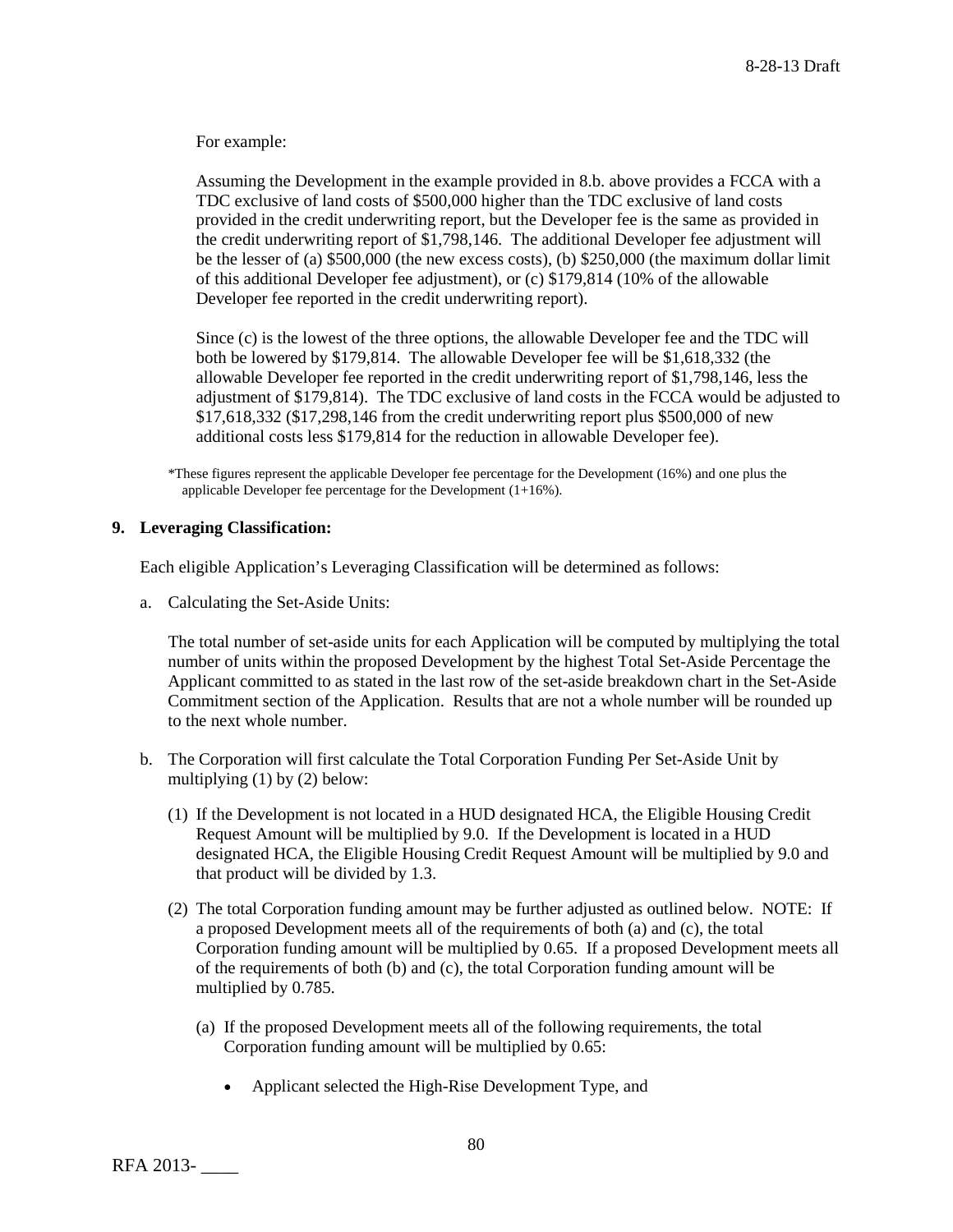• Applicant selected the Development Category of New Construction or selected and qualified for the Development Category of Redevelopment or Acquisition and Redevelopment.

or

- (b) If the proposed Development meets all of the following requirements, the total Corporation funding amount will be multiplied by 0.785:
	- Applicant selected the Mid-Rise with Elevator (a building comprised of 5 or 6 stories) Development Type and at least 90 percent of the total units are in these Mid-Rise building(s), and
	- Applicant selected the Development Category of New Construction or selected and qualified for the Development Category of Redevelopment or Acquisition and Redevelopment.

or

(c) If the proposed Development meets all of the following requirements, the total Corporation funding amount will be multiplied by 0.865:

- Applicant selected the Development Category of New Construction or selected and qualified for the Development Category of Redevelopment or Acquisition and Redevelopment, and
- The proposed Development met the requirements to be considered concrete construction.
- (3) The eligible Applications will be divided into two (2) lists: the "New Construction List" consisting of the eligible Applications with the Development Category of New Construction, Redevelopment, and Acquisition and Redevelopment, and the "Rehabilitation List" consisting of the eligible Applications with the Development Category of Rehabilitation and Acquisition and Rehabilitation.
	- (a) The New Construction List will be compiled as follows:

The total number of Applications on the New Construction List will be multiplied by 90 percent and the resulting figure will be rounded up to the next whole number (the resulting figure after rounding will be referred to as the "New Construction A/B Cut-Off"). A line will be drawn below the Application whose place on the list is equal to the New Construction A/B Cut-Off. If any Application(s) below the line has the same total Corporation funding request per set-aside unit as the Application immediately above the line, the line will be moved to a place immediately below that Application(s). Applications above the New Construction A/B Cut-Off will be classified as Group A and Applications below the New Construction A/B Cut-Off will be classified as Group B.

(b) The Rehabilitation List will be compiled as follows: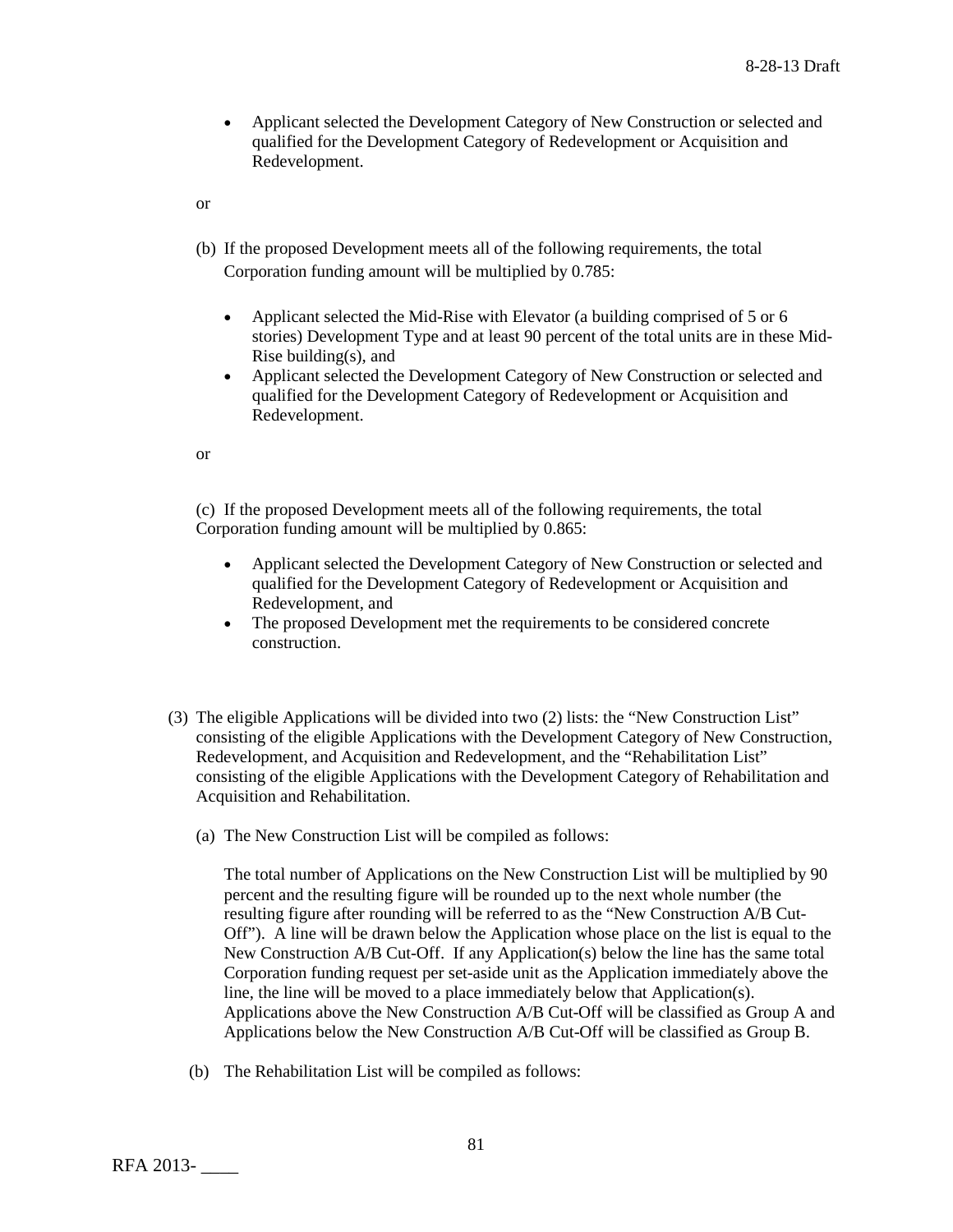The total number of Applications on the Rehabilitation List will be multiplied by 90 percent and the resulting figure will be rounded up to the next whole number (the resulting figure after rounding will be referred to as the "Rehabilitation A/B Cut-Off"). A line will be drawn below the Application whose place on the list is equal to the Rehabilitation A/B Cut-Off. If any Application(s) below the line has the same total Corporation funding request per set-aside unit as the Application immediately above the line, the line will be moved to a place immediately below that Application(s). Applications above the Rehabilitation A/B Cut-Off will be classified as Group A and Applications below the Rehabilitation A/B Cut-Off will be classified as Group B.

The New Construction List and the Rehabilitation List will then be merged to form one list.

## **10. Florida Job Creation Preference:**

Each Application will be measured to determine whether it qualifies for the Florida Job Creation Preference. To determine eligibility for the preference, the Corporation will calculate the Application's Florida Job Creation score, which will reflect the number of Florida jobs per \$1 million of Housing Credit Allocation. Only Applications with a score equal to or greater than 100 will qualify for the Florida Job Creation Preference in Section Four B of the RFA.

Determination of the Florida Job Creation score will be based on the following information:

- The number of new construction and/or rehabilitation units committed to by the Applicant (as stated by the Applicant at question 4.e. of Exhibit A of the RFP);
- The applicable Florida job creation rate for the type of units:
	- o Rate of 3.376 Florida Jobs per Unit for proposed new construction units;
	- o Rate of 1.534 Florida Jobs per Unit for proposed rehabilitation units; and
- The Eligible Housing Credit Request Amount.

The score for the Florida Rate of Job Creation per \$1 million of Housing Credit Allocation will be measured using one of the following calculations:

a. Developments consisting of only new construction units:

Number of new construction units x 3.376 Florida Jobs per Unit x 1,000,000 / Eligible Housing Credit Request Amount = Florida Jobs per \$1 million of Housing Credit Allocation.

For example:

Application A consists of 80 new construction units and has an Eligible Housing Credit Request Amount of \$1,500,000.

80 x 3.376 x 1,000,000 / 1,500,000 = Florida Job Creation score of 180.053.

b. Developments consisting of only rehabilitation units:

Number of rehabilitation units x 1.534 Florida Jobs per Unit x 1,000,000 / Eligible Housing Credit Request Amount = Florida Jobs per \$1 million of Housing Credit Allocation.

For example:

Application B consists of 80 rehabilitation units and has an Eligible Housing Credit Request Amount of \$1,500,000.

RFA 2013- \_\_\_\_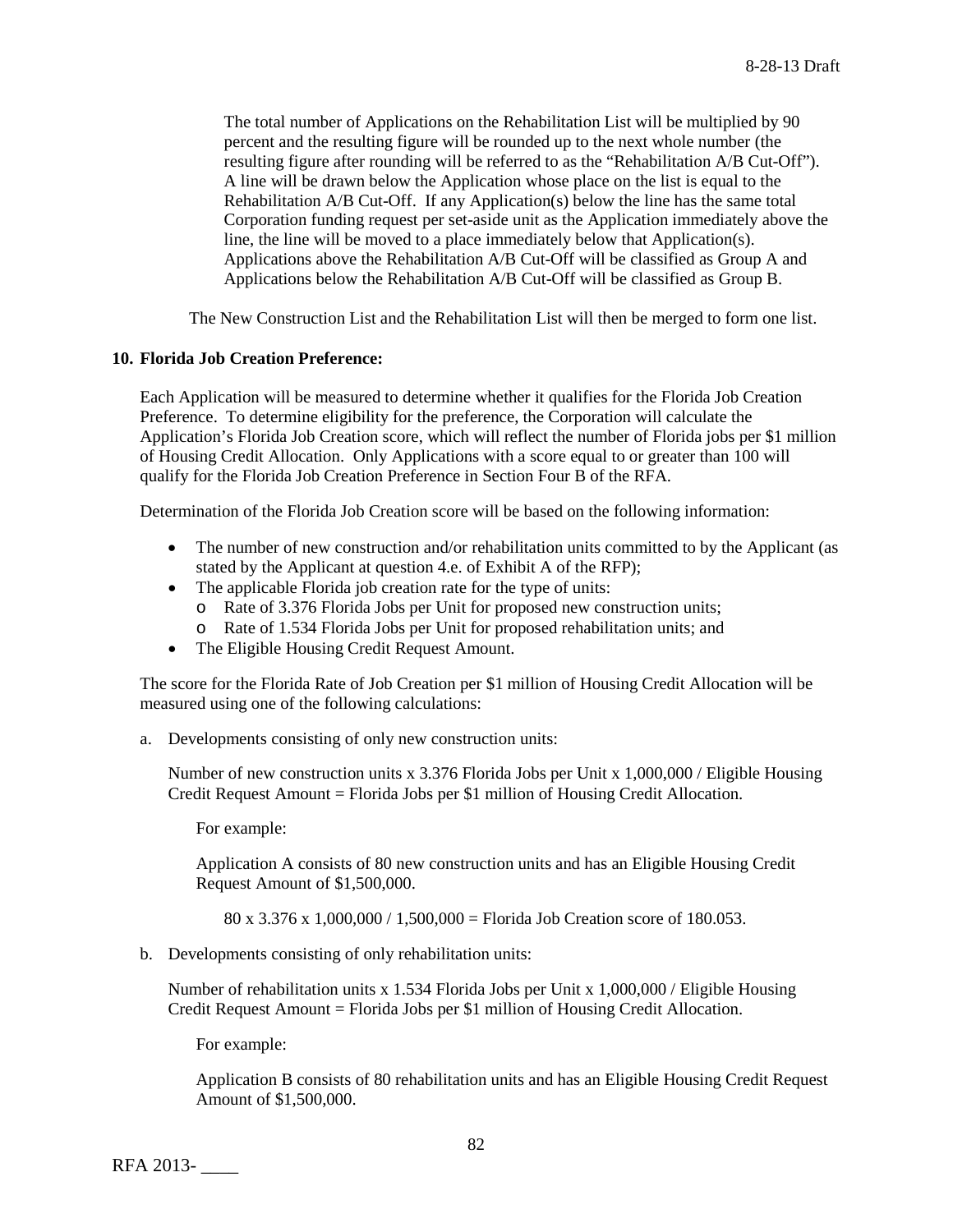80 x 1.534 x 1,000,000 / 1,500,000 = Florida Job Creation score of 81.813.

c. Developments consisting of both new construction units and rehabilitation units:

(Number of new construction units x 3.376 Florida Jobs per Unit + number of rehabilitation units  $x$  1.534 Florida Jobs per Unit) x 1,000,000 / Eligible Housing Credit Request Amount = Florida Jobs per \$1 million of Housing Credit Allocation.

For example:

Application C consists of 56 new construction units and 24 rehabilitation units and has an Eligible Housing Credit Request Amount of \$1,500,000.

 $[(56 \times 3.376) + (24 \times 1.534)] \times 1,000,000 / 1,500,000 =$  Florida Job Creation score of 150.581.

In above examples, Application B will not qualify for the Job Creation Preference because it has a Florida Job Creation score that is less than 100. Applications A and C will both qualify for the Florida Job Creation Preference because each has a Florida Job Creation score that is at least 100. If Applications A and C receive an equal amount of total points and also receive the Per Unit Construction Funding Preference and identical Leveraging Classifications, the Application with the lower lottery number will be listed with a higher funding preference.

# **11. Fees:**

The Corporation and, if applicable, the Credit Underwriter shall collect via check or money order from the Applicant the following fees and charges in conjunction with the HC Program. Failure to pay any fee shall cause the allocation to be withdrawn as outlined in the Carryover Allocation Agreement and the credit underwriting and program requirements outlined in Rule Chapter 67-48, F.A.C.

a. Application Fee:

All Applicants requesting HC shall submit to the Corporation as a part of the Application submission a non-refundable Application fee of \$3,000.00.

b. Credit Underwriting Fees:

The following fees are not the fees that will be charged, but are listed below for estimation purposes of completing your pro-forma in the Application. The actual fees will be determined based on the current contract and any addendum for services between the Corporation and the Credit Underwriter(s) in effect at the time underwriting begins.

- (1) Initial HC fee: \$11,341
- (2) Re-underwriting fee: \$165 per hour, not to exceed \$7,307

If a Housing Credit Development involves Scattered Sites of units within a single market area, a single credit underwriting fee shall be charged. Any Housing Credit Development requiring further analysis by the Credit Underwriter pursuant to Section 42(m)(2) of the IRC will be subject to a fee based on an hourly rate determined pursuant to contract between the Corporation and the Credit Underwriter. All Credit Underwriting fees shall be paid by the Applicant prior to the performance of the analysis by the Credit Underwriter.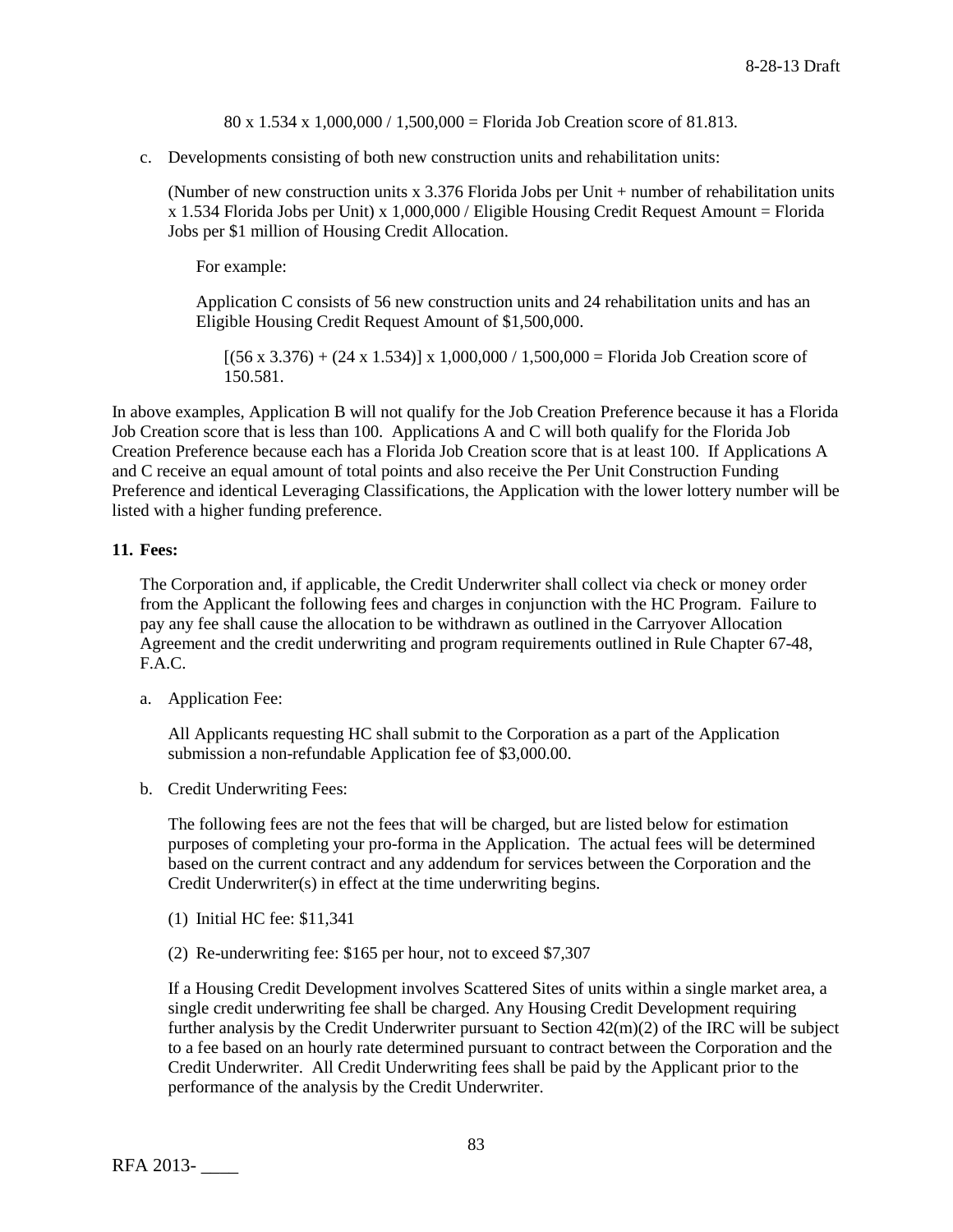c. Administrative Fees:

With respect to the HC Program, each for-profit Applicant shall submit to the Corporation a nonrefundable administrative fee in the amount of 8 percent of the annual Housing Credit Allocation amount stated in the Preliminary Allocation. The administrative fee shall be 5 percent of the stated annual Housing Credit Allocation for Non-Profit Applicants. The administrative fee must be received by the Corporation as stated in the Preliminary Allocation. In the event the Final Housing Credit Allocation amount exceeds the annual Housing Credit Allocation amount stated in the Preliminary Allocation, the Applicant is responsible for paying the applicable administrative fee on the excess amount before IRS Forms 8609 are issued for the Development.

d. Compliance Monitoring Fees:

The following fees are not the fees that will be charged, but are listed below for estimation purposes of completing your pro-forma in the Application. The actual fees will be determined based on the current contract and any addendum for services between the Corporation and the Compliance Monitor(s).

- (1) Pre-final allocation compliance monitoring fee comprised of a base fee of  $$1,848 + an$ additional fee per set-aside unit of \$9.42, subject to a minimum of \$2,880, to be collected as stated in the Preliminary Housing Credit Allocation or Carryover Allocation Agreement.
- (2) Annual HC compliance monitoring fee –

Annual fee to be comprised of a base fee of \$154 per month + an additional fee per set-aside unit of \$9.42 per year, subject to a minimum of \$240 per month, and subject to adjustments annually, but not decreased, based on the South Region Consumer Price Index for the twelve month period ending each November  $30<sup>th</sup>$ , which this automatic increase shall not exceed 3 percent of the prior year's fee, for the full Housing Credit Extended Use Period collected at final allocation based on a quarterly payment stream discounted at a rate of 2 percent.

(3) RD Developments - \$450 per Development for the full Housing Credit Extended Use Period collected at final allocation based on a quarterly payment stream discounted at a rate of 2 percent. Upon prepayment or repayment of the RD loan, the previously identified RD Development will be identified as a non-RD Development and the annual compliance monitoring fee will be adjusted accordingly.

If during any year subsequent to the Final Housing Credit Allocation, there is a fee increase based on the Consumer Price Index, as stipulated in the current contract for services between the Corporation and the Compliance Monitor(s) or upon prepayment or repayment of the RD loan, the additional fee will be billed directly to the Development.

- (4) Follow-up Review \$165 per hour.
- e. Construction Inspection Fees:

The following fees are not the fees that will be charged, but are listed below for estimation purposes of completing your pro-forma in the Application. The actual fees will be based on the current contract and any addendum for services between the Corporation and the Servicer(s).

On-site construction inspection - \$165 per hour, not to exceed \$1,639 per inspection.

f. Additional HC Fees:

RFA 2013- \_\_\_\_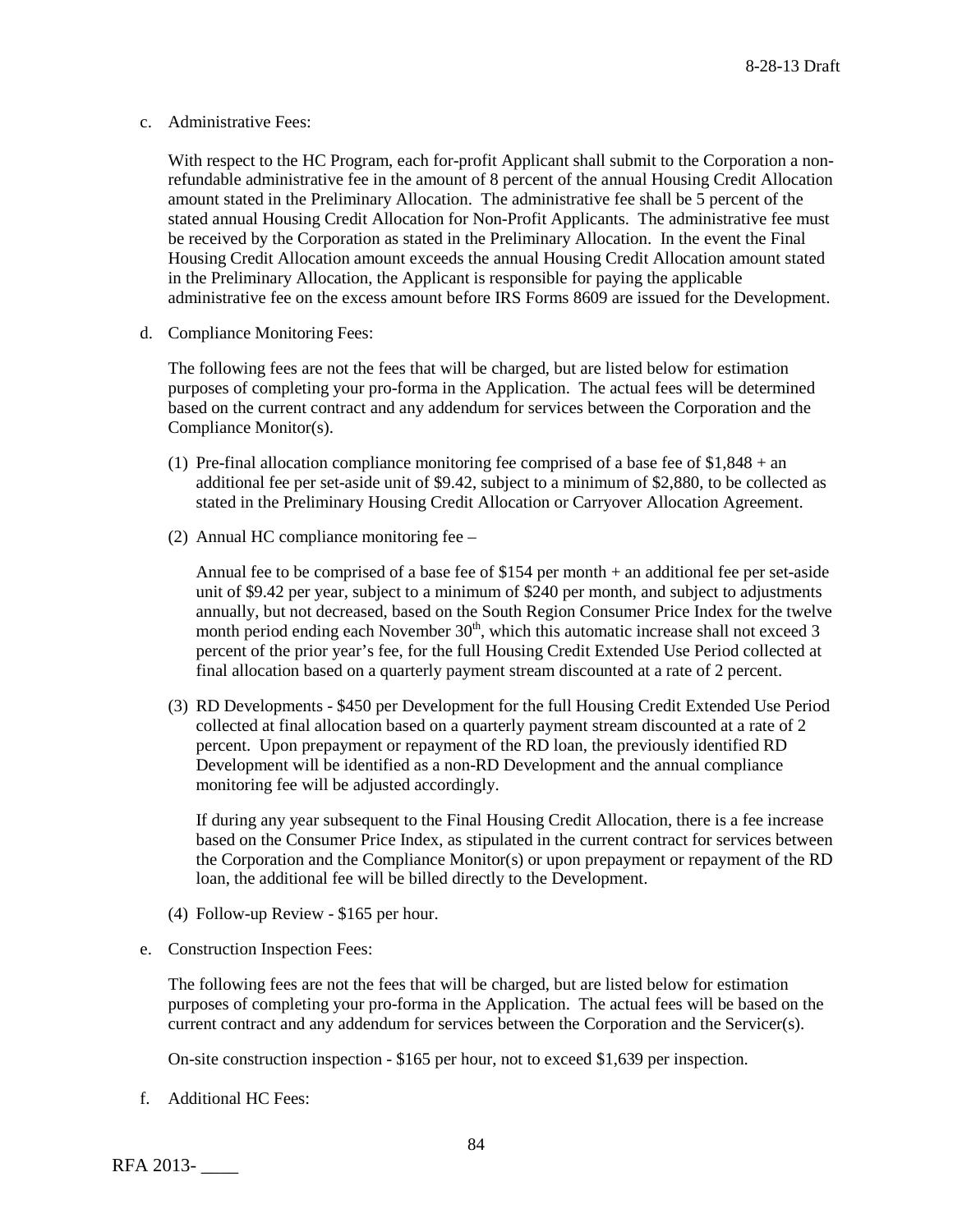- (1) If the Applicant requests permission to return its HC allocation and receive a new HC allocation and such request is approved, whether by the Executive Director in accordance with the QAP or as approved by the Board, the Applicant will be charged a nonrefundable processing fee of \$15,000 per request.
- (2) HC Applicants shall be responsible for all processing fees related to the HC Program.

## **12. Identity of Remaining Members of Development Team:**

Within 7 Calendar Days of the date of the invitation to enter credit underwriting, the following information must be provided to the Corporation:

- a. Identify any inexperienced co-Developer(s) by providing the name, address, telephone and facsimile numbers, e-mail address, and the relationship of the co-Developer to the Applicant.
- b. Identify the Management Company by providing the completed and executed 2013 Florida Housing Finance Corporation Management Company or Principal of Management Company General Management Experience Certification form which is available on the Corporation's Website

[http://apps.floridahousing.org/StandAlone/FHFC\\_ECM/AppPage\\_ListPage.aspx?PageID=80.](http://apps.floridahousing.org/StandAlone/FHFC_ECM/AppPage_ListPage.aspx?PageID=80.)

- c. Identify the General Contractor by providing the completed and executed 2013 Florida Housing Finance Corporation General Contractor or Qualifying Agent of General Contractor Certification form which is available on the Corporation's Website [http://apps.floridahousing.org/StandAlone/FHFC\\_ECM/AppPage\\_ListPage.aspx?PageID=80](http://apps.floridahousing.org/StandAlone/FHFC_ECM/AppPage_ListPage.aspx?PageID=80).
- d. Identify the Architect by providing the completed and executed 2013 Florida Housing Finance Corporation Architect Certification form which is available on the Corporation's Website [http://apps.floridahousing.org/StandAlone/FHFC\\_ECM/AppPage\\_ListPage.aspx?PageID=80](http://apps.floridahousing.org/StandAlone/FHFC_ECM/AppPage_ListPage.aspx?PageID=80) .
- e. Identify the Attorney by providing the completed and executed 2013 Florida Housing Finance Corporation Attorney Certification for Housing Credits form which is available on the Corporation's Website [http://apps.floridahousing.org/StandAlone/FHFC\\_ECM/AppPage\\_ListPage.aspx?PageID=80](http://apps.floridahousing.org/StandAlone/FHFC_ECM/AppPage_ListPage.aspx?PageID=80) .
- f. Identify the Accountant by providing the completed and executed 2013 Florida Housing Finance Corporation certification of Accountant form which is available on the Corporation's Website [http://apps.floridahousing.org/StandAlone/FHFC\\_ECM/AppPage\\_ListPage.aspx?PageID=80](http://apps.floridahousing.org/StandAlone/FHFC_ECM/AppPage_ListPage.aspx?PageID=80).

### **13. Certification of Ability to Proceed:**

Within 21 Calendar Days of the date of the invitation to enter credit underwriting, the following information must be provided to the Corporation:

- a. Submission of the completed and executed 2013 Florida Housing Finance Corporation Local Government Verification of Status of Site Plan Approval for Multifamily Developments form, which is available on the Corporation's Website [http://apps.floridahousing.org/StandAlone/FHFC\\_ECM/AppPage\\_ListPage.aspx?PageID=80](http://apps.floridahousing.org/StandAlone/FHFC_ECM/AppPage_ListPage.aspx?PageID=80).
- b. Submission of the completed and executed 2013 Florida Housing Finance Corporation Local Government Verification that Development is Consistent with Zoning and Land Use regulations form or the completed and executed 2013 Florida Housing Finance Corporation Local

RFA 2013- \_\_\_\_